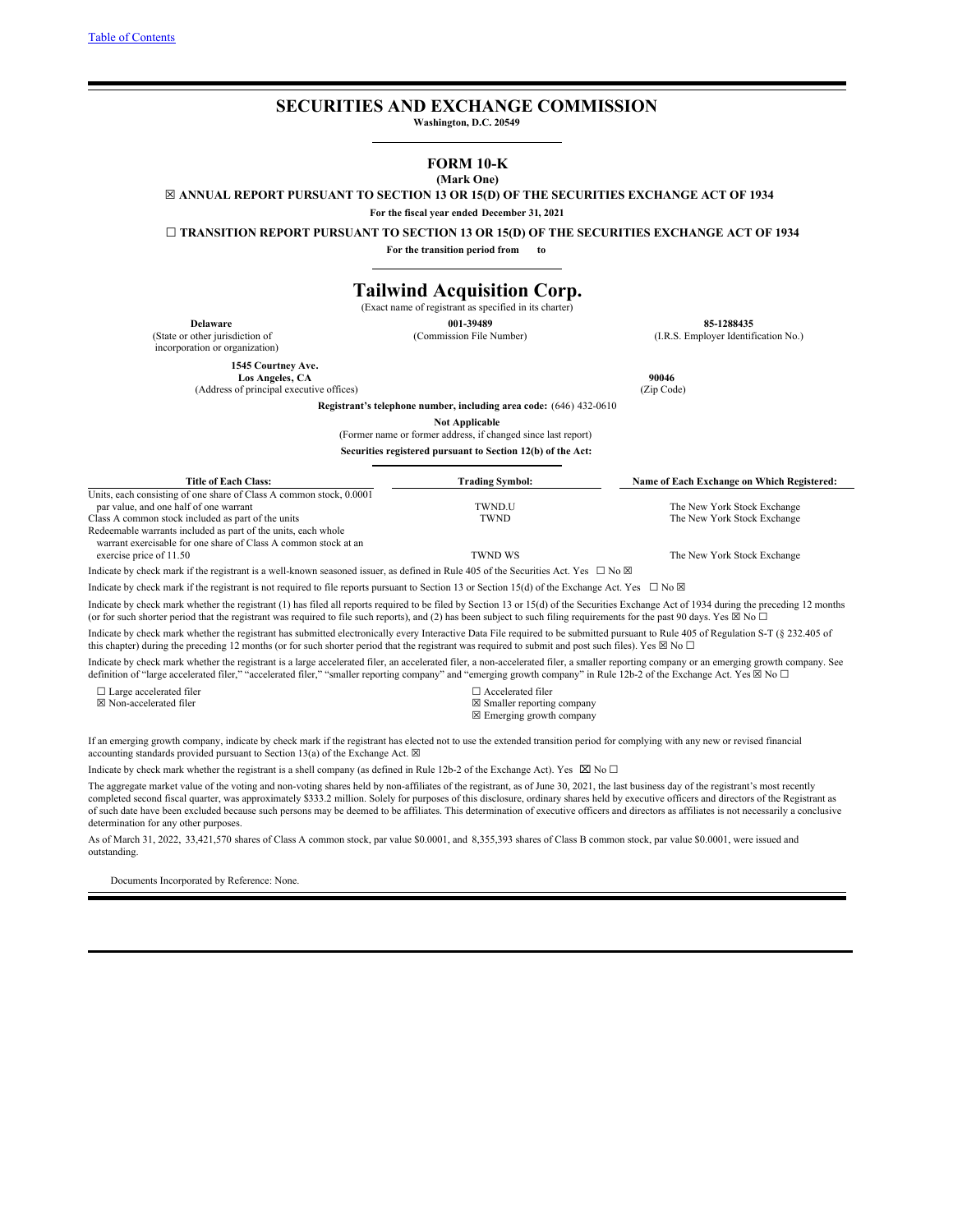## **TABLE OF CONTENTS**

|                 |                                                                                         | Page |
|-----------------|-----------------------------------------------------------------------------------------|------|
|                 | <b>CAUTIONARY NOTE REGARDING FORWARD-LOOKING STATEMENTS</b>                             | 2    |
| <b>PART I</b>   |                                                                                         | 6    |
| ITEM 1.         | <b>BUSINESS</b>                                                                         | 6    |
| ITEM 1A.        | <b>RISK FACTORS</b>                                                                     | 24   |
| <b>ITEM 1B.</b> | <b>UNRESOLVED STAFF COMMENTS</b>                                                        | 52   |
| ITEM 2.         | <b>PROPERTIES</b>                                                                       | 52   |
| ITEM 3.         | <b>LEGAL PROCEEDINGS</b>                                                                | 52   |
| ITEM 4.         | <b>MINE SAFETY DISCLOSURES</b>                                                          | 52   |
| <b>PART II</b>  |                                                                                         | 54   |
| ITEM 5.         | MARKET FOR REGISTRANT'S COMMON EQUITY, RELATED STOCKHOLDER MATTERS AND ISSUER PURCHASES |      |
|                 | OF EQUITY SECURITIES                                                                    | 54   |
| ITEM 6.         | <b>SELECTED FINANCIAL DATA</b>                                                          | 55   |
| ITEM 7.         |                                                                                         |      |
|                 | MANAGEMENT'S DISCUSSION AND ANALYSIS OF FINANCIAL CONDITION AND RESULTS OF OPERATIONS   | 55   |
| ITEM 7A.        | <b>OUANTITATIVE AND OUALITATIVE DISCLOSURES ABOUT MARKET RISK</b>                       | 58   |
| ITEM 8.         | FINANCIAL STATEMENTS AND SUPPLEMENTARY DATA                                             | 58   |
| ITEM 9.         | CHANGES IN AND DISAGREEMENTS WITH ACCOUNTANTS ON ACCOUNTING AND FINANCIAL DISCLOSURE    | 58   |
| ITEM 9A.        | <b>CONTROLS AND PROCEDURES</b>                                                          | 58   |
| ITEM 9C.        | DISCLOSURE REGARDING FOREIGN JURISDICTION THAT PREVENT INSPECTIONS.                     | 59   |
| <b>PART III</b> |                                                                                         | 60   |
| <b>ITEM 10.</b> | DIRECTORS, EXECUTIVE OFFICERS AND CORPORATE GOVERNANCE                                  | 60   |
| ITEM 11.        | <b>EXECUTIVE COMPENSATION</b>                                                           | 67   |
| <b>ITEM 12.</b> | SECURITY OWNERSHIP OF CERTAIN BENEFICIAL OWNERS AND MANAGEMENT AND RELATED STOCKHOLDER  |      |
|                 | <b>MATTERS</b>                                                                          | 68   |
| ITEM 13.        | CERTAIN RELATIONSHIPS AND RELATED TRANSACTIONS, AND DIRECTOR INDEPENDENCE               | 69   |
| ITEM 14.        | PRINCIPAL ACCOUNTANT FEES AND SERVICES                                                  | 70   |
| <b>PART IV</b>  |                                                                                         | 71   |
| <b>ITEM 15.</b> | <b>EXHIBITS, FINANCIAL STATEMENTS SCHEDULES</b>                                         | 71   |
| <b>ITEM 16.</b> | <b>FORM 10-K SUMMARY</b>                                                                | 74   |
|                 |                                                                                         |      |

i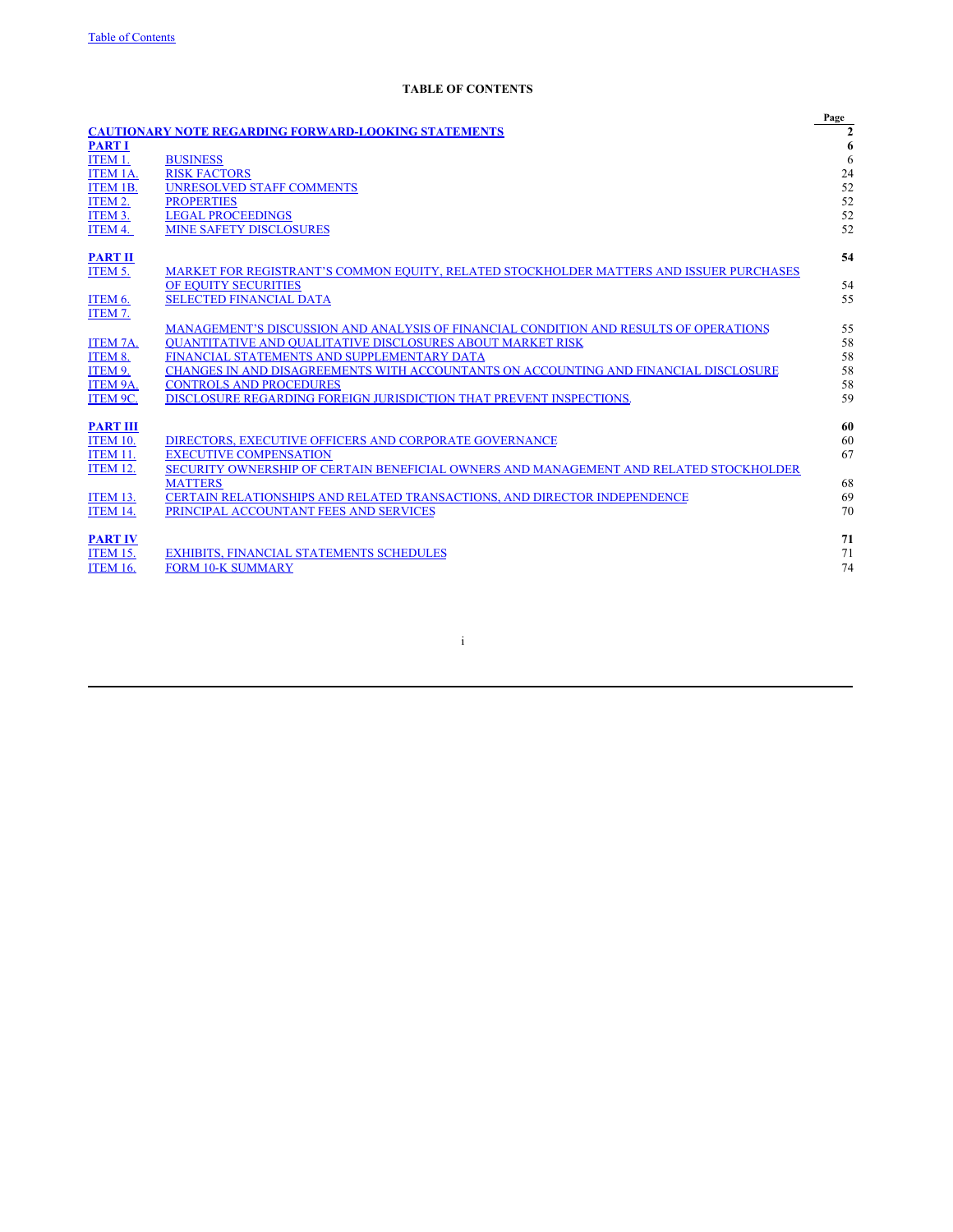## **CERTAIN TERMS**

Unless otherwise stated in this Annual Report on Form 10-K (this 'Report"), or the context otherwise requires, references to:

- "Advisors" or our "Advisory Board" are to Jeff Stibel, Will Quist, Michael Kim, Eli Broverman, Carter Reum, Courtney Reum, Dan Teran, Jesse Pujji, Colin Walsh, and Jeff Hunter;
- "common stock" are to our Class A common stock and our Class B common stock, collectively;
- "founder shares" are to shares of our Class B common stock initially purchased by our sponsor in a private placement prior to the offering, and the shares of our Class A common stock issued upon the conversion thereof;
- "initial stockholders" are to holders of our founder shares prior to our offering;
- "management" or our "management team" are to Chris Hollod and Matt Eby;
- "management" or our "management team" are to our officers and directors, and "directors" are to our current directors and director nominees;
- "private placement warrants" are to the warrants issued to our sponsor in a private placement simultaneously with the closing of the offering;
- "public shares" are to shares of our Class A common stock sold as part of the units in the offering;
- "public stockholders" are to the holders of our public shares, including our initial stockholders and management team to the extent our initial stockholders and/or members of our management team purchase public shares, provided that each initial stockholder's and member of our management team's status as a "public stockholder" shall only exist with respect to such public shares;
- "sponsor" are to Tailwind Sponsor LLC, a Delaware limited liability company; and
- "we," "us," "our," "company" or "our company" are to Tailwind Acquisition Corp.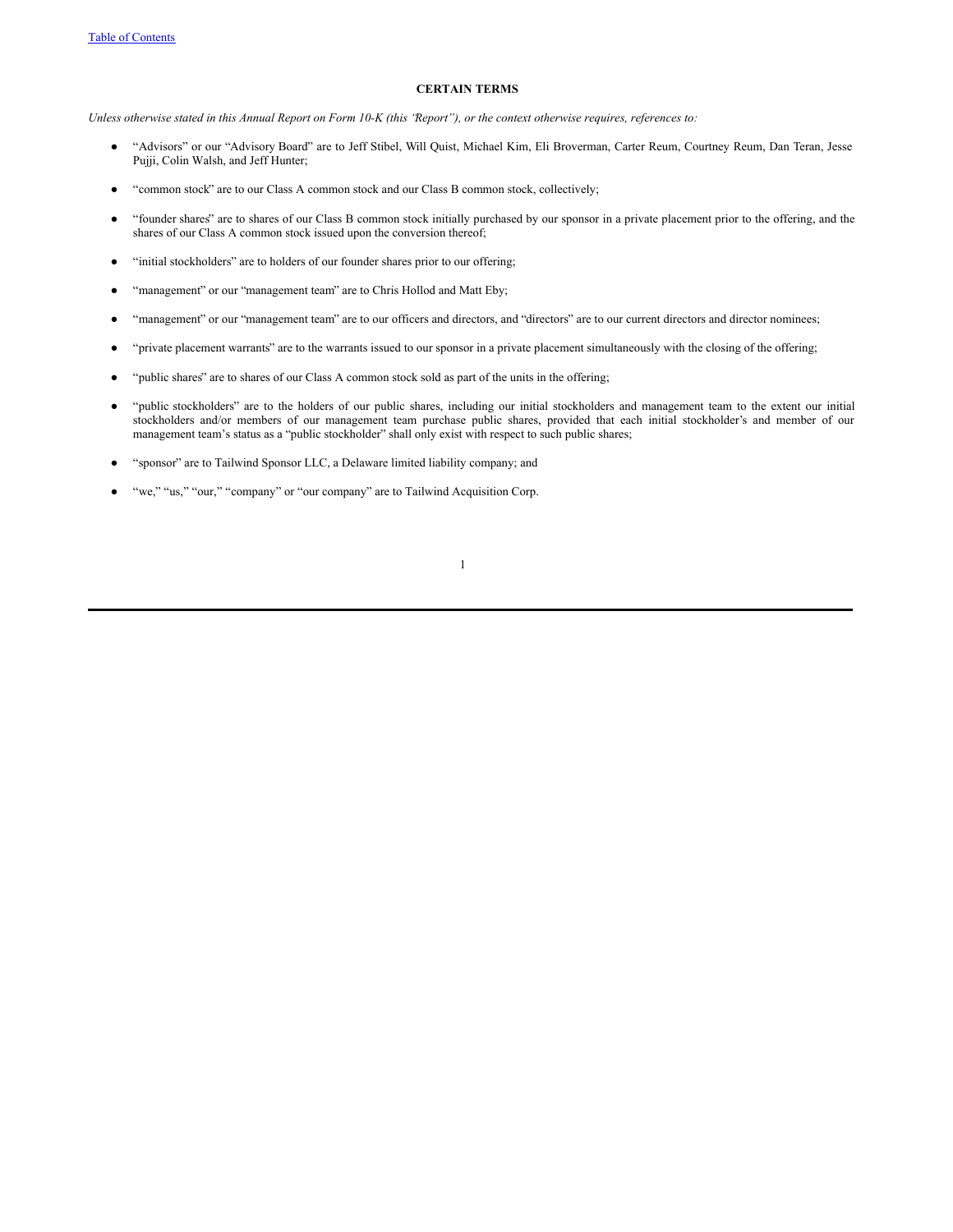#### **CAUTIONARY NOTE REGARDING FORWARD-LOOKING STATEMENTS**

This Report, including, without limitation, statements under the heading "Item 7. Management's Discussion and Analysis of Financial Condition and Results of Operations," includes forward-looking statements within the meaning of Section 27A of the Securities Act of 1933, as amended, (the "Securities Act") and Section 21E of the Securities Exchange Act of 1934, as amended, (the "Exchange Act"). These forward-looking statements can be identified by the use of forward-looking terminology, including the words "believes," "estimates," "anticipates," "expects," "intends," "plans," "may," "will," "potential," "projects," "predicts," "continue," or "should," or, in each case, their negative or other variations or comparable terminology. There can be no assurance that actual results will not materially differ from expectations. Such statements include, but are not limited to, any statements relating to our ability to consummate any acquisition or other business combination and any other statements that are not statements of current or historical facts. These statements are based on management's current expectations, but actual results may differ materially due to various factors, including, but not limited to:

- our ability to select an appropriate target business or businesses;
- our ability to complete any initial business combination;
- our expectations around the performance of the prospective target business or businesses;
- our success in retaining or recruiting, or changes required in, our officers, key employees or directors following our initial business combination;
- our officers and directors allocating their time to other businesses and potentially having conflicts of interest with our business or in approving our initial business combination, as a result of which they would then receive expense reimbursements;
- our potential ability to obtain additional financing to complete our initial business combination;
- our pool of prospective target businesses;
- our ability to consummate an initial business combination due to the uncertainty resulting from the COVID-19 pandemic;
- the ability of our officers and directors to generate a number of potential acquisition opportunities;
- our public securities' potential liquidity and trading;
- the lack of a market for our securities;
- the use of proceeds not held in the trust account or available to us from interest income on the trust account balance;
- the trust account not being subject to claims of third parties; or
- our financial performance following the offering.

The forward-looking statements contained in this Report are based on our current expectations and beliefs concerning future developments and their potential effects on us. Future developments affecting us may not be those that we have anticipated. These forward-looking statements involve a number of risks, uncertainties (some of which are beyond our control) and other assumptions that may cause actual results or performance to be materially different from those expressed or implied by these forward-looking statements. These risks and uncertainties include, but are not limited to, those factors described under the heading "Risk Factors." Should one or more of these risks or uncertainties materialize, or should any of our assumptions prove incorrect, actual results may vary in material respects from those projected in these forward-looking statements. We undertake no obligation to update or revise any forwardlooking

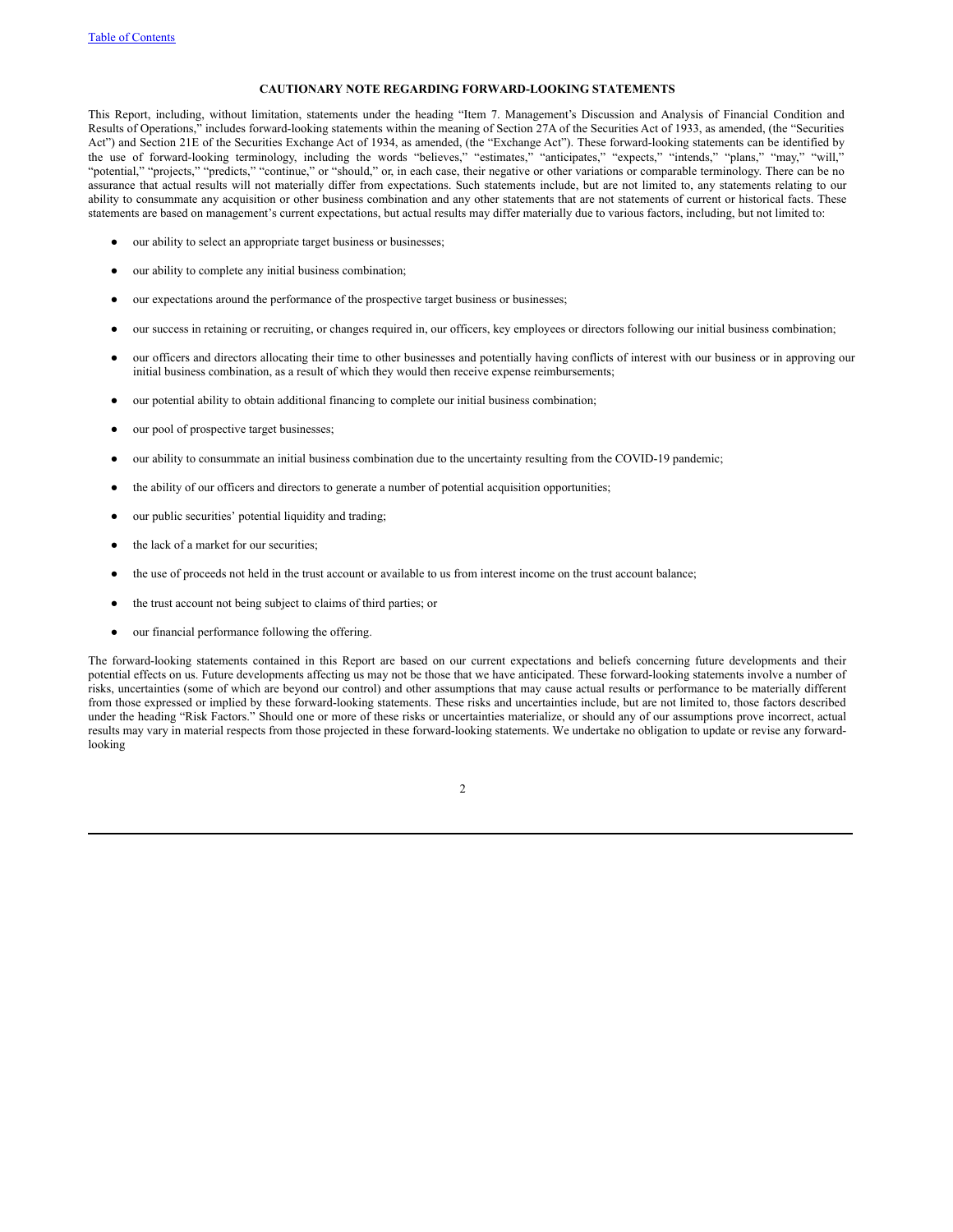statements, whether as a result of new information, future events or otherwise, except as may be required under applicable securities laws. These risks and others described under "Risk Factors" may not be exhaustive.

By their nature, forward-looking statements involve risks and uncertainties because they relate to events and depend on circumstances that may or may not occur in the future. We caution you that forward-looking statements are not guarantees of future performance and that our actual results of operations, financial condition and liquidity, and developments in the industry in which we operate may differ materially from those made in or suggested by the forward-looking statements contained in this Report. In addition, even if our results or operations, financial condition and liquidity, and developments in the industry in which we operate are consistent with the forward-looking statements contained in this Report, those results or developments may not be indicative of results or developments in subsequent periods.

| ı      |
|--------|
| ı<br>× |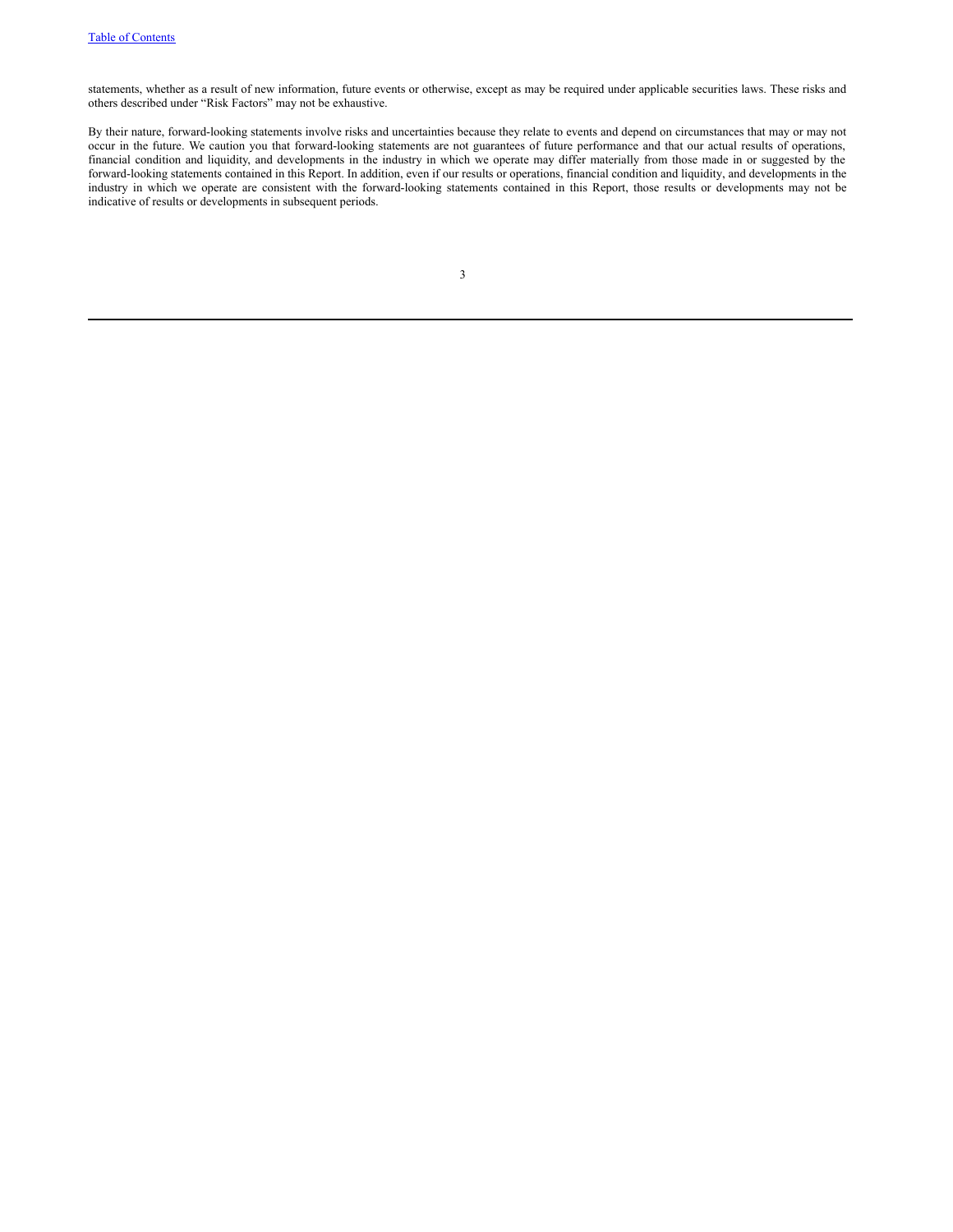#### **SUMMARY OF RISK FACTORS**

The following is a summary of the principal risks described below in Part I, Item 1A "Risk Factors" in this Report. We believe that the risks described in the "Risk Factors" section are material to investors, but other factors not presently known to us or that we currently believe are immaterial may also adversely affect us. The following summary should not be considered an exhaustive summary of the material risks facing us, and it should be read in conjunction with the "Risk Factors" section and the other information contained in this Report.

- We have no operating history and no revenues, and you have no basis on which to evaluate our ability to achieve our business objective.
- Past performance by our management team or our Advisors is not indicative of future performance of an investment in us.
- Our public stockholders may not be afforded an opportunity to vote on our proposed business combination, which means we may complete our initial business combination even though a majority of our public stockholders do not support such a combination.
- Your only opportunity to affect the investment decision regarding a potential business combination will be limited to the exercise of your right to redeem your shares from us for cash, unless we seek stockholder approval of the business combination.
- If we seek stockholder approval of our initial business combination, our initial stockholders have agreed to vote in favor of such initial business combination, regardless of how our public stockholders vote.
- The ability of our public stockholders to redeem their shares for cash may make our financial condition unattractive to potential business combination targets, which may make it difficult for us to enter into a business combination with a target.
- The ability of our public stockholders to exercise redemption rights with respect to a large number of our shares may not allow us to complete the most desirable business combination or optimize our capital structure.
- The ability of our public stockholders to exercise redemption rights with respect to a large number of our shares could increase the probability that our initial business combination would not be consummated and that you would have to wait for liquidation in order to redeem your stock.
- Our search for a business combination, and any target business with which we ultimately consummate a business combination, may be materially adversely affected by the ongoing coronavirus (COVID-19) pandemic and the status of debt and equity markets.
- We may not be able to complete our initial business combination within the prescribed time frame, in which case we would cease all operations except for the purpose of winding up and we would redeem our public shares and liquidate, in which case our public stockholders may only receive \$10.00 per share, or less than such amount in certain circumstances, and our warrants will expire worthless.
- If we seek stockholder approval of our initial business combination, our sponsor, directors, officers, advisors and their affiliates may elect to purchase shares from public stockholders, which may influence a vote on a proposed business combination and reduce the public "float" of our Class A common stock.
- If a stockholder fails to receive notice of our offer to redeem our public shares in connection with our business combination, or fails to comply with the procedures for tendering its shares, such shares may not be redeemed.
- You will not have any rights or interests in funds from the trust account, except under certain limited circumstances. To liquidate your investment, therefore, you may be forced to sell your public shares or warrants, potentially at a loss.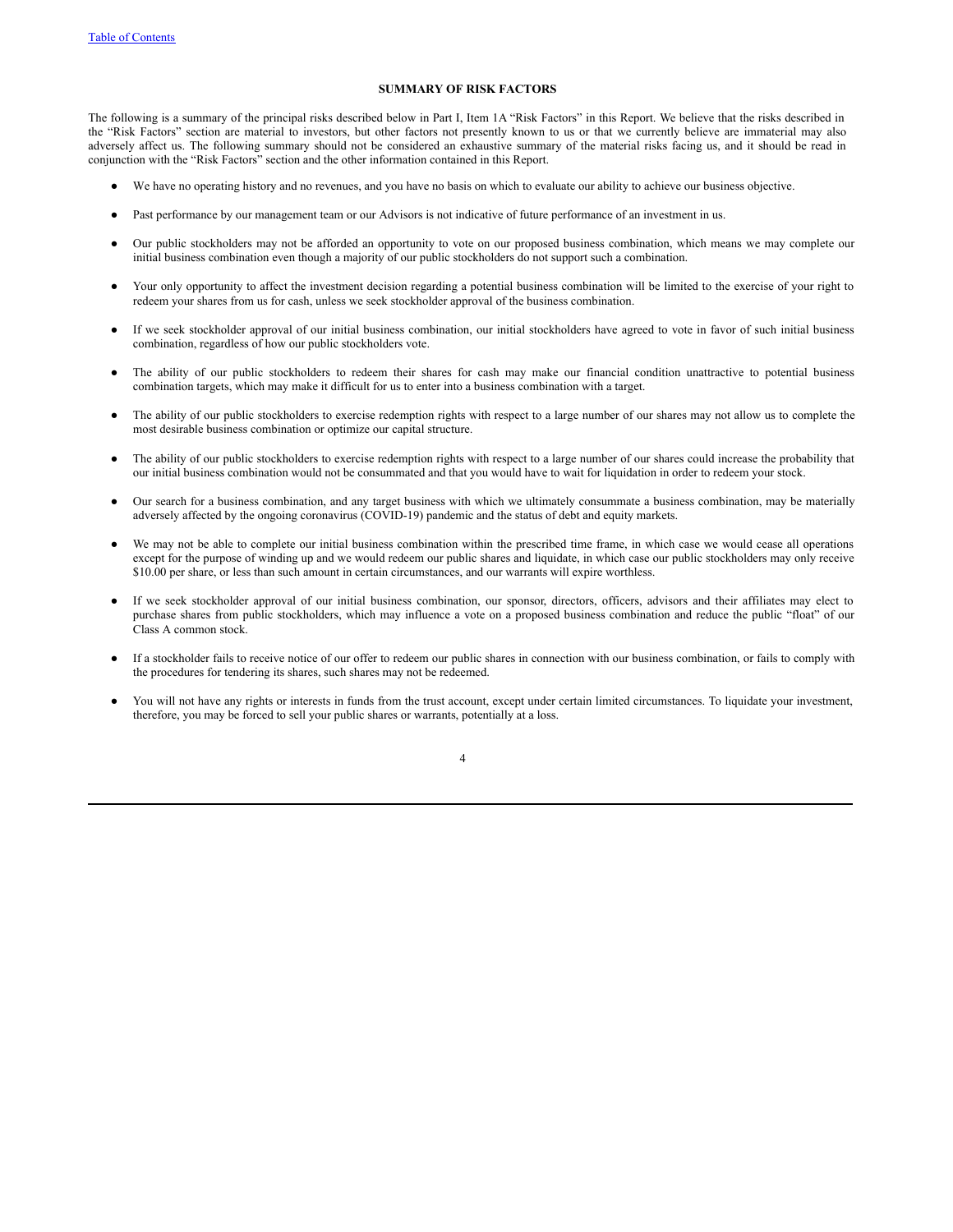- The NYSE may delist our securities from trading on its exchange, which could limit investors' ability to make transactions in our securities and subject us to additional trading restrictions.
- You are not entitled to protections normally afforded to investors of many other blank check companies.
- If we seek stockholder approval of our initial business combination and we do not conduct redemptions pursuant to the tender offer rules, and if you or a "group" of stockholders are deemed to hold in excess of 15% of our Class A common stock, you will lose the ability to redeem all such shares in excess of 15% of our Class A common stock.
- Because of our limited resources and the significant competition for business combination opportunities, it may be more difficult for us to complete our initial business combination. If we are unable to complete our initial business combination, our public stockholders may receive only approximately \$10.00 per share on our redemption of our public shares, or less than such amount in certain circumstances, and our warrants will expire worthless.
- If the net proceeds of our initial public offering and the sale of the private placement warrants not being held in the trust account are insufficient to allow us to operate for at least 24 months following our initital public offering, we may be unable to complete our initial business combination, in which case our public stockholders may only receive \$10.00 per share, or less than such amount in certain circumstances, and our warrants will expire worthless.
- If the net proceeds of our initial public offering and the sale of the private placement warrants not being held in the trust account are insufficient, it could limit the amount available to fund our search for a target business or businesses and complete our initial business combination and we will depend on loans from our sponsor or management team to fund our search for a business combination, to pay our franchise and income taxes and to complete our initial business combination. If we are unable to obtain these loans, we may be unable to complete our initial business combination.
- We may be required to take write-downs or write-offs, restructuring and impairment or other charges that could have a significant negative effect on our financial condition, results of operations and our stock price, which could cause you to lose some or all of your investment.
- If third parties bring claims against us, the proceeds held in the trust account could be reduced and the per-share redemption amount received by stockholders may be less than \$10.00 per share.
- Our directors may decide not to enforce the indemnification obligations of our sponsor, resulting in a reduction in the amount of funds in the trust account available for distribution to our public stockholders.
- If, after we distribute the proceeds in the trust account to our public stockholders, we file a bankruptcy petition or an involuntary bankruptcy petition is filed against us that is not dismissed, a bankruptcy court may seek to recover such proceeds, and we and our board may be exposed to claims of punitive damages.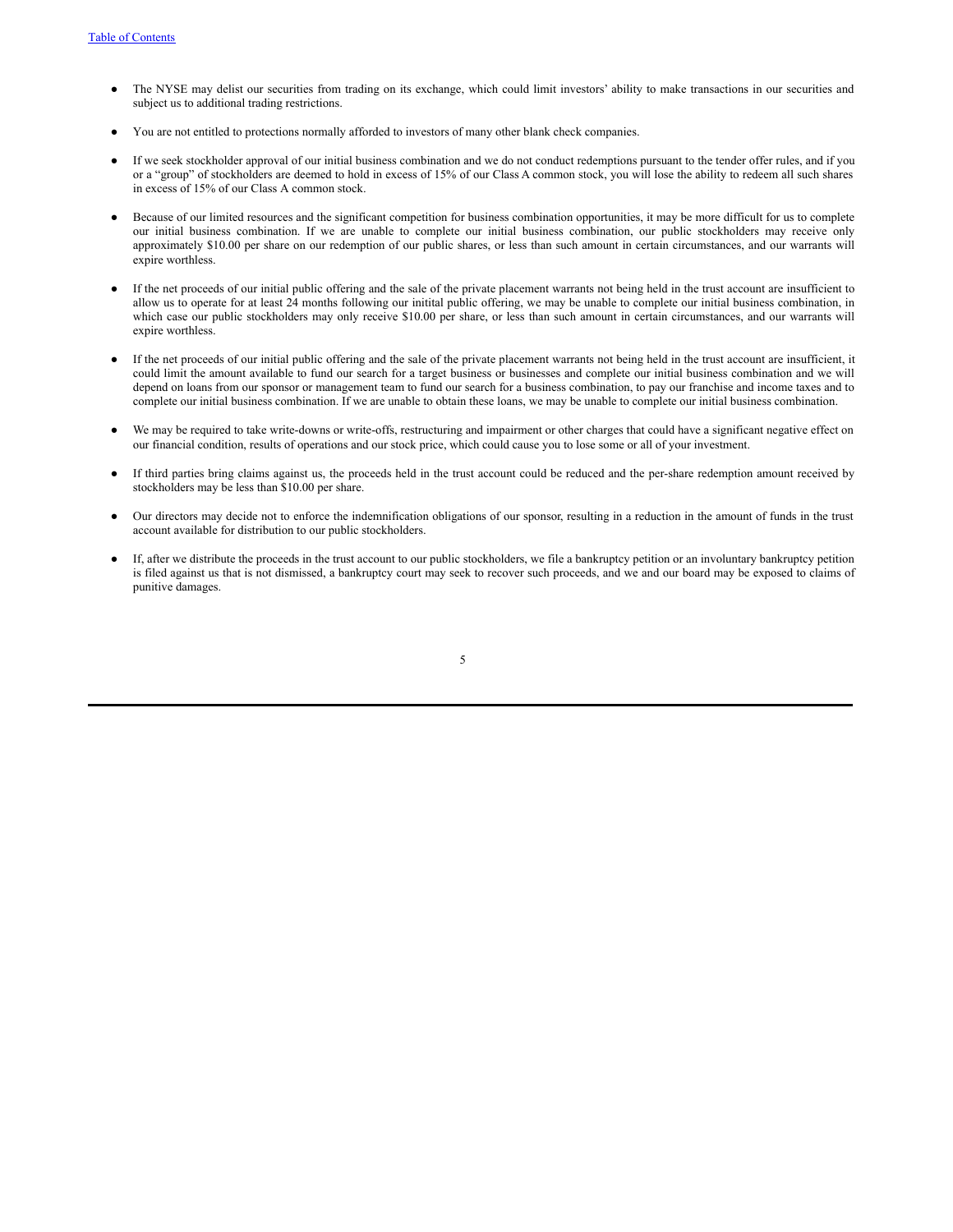#### **PART I**

## **ITEM 1. BUSINESS**

## **Overview**

We are a blank check company incorporated as a Delaware corporation and formed for the purpose of effecting a merger, capital stock exchange, asset acquisition, stock purchase, reorganization or similar business combination with one or more businesses, which we refer to throughout this Report as our initial business combination. We are an early stage and emerging growth company and, as such, we are subject to all of the risk associated with early stage and emerging growth companies.

On September 9, 2020, we consummated an initial public offering of 33,421,570 units, including the 3,421,570 units as a result of the underwriter's partial exercise of its over-allotment option, at an offering price of \$10.00 per unit and a private placement with our Sponsor of 9,700,000 private placement warrants at a price of \$1.00 per warrant. The gross proceeds from our initial public offering, together with certain of the proceeds from the private placement, totaled \$343,915,700 in the aggregate.

We are seeking to capitalize on the multiple decades of combined investment experience of our management team, board of directors and Advisors who are both technology entrepreneurs as well as technology-oriented investors with a shared vision of identifying and investing in technology companies. We are also deeply experienced in identifying omni-channel trends that we believe are even more important in a COVID and post-COVID world. We believe that our management team's, board of directors' and Advisors' relationships with leading technology company founders, executives of private and public companies, venture capitalists and growth equity fund managers and their ability to identify and implement value creation initiatives, in particular via marketing optimization, give us a competitive advantage. Our team has been immersed in the same ecosystem as the current founders of private companies who are making decisions on how to build currency for future growth and monetization.

While we may pursue an initial business combination target in any business, industry or geographical location, we intend to focus our search within the consumer internet, digital media and marketing technology sectors. We intend to capitalize on the ability of our management team to identify, acquire and operate a business or businesses that can benefit from our management team's, board of directors' and Advisors' established relationships and operating experience. Our management team has extensive experience in identifying and executing strategic investments and has done so successfully in a number of sectors, particularly in digital consumer-facing businesses.

Accordingly, on March 1, 2021, we entered into a business combination agreement (the "Business Combination Agreement"), with Compass Merger Sub, Inc., ("Merger Sub"), QOMPLX Inc. ("QOMPLX") and Rationem, LLC, in its capacity as the representative of the stockholders of QOMPLX ("QOMPLX Stockholder Representative"). On August 17, 2021, we entered into a termination agreement with QOMPLX (the "Termination Agreement"), effective as of such date, pursuant to which we agreed to mutually terminate the Business Combination Agreement. The termination of the Business Combination Agreement became effective on August 17, 2021.

#### **Our Management Team, Board of Directors and Advisory Board**

Philip Krim, our Chairman, has served as Casper Sleep Inc.'s Chief Executive Officer and as a member of its board of directors since October 2013. Since founding the Company in 2013, Mr. Krim has led Casper through tremendous growth, growing revenue from \$15 million in 2014 to \$497 million in 2020 (approximately 79% CAGR), and successfully took the company public in February 2020. Prior to that, Mr. Krim was the Chief Executive Officer of Vocalize Mobile, a mobile search advertising platform for small businesses, from January 2010 until July 2013, and the Chief Executive Officer of The Merrick Group from January 2003 until December 2009.

In addition to Mr. Krim, our board of directors includes private equity and venture capital veterans Chris Hollod, our Chief Executive Officer (Founder and Managing Partner of Hollod Holdings), Matt Eby, our Chief Financial Officer (Co-Founder and former Managing Partner of Tengram Capital Partners), and Alan Sheriff (Co-Founder and former Chief Executive Officer of Solebury Capital). Additionally, our board of directors also benefits from the rich expertise of Wisdom Lu (Founding Partner of Stibel & Co. and Bryant Stibel), Boris Revsin (Managing Director and Head of Private Capital at Republic), and Will Quist (Partner at Slow Ventures).

In addition to our management team and board of directors, we have assembled a highly differentiated Advisory Board of accomplished founders and operators that will help position us as the value-add partner of choice for today's leading entrepreneurs. The Advisory Board provides us significant advantages via their operational expertise and deep networks. Additionally, they provides deep domain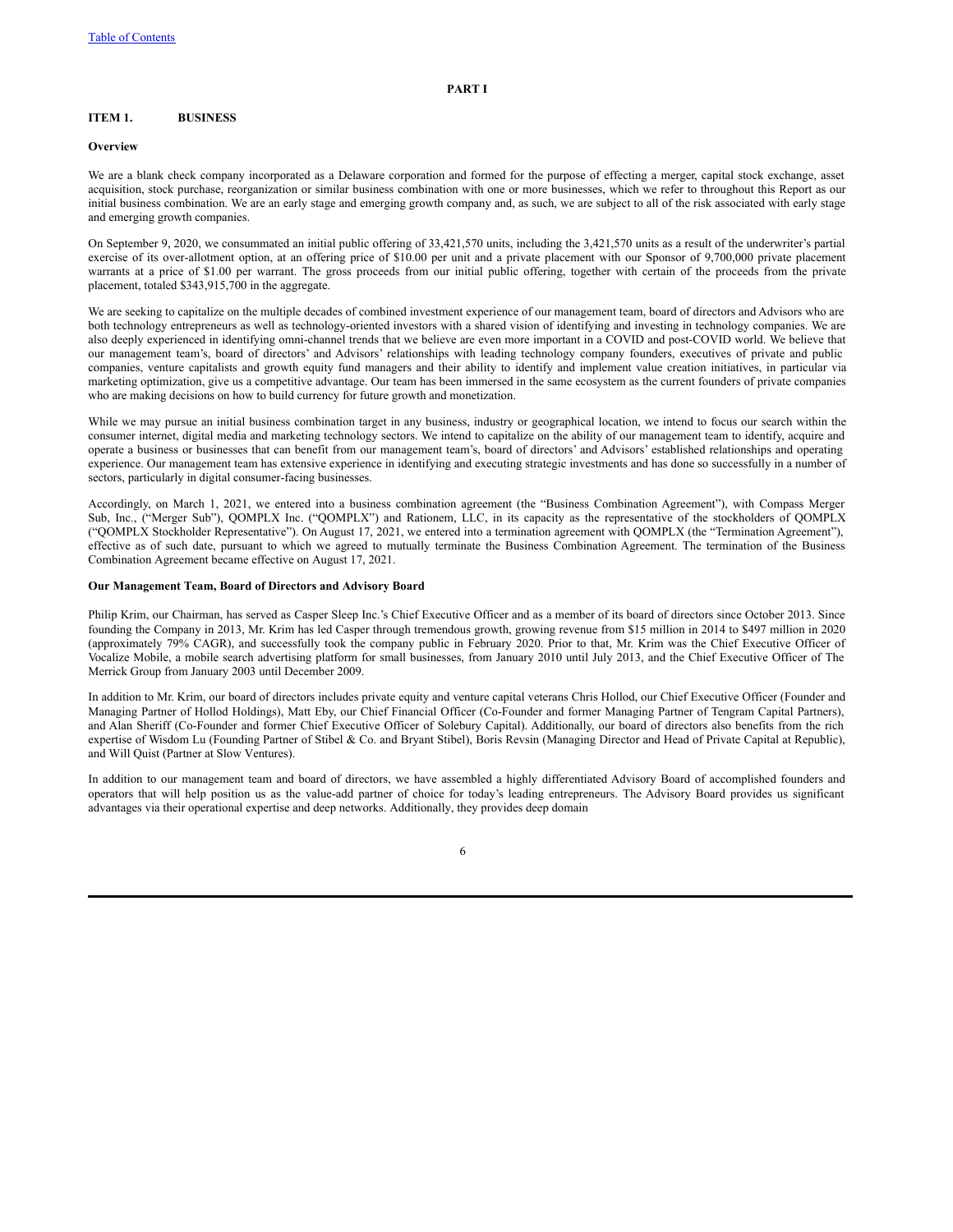expertise across our target sub-verticals which will be instrumental during our diligence processes. Our Advisory Board also provides us access to unique sourcing opportunities via their direct networks. Given the extensive operational experiences across our Advisory Board, our Advisors are able to provide guidance to our eventual target on how to best position the company for long term success.

Our Advisory Board is comprised of Jeff Stibel (Founding Partner of Stibel & Co. and Bryant Stibel and former President & CEO of Web.com), Michael Kim (Founder and Managing Partner of Cendana Capital), Dan Teran (Co-Founder and former CEO of Managed by Q), Eli Broverman (Co-Founder of Betterment), Carter Reum (Co-Founder and General Partner at M13), Courtney Reum (Co-Founder and General Partner at M13), Jesse Pujji (Co-Founder and Executive Chairman of Ampush), Colin Walsh (Ouai Haircare), and Jeff Hunter (Founder of Talentism LLC).

With respect to the above, past performance of our management team or our Advisors is not a guarantee of either (i) success with respect to a business combination that may be consummated or (ii) the ability to successfully identify and execute a transaction. You should not rely on the historical record of management and its affiliates as indicative of future performance. Our management has no prior experience in operating blank check companies or special purpose acquisition companies.

Our management team, sponsor, officers, directors and Advisors may sponsor, form or participate in other blank check companies similar to ours during the period in which we are seeking an initial business combination. Any such companies may present additional conflicts of interest in pursuing an acquisition target, particularly in the event there is overlap among investment mandates. However, we do not currently expect that any such other blank check company would materially affect our ability to complete our initial business combination. In addition, our officers, directors and Advisors are not required to commit any specified amount of time to our affairs, and, accordingly, will have conflicts of interest in allocating management time among various business activities, including identifying potential business combinations and monitoring the related due diligence.

## **Our Mission**

Our mission is to provide growth capital, strategic expertise and a preferred path to a public listing for disruptive high-growth technology and direct-toconsumer companies. We believe companies, at a certain stage in their development, will see material benefits from being publicly traded, including increasing brand and company awareness, developing a more liquid acquisition currency and diversifying funding sources and access to capital. An acquisition by a blank check company with a team that is well-known to, and respected by, technology and vertically focused company founders, their current third-party investors and their management teams, we believe, can provide a more transparent and efficient mechanism to bring a private technology company to the public markets.

#### **Our Strategy and Target Industries**

We believe that we are well positioned to identify attractive initial business combination opportunities across the technology and direct-to-consumer sectors. Our goal is to acquire a target that we can help achieve significant organic growth and could serve as a platform for future add on acquisitions with the goal of becoming an integrated provider offering a broad range of products or services across the technology ecosystem.

High-growth technology and direct-to-consumer companies that are successful at creating data-driven direct to consumer business models and addressing the significant consumer demand for more personalized experiences will reach significant financial scale and create shareholder value. With consumers spending more time online, brands can more easily control the entire customer journey from discovery to payment, often driving higher lifetime values. With transactions occurring online, there has been an explosion of data generated by consumers such as frequency of webpage visits, transaction size, viewed and saved items, checkout cart items, etc. As all this new data provides an opportunity for better targeting and marketing, many private companies have been raising significant private capital to deploy via marketing with the hopes of supercharging growth. However, many companies lack the marketing sophistication required to build a sustainable competitive moat with positive long-term unit economics. As our management team, board of directors and Advisors have seen, the best companies in these categories are able to efficiently acquire new customers and deliver a personalized experience which increases engagement and drives higher long-term retention.

Key sub-sectors within the technology ecosystem that we believe are poised to experience rapid growth and could benefit from the experiences of our management team, board of directors and Advisors include, but are not limited to, telehealth, eSports and digital gaming/betting, digital health and wellness, agriculture and food technology, education technology, financial and insurance technology, real estate technology, space technology and enterprise software companies, among others. The success or failure of companies that operate in these markets is largely driven by their ability to harness the power of data-driven marketing in an efficient manner.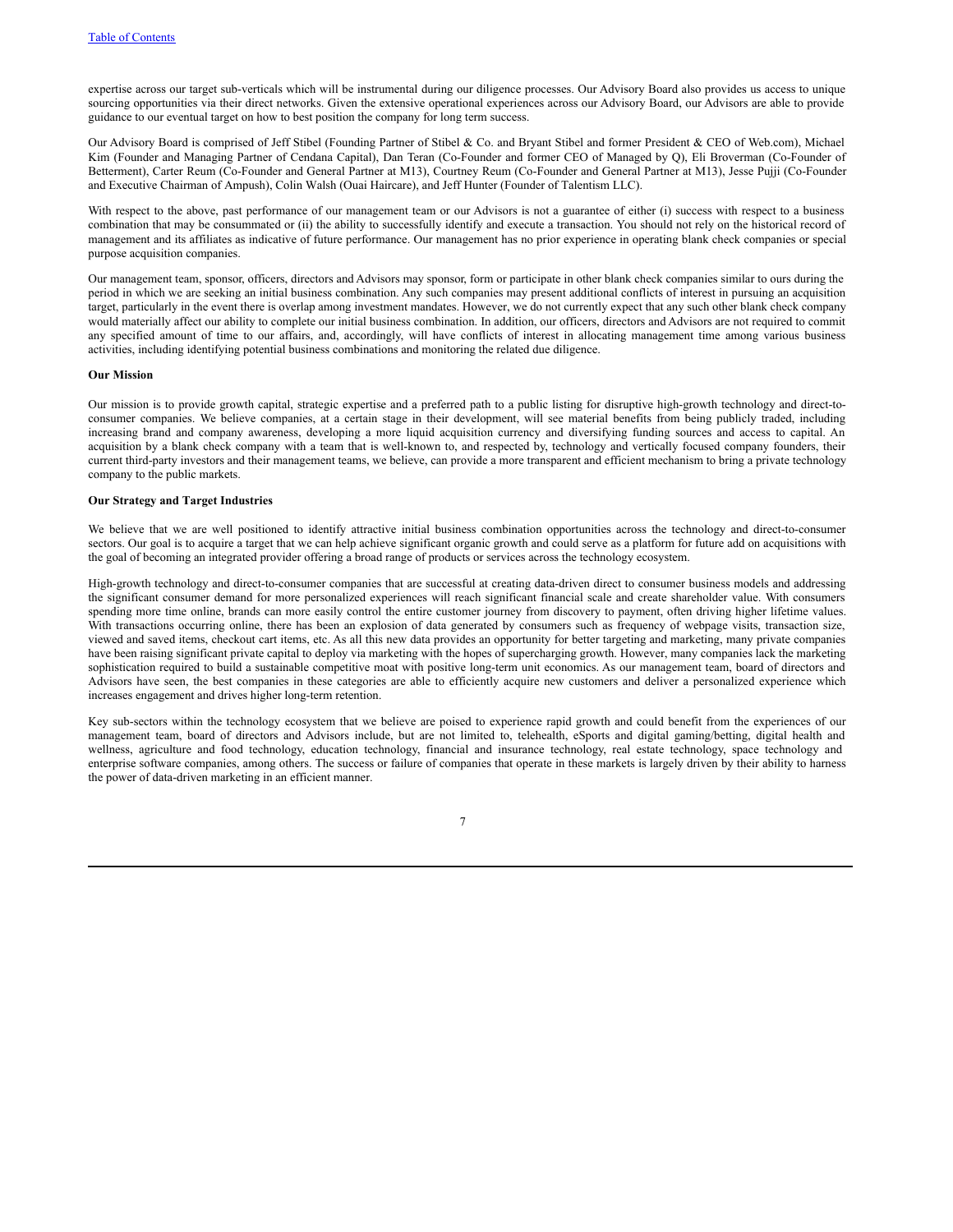Tremendous market value has been created by these types of businesses over the last decade as entrepreneurs and investors have raced to build the nextgeneration of technology and direct-to-consumer internet brands.

Despite the significant growth of the sector, many companies remain private with no clear timetable to become public. We believe there exists a set of companies that with the right guidance and leadership could and should be public companies. This significant imbalance in the number of private companies and capital raised vs public companies is emblematic of a broken initial public offering market. With so much capital tied up in illiquid private markets, we believe there will be significant interest from founders and investors in these categories to engage with our team to achieve a public listing.

The ongoing coronavirus ("COVID-19") pandemic has proven to be a catalyst for growth for our potential target universe, pulling forward digital consumer trends and adoption across several consumer categories. There are a number of businesses who have seen massive growth due in part to COVID-19 and they have needed and will continue to need capital to effectively address the increased demand for their products and services. We will likely represent an attractive option to many of these companies as an efficient and strategic way to raise capital and reach the public markets quickly.

Our management team, board of directors and Advisors have extensive experience building, advising and investing in companies operating in the same ecosystem as many of the companies in our target categories. We have leveraged and will continue to leverage our embedded relationships and network of peers in the space to quickly engage with founders in our target universe. Our unique set of experiences building omni-channel business models and operations will be viewed as a strategic asset to founders in our target categories. For example, in February 2020 our Chairman, Mr. Krim, successfully led the public debut of an omni-channel digital first brand, (Casper Sleep), putting him in a unique position to advise other founders in the category looking to reach the public markets.

| I |  |
|---|--|
|   |  |
|   |  |
|   |  |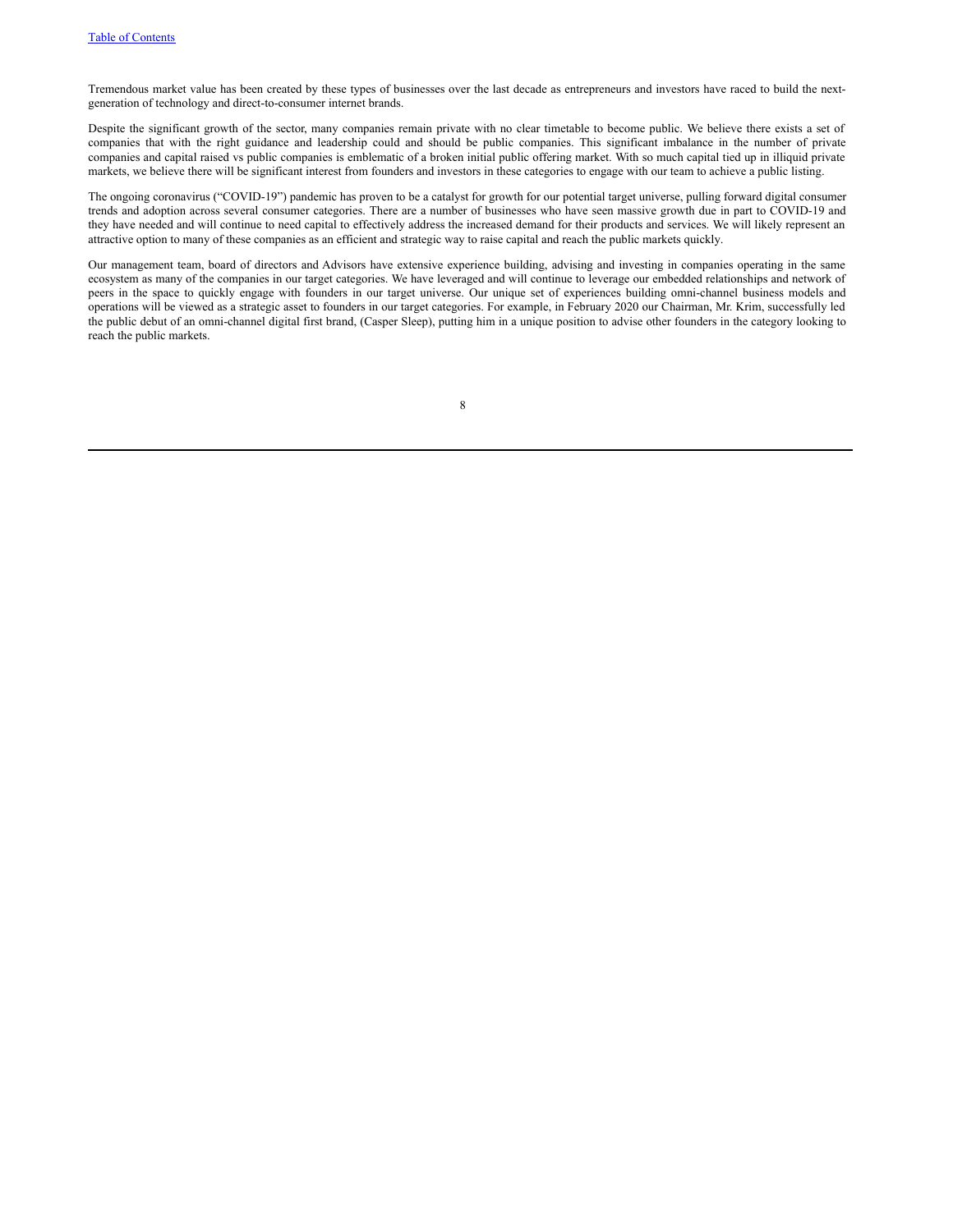Additionally, our management team, board of directors and Advisors have an extensive track record of building data-driven marketing organizations, which has resulted in significant growth in both revenue and shareholder value. Our experience building sustaining consumer internet brands and leading marketing teams uniquely positions us to help companies in the category achieve their long-term vision and outperform the competition.

We aim to leverage our extensive expertise driving marketing innovation and revenue growth within leading public technology companies to help founders achieve long-term success and overcome any deterrents to becoming a public company. By leveraging our extensive operational experience and network, we believe we can provide significant benefits to potential targets and public market investors that can potentially lead to attractive long-term risk-adjusted returns in the public markets.

We believe there are significant opportunities in these industries to drive value creation, and the below themes will be general areas of focus:

- Traditional late-stage growth equity targets looking for a liquidity event and valuable operating and marketing expertise;
- Business combinations (e.g. two competitors in similar segments) to achieve synergies from enhanced scale, liquidity and increased marketing efficiency;
- Verticalization of the target company through acquisitions (e.g. within downstream infrastructure and supply chain) to improve margins and IP defensibility;
- Global consolidation (e.g. two companies in similar segments but different geographies) to achieve synergies from enhanced scale, liquidity and increased marketing efficiency;
- Special situations (e.g., spin outs, divestitures) with strong brands that have potential for operational improvement and future growth;
- Rapidly growing companies with opportunity to change large categories.

## **Our Value Proposition And Differentiation**

Our management team, board of directors and Advisors bring a unique set of operational skills and transaction experience that will be highly relevant for today's entrepreneur. In addition, the collective team's capital markets, M&A and capital raising experience will be invaluable to a potential target as they look to ready themselves for a public debut.

- *Extensive Operating Experience With Rare Skillsets*: Our management team, board of directors and Advisors have extensive experience serving in leadership positions for high-growth public and private companies. The team boasts significant operational experience driving growth through innovative marketing techniques with Mr. Krim introducing innovative quantitative marketing approaches at Casper Sleep, with key areas of expertise including: (i) identifying superior brands and products using (a) data science to optimize audiences, (b) optimization of media mix of advertising (often purchased programmatically through real-time auctions), and (c) driving the 'lifetime value' of customers (via behavioral signals to drive promotions and engagement); and (ii) capturing and architecting the right customer data elements, using predictive modeling to drive propensity models that understand a customer's wants and needs, and putting in place optimal marketing technologies to deploy experiences in real time. This expertise will be highly valuable for identifying categories and companies with under-optimized marketing practices and rapidly scaling customer acquisition and lifetime value, as well as for potential targets to understand their own customers and acquiring them efficiently to unlock growth.
- *Significant Public Equity Capital Markets Experience*: Our management team, board of directors and Advisors brings decades of "best-practice" know-how to ensure the target company's success as a public company, providing guidance around (i) investor relations (ii) equity research (iii) introductions to long-only funds, among others. For example, Solebury Capital advised Casper Sleep on its IPO. Mr. Eby has significant experience navigating the public markets leading Starwood Property Trust's (NYSE:STWD) \$930 million IPO in 2009. Additionally, Mr. Krim successfully took Casper Sleep public in February 2020.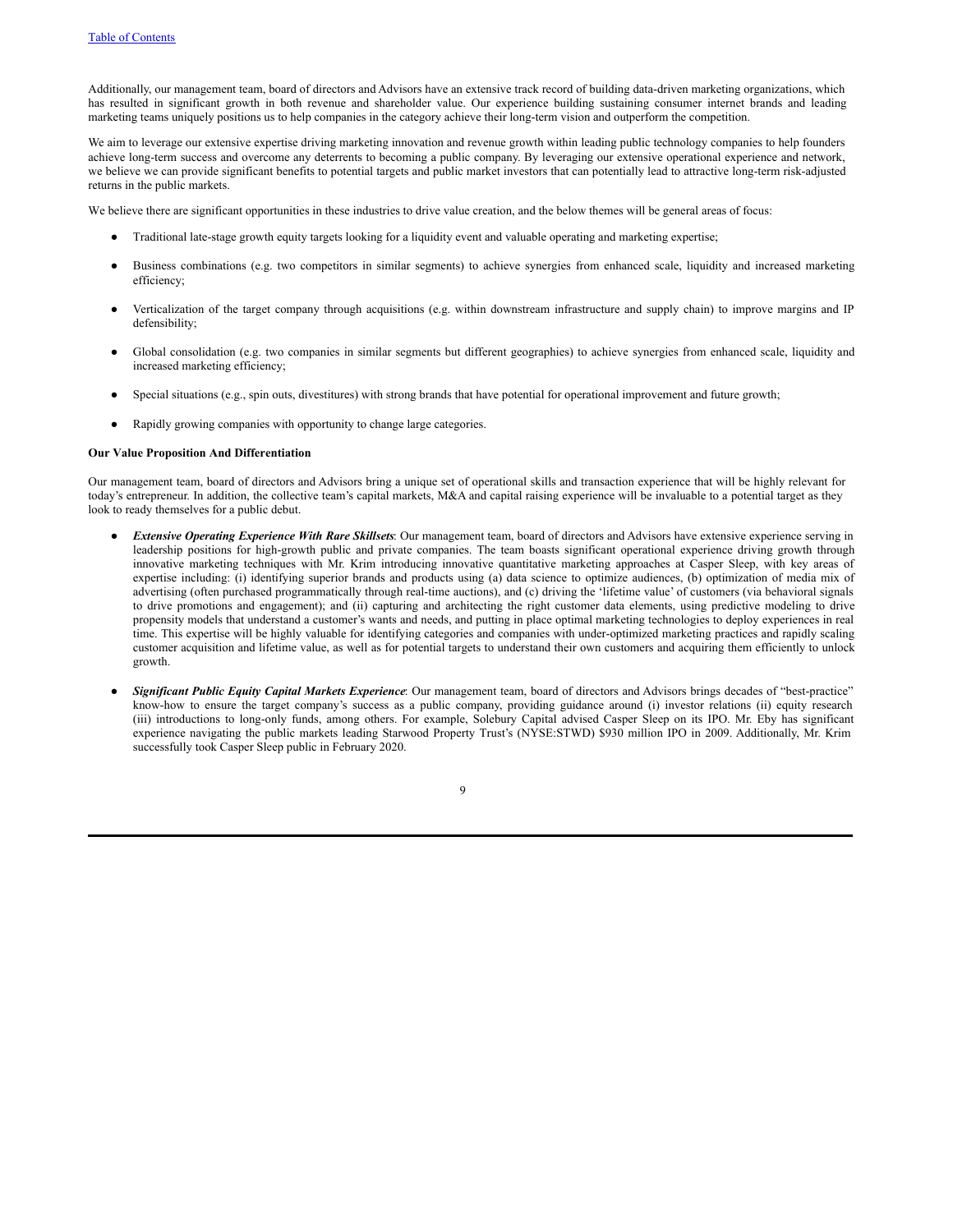- *Attractive Industry Dynamics For SPAC Success*: In the current environment, there is growing investor demand for companies with (i) a direct relationship with their customers, (ii) ability to efficiently market to and grow their customer base and (iii) high-growth and clear path to profitability. Our target verticals are ripe for consolidation with few large-cap companies and thousands of sub-scale companies.
- **Founder Friendly Platform For Growth**: The team brings to bear operational expertise and capital to accelerate the targets organic growth initiatives such as (i) optimization of marketing strategies (ii) operational improvements and (iii) new product development, among others. Our management team, board of directors and Advisors have the experience and track record to successfully integrate add-on acquisitions, bringing PE Sponsor-like support, without running / controlling the business.
- *Transaction Expertise With Access To Proprietary Deal Flow*: Having operated and invested in high-growth technology and direct-to-consumer companies across their corporate life cycles, our management team, board of directors and Advisors have developed deep relationships with key large multi-national organizations and leading private & public equity investors including leading venture and growth investors in Silicon Valley and across the globe. Our team has a strong track record of building proprietary deal flow and identifying and executing successful M&A transactions during tenures across A-Grade Investments, Tengram Capital Partners, Solebury Capital, Casper Sleep, and Credit Suisse. We believe our reputation and relevant experience makes Tailwind a preferred partner for potential targets. Mr. Eby, in particular, brings significant experience managing and executing complex transactions across a variety of deal structures.

#### **Business Combination Criteria and Sourcing Process**

We intend to leverage what we believe is a competitive advantage in sourcing potential targets that will materially benefit from our unique expertise and where we are best situated to augment the value of the business following the completion of the initial business combination.

We believe our management team is well positioned to identify unique opportunities across the technology private company landscape. Our selection process will leverage our relationships with leading technology company founders, executives of private and public companies, venture capitalists and growth equity funds, in addition to the extensive industry and geographical reach of the management team, board of directors and Advisors which we believe should provide us with a key competitive advantage in sourcing potential business combination targets.

We also believe that our management team's, the board of directors' and Advisors' reputation, experience and track record of making investments in the technology industry make us a preferred partner for these potential targets. Given our profile and thematic approach, we anticipate that target business candidates may be brought to our attention from various unaffiliated sources, in particular founders of, and investors in, other private and public technology companies in our networks.

We intend to focus our target sourcing efforts on assessing companies that we believe would benefit significantly from being publicly traded. Further, we believe that we are providing an interesting alternative investment opportunity that capitalizes on key trends impacting the capital markets for technology companies.

Consistent with our strategy, we have identified the following general criteria and guidelines that we believe are important in evaluating prospective target businesses. We expect to conduct a comprehensive due diligence review which will include, among other things, management and employee meetings, review of financial information, facility inspection, and an extensive review of all other material target company information. We intend to use these criteria as guidelines in evaluating potential acquisition opportunities, but an acquisition may be executed even if it does not meet our guidelines.

#### **Acquisition Criteria**

When candidate companies are being evaluated, we use the following, non-exclusive criteria for determining opportunities.

● Size: We intend to target entities whose enterprise value is between approximately \$750 million to \$2 billion, with a focus on founder-led, late stage growth equity opportunities in the high-growth technology and direct-to-consumer ecosystems with defensible market positions. We believe these companies offer long term risk-adjusted return potential.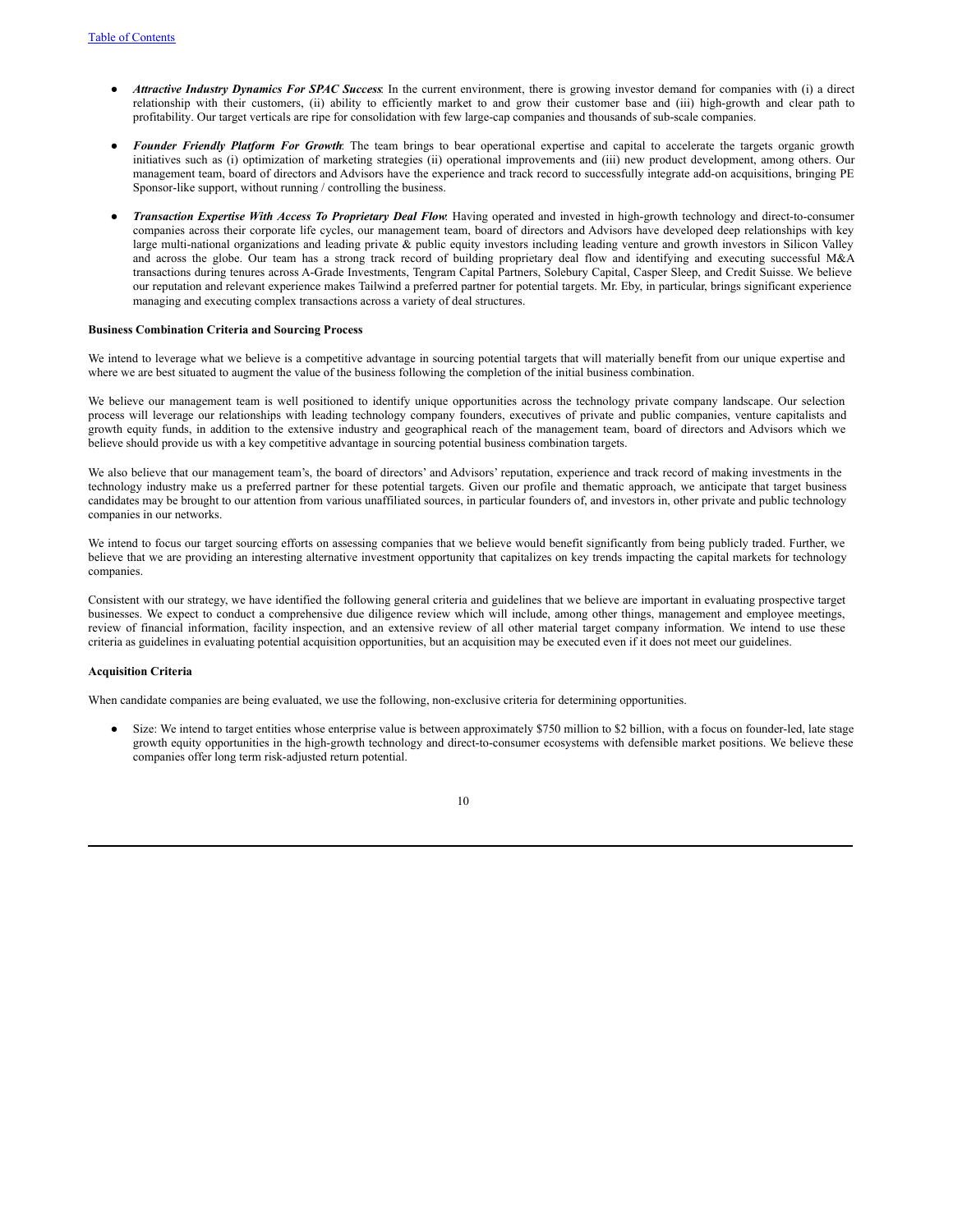- Founder-Led Businesses Where We Have Strong Relationships: Strong, experienced management team that could benefit from our extensive networks and insights with a track record of driving growth and profitability. Founders that have a long-term vision for the future of their business and want to build a lasting company. Companies where we have a unique relationship and can engage directly with the founder(s), potentially without participating in an auction.
- Large Addressable Markets Being Disrupted by Technology: We plan to identify high quality businesses run by exceptional teams pursuing large market opportunities. Target companies positioned in industries that are ripe for disruption and technological advancements. Sectors at an inflection point, where technology and disruptors will be uniquely advantaged to capture market share and future growth. Scalable platform in a market ripe for horizontal and / or vertical consolidation.
- Strong Growth And Attractive Margin Profile: Consistent organic revenue growth with scalable unit economics. Potential for future top line and margin expansion. Ability to generate attractive returns on capital and has a compelling use for capital to achieve their growth strategy.
- Opportunities Where Our Team Can Add Value: Sector where management can benefit from our extensive networks and insights. Taking advantage of our connections in both the public and private markets in order to generate firm value and future growth. Leverage industry experience, financial acumen and network of management team to identify additional operational and marketing improvement opportunities.

These criteria are not intended to be exhaustive. Any evaluation relating to the merits of a particular initial business combination may be based, to the extent relevant, on these general guidelines as well as other considerations, factors and criteria that our management team may deem relevant. In the event that we decide to enter into our initial business combination with a target business that does not meet the above criteria and guidelines, we will disclose that the target business does not meet the above criteria in our stockholder communications related to our initial business combination, which would be in the form of proxy solicitation materials or tender offer documents that we would file with the U.S. Securities and Exchange Commission, or the SEC.

#### **Our Acquisition Process**

In evaluating a prospective target business, we expect to conduct a thorough due diligence review that will encompass, among other things, meetings with incumbent management and employees, document reviews, inspection of facilities, as well as a review of financial and other information that will be made available to us. We will also utilize our operational and capital allocation experience.

We are not prohibited from pursuing an initial business combination with a company that is affiliated with our sponsor, officers or directors. In the event we seek to complete our initial business combination with a company that is affiliated with our sponsor, officers or directors, we, or a committee of independent directors, will obtain an opinion from an independent investment banking firm or an independent accounting firm that our initial business combination is fair to our company from a financial point of view. We are not required to obtain such an opinion in any other context.

Members of our management team indirectly own founder shares and/or private placement warrants following our initial public offering and, accordingly, may have a conflict of interest in determining whether a particular target business is an appropriate business with which to effectuate our initial business combination. Further, each of our officers and directors may have a conflict of interest with respect to evaluating a particular business combination if the retention or resignation of any such officers and directors was included by a target business as a condition to any agreement with respect to our initial business combination.

Each of our officers and directors presently has, and any of them in the future may have, additional, fiduciary or contractual obligations to other entities pursuant to which such officer or director is or will be required to present a business combination opportunity. Accordingly, if any of our officers or directors becomes aware of a business combination opportunity which is suitable for an entity to which he or she has then-current fiduciary or contractual obligations, he or she has honored his or her fiduciary or contractual obligations to present such opportunity to such entity. We do not believe, however, that the fiduciary duties or contractual obligations of our officers or directors materially affect our ability to complete our business combination. Our amended and restated certificate of incorporation provides that we renounce our interest in any corporate opportunity offered to any director or officer unless such opportunity is expressly offered to such person solely in his or her capacity as a director or officer of our company and such opportunity is one we are legally and contractually permitted to undertake and would otherwise be reasonable for us to pursue.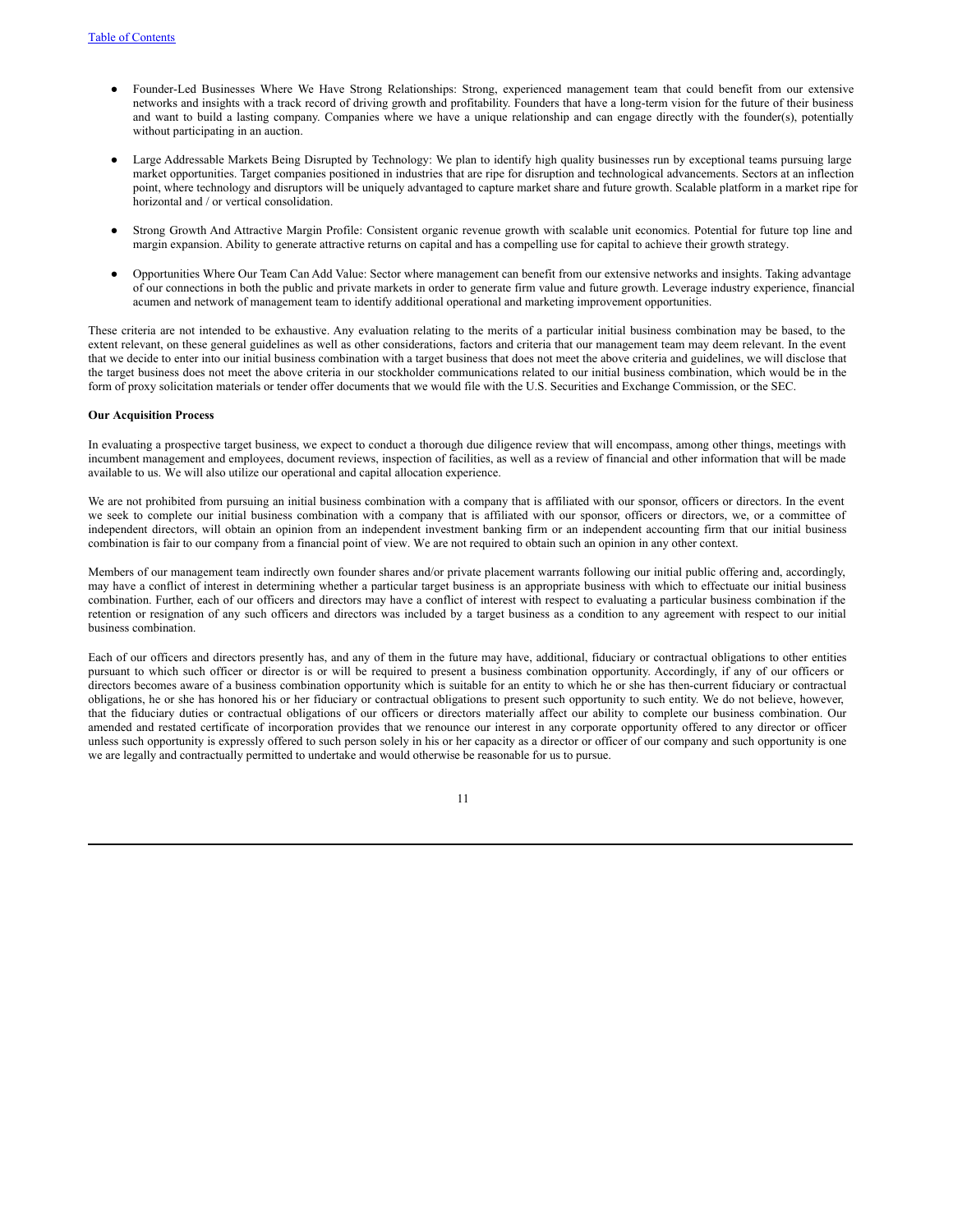#### **Initial Business Combination**

So long as our securities are then listed on the NYSE, our initial business combination must occur with one or more target businesses that together have an aggregate fair market value of at least 80% of the assets held in the trust account (excluding the deferred underwriting commissions and taxes payable on the income earned on the trust account) at the time of the agreement to enter into the initial business combination. If our board is not able to independently determine the fair market value of the target business or businesses, we will obtain an opinion from an independent investment banking firm or an independent accounting firm with respect to the satisfaction of such criteria.

We anticipate structuring our initial business combination so that the post-transaction company in which our public stockholders own shares will own or acquire 100% of the equity interests or assets of the target business or businesses. We may, however, structure our initial business combination such that the post-transaction company owns or acquires less than 100% of such interests or assets of the target business in order to meet certain objectives of the target management team or stockholders or for other reasons. However, we will only complete such business combination if the post-transaction company owns or acquires 50% or more of the outstanding voting securities of the target or otherwise acquires a controlling interest in the target sufficient for it not to be required to register as an investment company under the Investment Company Act of 1940, as amended, or the Investment Company Act. Even if the post-transaction company owns or acquires 50% or more of the voting securities of the target, our stockholders prior to the business combination may collectively own a minority interest in the post-transaction company, depending on valuations ascribed to the target and us in the business combination transaction. For example, we could pursue a transaction in which we issue a substantial number of new shares in exchange for all of the outstanding capital stock of a target. In this case, we would acquire a 100% controlling interest in the target. However, as a result of the issuance of a substantial number of new shares, our stockholders immediately prior to our initial business combination could own less than a majority of our outstanding shares subsequent to our initial business combination. If less than 100% of the equity interests or assets of a target business or businesses are owned or acquired by the posttransaction company, the portion of such business or businesses that is owned or acquired is what will be valued for purposes of the 80% of net assets test. If the business combination involves more than one target business, the 80% of net assets test will be based on the aggregate value of all of the target businesses and we will treat the target businesses together as the initial business combination for purposes of a tender offer or for seeking stockholder approval, as applicable. In addition, as long as our sponsor is controlled by Philip Krim, we have agreed not to enter into a definitive agreement regarding an initial business combination without the prior consent of our sponsor. If our securities are not then listed on the NYSE for whatever reason, we would no longer be required to meet the foregoing 80% of net asset test.

## **Our Management Team**

Members of our management team are not obligated to devote any specific number of hours to our matters but they intend to devote as much of their time as they deem necessary to our affairs until we have completed our initial business combination. The amount of time that any member of our management team will devote in any time period will vary based on whether a target business has been selected for our initial business combination and the current stage of the business combination process.

We believe our management team's operating and transaction experience and network of relationships with investment banks, private equity firms, professional advisors and senior industrial executives provide us with a substantial number of potential business combination targets. Over the course of their careers, the members of our management team have developed a broad network of contacts and corporate relationships around the world. This network has grown through the activities of our management team sourcing, acquiring and financing businesses, our management team's relationships with sellers, financing sources and target management teams. Our management team is also highly experienced in executing transactions under varying economic and financial market conditions.

## **Status as a Public Company**

We believe our structure makes us an attractive business combination partner to target businesses. As an existing public company, we offer a target business an alternative to the traditional initial public offering through a merger or other business combination. In this situation, the owners of the target business would exchange their shares of stock in the target business for shares of our stock or for a combination of shares of our stock and cash, allowing us to tailor the consideration to the specific needs of the sellers. Although there are various costs and obligations associated with being a public company, we believe certain target businesses will find this method a more certain and cost effective method to becoming a public company than the typical initial public offering. In a typical initial public offering, there are additional expenses incurred in marketing, road show and public reporting efforts that may not be present to the same extent in connection with a business combination with us.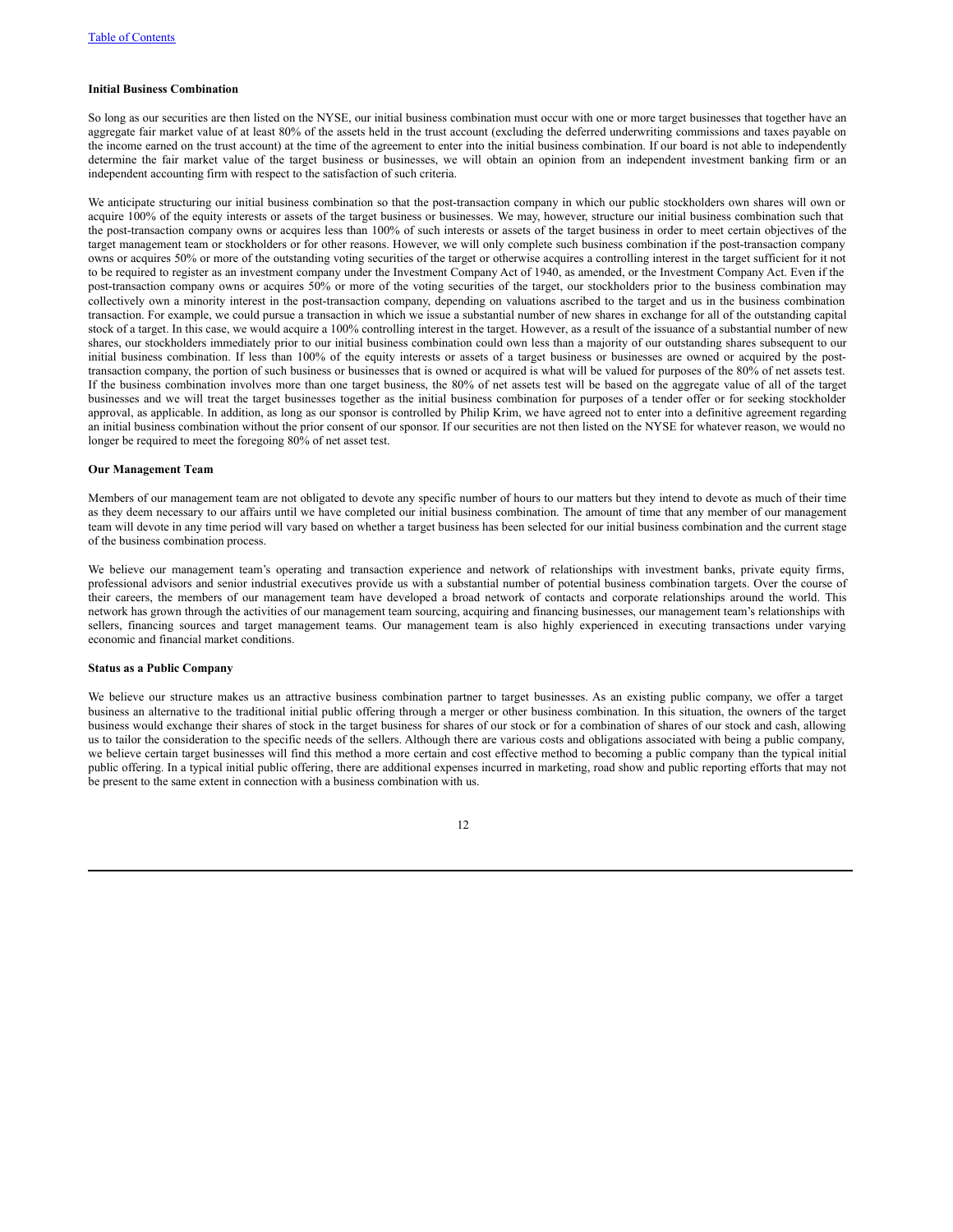Furthermore, once a proposed business combination is completed, the target business will have effectively become public, whereas an initial public offering is always subject to the underwriter's ability to complete the offering, as well as general market conditions, which could delay or prevent the offering from occurring or could have negative valuation consequences. Once public, we believe the target business would then have greater access to capital and an additional means of providing management incentives consistent with stockholders' interests. It can offer further benefits by augmenting a company's profile among potential new customers and vendors and aid in attracting talented employees.

We are an "emerging growth company," as defined in Section 2(a) of the Securities Act, as modified by the JOBS Act. As such, we are eligible to take advantage of certain exemptions from various reporting requirements that are applicable to other public companies that are not emerging growth companies including, but not limited to, not being required to comply with the auditor attestation requirements of Section 404 of the Sarbanes-Oxley Act, reduced disclosure obligations regarding executive compensation in our periodic reports and proxy statements, and exemptions from the requirements of holding a non-binding advisory vote on executive compensation and stockholder approval of any golden parachute payments not previously approved. If some investors find our securities less attractive as a result, there may be a less active trading market for our securities and the prices of our securities may be more volatile.

In addition, Section 107 of the JOBS Act also provides that an emerging growth company can take advantage of the extended transition period provided in Section 7(a)(2)(B) of the Securities Act for complying with new or revised accounting standards. In other words, an emerging growth company can delay the adoption of certain accounting standards until those standards would otherwise apply to private companies. We intend to take advantage of the benefits of this extended transition period.

We will remain an emerging growth company until the earlier of (1) the last day of the fiscal year (a) following the fifth anniversary of the completion of our initial public offering, (b) in which we have total annual gross revenue of at least \$1.07 billion, or (c) in which we are deemed to be a large accelerated filer, which means the market value of our Class A common stock that is held by non-affiliates exceeds \$700 million as of the end of the prior fiscal year's second fiscal quarter, and (2) the date on which we have issued more than \$1.0 billion in non-convertible debt securities during the prior three-year period.

Additionally, we are a "smaller reporting company" as defined in Item 10(f)(1) of Regulation S-K. Smaller reporting companies may take advantage of certain reduced disclosure obligations, including, among other things, providing only two years of audited financial statements. We will remain a smaller reporting company until the last day of the fiscal year in which (1) the market value of our Ordinary Shares held by non-affiliates exceeds \$250 million as of the prior June 30 and/or (2) our annual revenues exceeded \$100 million during such completed fiscal year and the market value of our Ordinary Shares held by non-affiliates exceeds \$700 million as of the prior June 30.

## **Financial Position**

As of December 31, 2021, we had marketable securities and cash of \$334,441,194 held in the trust account, before payment of \$11,697,550 in deferred underwriting fees. With the funds available, we offer a target business a variety of options such as creating a liquidity event for its owners, providing access to the expertise of our management team, providing capital for the potential growth and expansion of its operations or strengthening its balance sheet by reducing its debt or leverage ratio. Because we are able to complete our business combination using our cash, debt or equity securities, or a combination of the foregoing, we have the flexibility to use the most efficient combination that will allow us to tailor the consideration to be paid to the target business to fit its needs and desires.

## **Effecting our Initial Business Combination**

We are not presently engaged in, and we will not engage in, any operations for an indefinite period of time following our initial public offering. We will effectuate our initial business combination using cash from the proceeds of our initial public offering and the private placement of the private placement warrants, our capital stock, debt or a combination of these as the consideration to be paid in our initial business combination. We may seek to complete our initial business combination with a company or business that may be financially unstable or in its early stages of development or growth, which would subject us to the numerous risks inherent in such companies and businesses.

If our initial business combination is paid for using equity or debt securities, or not all of the funds released from the trust account are used for payment of the consideration in connection with our business combination or used for redemptions of purchases of our Class A common stock, we may apply the balance of the cash released to us from the trust account for general corporate purposes, including for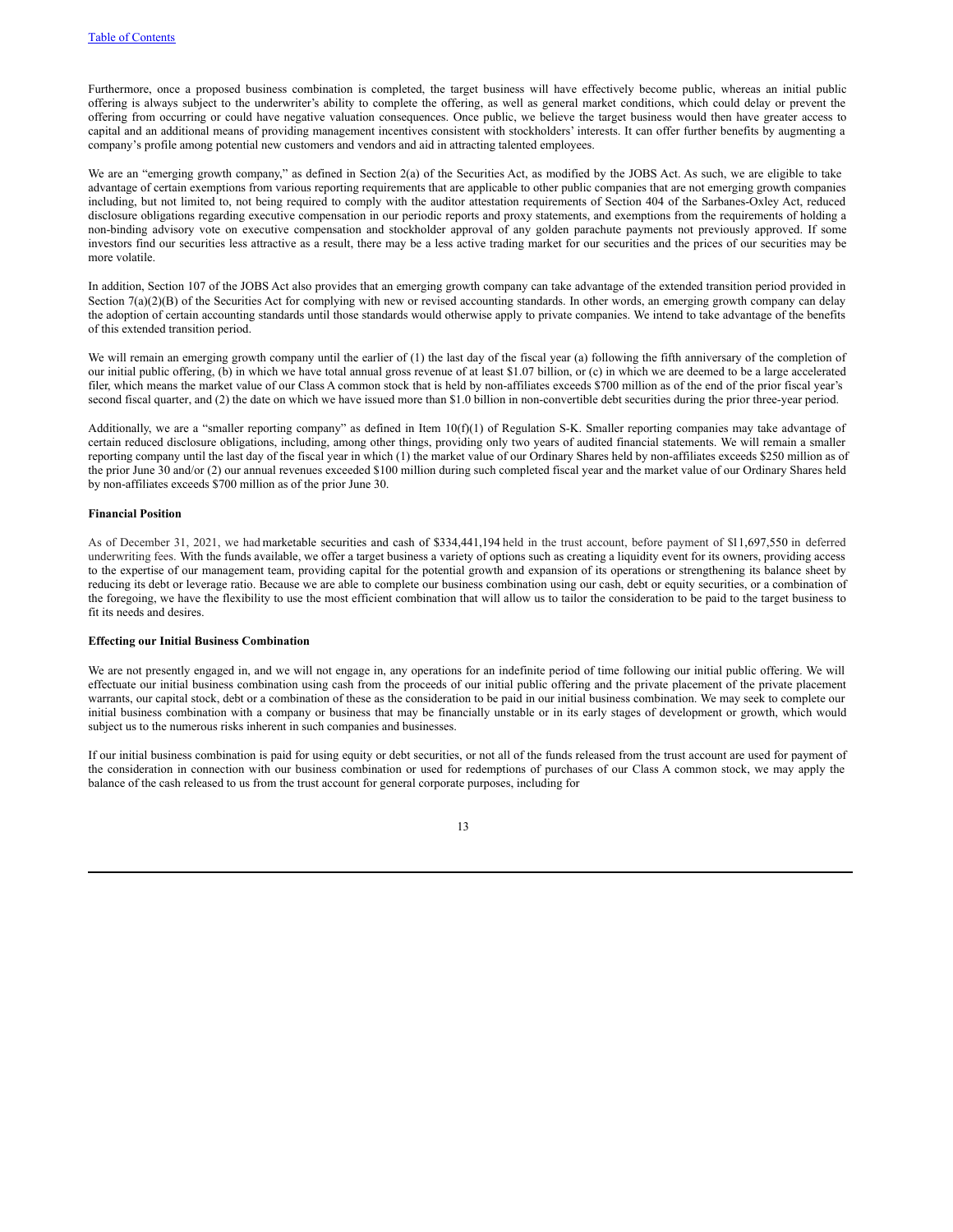maintenance or expansion of operations of the post-transaction company, the payment of principal or interest due on indebtedness incurred in completing our initial business combination, to fund the purchase of other companies or for working capital.

We may seek to raise additional funds through a private offering of debt or equity securities in connection with the completion of our initial business combination, and we may effectuate our initial business combination using the proceeds of such offering rather than using the amounts held in the trust account. Subject to compliance with applicable securities laws, we would expect to complete such financing only simultaneously with the completion of our business combination. In the case of an initial business combination funded with assets other than the trust account assets, our tender offer documents or proxy materials disclosing the business combination would disclose the terms of the financing and, only if required by law, we would seek stockholder approval of such financing. There are no prohibitions on our ability to raise funds privately or through loans in connection with our initial business combination.

#### **Sources of Target Businesses**

We anticipate that target business candidates will be brought to our attention from various unaffiliated sources, including investment market participants, private equity groups, investment banking firms, consultants, accounting firms and large business enterprises. Target businesses may be brought to our attention by such unaffiliated sources as a result of being solicited by us through calls or mailings. These sources may also introduce us to target businesses in which they think we may be interested on an unsolicited basis, since many of these sources will have read this report and know what types of businesses we are targeting. Our officers and directors, as well as their affiliates, may also bring to our attention target business candidates that they become aware of through their business contacts as a result of formal or informal inquiries or discussions they may have, as well as attending trade shows or conventions. In addition, we expect to receive a number of proprietary deal flow opportunities that would not otherwise necessarily be available to us as a result of the business relationships of our officers and directors. While we do not presently anticipate engaging the services of professional firms or other individuals that specialize in business acquisitions on any formal basis, we may engage these firms or other individuals in the future, in which event we may pay a finder's fee, consulting fee or other compensation to be determined in an arm's length negotiation based on the terms of the transaction. We will engage a finder only to the extent our management determines that the use of a finder may bring opportunities to us that may not otherwise be available to us or if finders approach us on an unsolicited basis with a potential transaction that our management determines is in our best interest to pursue. Payment of finder's fees is customarily tied to completion of a transaction, in which case any such fee will be paid out of the funds held in the trust account. In no event, however, will our sponsor or any of our existing officers or directors, or any entity with which they are affiliated, be paid any finder's fee, consulting fee or other compensation prior to, or for any services they render in order to effectuate, the completion of our initial business combination (regardless of the type of transaction that it is). We have agreed to pay an affiliate of our sponsor a total of \$10,000 per month for office space, utilities and secretarial and administrative support and to reimburse our sponsor for any out-of-pocket expenses related to identifying, investigating and completing an initial business combination. Some of our officers and directors may enter into employment or consulting agreements with the post-transaction company following our initial business combination. The presence or absence of any such fees or arrangements will not be used as a criterion in our selection process of an acquisition candidate.

We are not prohibited from pursuing an initial business combination with a business combination target that is affiliated with our sponsor, officers or directors or making the acquisition through a joint venture or other form of shared ownership with our sponsor, officers or directors. In the event we seek to complete our initial business combination with a business combination target that is affiliated with our sponsor, officers or directors, we, or a committee of independent directors, would obtain an opinion from an independent investment banking firm or an independent accounting firm that such an initial business combination is fair to our company from a financial point of view. We are not required to obtain such an opinion in any other context.

If any of our officers or directors becomes aware of a business combination opportunity that falls within the line of business of any entity to which he or she has pre-existing fiduciary or contractual obligations, he or she may be required to present such business combination opportunity to such entity prior to presenting such business combination opportunity to us. Our officers and directors currently have certain relevant fiduciary duties or contractual obligations that may take priority over their duties to us.

#### **Selection of a Target Business and Structuring of Our Initial Business Combination**

Our initial business combination must occur with one or more target businesses that together have an aggregate fair market value of at least 80% of our assets held in the trust account (excluding the deferred underwriting commissions and taxes payable on the income earned on the trust account) at the time of the agreement to enter into the initial business combination. The fair market value of the target or targets will be determined by our board of directors based upon one or more standards generally accepted by the financial community,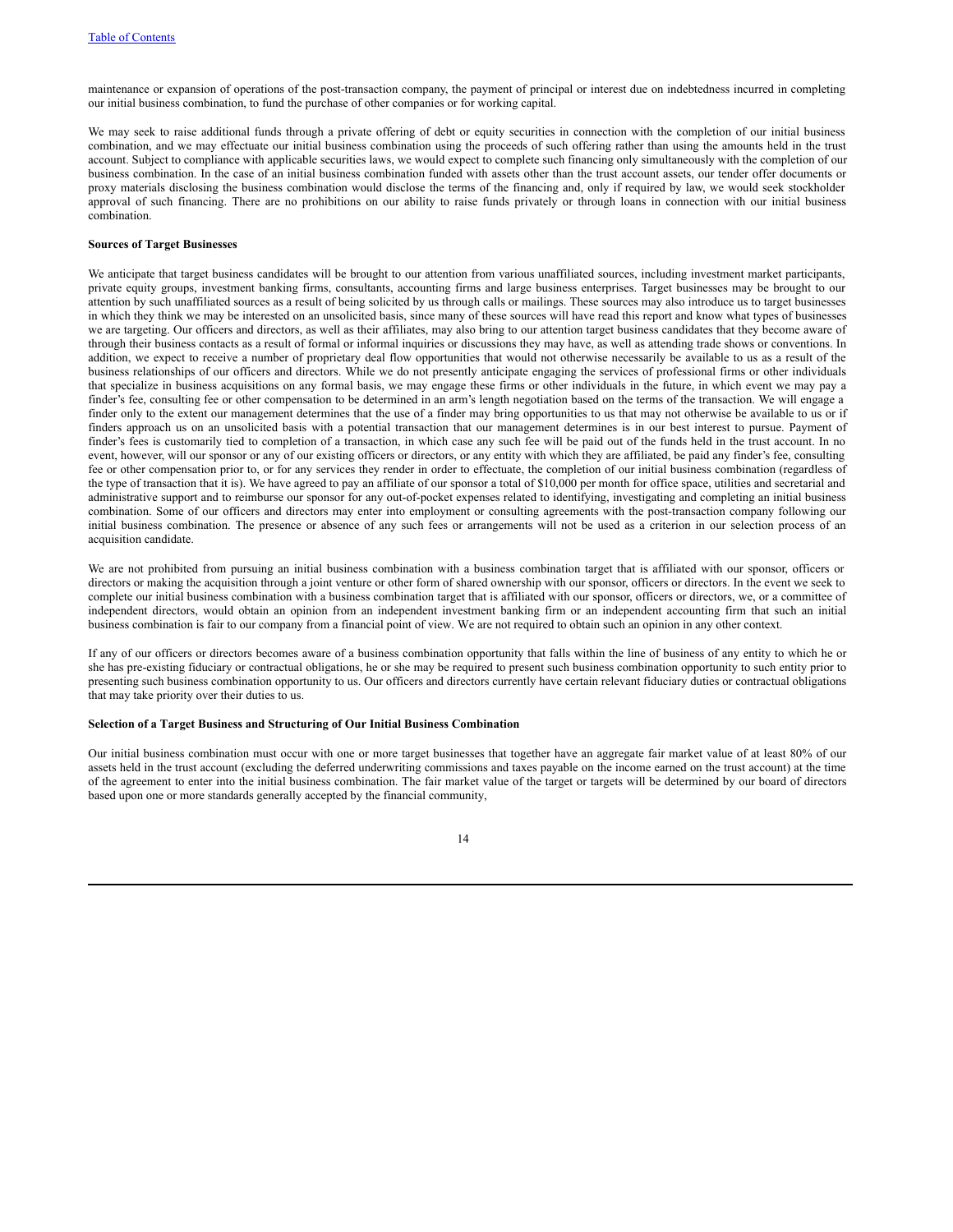such as discounted cash flow valuation or value of comparable businesses. If our board is not able to independently determine the fair market value of the target business or businesses, we will obtain an opinion from an independent investment banking firm or from an independent accounting firm, with respect to the satisfaction of such criteria. We do not intend to purchase multiple businesses in unrelated industries in conjunction with our initial business combination. Subject to this requirement, our management will have virtually unrestricted flexibility in identifying and selecting one or more prospective target businesses, although we will not be permitted to effectuate our initial business combination with another blank check company or a similar company with nominal operations.

In any case, we will only complete an initial business combination in which we own or acquire 50% or more of the outstanding voting securities of the target or otherwise acquire a controlling interest in the target sufficient for it not to be required to register as an investment company under the Investment Company Act. If we own or acquire less than 100% of the equity interests or assets of a target business or businesses, the portion of such business or businesses that are owned or acquired by the post-transaction company is what will be valued for purposes of the 80% of net assets test. There is no basis for investors in our initial public offering to evaluate the possible merits or risks of any target business with which we may ultimately complete our business combination.

To the extent we effect our business combination with a company or business that may be financially unstable or in its early stages of development or growth we may be affected by numerous risks inherent in such company or business. Although our management will endeavor to evaluate the risks inherent in a particular target business, we cannot assure you that we will properly ascertain or assess all significant risk factors.

In evaluating a prospective target business, we expect to conduct a thorough due diligence review, which will encompass, among other things, meetings with incumbent management and employees, document reviews, interviews of customers and suppliers, inspection of facilities, as well as a review of financial and other information that will be made available to us.

#### **Lack of Business Diversification**

For an indefinite period of time after the completion of our initial business combination, the prospects for our success may depend entirely on the future performance of a single business. Unlike other entities that have the resources to complete business combinations with multiple entities in one or several industries, it is probable that we will not have the resources to diversify our operations and mitigate the risks of being in a single line of business. By completing our business combination with only a single business, our lack of diversification may:

- subject us to negative economic, competitive and regulatory developments, any or all of which may have a substantial adverse impact on the particular industry in which we operate after our initial business combination; and
- cause us to depend on the marketing and sale of a single product or limited number of products or services.

## **Limited Ability to Evaluate the Target's Management Team**

Although we intend to closely scrutinize the management of a prospective target business when evaluating the desirability of effecting our business combination with that business, our assessment of the target business' management may not prove to be correct. In addition, the future management may not have the necessary skills, qualifications or abilities to manage a public company. Furthermore, the future role of members of our management team, if any, in the target business cannot presently be stated with any certainty or may otherwise be subject to change. While it is possible that one or more of our directors will remain associated in some capacity with us following our business combination, it is unlikely that any of them will devote their full efforts to our affairs subsequent to our business combination. Moreover, we cannot assure you that members of our management team will have significant experience or knowledge relating to the operations of the particular target business.

We cannot assure you that any of our key personnel will remain in senior management or advisory positions with the combined company. The determination as to whether any of our key personnel will remain with the combined company will be made at the time of our initial business combination.

Following a business combination, we may seek to recruit additional managers to supplement the incumbent management of the target business. We cannot assure you that we will have the ability to recruit additional managers, or that those additional managers will have the requisite skills, knowledge or experience necessary to enhance the incumbent management.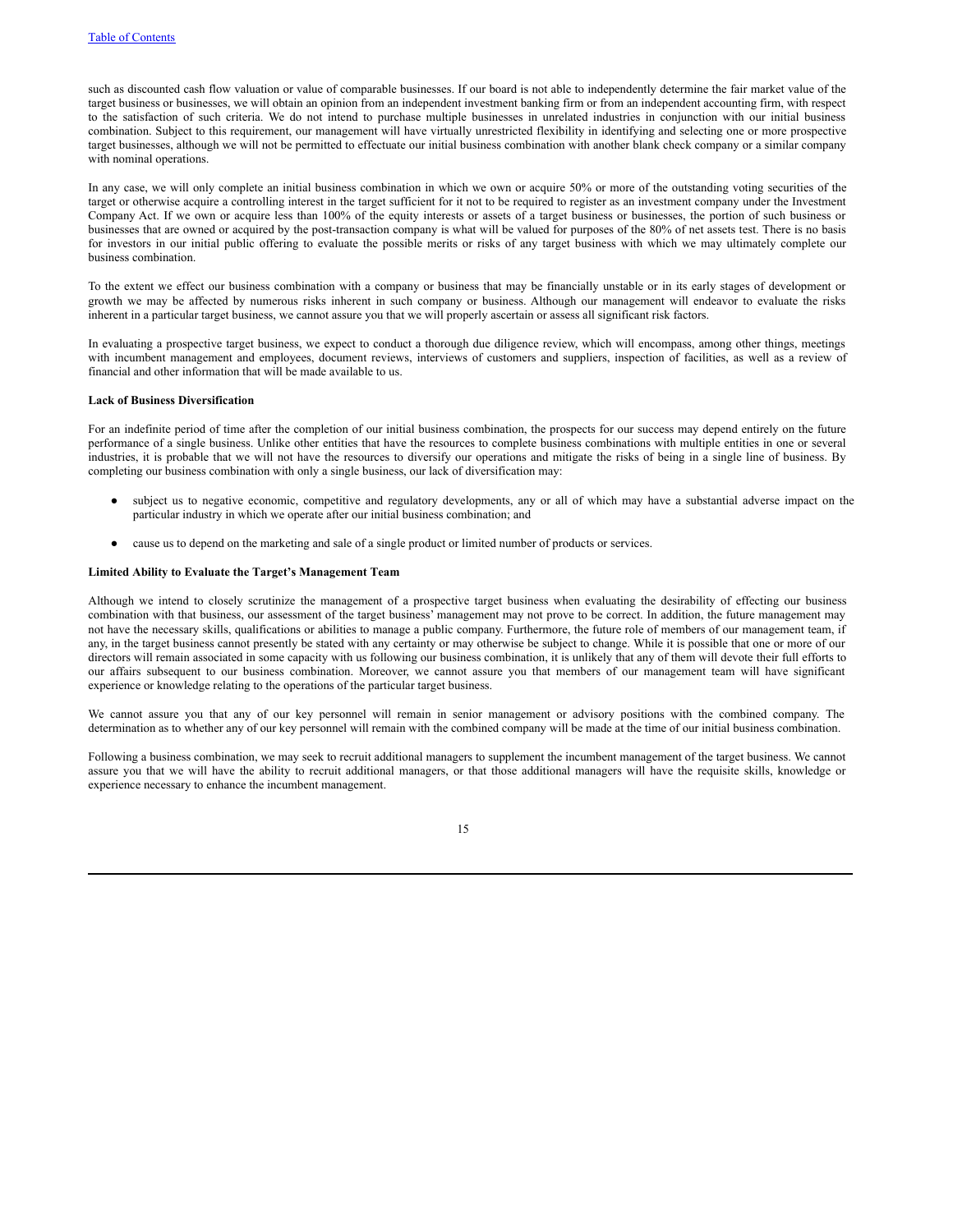## **Stockholders May Not Have the Ability to Approve Our Initial Business Combination**

We may conduct redemptions without a stockholder vote pursuant to the tender offer rules of the SEC, subject to the provisions of our amended and restated certificate of incorporation and bylaws. However, we will seek stockholder approval if it is required by law or applicable stock exchange rule, or we may decide to seek stockholder approval for business or other legal reasons.

Presented in the table below is a graphic explanation of the types of initial business combinations we may consider and whether stockholder approval is currently required under Delaware law for each such transaction.

| Type of Transaction                                                 | Whether Stockholder Approval is Required |
|---------------------------------------------------------------------|------------------------------------------|
| Purchase of assets                                                  | No                                       |
| Purchase of stock of target not involving a merger with the company | N <sub>0</sub>                           |
| Merger of target into a subsidiary of the company                   | No                                       |
| Merger of the company with a target                                 | Yes                                      |

Under the NYSE's listing rules, stockholder approval would be required for our initial business combination if, for example:

- we issue (other than in a public offering) shares of Class A common stock that will either (a) be equal to or in excess of 20% of the number of shares of our Class A common stock then outstanding or (b) have voting power equal to or in excess of 20% of the voting power then outstanding;
- any of our directors, officers or substantial stockholders (as defined by the NYSE rules) has a 5% or greater interest, directly or indirectly, in the target business or assets to be acquired and if the number of shares of Class A common stock to be issued, or if the number of shares of Class A common stock into which the securities may be convertible or exercisable, exceeds either (a) 1% of the number of shares of Class A common stock or 1% of the voting power outstanding before the issuance in the case of any of our directors and officers or (b) 5% of the number of shares of common stock or 5% of the voting power outstanding before the issuance in the case of any substantial stockholders; or
- the issuance or potential issuance of common stock will result in our undergoing a change of control.

The decision as to whether we will seek stockholder approval of a proposed business combination in those instances in which stockholder approval is not required by law or applicable stock exchange rules will be made by us, solely in our discretion, and will be based on business and legal reasons, which include a variety of factors, including, but not limited to:

- the timing of the transaction, including in the event we determine stockholder approval would require additional time and there is either not enough time to seek stockholder approval or doing so would place the company at a disadvantage in the transaction or result in other additional burdens on the company;
- the expected cost of holding a stockholder vote;
- the risk that the stockholders would fail to approve the proposed business combination;
- other time and budget constraints of the company; and
- additional legal complexities of a proposed business combination that would be time-consuming and burdensome to present to stockholders.

## **Permitted Purchases of Our Securities**

In the event we seek stockholder approval of our business combination and we do not conduct redemptions in connection with our business combination pursuant to the tender offer rules, our sponsor, directors, officers, Advisors or their affiliates may purchase shares in privately negotiated transactions or in the open market either prior to or following the completion of our initial business combination.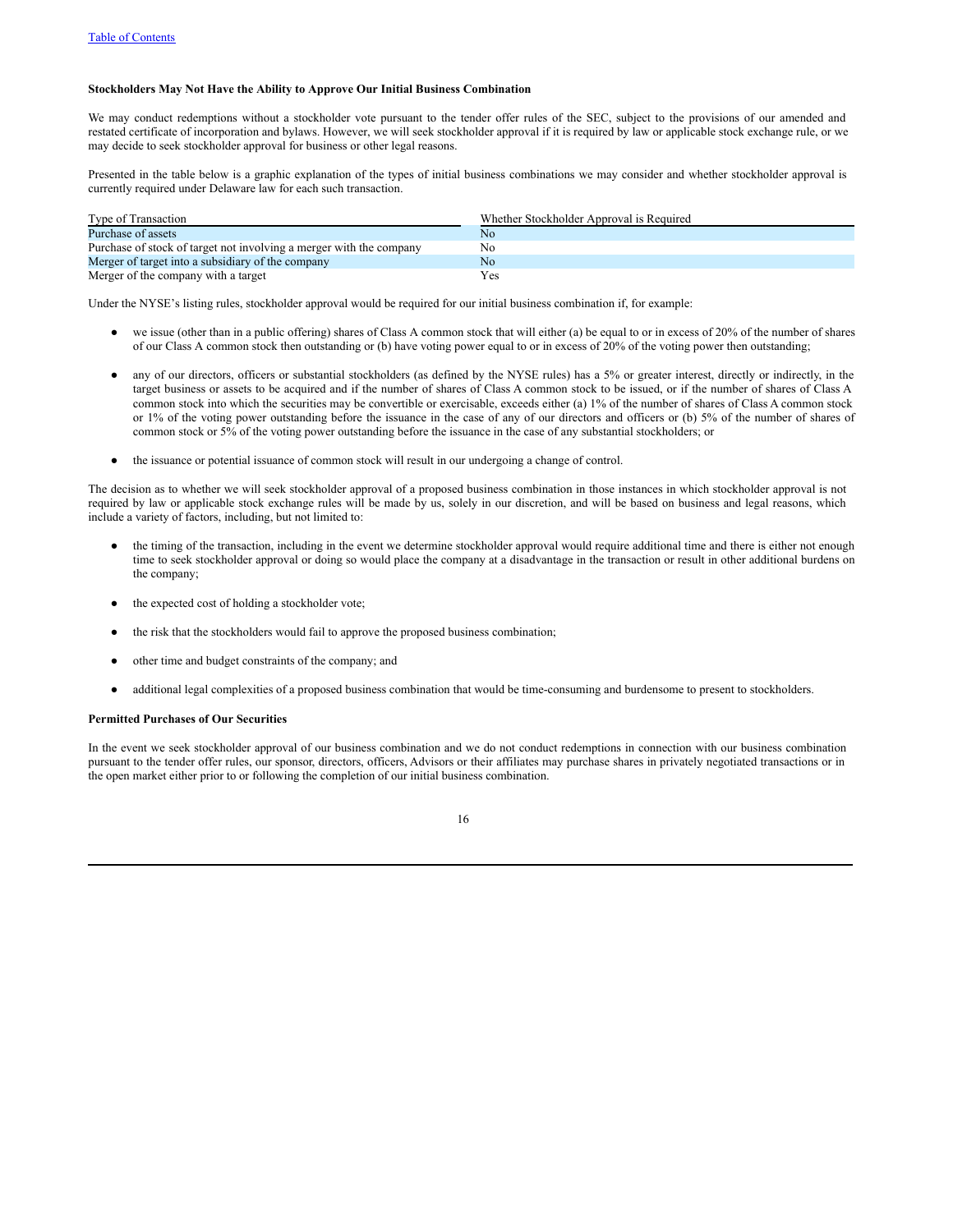However, they have no current commitments, plans or intentions to engage in such transactions and have not formulated any terms or conditions for any such transactions. None of the funds in the trust account will be used to purchase shares in such transactions. They will be restricted from making any such purchases when they are in possession of any material non-public information not disclosed to the seller or if such purchases are prohibited by Regulation M under the Exchange Act. Such a purchase may include a contractual acknowledgement that such stockholder, although still the record holder of our shares is no longer the beneficial owner thereof and therefore agrees not to exercise its redemption rights. Subsequent to the consummation of our initial public offering, we will adopt an insider trading policy which will require insiders to refrain from purchasing shares during certain blackout periods and when they are in possession of any material non-public information and to clear all trades with our legal counsel prior to execution. We cannot currently determine whether our insiders will make such purchases pursuant to a Rule 10b5-1 plan, as such purchases will be dependent upon several factors, including but not limited to, the timing and size of such purchases. Depending on such circumstances, our insiders may either make such purchases pursuant to a Rule 10b5-1 plan or determine that such a plan is not necessary.

In the event that our sponsor, directors, officers, Advisors or their affiliates purchase shares in privately negotiated transactions from public stockholders who have already elected to exercise their redemption rights, such selling stockholders would be required to revoke their prior elections to redeem their shares. We do not currently anticipate that such purchases, if any, would constitute a tender offer subject to the tender offer rules under the Exchange Act or a going-private transaction subject to the going-private rules under the Exchange Act; however, if the purchasers determine at the time of any such purchases that the purchases are subject to such rules, the purchasers will comply with such rules.

The purpose of such purchases would be to (i) vote such shares in favor of the business combination and thereby increase the likelihood of obtaining stockholder approval of the business combination or (ii) to satisfy a closing condition in an agreement with a target that requires us to have a minimum net worth or a certain amount of cash at the closing of our business combination, where it appears that such requirement would otherwise not be met. This may result in the completion of our business combination that may not otherwise have been possible.

In addition, if such purchases are made, the public "float" of our common stock may be reduced and the number of beneficial holders of our securities may be reduced, which may make it difficult to maintain or obtain the quotation, listing or trading of our securities on a national securities exchange.

Our sponsor, officers, directors and/or their affiliates anticipate that they may identify the stockholders with whom our sponsor, officers, directors or their affiliates may pursue privately negotiated purchases by either the stockholders contacting us directly or by our receipt of redemption requests submitted by stockholders following our mailing of proxy materials in connection with our initial business combination. To the extent that our sponsor, officers, directors, Advisors or their affiliates enter into a private purchase, they would identify and contact only potential selling stockholders who have expressed their election to redeem their shares for a pro rata share of the trust account or vote against the business combination. Our sponsor, officers, directors, Advisors or their affiliates will only purchase shares if such purchases comply with Regulation M under the Exchange Act and the other federal securities laws.

Any purchases by our sponsor, officers, directors and/or their affiliates who are affiliated purchasers under Rule 10b-18 under the Exchange Act will only be made to the extent such purchases are able to be made in compliance with Rule 10b-18, which is a safe harbor from liability for manipulation under Section 9(a)(2) and Rule 10b-5 of the Exchange Act. Rule 10b-18 has certain technical requirements that must be complied with in order for the safe harbor to be available to the purchaser. Our sponsor, officers, directors and/or their affiliates will not make purchases of common stock if the purchases would violate Section 9(a)(2) or Rule 10b-5 of the Exchange Act.

## **Redemption Rights for Public Stockholders Upon Completion of Our Initial Business Combination**

We will provide our public stockholders with the opportunity to redeem all or a portion of their shares of Class A common stock upon the completion of our initial business combination at a per-share price, payable in cash, equal to the aggregate amount then on deposit in the trust account as of two business days prior to the consummation of the initial business combination including interest earned on the funds held in the trust account and not previously released to us to pay our franchise and income taxes, divided by the number of then outstanding public shares, subject to the limitations described herein. The amount in the trust account is initially anticipated to be approximately \$10.00 per public share. The per-share amount we will distribute to investors who properly redeem their shares will not be reduced by the deferred underwriting commissions we will pay to the underwriter. The redemption rights will include the requirement that a beneficial holder must identify itself in order to validly redeem its shares. Our sponsor, officers and directors have entered into a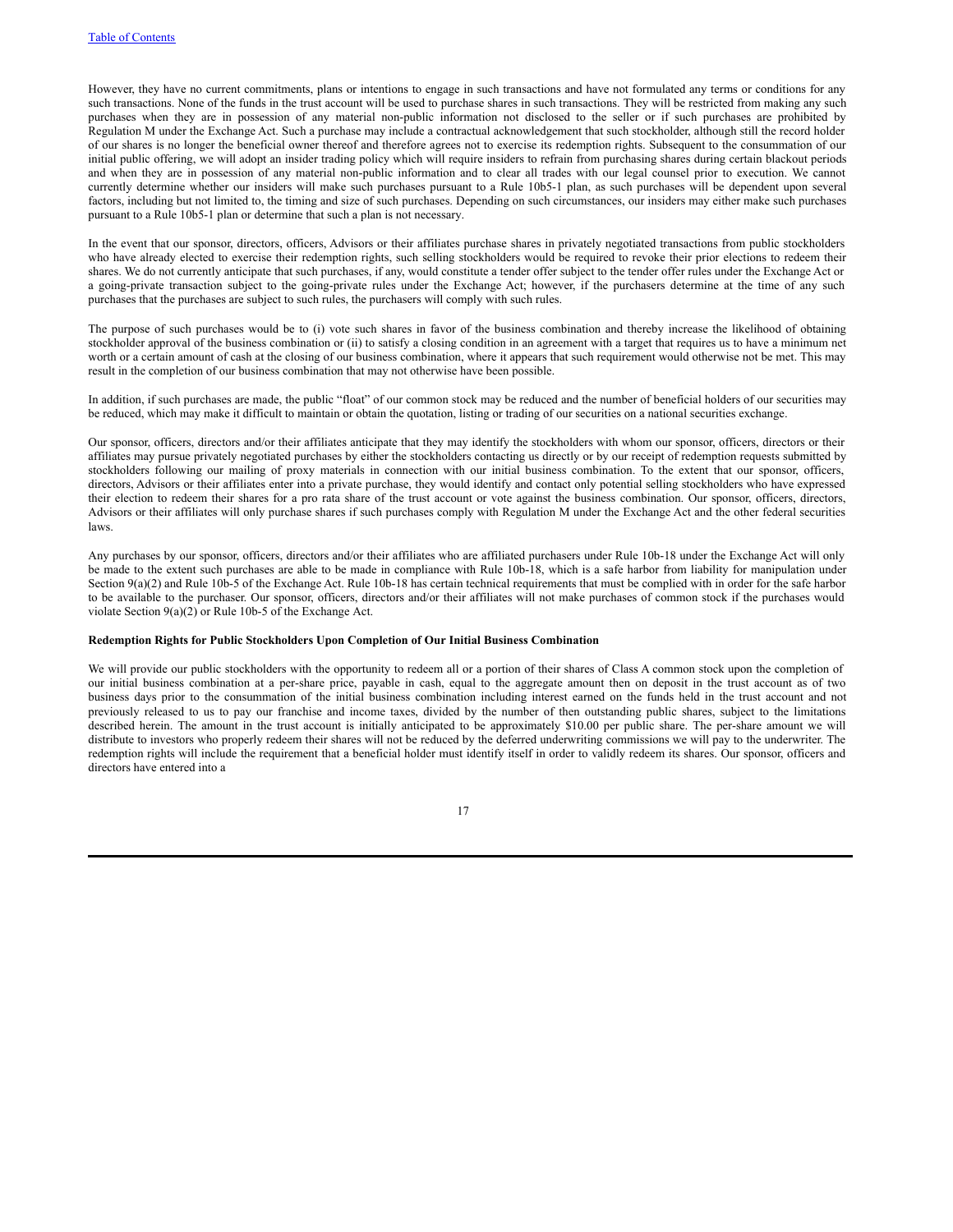letter agreement with us, pursuant to which they have agreed (i) to waive their redemption rights with respect to any founder shares and public shares held by them in connection with the completion of our initial business combination and a stockholder vote to approve an amendment to our amended and restated certificate of incorporation (A) that would modify the substance or timing of our obligation to provide holders of shares of Class A common stock the right to have their shares redeemed in connection with our initial business combination or to redeem 100% of our public shares if we do not complete our initial business combination within 24 months from the closing of our initial public offering or (B) with respect to any other provision relating to the rights of holders of our Class A common stock and (ii) to waive their rights to liquidating distributions from the trust account with respect to any founder shares they hold if we fail to consummate an initial business combination within 24 months from the closing of our initial public offering (although they will be entitled to liquidating distributions from the trust account with respect to any public shares they hold if we fail to complete our initial business combination within the prescribed time frame).

## **Manner of Conducting Redemptions**

We will provide our public stockholders with the opportunity to redeem all or a portion of their shares of Class A common stock upon the completion of our initial business combination either (i) in connection with a stockholder meeting called to approve the business combination or (ii) by means of a tender offer. The decision as to whether we will seek stockholder approval of a proposed business combination or conduct a tender offer will be made by us, solely in our discretion, and will be based on a variety of factors described in the section "— Stockholders May Not Have the Ability to Approve Our Initial Business Combination," such as the timing of the transaction and whether the terms of the transaction would require us to seek stockholder approval under the law or stock exchange listing requirement. Asset acquisitions and stock purchases would not typically require stockholder approval while direct mergers with our company where we do not survive and any transactions where we issue more than 20% of our outstanding common stock or seek to amend our amended and restated certificate of incorporation would require stockholder approval. If we structure a business combination transaction with a target company in a manner that requires stockholder approval, we will not have discretion as to whether to seek a stockholder vote to approve the proposed business combination. We intend to conduct redemptions without a stockholder vote pursuant to the tender offer rules of the SEC unless stockholder approval is required by law or stock exchange listing requirements or we choose to seek stockholder approval for business or other legal reasons.

If a stockholder vote is not required and we do not decide to hold a stockholder vote for business or other legal reasons, we will, pursuant to our amended and restated certificate of incorporation:

- conduct the redemptions pursuant to Rule 13e-4 and Regulation 14E of the Exchange Act, which regulate issuer tender offers; and
- file tender offer documents with the SEC prior to completing our initial business combination which contain substantially the same financial and other information about the initial business combination and the redemption rights as is required under Regulation 14A of the Exchange Act, which regulates the solicitation of proxies.

Upon the public announcement of our business combination, we or our sponsor will terminate any plan established in accordance with Rule 10b5-1 to purchase shares of our Class A common stock in the open market if we elect to redeem our public shares through a tender offer, to comply with Rule 14e-5 under the Exchange Act.

In the event we conduct redemptions pursuant to the tender offer rules, our offer to redeem will remain open for at least 20 business days, in accordance with Rule 14e-1(a) under the Exchange Act, and we will not be permitted to complete our initial business combination until the expiration of the tender offer period. In addition, the tender offer will be conditioned on public stockholders not tendering more than a specified number of public shares which are not purchased by our sponsor, which number will be based on the requirement that we may not redeem public shares in an amount that would cause our net tangible assets to be less than \$5,000,001 or any greater net tangible asset or cash requirement which may be contained in the agreement relating to our initial business combination. If public stockholders tender more shares than we have offered to purchase, we will withdraw the tender offer and not complete the initial business combination.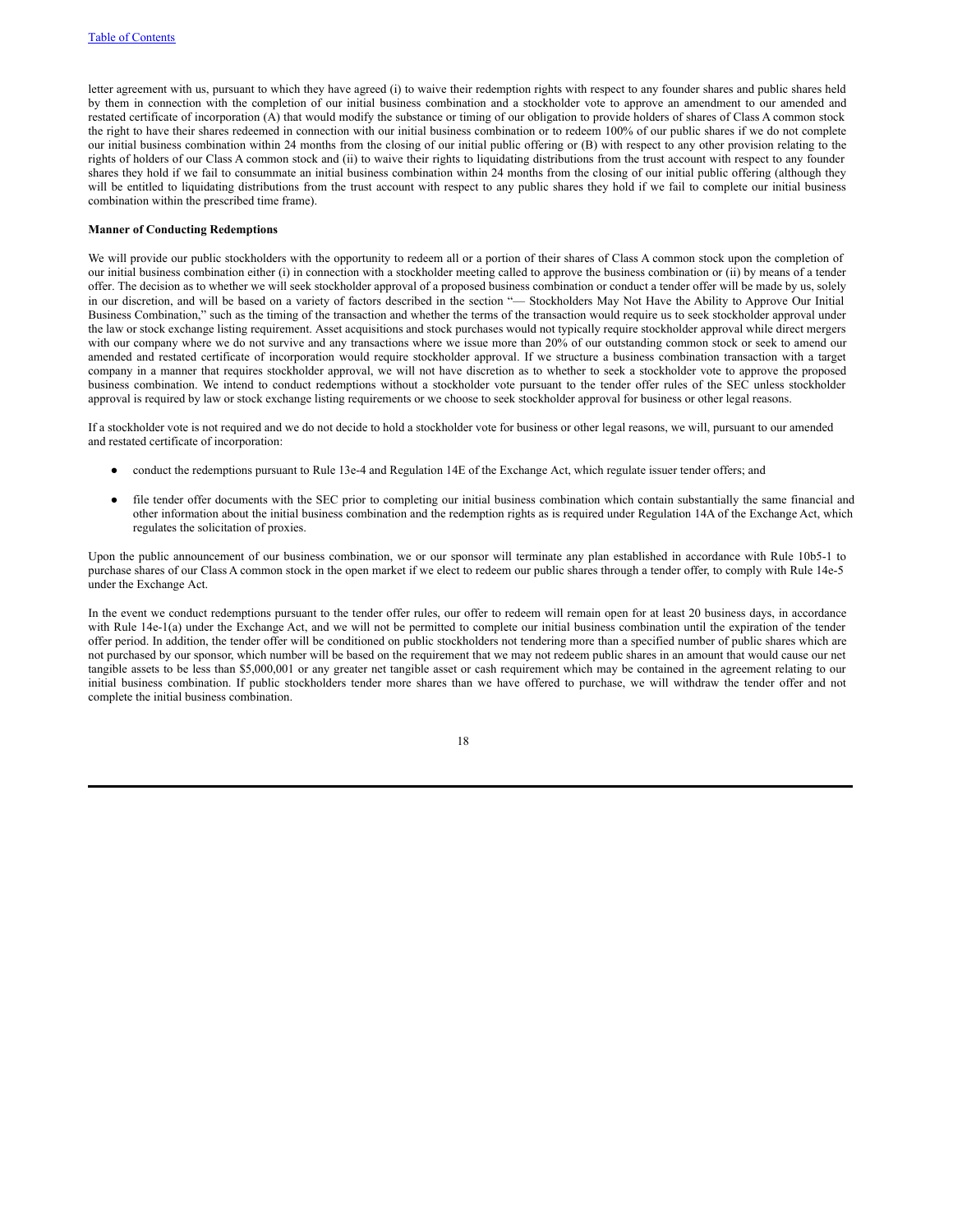If, however, stockholder approval of the transaction is required by law or stock exchange listing requirement, or we decide to obtain stockholder approval for business or other legal reasons, we will, pursuant to our amended and restated certificate of incorporation:

- conduct the redemptions in conjunction with a proxy solicitation pursuant to Regulation 14A of the Exchange Act, which regulates the solicitation of proxies, and not pursuant to the tender offer rules; and
- file proxy materials with the SEC.

In the event that we seek stockholder approval of our initial business combination, we will distribute proxy materials and, in connection therewith, provide our public stockholders with the redemption rights described above upon completion of the initial business combination.

If we seek stockholder approval, we will complete our initial business combination only if a majority of the outstanding shares of common stock voted are voted in favor of the business combination. A quorum for such meeting will consist of the holders present in person or by proxy of shares of outstanding capital stock of the company representing a majority of the voting power of all outstanding shares of capital stock of the company entitled to vote at such meeting. Our initial stockholders will count toward this quorum and have agreed to vote their founder shares and any public shares purchased during or after our initial public offering in favor of our initial business combination. For purposes of seeking approval of the majority of our outstanding shares of common stock voted, non-votes will have no effect on the approval of our initial business combination once a quorum is obtained. As a result, in addition to our initial stockholders' founder shares, we would need 12,533,089, or 37.5%, of the 33,421,570 public shares sold in our initial public offering to be voted in favor of a transaction (assuming all outstanding shares are voted) in order to have our initial business combination approved. We will give at least 10 days prior written notice of any such meeting, if required, at which a vote shall be taken to approve our initial business combination. These quorum and voting thresholds, and the voting agreements of our initial stockholders, may make it more likely that we will consummate our initial business combination. Each public stockholder may elect to redeem its public shares irrespective of whether they vote for or against the proposed transaction.

Our amended and restated certificate of incorporation provides that in no event will we redeem our public shares in an amount that would cause our net tangible assets to be less than \$5,000,001 or any greater net tangible asset or cash requirement which may be contained in the agreement relating to our initial business combination. For example, the proposed business combination may require: (i) cash consideration to be paid to the target or its owners; (ii) cash to be transferred to the target for working capital or other general corporate purposes; or (iii) the retention of cash to satisfy other conditions in accordance with the terms of the proposed business combination. In the event the aggregate cash consideration we would be required to pay for all shares of Class A common stock that are validly submitted for redemption plus any amount required to satisfy cash conditions pursuant to the terms of the proposed business combination exceed the aggregate amount of cash available to us, we will not complete the business combination or redeem any shares, and all shares of Class A common stock submitted for redemption will be returned to the holders thereof.

## **Limitation on Redemption Upon Completion of Our Initial Business Combination if We Seek Stockholder Approval**

Notwithstanding the foregoing, if we seek stockholder approval of our initial business combination and we do not conduct redemptions in connection with our business combination pursuant to the tender offer rules, our amended and restated certificate of incorporation provides that a public stockholder, together with any affiliate of such stockholder or any other person with whom such stockholder is acting in concert or as a "group" (as defined under Section 13 of the Exchange Act), will be restricted from seeking redemption rights with respect to more than an aggregate of 15% of the shares sold in our initial public offering, which we refer to as the "Excess Shares," without our prior consent. We believe this restriction will discourage stockholders from accumulating large blocks of shares, and subsequent attempts by such holders to use their ability to exercise their redemption rights against a proposed business combination as a means to force us or our management to purchase their shares at a significant premium to the then-current market price or on other undesirable terms. Absent this provision, a public stockholder holding more than an aggregate of 15% of the shares sold in our initial public offering could threaten to exercise its redemption rights if such holder's shares are not purchased by us or our management at a premium to the then-current market price or on other undesirable terms. By limiting our stockholders' ability to redeem no more than 15% of the shares sold in our initial public offering, we believe we will limit the ability of a small group of stockholders to unreasonably attempt to block our ability to complete our business combination, particularly in connection with a business combination with a target that requires as a closing condition that we have a minimum net worth or a certain amount of cash.

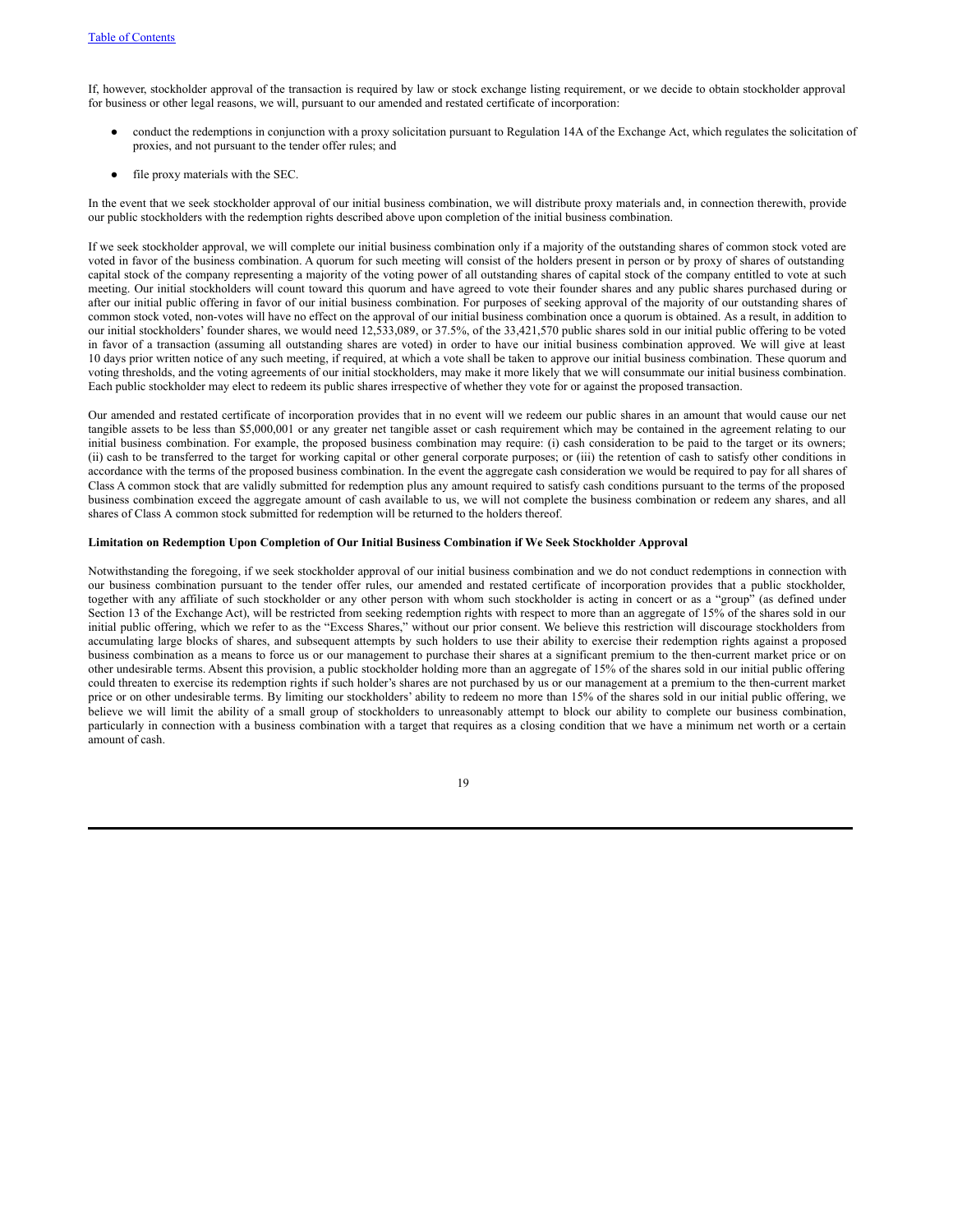However, we would not be restricting our stockholders' ability to vote all of their shares (including Excess Shares) for or against our business combination.

#### **Tendering Stock Certificates in Connection with a Tender Offer or Redemption Rights**

As described above, we intend to require our public stockholders seeking to exercise their redemption rights, whether they are record holders or hold their shares in "street name," to, at the holder's option, either deliver their stock certificates to our transfer agent or deliver their shares to our transfer agent electronically using The Depository Trust Company's DWAC (Deposit/Withdrawal At Custodian) system, prior to the date set forth in the proxy materials or tender offer documents, as applicable. In the case of proxy materials, this date may be up to two business days prior to the date on which the vote on the proposal to approve the initial business combination is initially to be held. In addition, if we conduct redemptions in connection with a stockholder vote, we intend to require a public stockholder seeking redemption of its public shares to also submit a written request for redemption to our transfer agent two business days prior to the initially scheduled vote in which the name and other identifying information of the beneficial owner of such shares is included. The proxy materials or tender offer documents, as applicable, that we will furnish to holders of our public shares in connection with our initial business combination will indicate whether we are requiring public stockholders to satisfy such delivery requirements. Accordingly, a public stockholder would have up to two business days prior to the initially scheduled vote on the initial business combination if we distribute proxy materials, or from the time we send out our tender offer materials until the close of the tender offer period, as applicable, to submit or tender its shares if it wishes to seek to exercise its redemption rights. In the event that a stockholder fails to comply with these or any other procedures disclosed in the proxy or tender offer materials, as applicable, its shares may not be redeemed. Given the relatively short exercise period, it is advisable for stockholders to use electronic delivery of their public shares.

There is a nominal cost associated with the above-referenced process and the act of certificating the shares or delivering them through the DWAC system. The transfer agent will typically charge the broker submitting or tendering shares a fee of approximately \$80.00 and it would be up to the broker whether or not to pass this cost on to the redeeming holder. However, this fee would be incurred regardless of whether or not we require holders seeking to exercise redemption rights to submit or tender their shares. The need to deliver shares is a requirement of exercising redemption rights regardless of the timing of when such delivery must be effectuated.

Any request to redeem such shares, once made, may be withdrawn at any time up to the date set forth in the proxy materials or tender offer documents, as applicable. Furthermore, if a holder of a public share delivered its certificate in connection with an election of redemption rights and subsequently decides prior to the applicable date not to elect to exercise such rights, such holder may simply request that the transfer agent return the certificate (physically or electronically). It is anticipated that the funds to be distributed to holders of our public shares electing to redeem their shares will be distributed promptly after the completion of our initial business combination.

If our initial business combination is not approved or completed for any reason, then our public stockholders who elected to exercise their redemption rights would not be entitled to redeem their shares for the applicable pro rata share of the trust account. In such case, we will promptly return any certificates delivered by public holders who elected to redeem their shares.

If our initial proposed initial business combination is not completed, we may continue to try to complete an initial business combination with a different target until 24 months from the closing of our initial public offering.

#### **Redemption of Public Shares and Liquidation if no Initial Business Combination**

Our sponsor, executive officers and directors have agreed that we will have only 24 months from the closing of our initial public offering to complete our initial business combination. If we are unable to complete our business combination within such 24-month period, we will: (i) cease all operations except for the purpose of winding up; (ii) as promptly as reasonably possible but not more than ten business days thereafter, redeem the public shares, at a per-share price, payable in cash, equal to the aggregate amount then on deposit in the trust account including interest earned on the funds held in the trust account and not previously released to us to pay our franchise and income taxes (less up to \$100,000 of interest to pay dissolution expenses), divided by the number of then outstanding public shares, which redemption will completely extinguish public stockholders' rights as stockholders (including the right to receive further liquidating distributions, if any), subject to applicable law; and (iii) as promptly as reasonably possible following such redemption, subject to the approval of our remaining stockholders and our board of directors, dissolve and liquidate, subject in each case to our obligations under Delaware law to provide for claims of creditors and the requirements of other applicable law. There will be no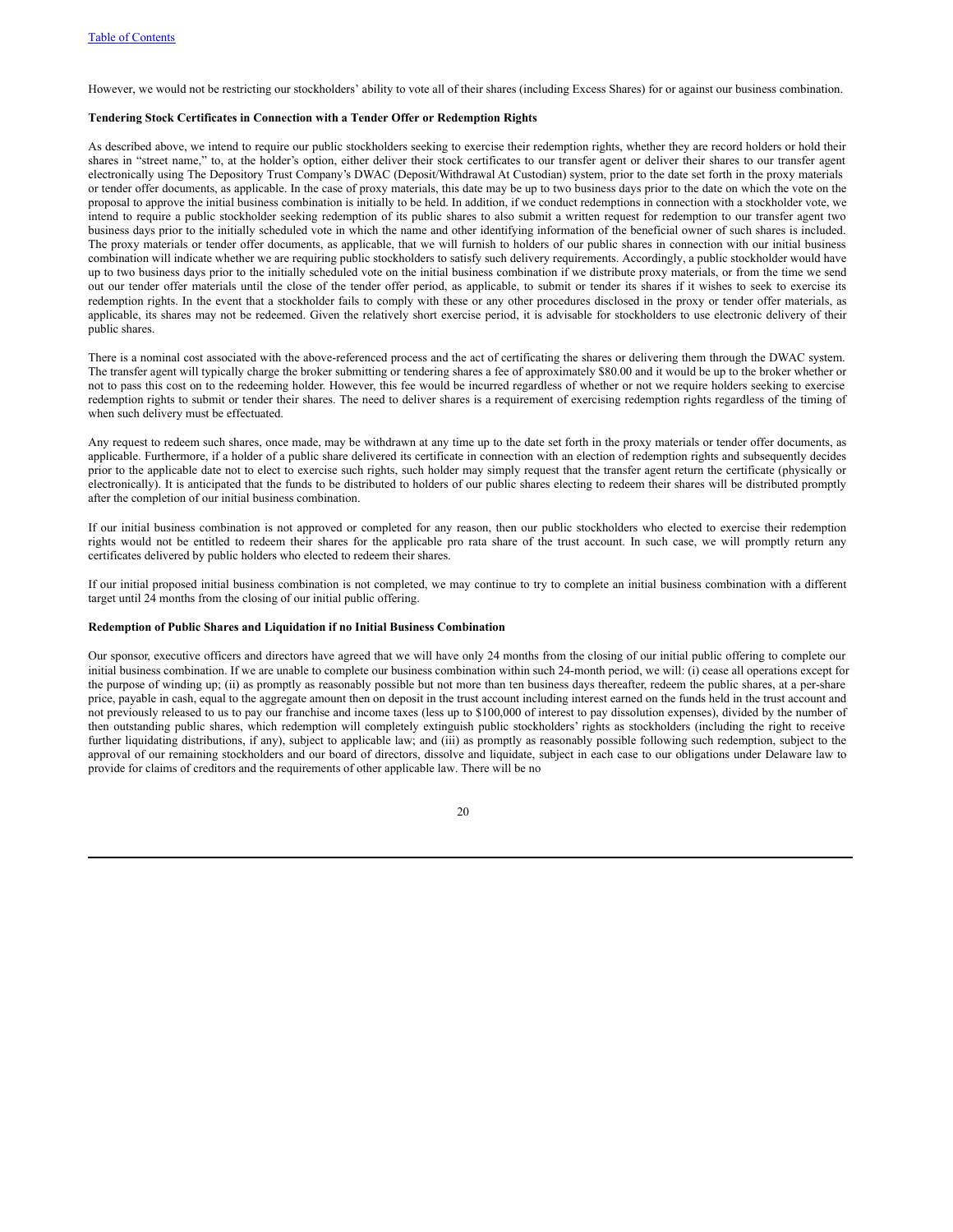redemption rights or liquidating distributions with respect to our warrants, which will expire worthless if we fail to complete our business combination within the 24-month time period.

Our sponsor, officers and directors have entered into a letter agreement with us, pursuant to which they have waived their rights to liquidating distributions from the trust account with respect to any founder shares held by them if we fail to complete our initial business combination within 24 months from the closing of our initial public offering. However, if our initial stockholders acquire public shares in or after our initial public offering, they will be entitled to liquidating distributions from the trust account with respect to such public shares if we fail to complete our initial business combination within the allotted 24-month time period.

Our sponsor, executive officers and directors have agreed, pursuant to a written agreement with us, that they will not propose any amendment to our amended and restated certificate of incorporation that would modify the substance or timing of our obligation to provide holders of our Class A common stock the right to have their shares redeemed in connection with our initial business combination or to redeem 100% of our public shares if we do not complete our initial business combination within 24 months from the closing of our initial public offering or with respect to any other provision relating to the rights of holders of our Class A common stock unless we provide our public stockholders with the opportunity to redeem their shares of Class A common stock upon approval of any such amendment at a per-share price, payable in cash, equal to the aggregate amount then on deposit in the trust account, including interest (which interest shall be net of taxes payable) divided by the number of the then outstanding public shares. However, we may not redeem our public shares in an amount that would cause our net tangible assets to be less than \$5,000,001 upon consummation of our initial business combination.

We expect that all costs and expenses associated with implementing our plan of dissolution, as well as payments to any creditors, will be funded from amounts remaining out of the \$479,694 held outside the trust account as of December 31, 2021, although we cannot assure you that there will be sufficient funds for such purpose. However, if those funds are not sufficient to cover the costs and expenses associated with implementing our plan of dissolution, to the extent that there is any interest accrued in the trust account not required to pay our franchise and income taxes on interest income earned on the trust account balance, we may request the trustee to release to us an additional amount of up to \$100,000 of such accrued interest to pay those costs and expenses.

If we were to expend all of the net proceeds of our initial public offering and the sale of the private placement warrants, other than the proceeds deposited in the trust account, and without taking into account interest, if any, earned on the trust account, the per-share redemption amount received by stockholders upon our dissolution would be approximately \$10.00.

The proceeds deposited in the trust account could, however, become subject to the claims of our creditors which would have higher priority than the claims of our public stockholders. We cannot assure you that the actual per-share redemption amount received by stockholders will not be substantially less than \$10.00. Under Section 281(b) of the DGCL, our plan of dissolution must provide for all claims against us to be paid in full or make provision for payments to be made in full, as applicable, if there are sufficient assets. These claims must be paid or provided for before we make any distribution of our remaining assets to our stockholders. While we intend to pay such amounts, if any, we cannot assure you that we will have funds sufficient to pay or provide for all creditors' claims.

Although we will seek to have all vendors, service providers (other than our independent registered public accounting firm), prospective target businesses or other entities with which we do business execute agreements with us waiving any right, title, interest or claim of any kind in or to any monies held in the trust account for the benefit of our public stockholders, there is no guarantee that they will execute such agreements or even if they execute such agreements that they would be prevented from bringing claims against the trust account including but not limited to fraudulent inducement, breach of fiduciary responsibility or other similar claims, as well as claims challenging the enforceability of the waiver, in each case in order to gain an advantage with respect to a claim against our assets, including the funds held in the trust account. If any third party refuses to execute an agreement waiving such claims to the monies held in the trust account, our management will perform an analysis of the alternatives available to it and will only enter into an agreement with a third party that has not executed a waiver if management believes that such third party's engagement would be significantly more beneficial to us than any alternative. Examples of possible instances where we may engage a third party that refuses to execute a waiver include the engagement of a third party consultant whose particular expertise or skills are believed by management to be significantly superior to those of other consultants that would agree to execute a waiver or in cases where management is unable to find a service provider willing to execute a waiver.

In addition, there is no guarantee that such entities will agree to waive any claims they may have in the future as a result of, or arising out of, any negotiations, contracts or agreements with us and will not seek recourse against the trust account for any reason. Our sponsor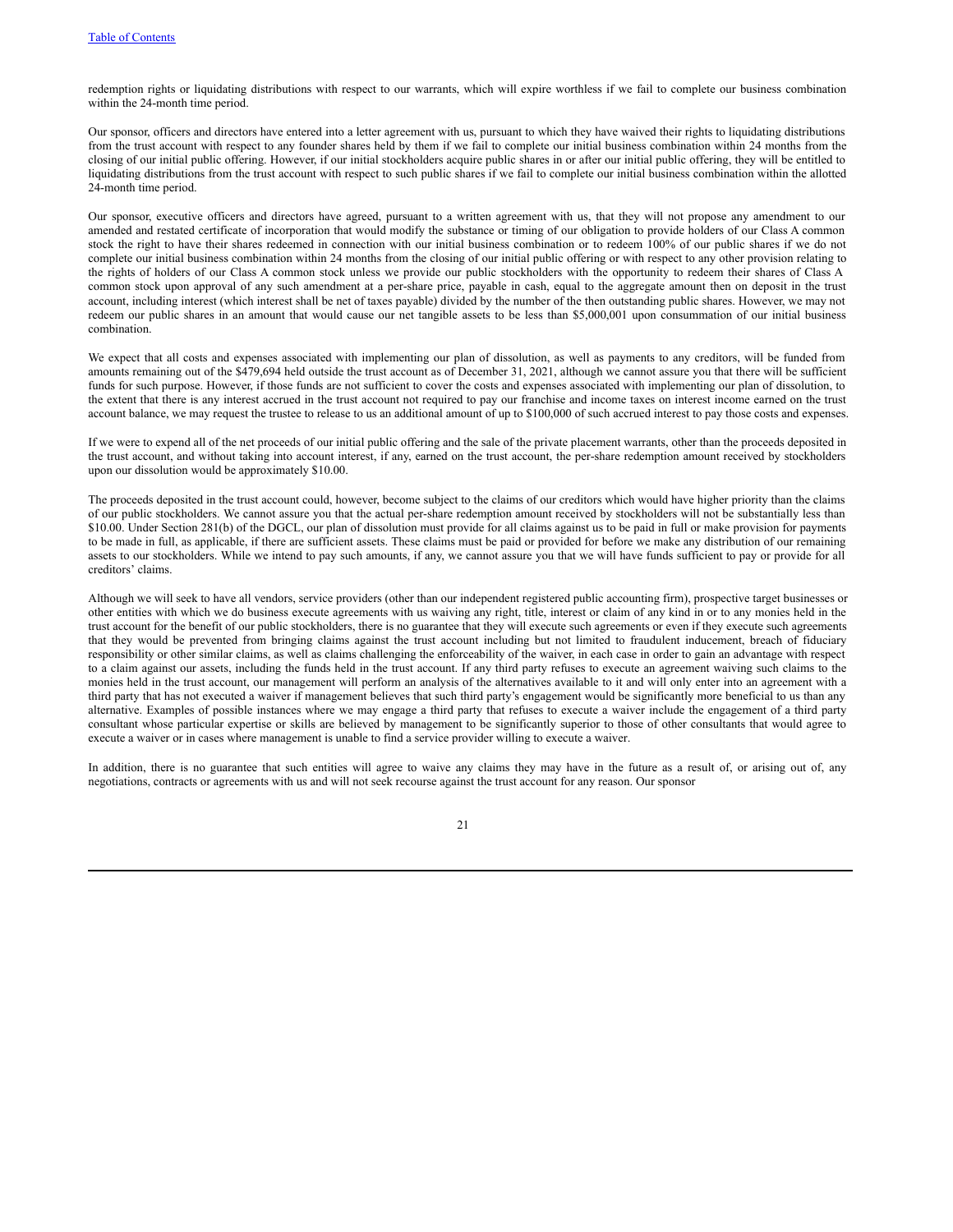has agreed that it will be liable to us if and to the extent any claims by a vendor for services rendered or products sold to us, or a prospective target business with which we have discussed entering into a transaction agreement, reduce the amount of funds in the trust account to below (i) \$10.00 per public share or (ii) such lesser amount per public share held in the trust account as of the date of the liquidation of the trust account, due to reductions in value of the trust assets, in each case net of the interest that may be withdrawn to pay our tax obligations, except as to any claims by a third party who executed a waiver of any and all rights to seek access to the trust account and except as to any claims under our indemnity of the underwriter of our initial public offering against certain liabilities, including liabilities under the Securities Act. In the event that an executed waiver is deemed to be unenforceable against a third party, then our sponsor will not be responsible to the extent of any liability for such third party claims. We have not independently verified whether our sponsor has sufficient funds to satisfy its indemnity obligations and believe that our sponsor's only assets are securities of our company. We have not asked our sponsor to reserve for such indemnification obligations. Therefore, we cannot assure you that our sponsor would be able to satisfy those obligations. As a result, if any such claims were successfully made against the trust account, the funds available for our initial business combination and redemptions could be reduced to less than \$10.00 per public share. In such event, we may not be able to complete our initial business combination, and you would receive such lesser amount per share in connection with any redemption of your public shares. None of our officers will indemnify us for claims by third parties including, without limitation, claims by vendors and prospective target businesses.

In the event that the proceeds in the trust account are reduced below (i) \$10.00 per public share or (ii) such lesser amount per public share held in the trust account as of the date of the liquidation of the trust account, due to reductions in value of the trust assets, in each case net of the amount of interest which may be withdrawn to pay our tax obligations, and our sponsor asserts that it is unable to satisfy its indemnification obligations or that it has no indemnification obligations related to a particular claim, our independent directors would determine whether to take legal action against our sponsor to enforce its indemnification obligations. While we currently expect that our independent directors would take legal action on our behalf against our sponsor to enforce its indemnification obligations to us, it is possible that our independent directors in exercising their business judgment may choose not to do so if, for example, the cost of such legal action is deemed by the independent directors to be too high relative to the amount recoverable or if the independent directors determine that a favorable outcome is not likely. We have not asked our sponsor to reserve for such indemnification obligations and we cannot assure you that our sponsor would be able to satisfy those obligations. Accordingly, we cannot assure you that due to claims of creditors the actual value of the per-share redemption price will not be less than \$10.00 per public share.

We will seek to reduce the possibility that our sponsor will have to indemnify the trust account due to claims of creditors by endeavoring to have all vendors, service providers (other than our independent registered public accounting firm), prospective target businesses or other entities with which we do business execute agreements with us waiving any right, title, interest or claim of any kind in or to monies held in the trust account. Our sponsor will also not be liable as to any claims under our indemnity of the underwriter of our initial public offering against certain liabilities, including liabilities under the Securities Act. As of December 31, 2022, we had access to up to \$479,694 of cash held outside the trust account to pay any such potential claims (including costs and expenses incurred in connection with our liquidation, currently estimated to be no more than approximately \$100,000). In the event that we liquidate and it is subsequently determined that the reserve for claims and liabilities is insufficient, stockholders who received funds from our trust account could be liable for claims made by creditors.

Under the DGCL, stockholders may be held liable for claims by third parties against a corporation to the extent of distributions received by them in a dissolution. The pro rata portion of our trust account distributed to our public stockholders upon the redemption of our public shares in the event we do not complete our business combination within 24 months from the closing of our initial public offering may be considered a liquidating distribution under Delaware law. If the corporation complies with certain procedures set forth in Section 280 of the DGCL intended to ensure that it makes reasonable provision for all claims against it, including a 60-day notice period during which any third-party claims can be brought against the corporation, a 90-day period during which the corporation may reject any claims brought, and an additional 150-day waiting period before any liquidating distributions are made to stockholders, any liability of stockholders with respect to a liquidating distribution is limited to the lesser of such stockholder's pro rata share of the claim or the amount distributed to the stockholder, and any liability of the stockholder would be barred after the third anniversary of the dissolution.

Furthermore, if the pro rata portion of our trust account distributed to our public stockholders upon the redemption of our public shares in the event we do not complete our business combination within 24 months from the closing of our initial public offering, is not considered a liquidating distribution under Delaware law and such redemption distribution is deemed to be unlawful, then pursuant to Section 174 of the DGCL, the statute of limitations for claims of creditors could then be six years after the unlawful redemption distribution, instead of three years, as in the case of a liquidating distribution. If we are unable to complete our business combination within 24 months from the closing of our initial public offering, we will: (i) cease all operations except for the purpose of winding up;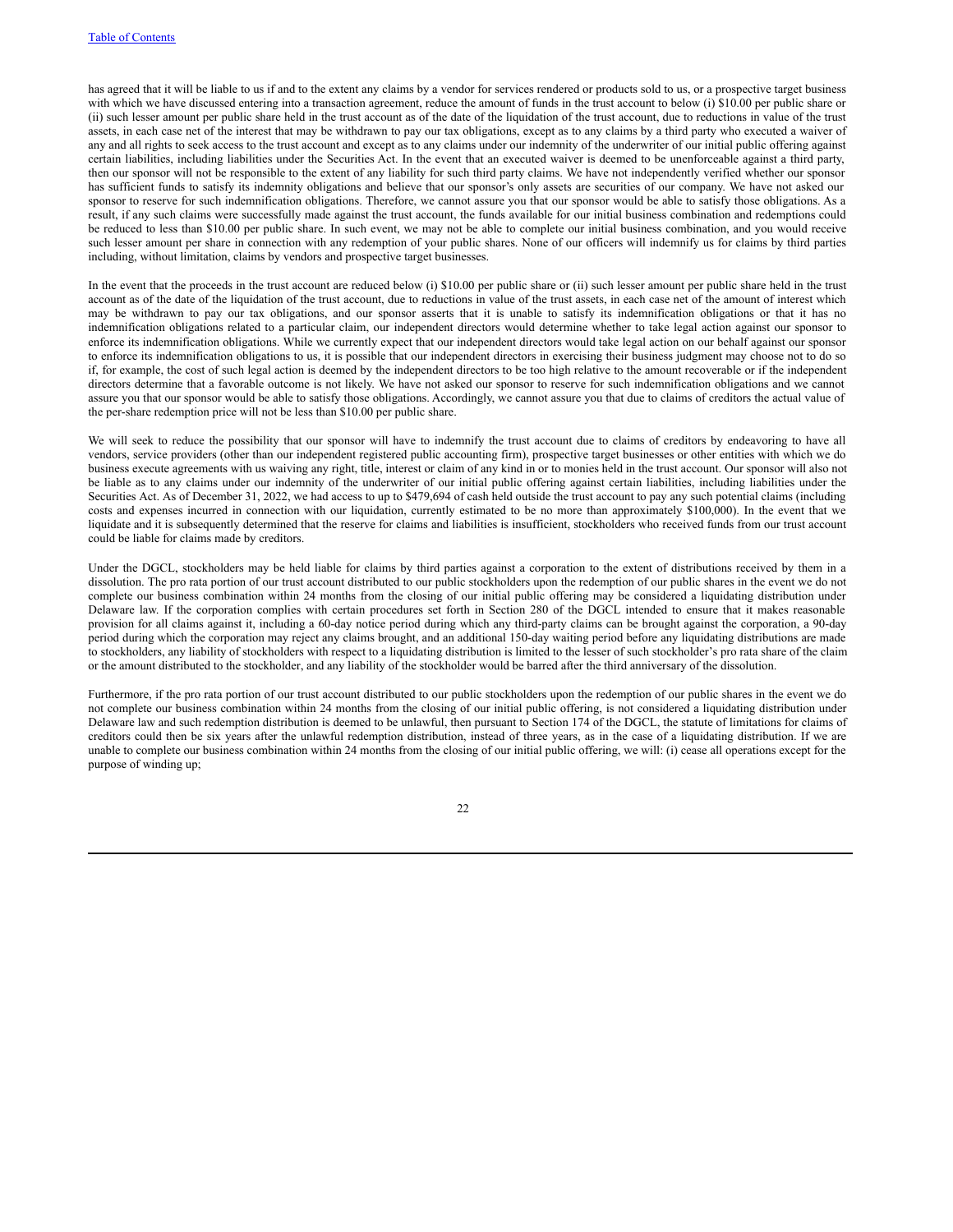(ii) as promptly as reasonably possible but not more than ten business days thereafter, redeem the public shares, at a per-share price, payable in cash, equal to the aggregate amount then on deposit in the trust account including interest earned on the funds held in the trust account and not previously released to us to pay our franchise and income taxes (less up to \$100,000 of interest to pay dissolution expenses), divided by the number of then outstanding public shares, which redemption will completely extinguish public stockholders' rights as stockholders (including the right to receive further liquidating distributions, if any), subject to applicable law; and (iii) as promptly as reasonably possible following such redemption, subject to the approval of our remaining stockholders and our board of directors, dissolve and liquidate, subject in each case to our obligations under Delaware law to provide for claims of creditors and the requirements of other applicable law. Accordingly, it is our intention to redeem our public shares as soon as reasonably possible following our 24th month and, therefore, we do not intend to comply with those procedures. As such, our stockholders could potentially be liable for any claims to the extent of distributions received by them (but no more) and any liability of our stockholders may extend well beyond the third anniversary of such date.

Because we will not be complying with Section 280, Section 281(b) of the DGCL requires us to adopt a plan, based on facts known to us at such time that will provide for our payment of all existing and pending claims or claims that may be potentially brought against us within the subsequent 10 years. However, because we are a blank check company, rather than an operating company, and our operations will be limited to searching for prospective target businesses to acquire, the only likely claims to arise would be from our vendors (such as lawyers, investment bankers, etc.) or prospective target businesses. As described above, pursuant to the obligation contained in our underwriting agreement, we will seek to have all vendors, service providers (other than our independent registered public accounting firm), prospective target businesses or other entities with which we do business execute agreements with us waiving any right, title, interest or claim of any kind in or to any monies held in the trust account. As a result of this obligation, the claims that could be made against us are significantly limited and the likelihood that any claim that would result in any liability extending to the trust account is remote. Further, our sponsor may be liable only to the extent necessary to ensure that the amounts in the trust account are not reduced below (i) \$10.00 per public share or (ii) such lesser amount per public share held in the trust account as of the date of the liquidation of the trust account, due to reductions in value of the trust assets, in each case net of the amount of interest withdrawn to pay our franchise and income taxes and will not be liable as to any claims under our indemnity of the underwriter of our initial public offering against certain liabilities, including liabilities under the Securities Act. In the event that an executed waiver is deemed to be unenforceable against a third party, our sponsor will not be responsible to the extent of any liability for such third-party claims.

If we file a bankruptcy petition or an involuntary bankruptcy petition is filed against us that is not dismissed, the proceeds held in the trust account could be subject to applicable bankruptcy law, and may be included in our bankruptcy estate and subject to the claims of third parties with priority over the claims of our stockholders. To the extent any bankruptcy claims deplete the trust account, we cannot assure you we will be able to return \$10.00 per share to our public stockholders. Additionally, if we file a bankruptcy petition or an involuntary bankruptcy petition is filed against us that is not dismissed, any distributions received by stockholders could be viewed under applicable debtor/creditor and/or bankruptcy laws as either a "preferential transfer" or a "fraudulent conveyance." As a result, a bankruptcy court could seek to recover all amounts received by our stockholders. Furthermore, our board may be viewed as having breached its fiduciary duty to our creditors and/or may have acted in bad faith, and thereby exposing itself and our company to claims of punitive damages, by paying public stockholders from the trust account prior to addressing the claims of creditors. We cannot assure you that claims will not be brought against us for these reasons.

Our public stockholders will be entitled receive funds from the trust account only upon the earliest to occur of: (a) the completion of our initial business combination, (b) the redemption of any public shares properly tendered in connection with a stockholder vote to amend our amended and restated certificate of incorporation (i) to modify the substance or timing of our obligation to provide holders of our Class A common stock the right to have their shares redeemed in connection with our initial business combination or to redeem 100% of our public shares if we do not complete our initial business combination within 24 months from the closing of our initial public offering or (ii) with respect to any other provisions relating to the rights of holders of our Class A common stock, and (c) the redemption of our public shares if we have not consummated our business combination within 24 months from the closing of our initial public offering, subject to applicable law. These provisions of our amended and restated certificate of incorporation, like all provisions of our amended and restated certificate of incorporation, may be amended with a stockholder vote.

#### **Competition**

In identifying, evaluating and selecting a target business for our business combination, we have encountered and may continue to encounter intense competition from other entities having a business objective similar to ours, including other blank check companies, private equity groups and leveraged buyout funds, and operating businesses seeking strategic acquisitions. Many of these entities are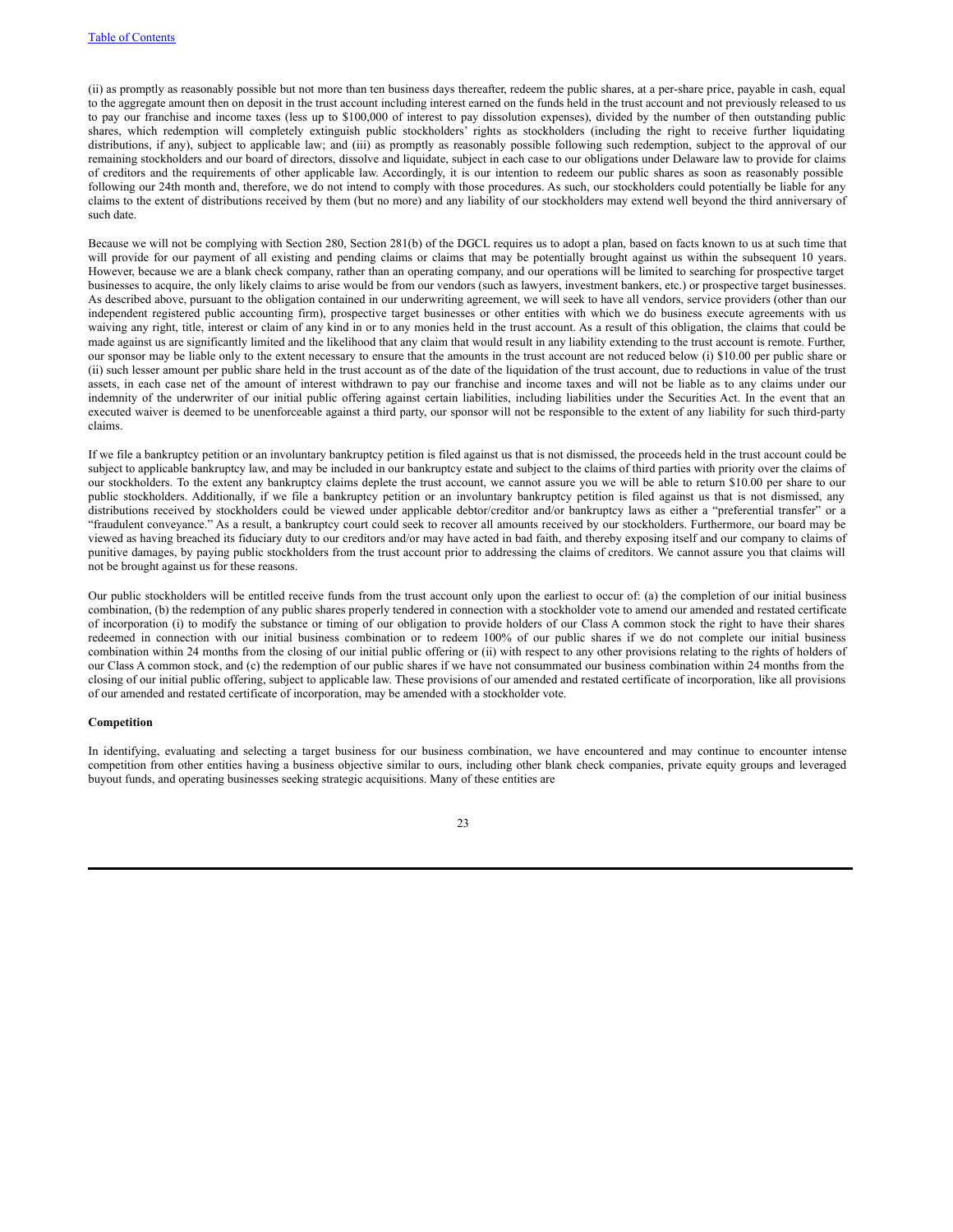well established and have extensive experience identifying and effecting business combinations directly or through affiliates. Moreover, many of these competitors possess greater financial, technical, human and other resources than we do. Our ability to acquire larger target businesses is limited by our available financial resources. This inherent limitation gives others an advantage in pursuing the acquisition of a target business. Furthermore, our obligation to pay cash in connection with our public stockholders who exercise their redemption rights may reduce the resources available to us for our initial business combination and our outstanding warrants, and the future dilution they potentially represent, may not be viewed favorably by certain target businesses. Either of these factors may place us at a competitive disadvantage in successfully negotiating an initial business combination.

## **Facilities**

Our executive offices are located at 1545 Courtney Ave, Los Angeles, California 90046, and our telephone number is (646) 432-0610. Our executive offices are provided to us by an affiliate of our sponsor. We have agreed to pay (and have paid) an affiliate of our sponsor a total of \$10,000 per month for office space, utilities and secretarial and administrative support. We consider our current office space adequate for our current operations.

#### **Employees**

We currently have two officers. Members of our management team are not obligated to devote any specific number of hours to our matters but they intend to devote as much of their time as they deem necessary to our affairs until we have completed our initial business combination.

The amount of time that any such person will devote in any time period will vary based on whether a target business has been selected for our initial business combination and the current stage of the business combination process.

#### **Periodic Reporting and Financial Information**

We have registered our units, Class A common stock and warrants under the Exchange Act and have reporting obligations, including the requirement that we file annual, quarterly and current reports with the SEC. In accordance with the requirements of the Exchange Act, our annual reports contain financial statements audited and reported on by our independent registered public accounting firm.

We will provide stockholders with audited financial statements of the prospective target business as part of the tender offer materials or proxy solicitation materials sent to stockholders to assist them in assessing the target business. In all likelihood, these financial statements will need to be prepared in accordance with GAAP or IFRS, depending on the circumstances and the historical financial statements may be required to be audited in accordance with the standards of the PCAOB. These financial statement requirements may limit the pool of potential target businesses we may conduct an initial business combination with because some targets may be unable to provide such financial statements in time for us to disclose such financial statements in accordance with federal proxy rules and complete our initial business combination within the prescribed time frame. We cannot assure you that any particular target business identified by us as a potential acquisition candidate will have financial statements prepared in accordance with such requirements or that the potential target business will be able to prepare its financial statements in accordance with such requirements. To the extent that this requirement cannot be met, we may not be able to acquire the proposed target business. While this may limit the pool of potential acquisition candidates, we do not believe that this limitation will be material.

We are required to evaluate our internal controls over financial reporting procedures as of the fiscal year ending December 31, 2022 as required by the Sarbanes-Oxley Act. Only in the event we are deemed to be a large accelerated filer or an accelerated filer, and no longer qualify as an emerging growth company, will we be required to have our internal control over financial reporting procedures audited. A target company may not be in compliance with the provisions of the Sarbanes-Oxley Act regarding adequacy of their internal controls over financial reporting. The development of the internal controls of any such entity to achieve compliance with the Sarbanes-Oxley Act may increase the time and costs necessary to complete any such acquisition.

## **ITEM 1A. RISK FACTORS**

An investment in our securities involves a high degree of risk. You should consider carefully all of the risks described below, together with the other information contained in this Report and the prospectus associated with our initial public offering, before making a decision to invest in our securities. If *any of the following events occur, our business, financial condition and operating results may be*

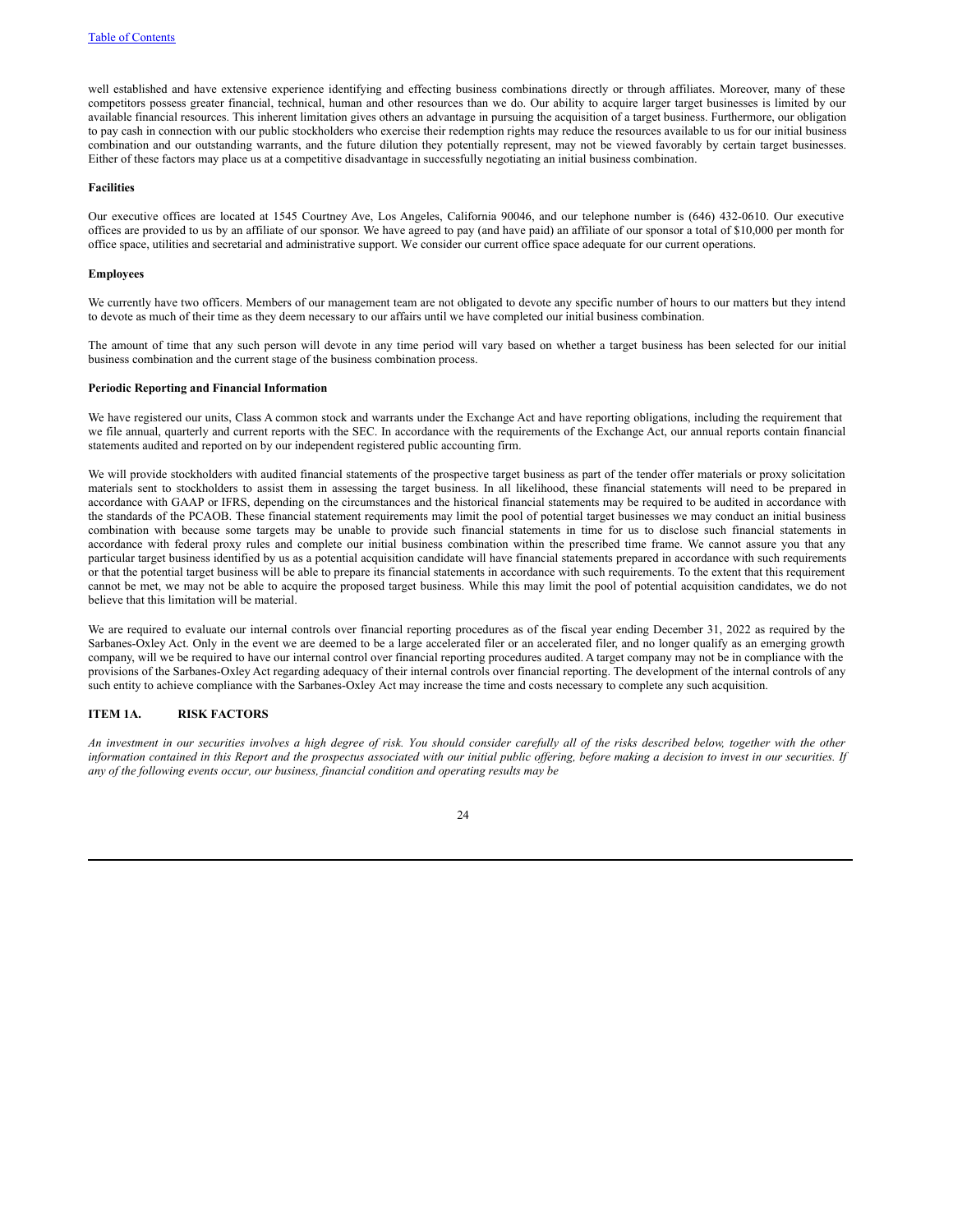materially adversely affected. In that event, the trading price of our securities could decline, and you could lose all or part of your investment.

#### **Risks Relating to our Search for, and Consummation of or Inability to Consummate, a Business Combination**

#### We are a blank check company with no operating history and no revenues, and you have no basis on which to evaluate our ability to achieve our **business objective.**

We are a blank check company with no operating results. Because we lack an operating history, you have no basis upon which to evaluate our ability to achieve our business objective of completing our initial business combination with one or more target businesses. We have no plans, arrangements or understandings with any prospective target business concerning a business combination and may be unable to complete our business combination. If we fail to complete our business combination, we will never generate any operating revenues.

## Past performance by our management team or our Advisors is not indicative of future performance of an investment in us.

Information regarding performance by, or businesses associated with, our management team or our Advisors, is presented for informational purposes only. Any past experience and performance of our management team or our Advisors is not a guarantee either: (1) that we will be able to successfully identify a suitable candidate for our initial business combination; or (2) of any results with respect to any initial business combination we may consummate. You should not rely on the historical record of the performance of our management team or our Advisors as being indicative of the future performance of an investment in us or the returns we will, or are likely to, generate going forward.

## Our public stockholders may not be afforded an opportunity to vote on our proposed business combination, which means we may complete our initial business combination even though a majority of our public stockholders do not support such a combination.

We may not hold a stockholder vote to approve our initial business combination unless the business combination would require stockholder approval under applicable law or stock exchange listing requirements or if we decide to hold a stockholder vote for business or other legal reasons. Except as required by law, the decision as to whether we will seek stockholder approval of a proposed business combination or will allow stockholders to sell their shares to us in a tender offer will be made by us, solely in our discretion, and is based on a variety of factors, such as the timing of the transaction and whether the terms of the transaction would otherwise require us to seek stockholder approval. Accordingly, we may complete our initial business combination even if holders of a majority of our public shares do not approve of the business combination we complete.

## If we seek stockholder approval of our initial business combination, our initial stockholders have agreed to vote in favor of such initial business **combination, regardless of how our public stockholders vote.**

Our initial stockholders have agreed to vote their founder shares, as well as any public shares purchased during or after our initial public offering, in favor of our initial business combination. As a result, in addition to our initial stockholders' founder shares, we would need 12,533,089, or 37.5%, of the 33,421,570 public shares sold in our initial public offering to be voted in favor of a transaction (assuming all outstanding shares are voted) in order to have our initial business combination approved. Our initial stockholders own shares representing 20% of our outstanding shares of common stock immediately following the completion of our initial public offering. Accordingly, if we seek stockholder approval of our initial business combination, it is more likely that the necessary stockholder approval will be received than would be the case if our initial stockholders agreed to vote their founder shares in accordance with the majority of the votes cast by our public stockholders.

## Your only opportunity to affect the investment decision regarding a potential business combination will be limited to the exercise of your right to **redeem your shares from us for cash, unless we seek stockholder approval of the business combination.**

At the time of your investment in us, you will not be provided with an opportunity to evaluate the specific merits or risks of one or more target businesses. Since our board of directors may complete a business combination without seeking stockholder approval, public stockholders may not have the right or opportunity to vote on the business combination, unless we seek such stockholder vote. Accordingly, if we do not seek stockholder approval, your only opportunity to affect the investment decision regarding a potential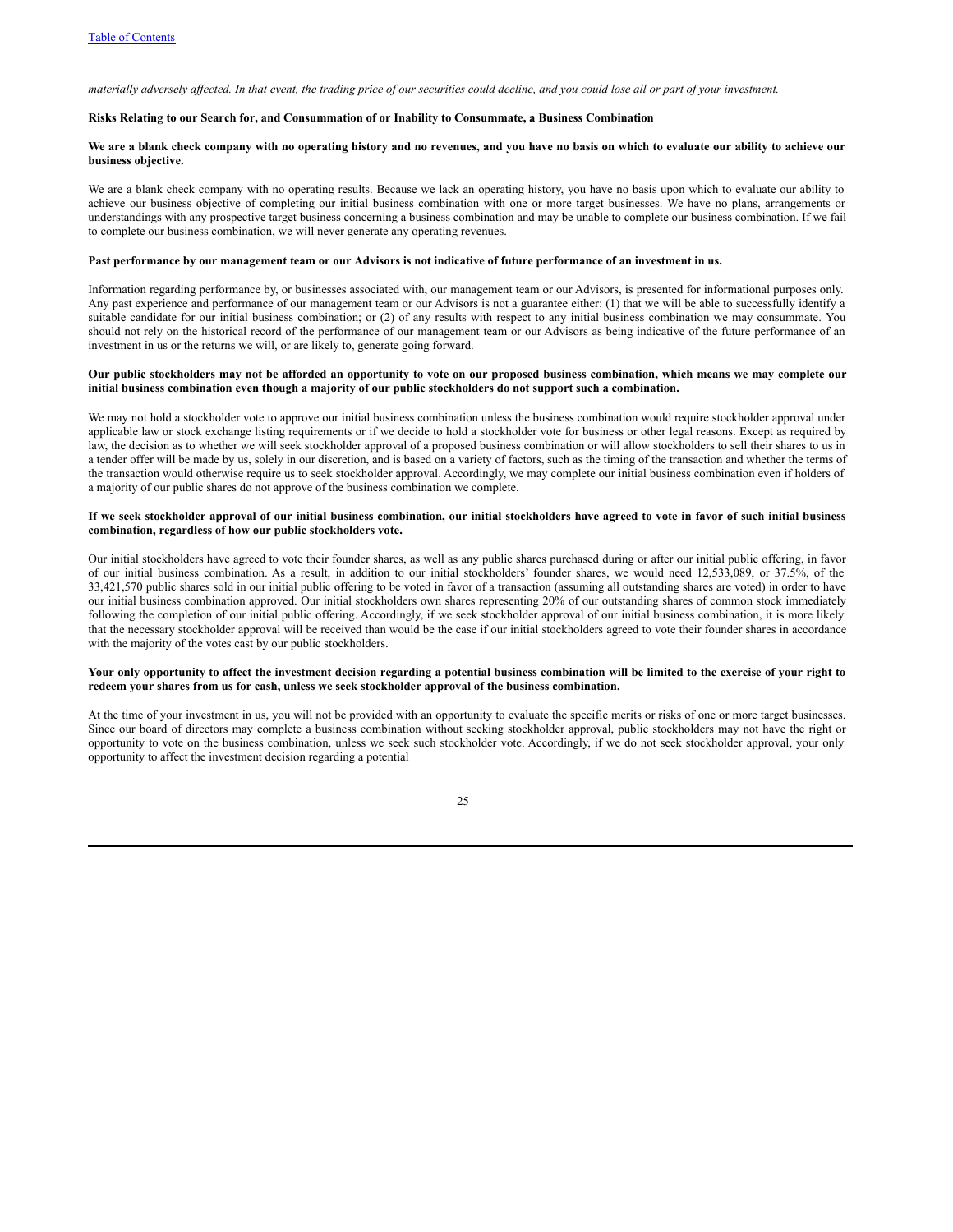business combination may be limited to exercising your redemption rights within the period of time (which will be at least 20 business days) set forth in our tender offer documents mailed to our public stockholders in which we describe our initial business combination.

#### The ability of our public stockholders to redeem their shares for cash may make our financial condition unattractive to potential business combination targets, which may make it difficult for us to enter into a business combination with a target.

We may seek to enter into a business combination transaction agreement with a prospective target that requires as a closing condition that we have a minimum net worth or a certain amount of cash. If too many public stockholders exercise their redemption rights, we would not be able to meet such closing condition and, as a result, would not be able to proceed with the business combination. Furthermore, in no event will we redeem our public shares in an amount that would cause our net tangible assets to be less than \$5,000,001. Consequently, if accepting all properly submitted redemption requests would cause our net tangible assets to be less than \$5,000,001 upon consummation of our initial business combination or such greater amount necessary to satisfy a closing condition as described above, we would not proceed with such redemption and the related business combination and may instead search for an alternate business combination. Prospective targets will be aware of these risks and, thus, may be reluctant to enter into a business combination transaction with us.

#### The ability of our public stockholders to exercise redemption rights with respect to a large number of our shares may not allow us to complete the **most desirable business combination or optimize our capital structure.**

At the time we enter into an agreement for our initial business combination, we will not know how many stockholders may exercise their redemption rights, and therefore will need to structure the transaction based on our expectations as to the number of shares that will be submitted for redemption. If our business combination agreement requires us to use a portion of the cash in the trust account to pay the purchase price, or requires us to have a minimum amount of cash at closing, we will need to reserve a portion of the cash in the trust account to meet such requirements, or arrange for third party financing. In addition, if a larger number of shares are submitted for redemption than we initially expected, we may need to restructure the transaction to reserve a greater portion of the cash in the trust account or arrange for third party financing. Raising additional third party financing may involve dilutive equity issuances or the incurrence of indebtedness at higher than desirable levels. The above considerations may limit our ability to complete the most desirable business combination available to us or optimize our capital structure. The amount of the deferred underwriting commissions payable to the underwriter will not be adjusted for any shares that are redeemed in connection with a business combination. The per-share amount we will distribute to stockholders who properly exercise their redemption rights will not be reduced by the deferred underwriting commission and after such redemptions, the per-share value of shares held by non-redeeming stockholders will reflect our obligation to pay the deferred underwriting commissions.

## The ability of our public stockholders to exercise redemption rights with respect to a large number of our shares could increase the probability that our initial business combination would not be consummated and that you would have to wait for liquidation in order to redeem your stock.

If our business combination agreement requires us to use a portion of the cash in the trust account to pay the purchase price, or requires us to have a minimum amount of cash at closing, the probability that our initial business combination would not be consummated is increased. If our initial business combination is unsuccessful, you would not receive your pro rata portion of the trust account until we liquidate the trust account. If you are in need of immediate liquidity, you could attempt to sell your stock in the open market; however, at such time our stock may trade at a discount to the pro rata amount per share in the trust account. In either situation, you may suffer a material loss on your investment or lose the benefit of funds expected in connection with our redemption until we liquidate or you are able to sell your stock in the open market.

## The requirement that we complete our initial business combination within the prescribed time frame may give potential target businesses leverage over us in negotiating a business combination and may decrease our ability to conduct due diligence on potential business combination targets as we approach our dissolution deadline, which could undermine our ability to complete our business combination on terms that would produce **value for our stockholders.**

Any potential target business with which we enter into negotiations concerning a business combination will be aware that we must complete our initial business combination within 24 months from the closing of our initial public offering. Consequently, such target business may obtain leverage over us in negotiating a business combination, knowing that if we do not complete our initial business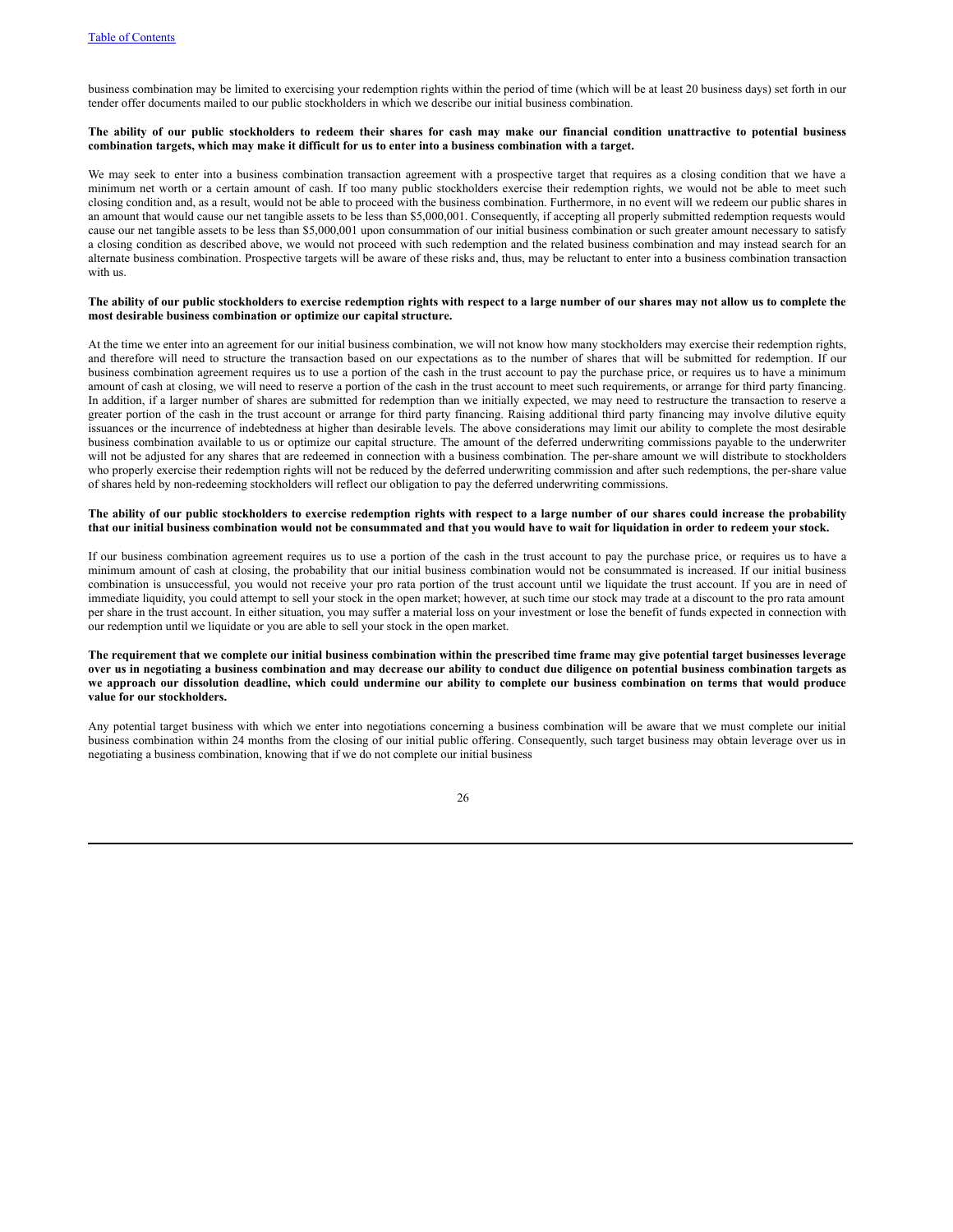combination with that particular target business, we may be unable to complete our initial business combination with any target business. This risk will increase as we get closer to the timeframe described above. In addition, we may have limited time to conduct due diligence and may enter into our initial business combination on terms that we would have rejected upon a more comprehensive investigation.

## Our search for a business combination, and any target business with which we ultimately consummate a business combination, may be materially **adversely affected by the coronavirus (COVID-19) outbreak and the status of debt and equity markets.**

In December 2019, a novel strain of coronavirus was reported to have surfaced in Wuhan, China, which has and is continuing to spread throughout the world, including the United States. On January 30, 2020, the World Health Organization declared the outbreak of COVID-19 a "Public Health Emergency of International Concern." On January 31, 2020, U.S. Health and Human Services Secretary Alex M. Azar II declared a public health emergency for the United States to aid the U.S. healthcare community in responding to COVID-19, and on March 11, 2020 the World Health Organization characterized the outbreak as a "pandemic". The ongoing COVID-19 pandemic has resulted in a widespread health crisis that could adversely affect the economies and financial markets worldwide, and the business of any potential target business with which we consummate a business combination could be materially and adversely affected. Furthermore, we may be unable to complete a business combination if continued concerns relating to COVID-19 continue to restrict travel, limit the ability to have meetings with potential investors or the target company's personnel, vendors and services providers are unavailable to negotiate and consummate a transaction in a timely manner. The extent to which COVID-19 impacts our search for a business combination will depend on future developments, which are highly uncertain and cannot be predicted, including new information which may emerge concerning the severity of COVID-19 and the actions to contain COVID-19 or treat its impact, among others. If the disruptions posed by COVID-19 or other matters of global concern continue for an extensive period of time, our ability to consummate a business combination, or the operations of a target business with which we ultimately consummate a business combination, may be materially adversely affected. In addition, our ability to consummate a transaction may be dependent on the ability to raise equity and debt financing which may be impacted by COVID-19 and other events, including as a result of increased market volatility, decreased market liquidity and third-party financing being unavailable on terms acceptable to us or at all.

## We may not be able to complete our initial business combination within the prescribed time frame, in which case we would cease all operations except for the purpose of winding up and we would redeem our public shares and liquidate, in which case our public stockholders may only receive \$10.00 per share, or less than such amount in certain circumstances, and our warrants will expire worthless.

Our sponsor, executive officers and directors have agreed that we must complete our initial business combination within 24 months from the closing of our initial public offering. We may not be able to find a suitable target business and complete our initial business combination within such time period. If we have not completed our initial business combination within such time period, we will: (i) cease all operations except for the purpose of winding up; (ii) as promptly as reasonably possible but not more than ten business days thereafter, redeem the public shares, at a per-share price, payable in cash, equal to the aggregate amount then on deposit in the trust account including interest earned on the funds held in the trust account and not previously released to us to pay our franchise and income taxes (less up to \$100,000 of interest to pay dissolution expenses), divided by the number of then outstanding public shares, which redemption will completely extinguish public stockholders' rights as stockholders (including the right to receive further liquidating distributions, if any), subject to applicable law; and (iii) as promptly as reasonably possible following such redemption, subject to the approval of our remaining stockholders and our board of directors, dissolve and liquidate, subject in each case to our obligations under Delaware law to provide for claims of creditors and the requirements of other applicable law. In such case, our public stockholders may only receive \$10.00 per share, and our warrants will expire worthless. In certain circumstances, our public stockholders may receive less than \$10.00 per share on the redemption of their shares.

If we are unable to complete an initial business combination within the 24-month period from the closing of our initial public offering, we may seek an amendment to our amended and restated certificate of incorporation to extend the period of time we have to complete an initial business combination beyond 24 months. Our amended and restated certificate of incorporation requires that such an amendment be approved by holders of 65% of our outstanding common stock.

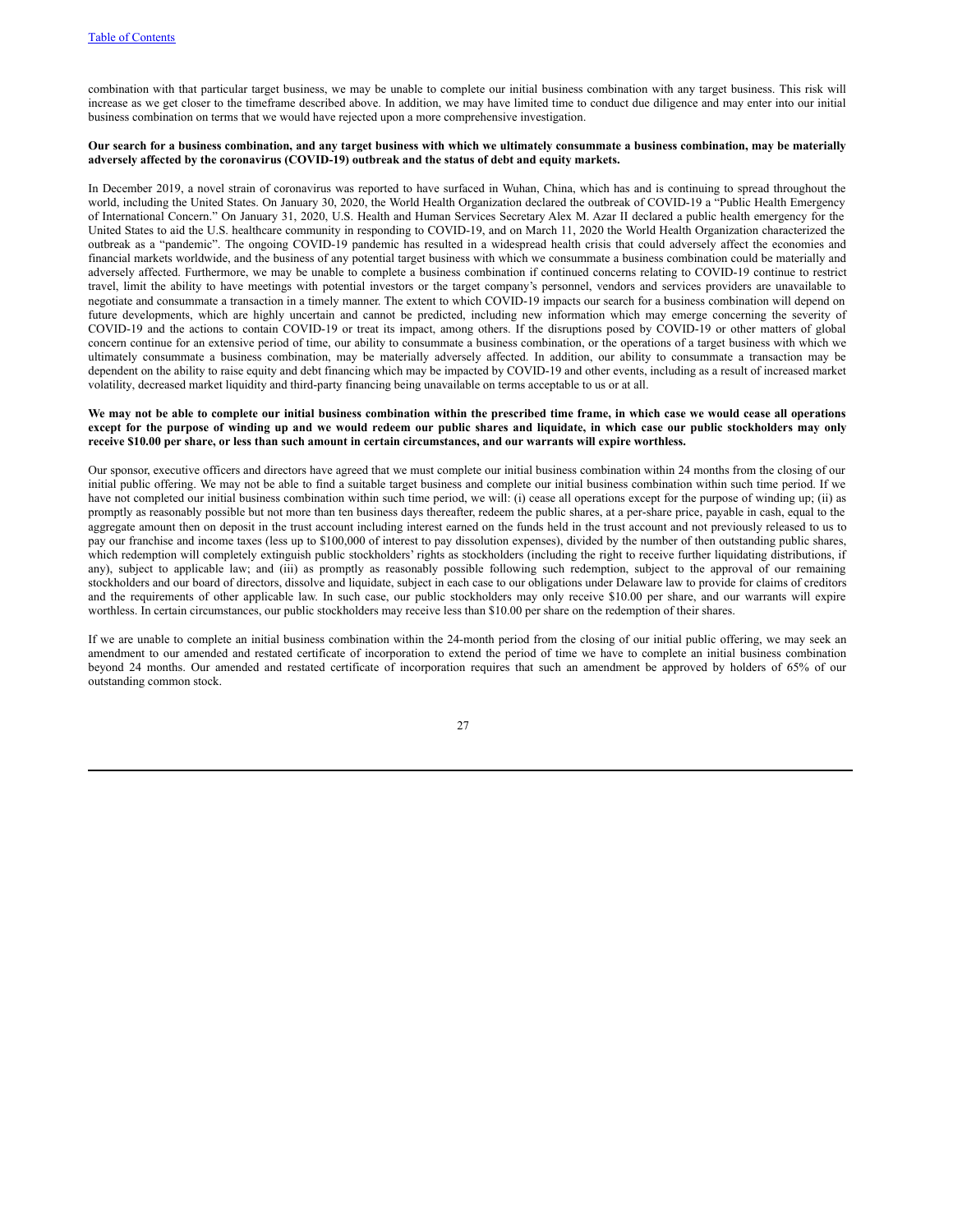## If we seek stockholder approval of our initial business combination, our sponsor, directors, officers, advisors and their affiliates may elect to purchase shares from public stockholders, which may influence a vote on a proposed business combination and reduce the public "float" of our **Class A common stock.**

If we seek stockholder approval of our initial business combination and we do not conduct redemptions in connection with our business combination pursuant to the tender offer rules, our sponsor, directors, officers, advisors or their affiliates may purchase shares in privately negotiated transactions or in the open market either prior to or following the completion of our initial business combination, although they are under no obligation to do so. Such a purchase may include a contractual acknowledgement that such stockholder, although still the record holder of our shares is no longer the beneficial owner thereof and therefore agrees not to exercise its redemption rights. In the event that our sponsor, directors, officers, advisors or their affiliates purchase shares in privately negotiated transactions from public stockholders who have already elected to exercise their redemption rights, such selling stockholders would be required to revoke their prior elections to redeem their shares. The purpose of such purchases could be to vote such shares in favor of the business combination and thereby increase the likelihood of obtaining stockholder approval of the business combination, or to satisfy a closing condition in an agreement with a target that requires us to have a minimum net worth or a certain amount of cash at the closing of our business combination, where it appears that such requirement would otherwise not be met. This may result in the completion of our business combination that may not otherwise have been possible.

In addition, if such purchases are made, the public "float" of our Class A common stock and the number of beneficial holders of our securities may be reduced, possibly making it difficult to obtain or maintain the quotation, listing or trading of our securities on a national securities exchange.

## If a stockholder fails to receive notice of our offer to redeem our public shares in connection with our business combination, or fails to comply with **the procedures for tendering its shares, such shares may not be redeemed.**

We will comply with the tender offer rules or proxy rules, as applicable, when conducting redemptions in connection with our business combination. Despite our compliance with these rules, if a stockholder fails to receive our tender offer or proxy materials, as applicable, such stockholder may not become aware of the opportunity to redeem its shares. In addition, the proxy solicitation or tender offer materials, as applicable, that we will furnish to holders of our public shares in connection with our initial business combination will indicate the applicable delivery requirements, which will include the requirement that a beneficial holder must identify itself in order to validly redeem its shares. For example, we may require our public stockholders seeking to exercise their redemption rights, whether they are record holders or hold their shares in "street name," to either tender their certificates to our transfer agent prior to the date set forth in the tender offer documents or proxy materials mailed to such holders, or up to two business days prior to the initially scheduled vote on the proposal to approve the business combination in the event we distribute proxy materials, or to deliver their shares to the transfer agent electronically. In the event that a stockholder fails to comply with these or any other procedures, its shares may not be redeemed.

## As the number of special purpose acquisition companies evaluating targets increases, attractive targets may become scarcer and there may be more competition for attractive targets. This could increase the cost of our initial business combination and could even result in our inability to **find a target or to consummate an initial business combination.**

In recent years, the number of special purpose acquisition companies that have been formed has increased substantially. Many potential targets for special purpose acquisition companies have already entered into an initial business combination, and there are still many special purpose acquisition companies seeking targets for their initial business combination, as well as many such companies currently in registration. As a result, at times, fewer attractive targets may be available, and it may require ore time, more effort and more resources to identify a suitable target and to consummate an initial business combination.

In addition, because there are more special purpose acquisition companies seeking to enter into an initial business combination with available targets, the competition for available targets with attractive fundamentals or business models may increase, which could cause target companies to demand improved financial terms. Attractive deals could also become scarcer for other reasons, such as economic or industry sector downturns, geopolitical tensions including between the U.S. and China and between Russia and Ukraine, or increases in the cost of additional capital needed to close business combinations or operate targets post-business combination. This could increase the cost of, delay or otherwise complicate or frustrate our ability to find and consummate an initial business combination, and may result in our inability to consummate an initial business combination on terms favorable to our investors altogether.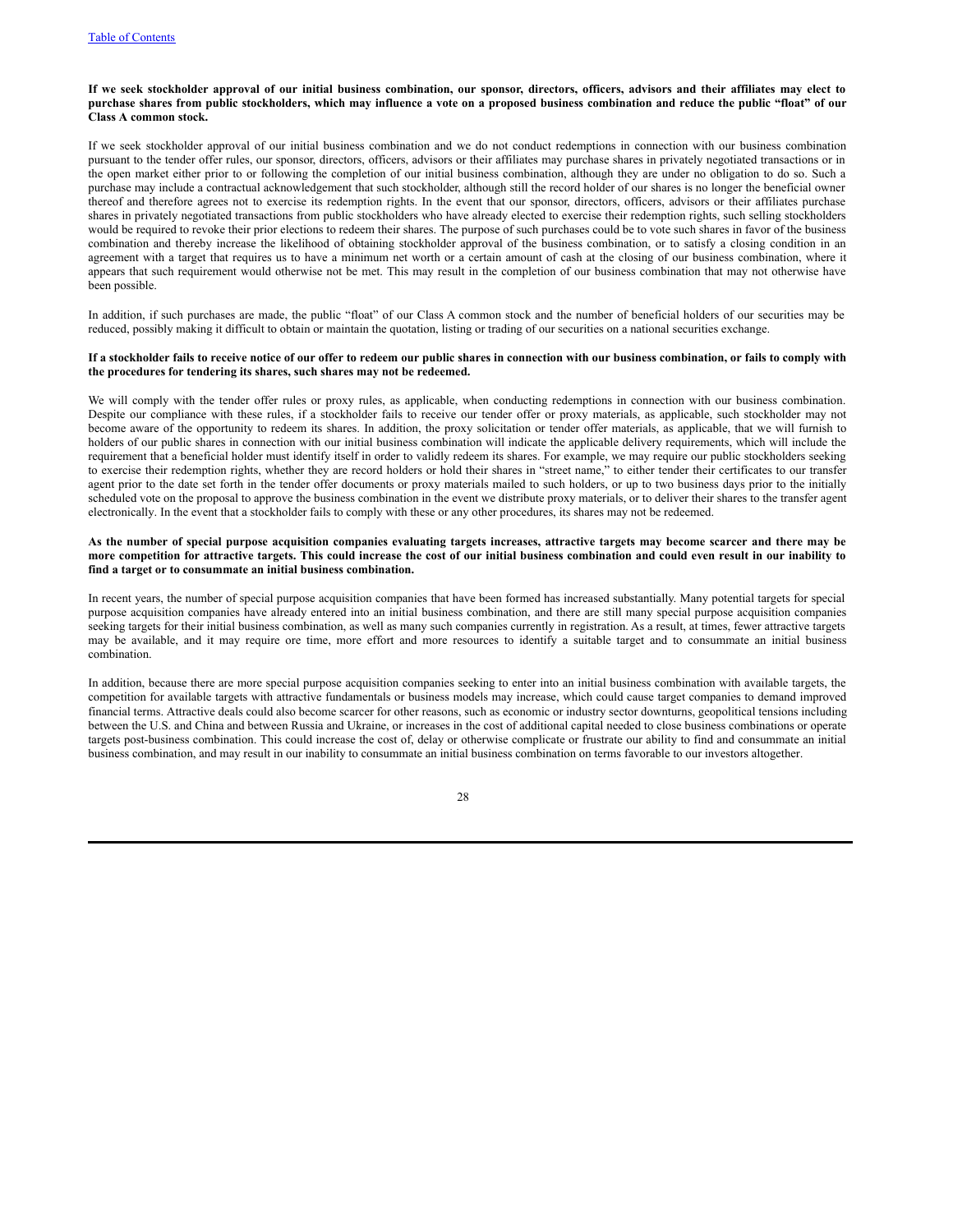## You will not have any rights or interests in funds from the trust account, except under certain limited circumstances. To liquidate your investment, **therefore, you may be forced to sell your public shares or warrants, potentially at a loss.**

Our public stockholders will be entitled to receive funds from the trust account only upon the earliest to occur of: (a) the completion of our initial business combination, (b) the redemption of any public shares properly tendered in connection with a stockholder vote to amend our amended and restated certificate of incorporation (i) to modify the substance or timing of our obligation to provide holders of our Class A common stock the right to have their shares redeemed in connection with our initial business combination or to redeem 100% of our public shares if we do not complete our initial business combination within 24 months from the closing of our initial public offering or (ii) with respect to any other provisions relating to the rights of holders of our Class A common stock, and (c) the redemption of our public shares if we have not consummated our business combination within 24 months from the closing of our initial public offering, subject to applicable law. In addition, if we are unable to complete an initial business combination within 24 months from the closing of our initial public offering for any reason, compliance with Delaware law may require that we submit a plan of dissolution to our thenexisting stockholders for approval prior to the distribution of the proceeds held in our trust account. In that case, public stockholders may be forced to wait beyond 24 months from the closing of our initial public offering before they receive funds from our trust account. In no other circumstances will a public stockholder have any right or interest of any kind in the trust account. Accordingly, to liquidate your investment, you may be forced to sell your public shares or warrants, potentially at a loss.

## Because of our limited resources and the significant competition for business combination opportunities, it may be more difficult for us to complete our initial business combination. If we are unable to complete our initial business combination, our public stockholders may receive only approximately \$10.00 per share on our redemption of our public shares, or less than such amount in certain circumstances, and our warrants will **expire worthless.**

We expect to encounter intense competition from other entities having a business objective similar to ours, including private investors (which may be individuals or investment partnerships), other blank check companies and other entities, domestic and international, competing for the types of businesses we intend to acquire. Many of these individuals and entities are well-established and have extensive experience in identifying and effecting, directly or indirectly, acquisitions of companies operating in or providing services to various industries. Many of these competitors possess greater technical, human and other resources or more local industry knowledge than we do and our financial resources will be relatively limited when contrasted with those of many of these competitors. While we believe there are numerous target businesses we could potentially acquire with the net proceeds of our initial public offering and the sale of the private placement warrants, our ability to compete with respect to the acquisition of certain target businesses that are sizable will be limited by our available financial resources. This inherent competitive limitation gives others an advantage in pursuing the acquisition of certain target businesses. Furthermore, because we are obligated to pay cash for the shares of Class A common stock which our public stockholders redeem in connection with our initial business combination, target companies will be aware that this may reduce the resources available to us for our initial business combination.

This may place us at a competitive disadvantage in successfully negotiating a business combination. If we are unable to complete our initial business combination, our public stockholders may receive only approximately \$10.00 per share on the liquidation of our trust account and our warrants will expire worthless. In certain circumstances, our public stockholders may receive less than \$10.00 per share upon our liquidation.

## If the net proceeds of our initial public offering and the sale of the private placement warrants not being held in the trust account are insufficient to allow us to operate for at least the next 24 months, we may be unable to complete our initial business combination, in which case our public stockholders may only receive \$10.00 per share, or less than such amount in certain circumstances, and our warrants will expire worthless.

The funds available to us outside of the trust account may not be sufficient to allow us to operate for at least the 24 months from the closing of our initial public offering, assuming that our initial business combination is not completed during that time. We believe that the funds available to us outside of the trust account will be sufficient to allow us to operate for the 24 months following the closing of our initial public offering; however, we cannot assure you that our estimate is accurate. Of the funds available to us, we could use a portion of the funds available to us to pay fees to consultants to assist us with our search for a target business. We could also use a portion of the funds as a down payment or to fund a "no-shop" provision (a provision in letters of intent designed to keep target businesses from "shopping" around for transactions with other companies on terms more favorable to such target businesses) with respect to a particular proposed business combination. If we are unable to complete our initial business combination, our public stockholders may

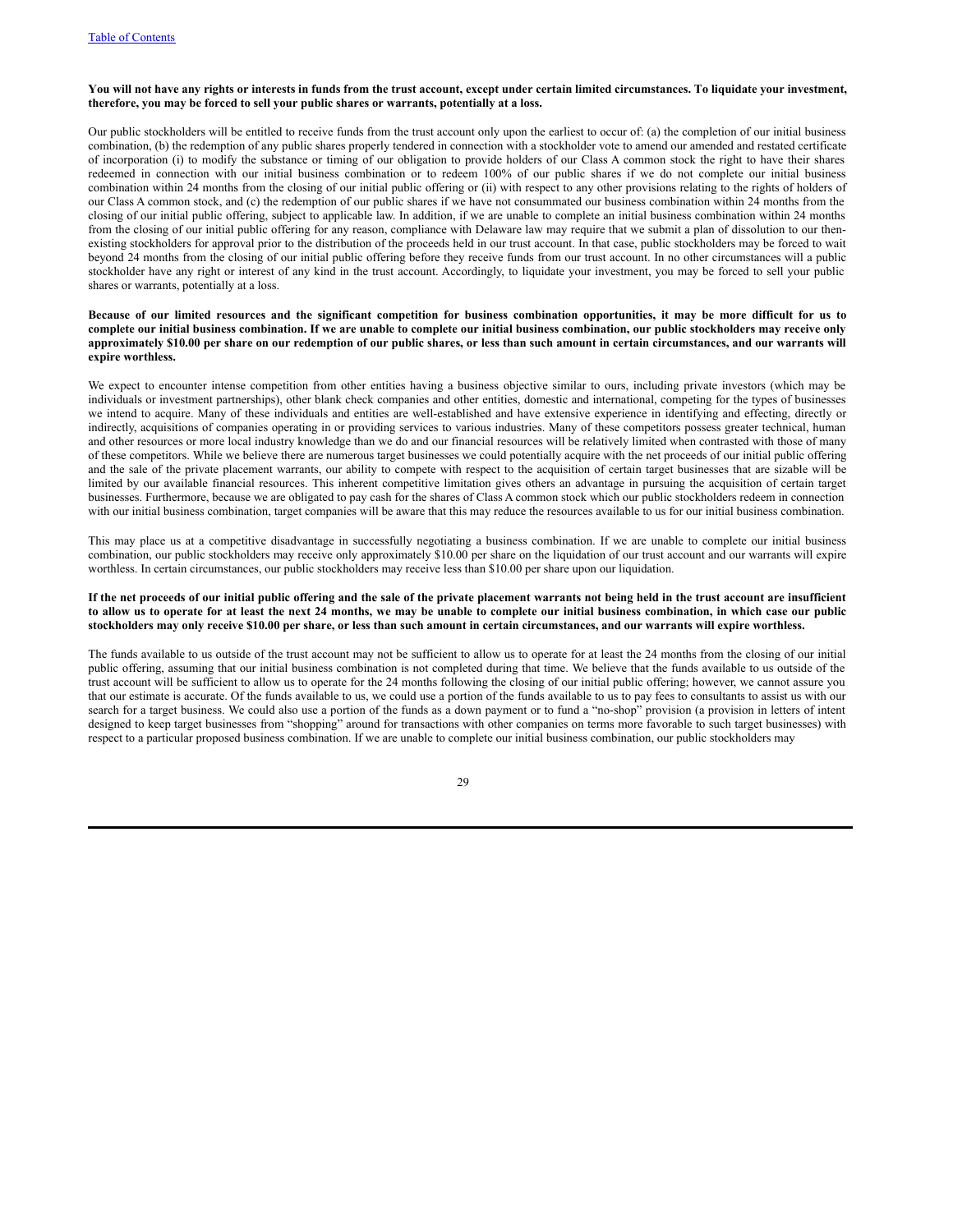receive only approximately \$10.00 per share on the liquidation of our trust account and our warrants will expire worthless. In certain circumstances, our public stockholders may receive less than \$10.00 per share upon our liquidation.

## If third parties bring claims against us, the proceeds held in the trust account could be reduced and the per-share redemption amount received by **stockholders may be less than \$10.00 per share.**

Our placing of funds in the trust account may not protect those funds from third-party claims against us. Although we will seek to have all vendors, service providers (other than our independent registered public accounting firm), prospective target businesses or other entities with which we do business execute agreements with us waiving any right, title, interest or claim of any kind in or to any monies held in the trust account for the benefit of our public stockholders, such parties may not execute such agreements, or even if they execute such agreements they may not be prevented from bringing claims against the trust account, including, but not limited to, fraudulent inducement, breach of fiduciary responsibility or other similar claims, as well as claims challenging the enforceability of the waiver, in each case in order to gain advantage with respect to a claim against our assets, including the funds held in the trust account. If any third party refuses to execute an agreement waiving such claims to the monies held in the trust account, our management will perform an analysis of the alternatives available to it and will only enter into an agreement with a third party that has not executed a waiver if management believes that such third party's engagement would be significantly more beneficial to us than any alternative. The underwriter of our initial public offering will not execute an agreement with us waiving such claims to the monies in the trust account.

Examples of possible instances where we may engage a third party that refuses to execute a waiver include the engagement of a third party consultant whose particular expertise or skills are believed by management to be significantly superior to those of other consultants that would agree to execute a waiver or in cases where management is unable to find a service provider willing to execute a waiver. In addition, there is no guarantee that such entities will agree to waive any claims they may have in the future as a result of, or arising out of, any negotiations, contracts or agreements with us and will not seek recourse against the trust account for any reason. Upon redemption of our public shares, if we are unable to complete our business combination within the prescribed timeframe, or upon the exercise of a redemption right in connection with our business combination, we will be required to provide for payment of claims of creditors that were not waived that may be brought against us within the 10 years following redemption. Accordingly, the per-share redemption amount received by public stockholders could be less than the \$10.00 per share initially held in the trust account, due to claims of such creditors. Our sponsor has agreed that it will be liable to us if and to the extent any claims by a vendor for services rendered or products sold to us, or a prospective target business with which we have discussed entering into a transaction agreement, reduce the amount of funds in the trust account to below (i) \$10.00 per public share or (ii) such lesser amount per public share held in the trust account as of the date of the liquidation of the trust account due to reductions in the value of the trust assets, in each case net of the interest that may be withdrawn to pay our franchise and income taxes. This liability will not apply with respect to any claims by a third party who executed a waiver of any and all rights to seek access to the trust account and except as to any claims under our indemnity of the underwriter of our initial public offering against certain liabilities, including liabilities under the Securities Act. Moreover, in the event that an executed waiver is deemed to be unenforceable against a third party, then our sponsor will not be responsible to the extent of any liability for such third party claims. We have not independently verified whether our sponsor has sufficient funds to satisfy its indemnity obligations and believe that our sponsor's only assets are securities of our company. We have not asked our sponsor to reserve for such indemnification obligations. Therefore, our sponsor may not be able to satisfy those obligations. As a result, if any such claims were successfully made against the trust account, the funds available for our initial business combination and redemptions could be reduced to less than \$10.00 per public share. In such event, we may not be able to complete our initial business combination, and you would receive such lesser amount per share in connection with any redemption of your public shares. None of our officers will indemnify us for claims by third parties including, without limitation, claims by vendors and prospective target businesses.

#### Our stockholders may be held liable for claims by third parties against us to the extent of distributions received by them upon redemption of their **shares.**

Under the DGCL, stockholders may be held liable for claims by third parties against a corporation to the extent of distributions received by them in a dissolution. The pro rata portion of our trust account distributed to our public stockholders upon the redemption of our public shares in the event we do not complete our initial business combination within 24 months from the closing of our initial public offering may be considered a liquidating distribution under Delaware law. If a corporation complies with certain procedures set forth in Section 280 of the DGCL intended to ensure that it makes reasonable provision for all claims against it, including a 60-day notice period during which any third-party claims can be brought against the corporation, a 90-day period during which the corporation may reject any claims brought, and an additional 150-day waiting period before any liquidating distributions are made to stockholders, any liability of stockholders with respect to a liquidating distribution is limited to the lesser of such stockholder's pro rata share of the claim or the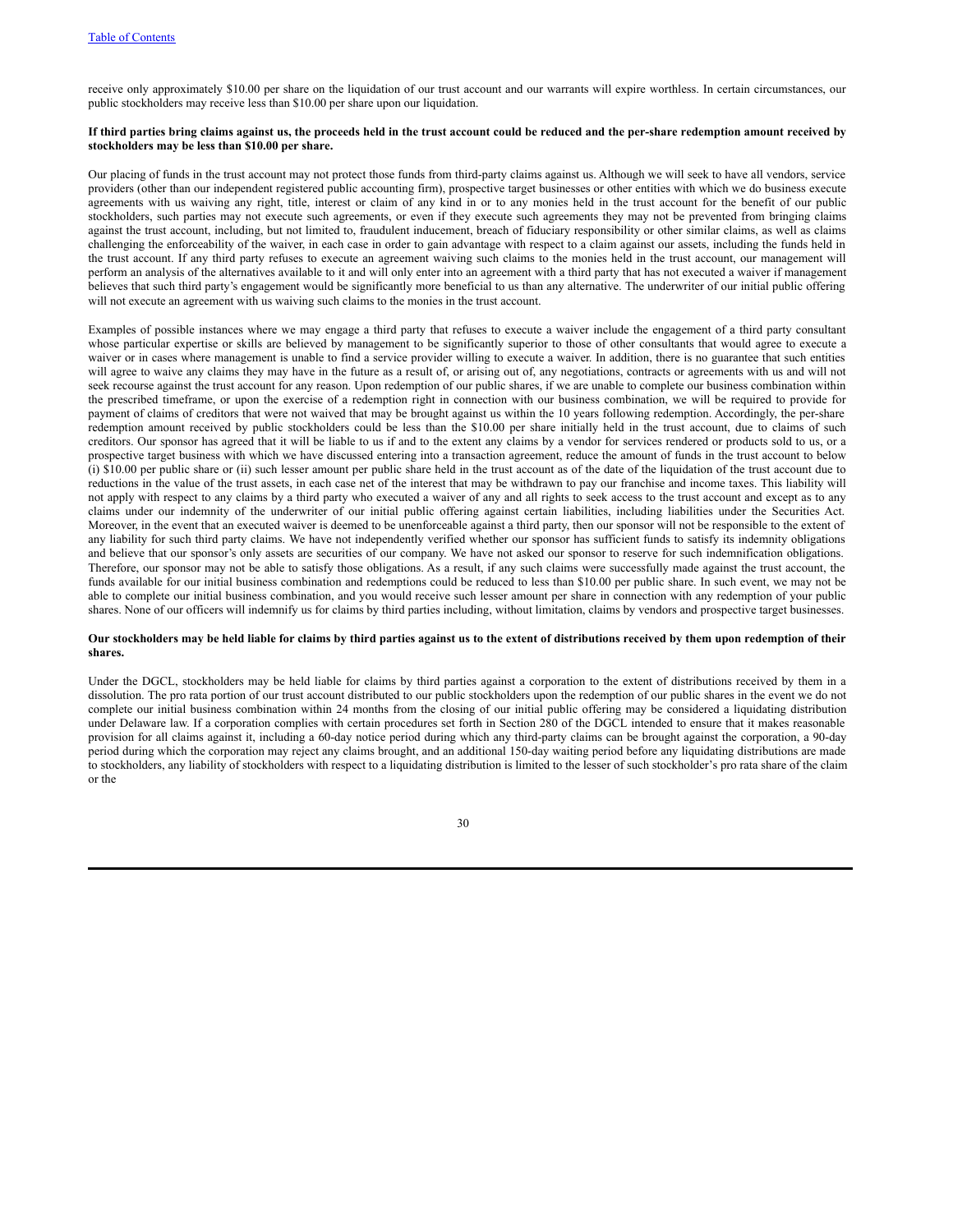amount distributed to the stockholder, and any liability of the stockholder would be barred after the third anniversary of the dissolution. However, it is our intention to redeem our public shares as soon as reasonably possible following the 24th month from the closing of our initial public offering in the event we do not complete our business combination and, therefore, we do not intend to comply with the foregoing procedures.

Because we will not be complying with Section 280, Section 281(b) of the DGCL requires us to adopt a plan, based on facts known to us at such time that will provide for our payment of all existing and pending claims or claims that may be potentially brought against us within the 10 years following our dissolution. However, because we are a blank check company, rather than an operating company, and our operations will be limited to searching for prospective target businesses to acquire, the only likely claims to arise would be from our vendors (such as lawyers, investment bankers, etc.) or prospective target businesses. If our plan of distribution complies with Section 281(b) of the DGCL, any liability of stockholders with respect to a liquidating distribution is limited to the lesser of such stockholder's pro rata share of the claim or the amount distributed to the stockholder, and any liability of the stockholder would likely be barred after the third anniversary of the dissolution. We cannot assure you that we will properly assess all claims that may be potentially brought against us. As such, our stockholders could potentially be liable for any claims to the extent of distributions received by them (but no more) and any liability of our stockholders may extend beyond the third anniversary of such date. Furthermore, if the pro rata portion of our trust account distributed to our public stockholders upon the redemption of our public shares in the event we do not complete our initial business combination within 24 months from the closing of our initial public offering is not considered a liquidating distribution under Delaware law and such redemption distribution is deemed to be unlawful, then pursuant to Section 174 of the DGCL, the statute of limitations for claims of creditors could then be six years after the unlawful redemption distribution, instead of three years, as in the case of a liquidating distribution.

## We may not hold an annual meeting of stockholders until after the consummation of our initial business combination, which could delay the **opportunity for our stockholders to elect directors.**

In accordance with the NYSE corporate governance requirements, we are not required to hold an annual meeting until one year after our first fiscal year end following our listing on the NYSE. Under Section 211(b) of the DGCL, we are, however, required to hold an annual meeting of stockholders for the purposes of electing directors in accordance with our bylaws unless such election is made by written consent in lieu of such a meeting. We may not hold an annual meeting of stockholders to elect new directors prior to the consummation of our initial business combination, and thus we may not be in compliance with Section 211(b) of the DGCL, which requires an annual meeting. Therefore, if our stockholders want us to hold an annual meeting prior to the consummation of our initial business combination, they may attempt to force us to hold one by submitting an application to the Delaware Court of Chancery in accordance with Section 211(c) of the DGCL.

#### Because we are not limited to a particular industry, sector or any specific target businesses with which to pursue our initial business combination, **you will be unable to ascertain the merits or risks of any particular target business' operations.**

Although we expect to focus our search for a target business in the industrial sector, we may seek to complete a business combination with an operating company in any industry or sector. However, we are not, under our amended and restated certificate of incorporation, permitted to effectuate our business combination with another blank check company or similar company with nominal operations. To the extent we complete our business combination, we may be affected by numerous risks inherent in the business operations with which we combine. For example, if we combine with a financially unstable business or an entity lacking an established record of revenues or earnings, we may be affected by the risks inherent in the business and operations of a financially unstable or a development stage entity. Although our officers and directors will endeavor to evaluate the risks inherent in a particular target business, we cannot assure you that we will properly ascertain or assess all of the significant risk factors or that we will have adequate time to complete due diligence. Furthermore, some of these risks may be outside of our control and leave us with no ability to control or reduce the chances that those risks will adversely impact a target business. We also cannot assure you that an investment in our securities will ultimately prove to be more favorable to investors than a direct investment, if such opportunity were available, in a business combination target. Accordingly, any securityholders who choose to remain stockholders following the business combination could suffer a reduction in the value of their securities. Such stockholders are unlikely to have a remedy for such reduction in value.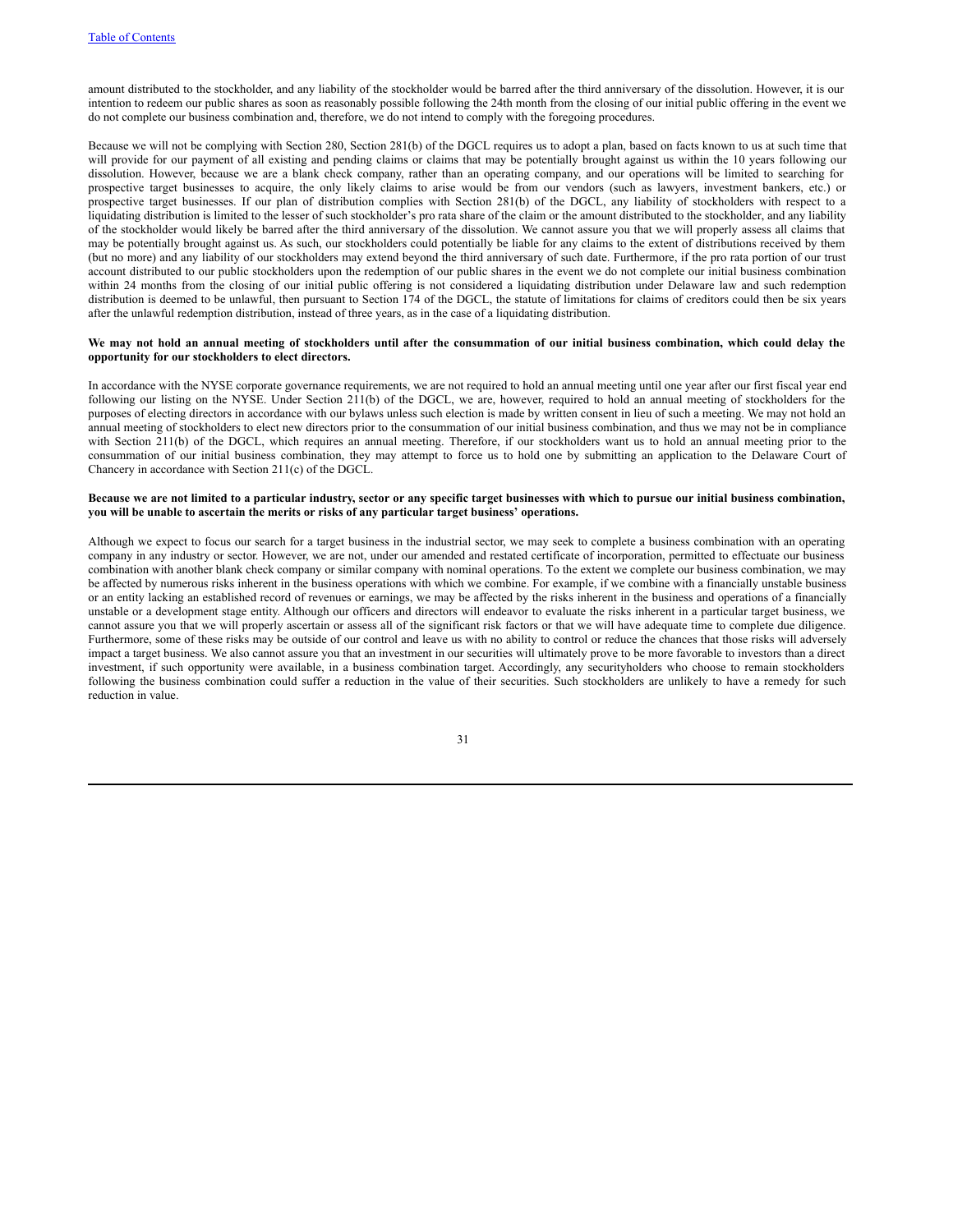#### We may seek acquisition opportunities in industries or sectors which may or may not be outside of our management's area of expertise.

We may consider a business combination outside of our management's area of expertise if a business combination candidate is presented to us and we determine that such candidate offers an attractive acquisition opportunity for our company. Although our management will endeavor to evaluate the risks inherent in any particular business combination candidate, we cannot assure you that we will adequately ascertain or assess all of the significant risk factors. We also cannot assure you that an investment in our units will not ultimately prove to be less favorable to investors in our initial public offering than a direct investment, if an opportunity were available, in a business combination candidate. In the event we elect to pursue an acquisition outside of the areas of our management's expertise, our management's expertise may not be directly applicable to its evaluation or operation, and the information contained in our initial prospectus regarding the areas of our management's expertise would not be relevant to an understanding of the business that we elect to acquire. As a result, our management may not be able to adequately ascertain or assess all of the significant risk factors. Accordingly, any stockholders who choose to remain stockholders following our business combination could suffer a reduction in the value of their shares. Such stockholders are unlikely to have a remedy for such reduction in value.

## We do not have a specified maximum redemption threshold. The absence of such a redemption threshold may make it possible for us to complete **a business combination with which a substantial majority of our stockholders do not agree.**

Our amended and restated certificate of incorporation does not provide a specified maximum redemption threshold, except that in no event will we redeem our public shares in an amount that would cause our net tangible assets to be less than \$5,000,001 or any greater net tangible asset or cash requirement which may be contained in the agreement relating to our initial business combination. As a result, we may be able to complete our business combination even though a substantial majority of our public stockholders do not agree with the transaction and have redeemed their shares or, if we seek stockholder approval of our initial business combination and do not conduct redemptions in connection with our business combination pursuant to the tender offer rules, have entered into privately negotiated agreements to sell their shares to our sponsor, officers, directors, Advisors or their affiliates. In the event the aggregate cash consideration we would be required to pay for all shares of Class A common stock that are validly submitted for redemption plus any amount required to satisfy cash conditions pursuant to the terms of the proposed business combination exceed the aggregate amount of cash available to us, we will not complete the business combination or redeem any shares, all shares of Class A common stock submitted for redemption will be returned to the holders thereof, and we instead may search for an alternate business combination.

### In order to effectuate our initial business combination, we may seek to amend our amended and restated certificate of incorporation or governing instruments in a manner that will make it easier for us to complete our initial business combination but that our stockholders may not support.

In order to effectuate a business combination, blank check companies have, in the recent past, amended various provisions of their charters and modified governing instruments, including their warrant agreements. For example, blank check companies have amended the definition of business combination, increased redemption thresholds and extended the time to consummate an initial business combination and, with respect to their warrants, amended their warrant agreements to require the warrants to be exchanged for cash and/or other securities. We cannot assure you that we will not seek to amend our charter or governing instruments or extend the time to consummate an initial business combination in order to effectuate our initial business combination.

#### Our initial stockholders may exert a substantial influence on actions requiring a stockholder vote, potentially in a manner that you do not support.

Our initial stockholders own shares representing 20% of our issued and outstanding shares of common stock. Accordingly, they may exert a substantial influence on actions requiring a stockholder vote, potentially in a manner that you do not support, including amendments to our amended and restated certificate of incorporation and approval of major corporate transactions. If our initial stockholders purchase any additional shares of common stock in the aftermarket or in privately negotiated transactions, this would increase their control. Factors that would be considered in making such additional purchases would include consideration of the current trading price of our Class A common stock. In addition, our board of directors, whose members were elected by our initial stockholders, is and will be divided into three classes, each of which will generally serve for a term of three years with only one class of directors being elected in each year. We may not hold an annual meeting of stockholders to elect new directors prior to the completion of our business combination, in which case all of the current directors will continue in office until at least the completion of the business combination. If there is an annual meeting, as a consequence of our "staggered" board of directors, only a minority of the board of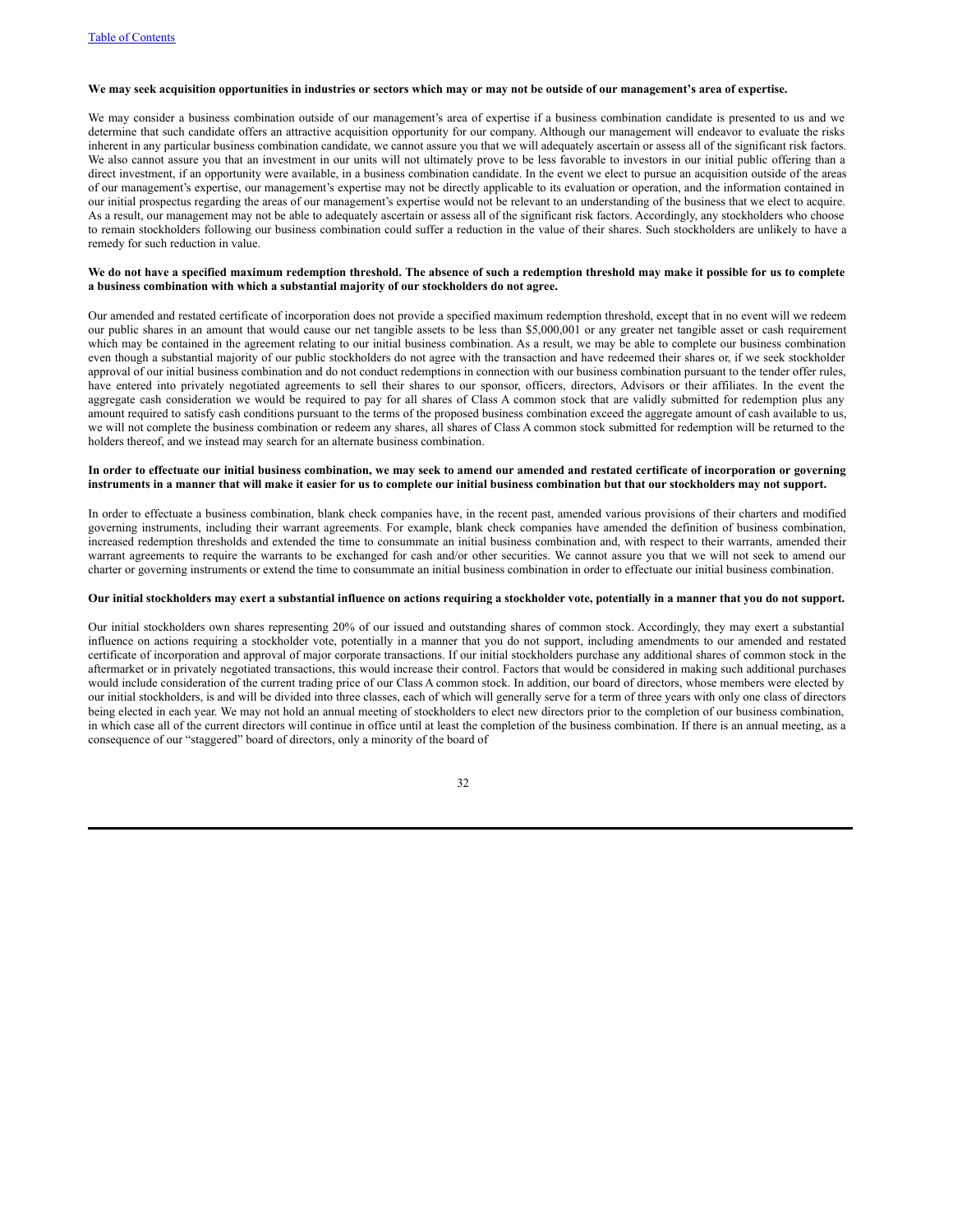directors will be considered for election and our initial stockholders, because of their ownership position, will have considerable influence regarding the outcome. In addition, prior to the completion of an initial business combination, holders of a majority of our founder shares may remove a member of the board of directors for any reason. In addition, as long as our sponsor is controlled by our founders, we have agreed not to enter into a definitive agreement regarding an initial business combination without the prior consent of our sponsor. Accordingly, our initial stockholders will continue to exert control at least until the completion of our business combination.

## **You are not entitled to protections normally afforded to investors of many other blank check companies.**

Since the net proceeds of our initial public offering and the sale of the private placement warrants are intended to be used to complete an initial business combination with a target business, we may be deemed to be a "blank check" company under the United States securities laws. However, because we have net tangible assets in excess of \$5,000,000 upon the successful completion of our initial public offering and the sale of the private placement warrants and have filed a Current Report on Form 8-K, including an audited balance sheet demonstrating this fact, we are exempt from rules promulgated by the SEC to protect investors in blank check companies, such as Rule 419. Accordingly, investors are not be afforded the benefits or protections of those rules. Among other things, this means our units are tradable and we have a longer period of time to complete our business combination than do companies subject to Rule 419. Moreover, if our initial public offering were subject to Rule 419, that rule would prohibit the release of any interest earned on funds held in the trust account to us unless and until the funds in the trust account were released to us in connection with our completion of an initial business combination.

#### We may be required to take write-downs or write-offs, restructuring and impairment or other charges that could have a significant negative effect on our financial condition, results of operations and our stock price, which could cause you to lose some or all of your investment.

Even if we conduct extensive due diligence on a target business with which we combine, we cannot assure you that this diligence will surface all material issues that may be present inside a particular target business, that it would be possible to uncover all material issues through a customary amount of due diligence, or that factors outside of the target business and outside of our control will not later arise. As a result of these factors, we may be forced to later write-down or write-off assets, restructure our operations, or incur impairment or other charges that could result in our reporting losses. Even if our due diligence successfully identifies certain risks, unexpected risks may arise and previously known risks may materialize in a manner not consistent with our preliminary risk analysis. Even though these charges may be non-cash items and not have an immediate impact on our liquidity, the fact that we report charges of this nature could contribute to negative market perceptions about us or our securities. In addition, charges of this nature may cause us to violate net worth or other covenants to which we may be subject as a result of assuming pre-existing debt held by a target business or by virtue of our obtaining post-combination debt financing. Accordingly, any stockholders who choose to remain stockholders following the business combination could suffer a reduction in the value of their shares. Such stockholders are unlikely to have a remedy for such reduction in value unless they are able to successfully claim that the reduction was due to the breach by our officers or directors of a duty of care or other fiduciary duty owed to such stockholders, or if they are able to successfully bring a private claim under securities laws that the tender offer materials or proxy statement related to our initial business combination contained an actionable material misstatement or material omission.

#### Our directors may decide not to enforce the indemnification obligations of our sponsor, resulting in a reduction in the amount of funds in the trust **account available for distribution to our public stockholders.**

In the event that the proceeds in the trust account are reduced below the lesser of (i) \$10.00 per public share or (ii) such lesser amount per share held in the trust account as of the date of the liquidation of the trust account due to reductions in the value of the trust assets, in each case net of the interest which may be withdrawn to pay our franchise and income taxes, and our sponsor asserts that it is unable to satisfy its obligations or that it has no indemnification obligations related to a particular claim, our independent directors would determine whether to take legal action against our sponsor to enforce its indemnification obligations.

While we currently expect that our independent directors would take legal action on our behalf against our sponsor to enforce its indemnification obligations to us, it is possible that our independent directors in exercising their business judgment may choose not to do so if, for example, the cost of such legal action is deemed by the independent directors to be too high relative to the amount recoverable or if the independent directors determine that a favorable outcome is not likely. If our independent directors choose not to enforce these indemnification obligations, the amount of funds in the trust account available for distribution to our public stockholders may be reduced below \$10.00 per share.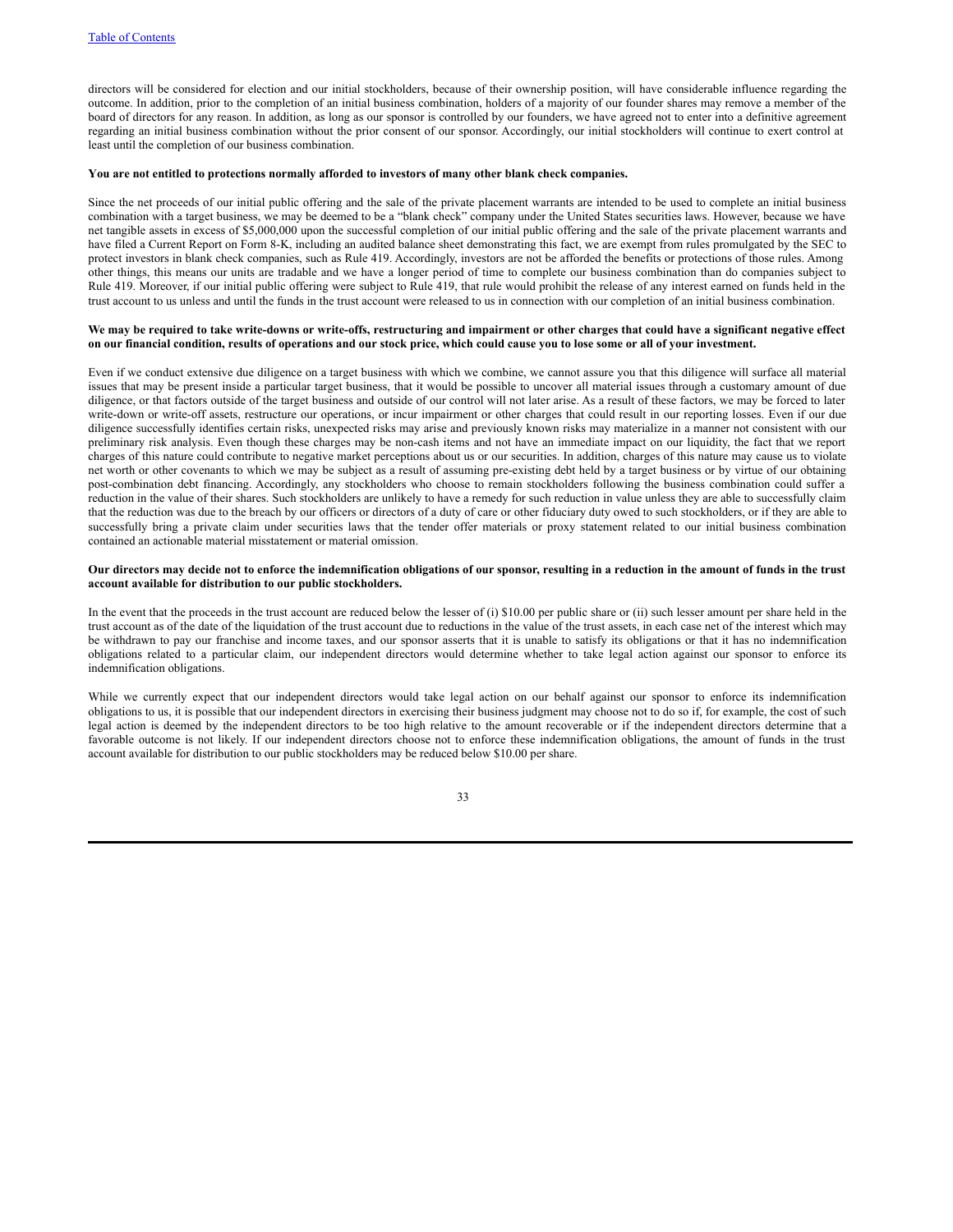## If, after we distribute the proceeds in the trust account to our public stockholders, we file a bankruptcy petition or an involuntary bankruptcy petition is filed against us that is not dismissed, a bankruptcy court may seek to recover such proceeds, and we and our board may be exposed to **claims of punitive damages.**

If, after we distribute the proceeds in the trust account to our public stockholders, we file a bankruptcy petition or an involuntary bankruptcy petition is filed against us that is not dismissed, any distributions received by stockholders could be viewed under applicable debtor/creditor and/or bankruptcy laws as either a "preferential transfer" or a "fraudulent conveyance." As a result, a bankruptcy court could seek to recover all amounts received by our stockholders. In addition, our board of directors may be viewed as having breached its fiduciary duty to our creditors and/or having acted in bad faith, thereby exposing itself and us to claims of punitive damages, by paying public stockholders from the trust account prior to addressing the claims of creditors.

## If, before distributing the proceeds in the trust account to our public stockholders, we file a bankruptcy petition or an involuntary bankruptcy petition is filed against us that is not dismissed, the claims of creditors in such proceeding may have priority over the claims of our stockholders and the per-share amount that would otherwise be received by our stockholders in connection with our liquidation may be reduced.

If, before distributing the proceeds in the trust account to our public stockholders, we file a bankruptcy petition or an involuntary bankruptcy petition is filed against us that is not dismissed, the proceeds held in the trust account could be subject to applicable bankruptcy law, and may be included in our bankruptcy estate and subject to the claims of third parties with priority over the claims of our stockholders. To the extent any bankruptcy claims deplete the trust account, the per-share amount that would otherwise be received by our stockholders in connection with our liquidation may be reduced.

## If we are deemed to be an investment company under the Investment Company Act, we may be required to institute burdensome compliance requirements and our activities may be restricted, which may make it difficult for us to complete our business combination.

- If we are deemed to be an investment company under the Investment Company Act, our activities may be restricted, including:
- restrictions on the nature of our investments; and
- restrictions on the issuance of securities, each of which may make it difficult for us to complete our business combination.

In addition, we may have imposed upon us burdensome requirements, including:

- registration as an investment company;
- adoption of a specific form of corporate structure; and
- reporting, record keeping, voting, proxy and disclosure requirements and other rules and regulations.

In order not to be regulated as an investment company under the Investment Company Act, unless we can qualify for an exclusion, we must ensure that we are engaged primarily in a business other than investing, reinvesting or trading in securities and that our activities do not include investing, reinvesting, owning, holding or trading "investment securities" constituting more than 40% of our total assets (exclusive of U.S. government securities and cash items) on an unconsolidated basis. Our business is to identify and complete a business combination and thereafter to operate the post-transaction business or assets for the long term. We do not plan to buy businesses or assets with a view to resale or profit from their resale. We do not plan to buy unrelated businesses or assets or to be a passive investor.

We do not believe that our anticipated principal activities will subject us to the Investment Company Act. To this end, the proceeds held in the trust account may only be invested in United States "government securities" within the meaning of Section 2(a)(16) of the Investment Company Act having a maturity of 185 days or less or in money market funds meeting certain conditions under Rule 2a-7 promulgated under the Investment Company Act which invest only in direct U.S. government treasury obligations. Pursuant to the trust agreement, the trustee is not permitted to invest in other securities or assets. By restricting the investment of the proceeds to these instruments, and by having a business plan targeted at acquiring and growing businesses for the long term (rather than on buying and

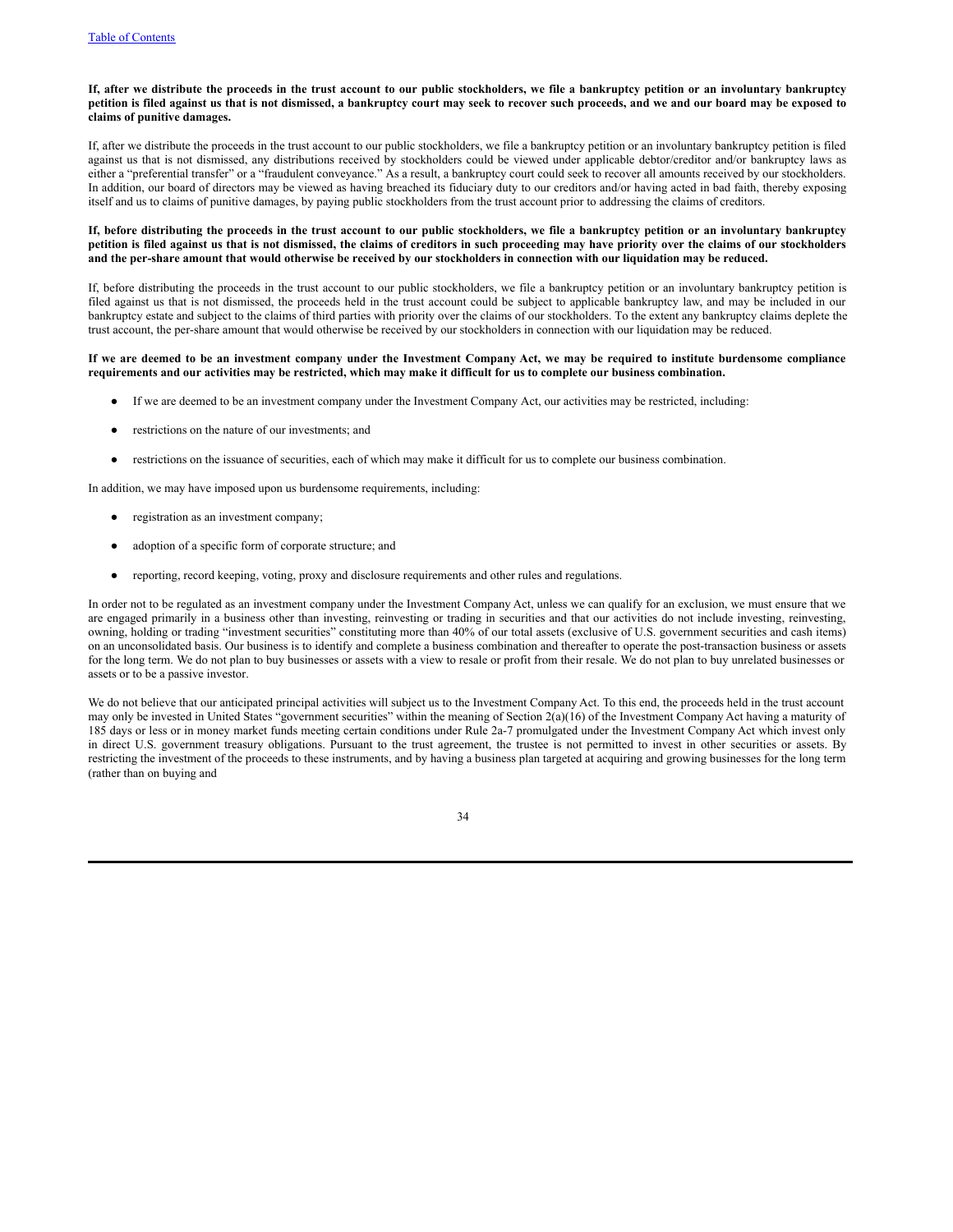selling businesses in the manner of a merchant bank or private equity fund), we intend to avoid being deemed an "investment company" within the meaning of the Investment Company Act. Our initial public offering was not intended for persons who are seeking a return on investments in government securities or investment securities. The trust account is intended as a holding place for funds pending the earliest to occur of: (a) the completion of our initial business combination, (b) the redemption of any public shares properly tendered in connection with a stockholder vote to amend our amended and restated certificate of incorporation (i) to modify the substance or timing of our obligation to provide holders of our Class A common stock the right to have their shares redeemed in connection with our initial business combination or to redeem 100% of our public shares if we do not complete our initial business combination within 24 months from the closing of our initial public offering or (ii) with respect to any other provisions relating to the rights of holders of our Class A common stock, and (c) the redemption of our public shares if we have not consummated our business combination within 24 months from the closing of our initial public offering, subject to applicable law. If we do not invest the proceeds as discussed above, we may be deemed to be subject to the Investment Company Act. If we were deemed to be subject to the Investment Company Act, compliance with these additional regulatory burdens would require additional expenses for which we have not allotted funds and may hinder our ability to complete a business combination. If we are unable to complete our initial business combination, our public stockholders may receive only approximately \$10.00 per share on the liquidation of our trust account and our warrants will expire worthless.

## We may have a limited ability to assess the management of a prospective target business and, as a result, may affect our initial business combination with a target business whose management may not have the skills, qualifications or abilities to manage a public company, which **could, in turn, negatively impact the value of our stockholders' investment in us.**

When evaluating the desirability of effecting our initial business combination with a prospective target business, our ability to assess the target business' management may be limited due to a lack of time, resources or information. Our assessment of the capabilities of the target's management, therefore, may prove to be incorrect and such management may lack the skills, qualifications or abilities we suspected. Should the target's management not possess the skills, qualifications or abilities necessary to manage a public company, the operations and profitability of the post-combination business may be negatively impacted. Accordingly, any stockholders who choose to remain stockholders following the business combination could suffer a reduction in the value of their shares. Such stockholders are unlikely to have a remedy for such reduction in value.

## We may issue notes or other debt securities, or otherwise incur substantial debt, to complete a business combination, which may adversely affect our leverage and financial condition and thus negatively impact the value of our stockholders' investment in us.

We may choose to incur substantial debt to complete our business combination. We have agreed that we will not incur any indebtedness unless we have obtained from the lender a waiver of any right, title, interest or claim of any kind in or to the monies held in the trust account. As such, no issuance of debt will affect the per-share amount available for redemption from the trust account. Nevertheless, the incurrence of debt could have a variety of negative effects, including:

- default and foreclosure on our assets if our operating revenues after an initial business combination are insufficient to repay our debt obligations;
- acceleration of our obligations to repay the indebtedness even if we make all principal and interest payments when due if we breach certain covenants that require the maintenance of certain financial ratios or reserves without a waiver or renegotiation of that covenant;
- our immediate payment of all principal and accrued interest, if any, if the debt security is payable on demand;
- our inability to obtain necessary additional financing if the debt security contains covenants restricting our ability to obtain such financing while the debt security is outstanding;
- our inability to pay dividends on our common stock;
- using a substantial portion of our cash flow to pay principal and interest on our debt, which will reduce the funds available for dividends on our common stock if declared, our ability to pay expenses, make capital expenditures and acquisitions, and fund other general corporate purposes;

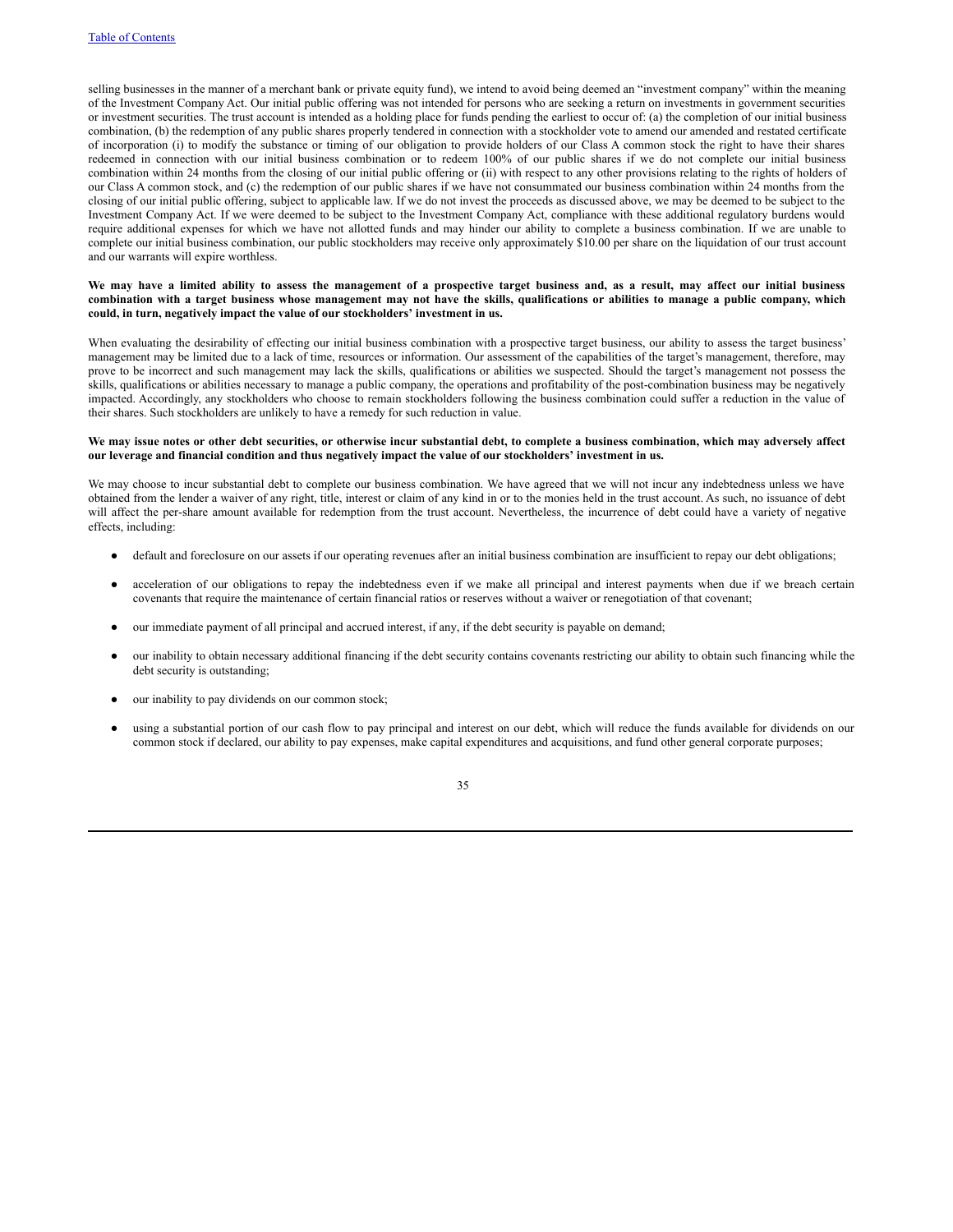- limitations on our flexibility in planning for and reacting to changes in our business and in the industry in which we operate;
- increased vulnerability to adverse changes in general economic, industry and competitive conditions and adverse changes in government regulation;
- limitations on our ability to borrow additional amounts for expenses, capital expenditures, acquisitions, debt service requirements, and execution of our strategy; and
- other disadvantages compared to our competitors who have less debt.

## We may only be able to complete one business combination with the proceeds of our initial public offering and the sale of the private placement warrants, which will cause us to be solely dependent on a single business which may have a limited number of products or services. This lack of **diversification may negatively impact our operations and profitability.**

As of December 31, 2021, we had marketable securities and cash held in the Trust Account of \$334,441,194, before payment of \$11,697,550 in deferred underwriting fees. We intend to use substantially all of the funds held in the Trust Account, including any amounts representing interest earned on the Trust Account to complete our business combination.We may effectuate our business combination with a single target business or multiple target businesses simultaneously or within a short period of time. However, we may not be able to effectuate our business combination with more than one target business because of various factors, including the existence of complex accounting issues and the requirement that we prepare and file pro forma financial statements with the SEC that present operating results and the financial condition of several target businesses as if they had been operated on a combined basis. By completing our initial business combination with only a single business, our lack of diversification may subject us to numerous economic, competitive and regulatory developments. Further, we would not be able to diversify our operations or benefit from the possible spreading of risks or offsetting of losses, unlike other entities which may have the resources to complete several business combinations in different industries or different areas of a single industry. Accordingly, the prospects for our success may be:

- solely dependent upon the performance of a single business, property or asset; or
- dependent upon the development or market acceptance of a single or limited number of products, processes or services.

This lack of diversification may subject us to numerous economic, competitive and regulatory developments, any or all of which may have a substantial adverse impact upon the particular industry in which we may operate subsequent to our business combination.

## We may attempt to simultaneously complete business combinations with multiple prospective targets, which may hinder our ability to complete our business combination and give rise to increased costs and risks that could negatively impact our operations and profitability.

If we determine to simultaneously acquire several businesses that are owned by different sellers, we will need for each of such sellers to agree that our purchase of its business is contingent on the simultaneous closings of the other business combinations, which may make it more difficult for us, and delay our ability, to complete our initial business combination. With multiple business combinations, we could also face additional risks, including additional burdens and costs with respect to possible multiple negotiations and due diligence investigations (if there are multiple sellers) and the additional risks associated with the subsequent assimilation of the operations and services or products of the acquired companies in a single operating business. If we are unable to adequately address these risks, it could negatively impact our profitability and results of operations.

# Because we must furnish our stockholders with target business financial statements, we may lose the ability to complete an otherwise **advantageous initial business combination with some prospective target businesses.**

The federal proxy rules require that the proxy statement with respect to the vote on an initial business combination include historical and pro forma financial statement disclosure. We will include the same financial statement disclosure in connection with our tender offer documents, whether or not they are required under the tender offer rules. These financial statements may be required to be prepared in accordance with, or be reconciled to, accounting principles generally accepted in the United States of America, or GAAP, or international financial reporting standards, or IFRS, depending on the circumstances and the historical financial statements may be

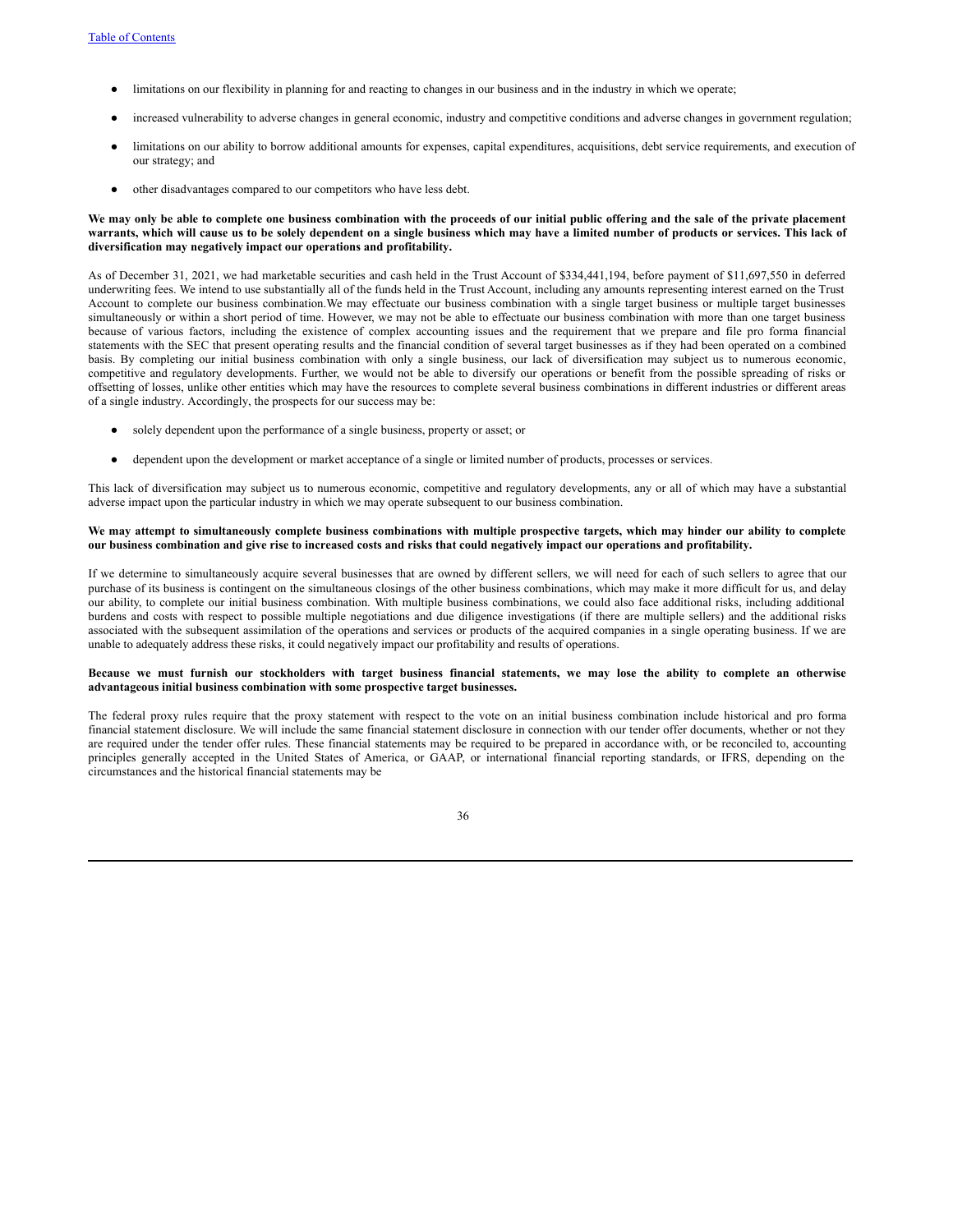required to be audited in accordance with the standards of the Public Company Accounting Oversight Board (United States), or PCAOB. These financial statement requirements may limit the pool of potential target businesses we may acquire because some targets may be unable to provide such financial statements in time for us to disclose such statements in accordance with federal proxy rules and complete our initial business combination within the prescribed time frame.

The provisions of our amended and restated certificate of incorporation that relate to our pre-business combination activity (and corresponding provisions of the agreement governing the release of funds from our trust account) may be amended with the approval of holders of 65% of our common stock, which is a lower amendment threshold than that of some other blank check companies. It may be easier for us, therefore, to amend our amended and restated certificate of incorporation and the trust agreement to facilitate the completion of an initial business combination that **some of our stockholders may not support.**

Our amended and restated certificate of incorporation provides that any of its provisions related to pre-business combination activity (including the requirement to deposit proceeds of our initial public offering and the private placement of warrants into the trust account and not release such amounts except in specified circumstances, and to provide redemption rights to public stockholders as described herein) may be amended if approved by holders of 65% of our common stock entitled to vote thereon, and corresponding provisions of the trust agreement governing the release of funds from our trust account may be amended if approved by holders of 65% of our common stock entitled to vote thereon. In all other instances, our amended and restated certificate of incorporation may be amended by holders of a majority of our outstanding common stock entitled to vote thereon, subject to applicable provisions of the DGCL or applicable stock exchange rules. Our initial stockholders, who collectively beneficially own 20% of our common stock, will participate in any vote to amend our amended and restated certificate of incorporation and/or trust agreement and will have the discretion to vote in any manner they choose. As a result, we may be able to amend the provisions of our amended and restated certificate of incorporation which govern our prebusiness combination behavior more easily than some other blank check companies, and this may increase our ability to complete a business combination with which you do not agree. Our stockholders may pursue remedies against us for any breach of our amended and restated certificate of incorporation.

Our sponsor, executive officers and directors have agreed, pursuant to a written agreement with us, that they will not propose any amendment to our amended and restated certificate of incorporation that would modify the substance or timing of our obligation to provide holders of our Class A common stock the right to have their shares redeemed in connection with our initial business combination or to redeem 100% of our public shares if we do not complete our initial business combination within 24 months from the closing of our initial public offering or with respect to any other provision relating to the rights of holders of our Class A common stock unless we provide our public stockholders with the opportunity to redeem their shares of Class A common stock upon approval of any such amendment at a per-share price, payable in cash, equal to the aggregate amount then on deposit in the trust account, including interest (which interest shall be net of taxes payable) divided by the number of the then outstanding public shares. These agreements are contained in a letter agreement that we have entered into with our sponsor, officers and directors. Our stockholders are not parties to, or third-party beneficiaries of, these agreements and, as a result, will not have the ability to pursue remedies against our sponsor, officers or directors for any breach of these agreements. As a result, in the event of a breach, our stockholders would need to pursue a stockholder derivative action, subject to applicable law.

## We may be unable to obtain additional financing to complete our initial business combination or to fund the operations and growth of a target **business, which could compel us to restructure or abandon a particular business combination.**

If the net proceeds of our initial public offering and the sale of the private placement warrants prove to be insufficient to allow us to complete our initial business combination, either because of the size of our initial business combination, the depletion of the available net proceeds in search of a target business, the obligation to repurchase for cash a significant number of shares from stockholders who elect redemption in connection with our initial business combination or the terms of negotiated transactions to purchase shares in connection with our initial business combination, we may be required to seek additional financing or to abandon the proposed business combination. We cannot assure you that such financing will be available on acceptable terms, if at all. To the extent that additional financing proves to be unavailable when needed to complete our initial business combination, we would be compelled to either restructure the transaction or abandon that particular business combination and seek an alternative target business candidate. If we are unable to complete our initial business combination, our public stockholders may receive only approximately \$10.00 per share plus any pro rata interest earned on the funds held in the trust account and not previously released to us to pay our franchise and income taxes on the liquidation of our trust account and our warrants will expire worthless. In addition, even if we do not need additional financing to complete our business combination, we may require such financing to fund the operations or growth of the target business. The failure to secure additional financing could have a material adverse effect on the continued development or growth of the target business. None

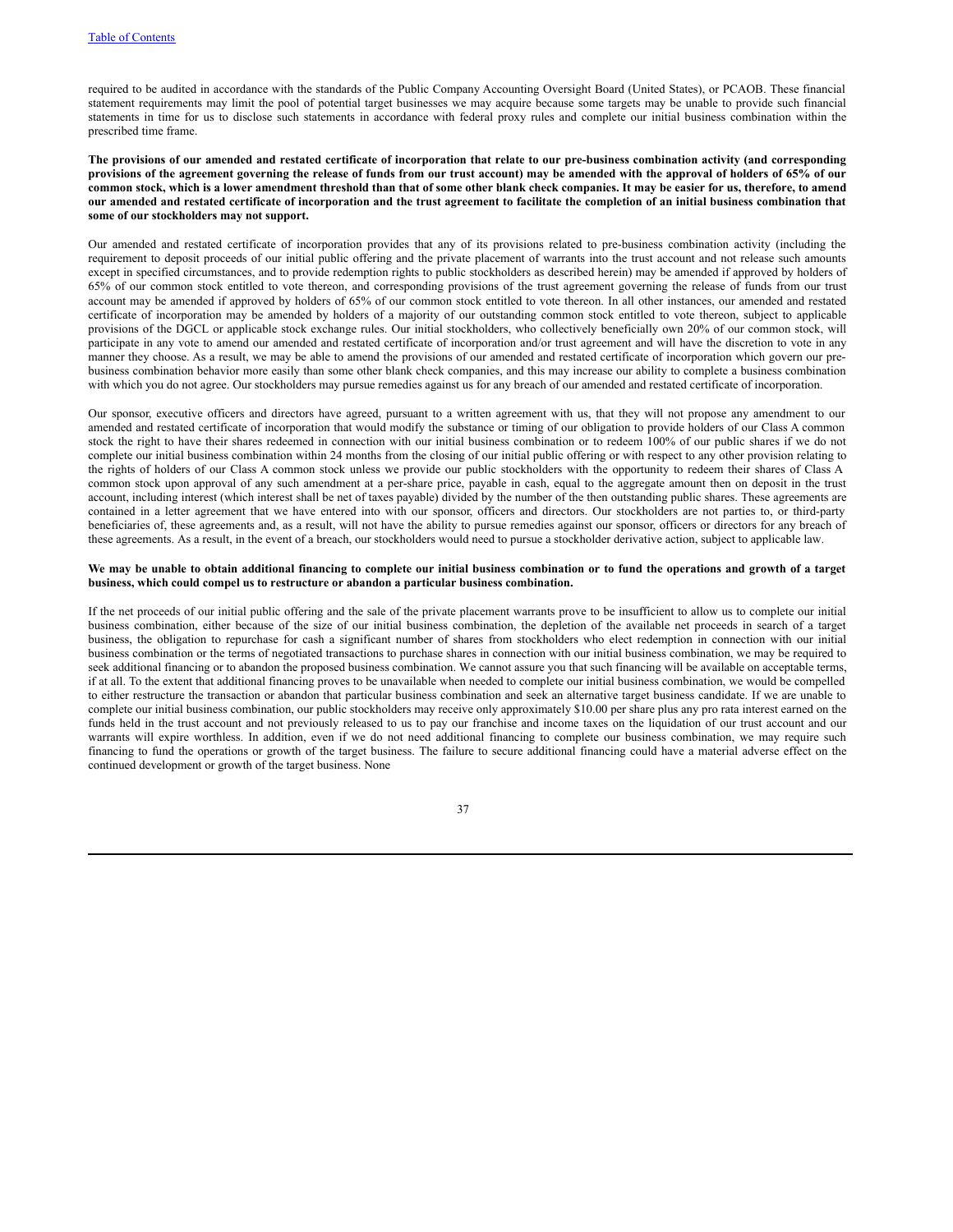of our officers, directors or stockholders is required to provide any financing to us in connection with or after our initial business combination. If we are unable to complete our initial business combination, our public stockholders may only receive approximately \$10.00 per share on the liquidation of our trust account, and our warrants will expire worthless.

## Although we have identified general criteria and guidelines that we believe are important in evaluating prospective target businesses, we may enter into our initial business combination with a target that does not meet such criteria and guidelines, and as a result, the target business with which we enter into our initial business combination may not have attributes entirely consistent with our general criteria and guidelines.

Although we have identified general criteria and guidelines for evaluating prospective target businesses, it is possible that a target business with which we enter into our initial business combination will not have all of these positive attributes. If we complete our initial business combination with a target that does not meet some or all of these guidelines, such combination may not be as successful as a combination with a business that does meet all of our general criteria and guidelines. In addition, if we announce a prospective business combination with a target that does not meet our general criteria and guidelines, a greater number of stockholders may exercise their redemption rights, which may make it difficult for us to meet any closing condition with a target business that requires us to have a minimum net worth or a certain amount of cash. In addition, if stockholder approval of the transaction is required by law, or we decide to obtain stockholder approval for business or other legal reasons, it may be more difficult for us to attain stockholder approval of our initial business combination if the target business does not meet our general criteria and guidelines. If we are unable to complete our initial business combination, our public stockholders may receive only approximately \$10.00 per share on the liquidation of our trust account and our warrants will expire worthless.

## We may seek acquisition opportunities with a financially unstable business or an entity lacking an established record of revenue or earnings, **which could subject us to volatile revenues or earnings or difficulty in retaining key personnel.**

To the extent we complete our initial business combination with a financially unstable business or an entity lacking an established record of revenues or earnings, we may be affected by numerous risks inherent in the operations of the business with which we combine. These risks include volatile revenues or earnings and difficulties in obtaining and retaining key personnel. Although our officers and directors will endeavor to evaluate the risks inherent in a particular target business, we may not be able to properly ascertain or assess all of the significant risk factors and we may not have adequate time to complete due diligence. Furthermore, some of these risks may be outside of our control and leave us with no ability to control or reduce the chances that those risks will adversely impact a target business.

# We are not required to obtain an opinion from an independent investment banking firm or from an independent accounting firm, and consequently, you may have no assurance from an independent source that the price we are paying for the business is fair to our company from a **financial point of view.**

Unless we complete our business combination with an affiliated entity or our board cannot independently determine the fair market value of the target business or businesses, we are not required to obtain an opinion from an independent investment banking firm or from an independent accounting firm that the price we are paying is fair to our company from a financial point of view. If no opinion is obtained, our stockholders will be relying on the judgment of our board of directors, who will determine fair market value based on standards generally accepted by the financial community. Such standards used will be disclosed in our tender offer documents or proxy solicitation materials, as applicable, related to our initial business combination.

## We may issue additional common stock or preferred stock to complete our initial business combination or under an employee incentive plan after completion of our initial business combination. We may also issue shares of Class A common stock upon the conversion of the Class B common stock at a ratio greater than one-to-one at the time of our initial business combination as a result of the anti-dilution provisions contained in our amended and restated certificate of incorporation. Any such issuances would dilute the interest of our stockholders and likely present other risks.

Our amended and restated certificate of incorporation authorizes the issuance of up to 500,000,000 shares of Class A common stock, par value \$0.0001 per share, 50,000,000 shares of Class B common stock, par value \$0.0001 per share, and 1,000,000 shares of preferred stock, par value \$0.0001 per share. There are 466,578,430 and 41,644,607 authorized but unissued shares of Class A common stock and Class B common stock, respectively, available for issuance, excluding shares of Class A common stock reserved for issuance upon exercise of outstanding warrants and currently issuable upon conversion of Class B common stock. There are no shares of preferred stock issued and outstanding. Shares of Class B common stock are convertible into shares of our Class A common stock initially at a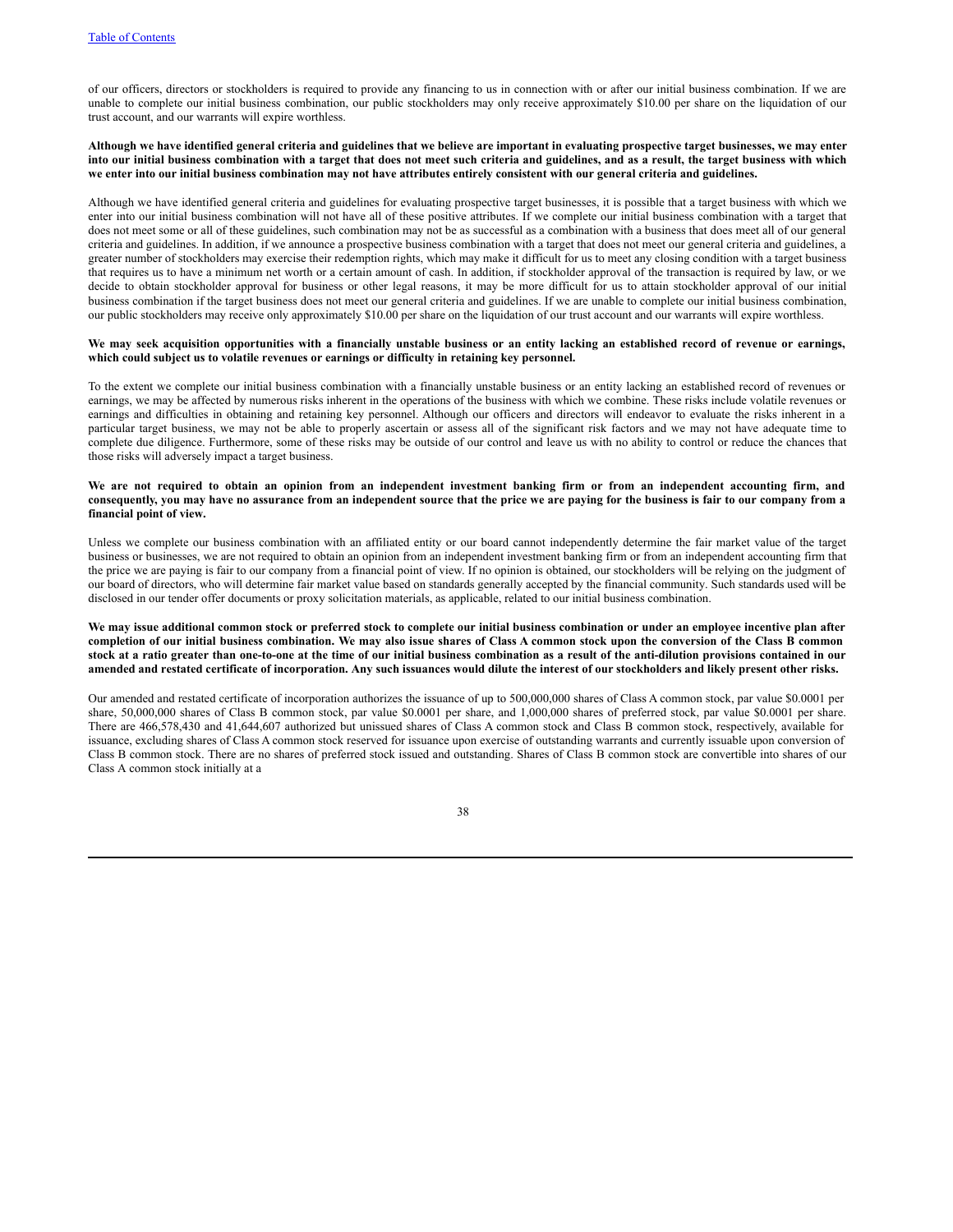one-for-one ratio but subject to adjustment as set forth in the prospectus for our initial public offering, including in certain circumstances in which we issue Class A common stock or equity-linked securities related to our initial business combination. Shares of Class B common stock are also convertible at the option of the holder at any time.

We may issue a substantial number of additional shares of common or preferred stock to complete our initial business combination or under an employee incentive plan after completion of our initial business combination.

We may also issue shares of Class A common stock to redeem the warrants or upon conversion of the Class B common stock at a ratio greater than one-toone at the time of our initial business combination as a result of the anti-dilution provisions contained in our amended and restated certificate of incorporation. However, our amended and restated certificate of incorporation provides, among other things, that prior to our initial business combination, we may not issue additional shares of capital stock that would entitle the holders thereof to (i) receive funds from the trust account or (ii) vote as a class with our public shares (a) on our initial business combination or on any other proposal presented to stockholders prior to or in connection with the completion of an initial business combination or (b) to approve an amendment to our amended and restated certificate of incorporation to (x) extend the time we have to consummate a business combination beyond 24 months from the closing of our initial public offering or (y) amend the foregoing provisions. These provisions of our amended and restated certificate of incorporation, like all provisions of our amended and restated certificate of incorporation, may be amended with a stockholder vote. The issuance of additional shares of common or preferred stock:

- may significantly dilute the equity interest of investors in our initial public offering;
- may subordinate the rights of holders of common stock if preferred stock is issued with rights senior to those afforded our common stock;
- could cause a change of control if a substantial number of shares of our common stock are issued, which may affect, among other things, our ability to use our net operating loss carry forwards, if any, and could result in the resignation or removal of our present officers and directors; and
- may adversely affect prevailing market prices for our units, Class A common stock and/or warrants.

# Resources could be wasted in researching acquisitions that are not completed, which could materially adversely affect subsequent attempts to locate and acquire or merge with another business. If we are unable to complete our initial business combination, our public stockholders may receive only approximately \$10.00 per share, or less than such amount in certain circumstances, on the liquidation of our trust account and our **warrants will expire worthless.**

We anticipate that the investigation of each specific target business and the negotiation, drafting and execution of relevant agreements, disclosure documents and other instruments will require substantial management time and attention and substantial costs for accountants, attorneys and others. If we decide not to complete a specific initial business combination, the costs incurred up to that point for the proposed transaction likely would not be recoverable. Furthermore,, we may fail to complete our initial business combination for any number of reasons including those beyond our control. Any such event will result in a loss to us of the related costs incurred which could materially adversely affect subsequent attempts to locate and acquire or merge with another business. If we are unable to complete our initial business combination, our public stockholders may receive only approximately \$10.00 per share on the liquidation of our trust account and our warrants will expire worthless.

## Our warrants and founder shares may have an adverse effect on the market price of our Class A common stock and make it more difficult to **effectuate our business combination.**

We issued warrants to purchase 16,710,785 shares of our Class A common stock in our initial public offering and, simultaneously with the closing of our initial public offering, we also issued in a private placement warrants to purchase 9,700,000 shares of Class A common stock at \$11.50 per share. Prior to our initial public offering, our sponsor purchased 8,625,000 founder shares in a private placement (269,607 of which were subsequently forfeited due to the expiration of the underwriter's over-allotment option). The founder shares are convertible into shares of Class A common stock on a one-for-one basis, subject to adjustment as set forth herein. In addition, if our sponsor makes any working capital loans, up to \$1,500,000 of such loans may be converted into warrants, at the price of \$1.00 per warrant at the option of the lender. Such warrants would be identical to the private placement warrants, including as to exercise price, exercisability and exercise period. Our public warrants are also redeemable by us for Class A common stock as described in "Description

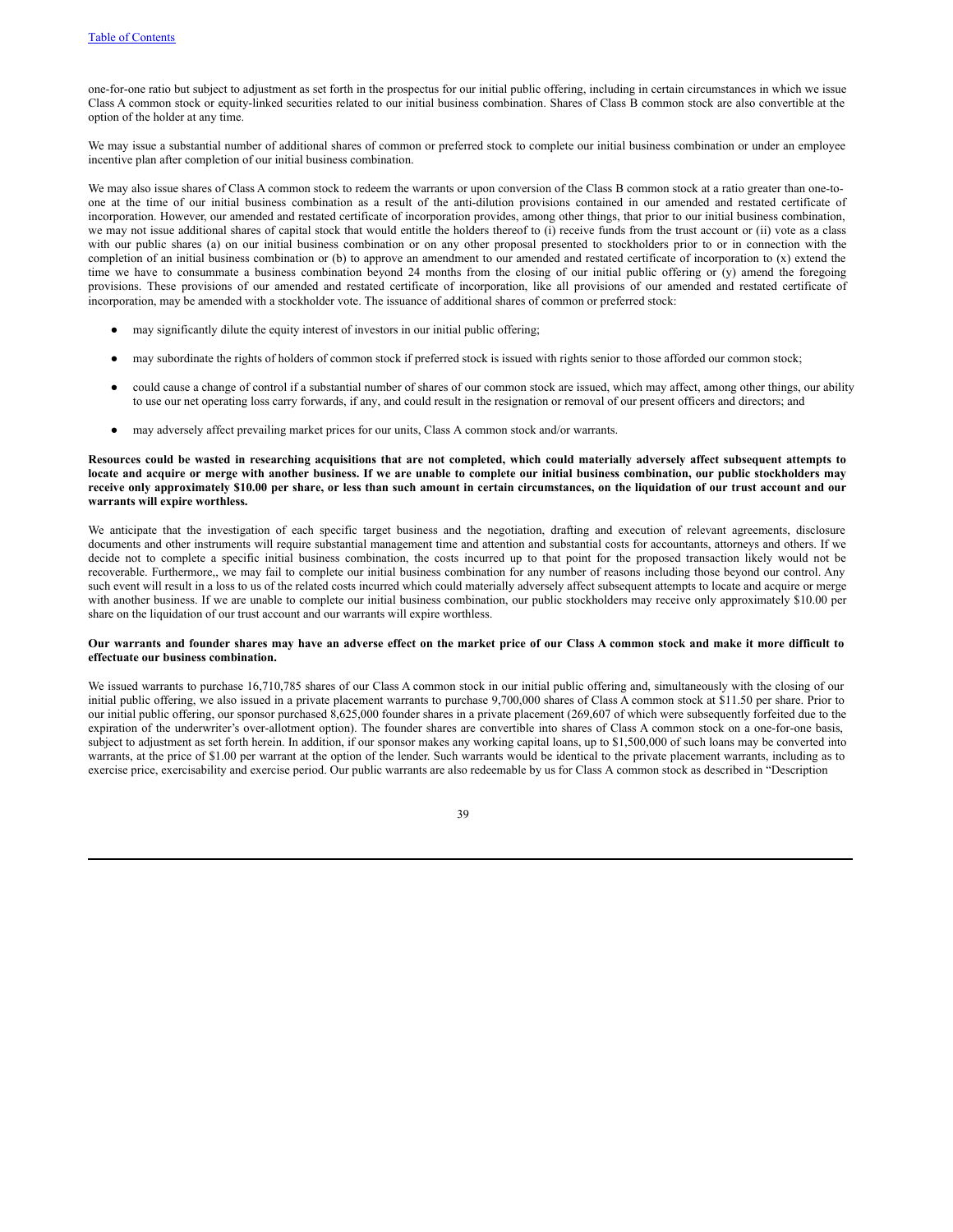of Securities — Warrants — Public Stockholders' Warrants — Redemption of Warrants for Class A Common Stock" Contained in the final prospectus related to our initial public offering.

To the extent we issue shares of Class A common stock to effectuate a business combination, the potential for the issuance of a substantial number of additional shares of Class A common stock upon exercise of these warrants and conversion rights could make us a less attractive acquisition vehicle to a target business. Any such issuance will increase the number of issued and outstanding shares of our Class A common stock and reduce the value of the shares of Class A common stock issued to complete the business combination. Therefore, our warrants and founder shares may make it more difficult to effectuate a business combination or increase the cost of acquiring the target business.

The private placement warrants are identical to the warrants sold as part of the units in our initial public offering except that, so long as they are held by our sponsor or its permitted transferees, (i) they will not be redeemable by us, except as otherwise set forth herein, (ii) they (including the Class A common stock issuable upon exercise of these warrants) may not, subject to certain limited exceptions, be transferred, assigned or sold by our sponsor until 30 days after the completion of our initial business combination and (iii) they may be exercised by the holders on a cashless basis.

### A provision of our warrant agreement may make it more difficult for us to consummate an initial business combination.

Unlike most blank check companies, if (i) we issue additional shares of Class A common stock or equity-linked securities for capital raising purposes in connection with the closing of our initial business combination at an issue price or effective issue price of less than \$9.20 per share of Class A common stock (with such issue price or effective issue price to be determined in good faith by our board of directors and, in the case of any such issuance to our sponsor or its affiliates, without taking into account any founder shares held by our sponsor or such affiliates, as applicable, prior to such issuance) (the "Newly Issued Price") (ii) the aggregate gross proceeds from such issuances represent more than 60% of the total equity proceeds, and interest thereon, available for the funding of our initial business combination on the date of the consummation of our initial business combination (net of redemptions), and (iii) the volume weighted average trading price of our shares of Class A common stock during the 20 trading day period starting on the trading day prior to the day on which we consummate our initial business combination (such price, the "Market Value") is below \$9.20 per share, then the exercise price of the warrants will be adjusted to be equal to 115% of the higher of the Market Value and the Newly Issued Price, and the \$18.00 per share redemption trigger prices will be adjusted (to the nearest cent) to be equal to the higher of the Market Value and the Newly Issued Price. This may make it more difficult for us to consummate an initial business combination with a target business.

# Compliance obligations under the Sarbanes-Oxley Act may make it more difficult for us to effectuate our initial business combination, require **substantial financial and management resources, and increase the time and costs of completing an acquisition.**

Section 404 of the Sarbanes-Oxley Act requires that we evaluate and report on our system of internal controls over financial reporting beginning with this Annual Report on Form 10-K for the fiscal year ended December 31, 2021. Only in the event we are deemed to be a large accelerated filer or an accelerated filer and no longer qualify as an emerging growth company, will we be required to comply with the independent registered public accounting firm attestation requirement on our internal control over financial reporting. The fact that we are a blank check company makes compliance with the requirements of the Sarbanes-Oxley Act particularly burdensome on us as compared to other public companies because a target company with which we seek to complete our business combination may not be in compliance with the provisions of the Sarbanes-Oxley Act regarding adequacy of its internal controls. The development of the internal control over financial reporting of any such entity to achieve compliance with the Sarbanes-Oxley Act may increase the time and costs necessary to complete any such acquisition.

If the net proceeds of our initial public offering and the sale of the private placement warrants not being held in the trust account are insufficient, it could limit the amount available to fund our search for a target business or businesses and complete our initial business combination and we will depend on loans from our sponsor or management team to fund our search for a business combination, to pay our franchise and income taxes and to complete our initial business combination. If we are unable to obtain these loans, we may be unable to complete our initial business **combination.**

As of December 31, 2021, we had \$479, 694 available to us outside the trust account to fund our working capital requirements. If we are required to seek additional capital, we would need to borrow funds from our sponsor, management team or other third parties to operate or may be forced to liquidate. Neither our sponsor, members of our management team nor any of their affiliates is under any

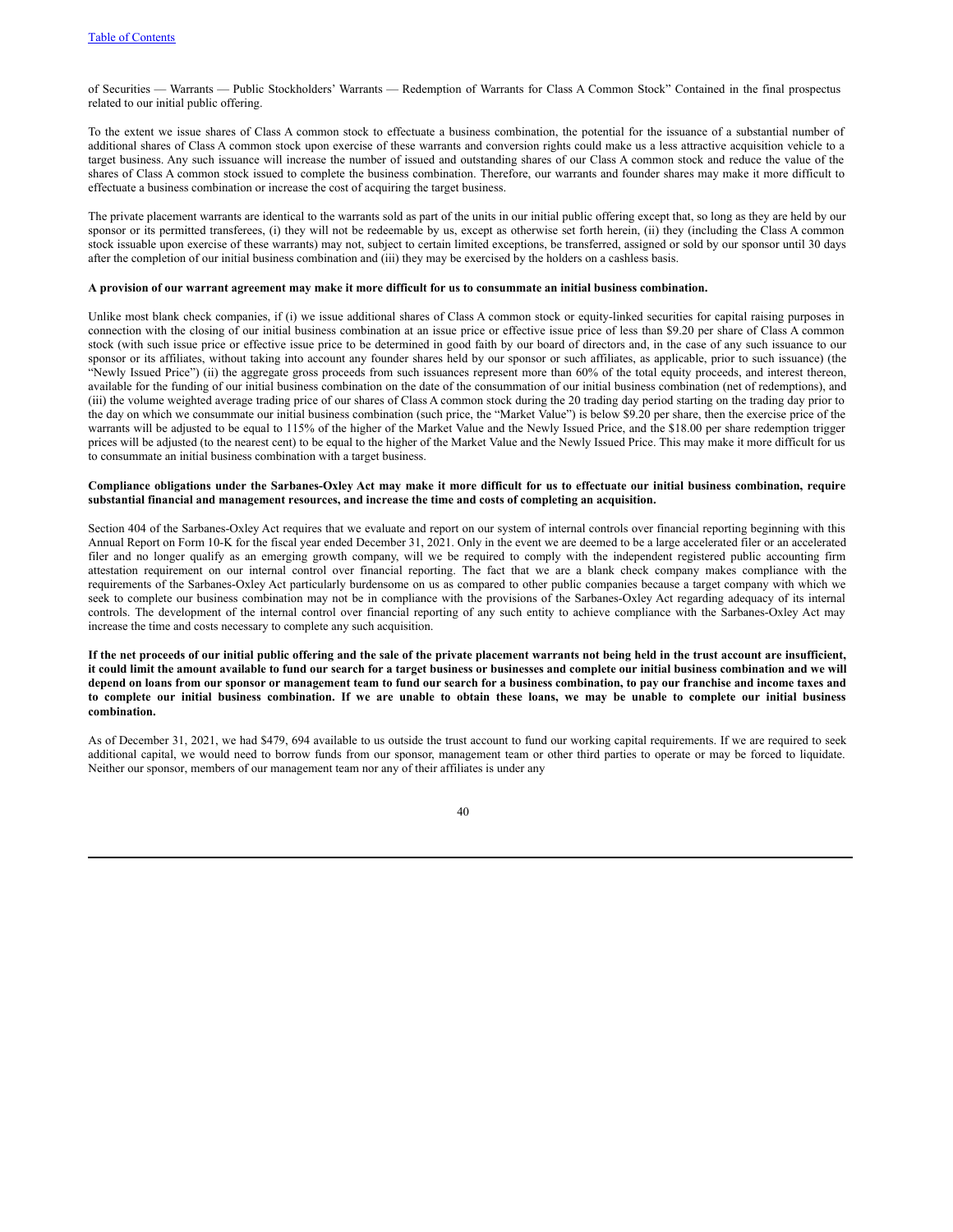obligation to advance funds to us in such circumstances. Any such advances would be repaid only from funds held outside the trust account or from funds released to us upon completion of our initial business combination. We do not expect to seek loans from parties other than our sponsor or an affiliate of our sponsor as we do not believe third parties will be willing to loan such funds and provide a waiver against any and all rights to seek access to funds in our trust account. If we are unable to obtain these loans, we may be unable to complete our initial business combination. If we are unable to complete our initial business combination because we do not have sufficient funds available to us, we will be forced to cease operations and liquidate the trust account. Consequently, our public stockholders may only receive approximately \$10.00 per share on our redemption of our public shares, and our warrants will expire worthless. In certain circumstances, our public stockholders may receive less than \$10.00 per share on the redemption of their shares.

#### Holders of Class A common stock will not be entitled to vote on any election of directors we hold prior to our initial business combination.

Prior to our initial business combination, only holders of our founder shares will have the right to vote on the election of directors. Holders of our public shares will not be entitled to vote on the election of directors during such time. In addition, prior to the completion of an initial business combination, holders of a majority of our founder shares may remove a member of the board of directors for any reason. Accordingly, you may not have any say in the management of our company prior to the consummation of an initial business combination.

We have not registered the shares of Class A common stock issuable upon exercise of the warrants under the Securities Act or any state securities laws, and such registration may not be in place when an investor desires to exercise warrants, thus precluding such investor from being able to exercise its warrants except on a cashless basis and potentially causing such warrants to expire worthless.

However, under the terms of the warrant agreement, we have agreed that, as soon as practicable, but in no event later than twenty business days after the closing of our initial business combination, we will use our commercially reasonable efforts to file with the SEC a registration statement covering the issuance of such shares, and we will use our commercially reasonable efforts to cause the same to become effective within 60 business days after the closing of our initial business combination and to maintain the effectiveness of such registration statement and a current prospectus relating to those shares until the warrants expire or are redeemed. We cannot assure you that we will be able to do so if, for example, any facts or events arise which represent a fundamental change in the information set forth in the registration statement or prospectus, the financial statements contained or incorporated by reference therein are not current, complete or correct or the SEC issues a stop order. If the shares issuable upon exercise of the warrants are not registered under the Securities Act in accordance with the above requirements, we will be required to permit holders to exercise their warrants on a cashless basis, in which case, the number of shares of Class A common stock that you will receive upon cashless exercise will be based on a formula subject to a maximum amount of shares equal to 0.361 shares per warrant (subject to adjustment). However, no warrant will be exercisable for cash or on a cashless basis, and we will not be obligated to issue any shares to holders seeking to exercise their warrants, unless the issuance of the shares upon such exercise is registered or qualified under the securities laws of the state of the exercising holder, or an exemption from registration is available. Notwithstanding the above, if our Class A common stock is at the time of any exercise of a warrant not listed on a national securities exchange such that it satisfies the definition of a "covered security" under Section 18(b)(1) of the Securities Act, we may, at our option, require holders of public warrants who exercise their warrants to do so on a "cashless basis" in accordance with Section 3(a)(9) of the Securities Act and, in the event we so elect, we will not be required to file or maintain in effect a registration statement, but we will be required to use our commercially reasonable efforts to register or qualify the shares under applicable blue sky laws to the extent an exemption is not available. In no event will we be required to net cash settle any warrant, or issue securities or other compensation in exchange for the warrants in the event that we are unable to register or qualify the shares underlying the warrants under applicable state securities laws and there is no exemption available. If the issuance of the shares upon exercise of the warrants is not so registered or qualified or exempt from registration or qualification, the holder of such warrant shall not be entitled to exercise such warrant and such warrant may have no value and expire worthless. In such event, holders who acquired their warrants as part of a purchase of units will have paid the full unit purchase price solely for the shares of Class A common stock included in the units. There may be a circumstance where an exemption from registration exists for holders of our private placement warrants to exercise their warrants while a corresponding exemption does not exist for holders of the public warrants included as part of units sold in our initial public offering. In such an instance, our sponsor and its permitted transferees (which may include our directors and officers) would be able to exercise their warrants and sell the shares of common stock underlying their warrants while holders of our public warrants would not be able to exercise their warrants and sell the underlying shares of common stock. If and when the warrants become redeemable by us, we may exercise our redemption right even if we are unable to register or qualify the underlying shares of Class A common stock for sale under all applicable state securities laws. As a result, we may redeem the warrants as set forth above even if the holders are otherwise unable to exercise their warrants.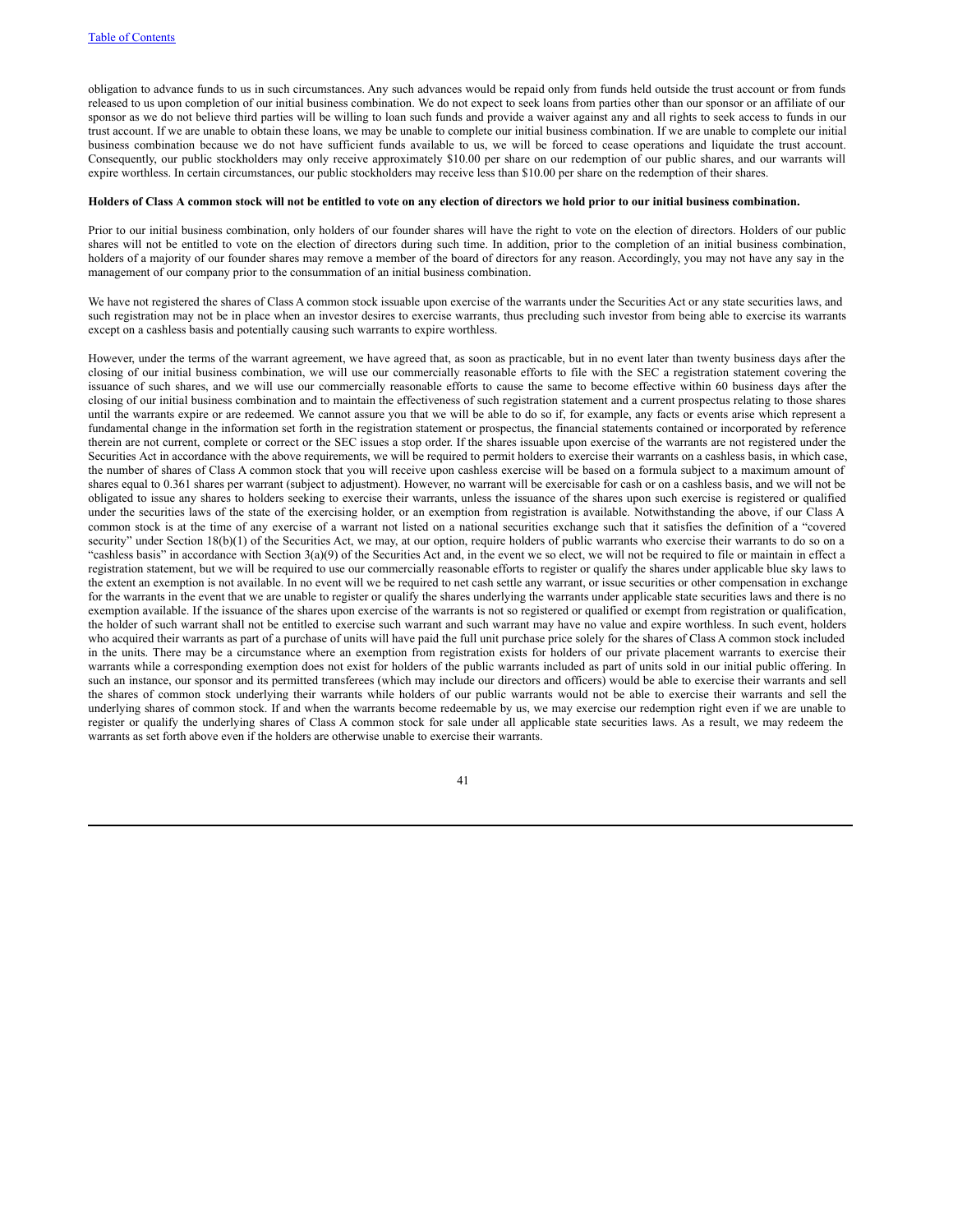## We may attempt to complete our initial business combination with a private company about which little information is available, which may result **in a business combination with a company that is not as profitable as we suspected, if at all.**

In pursuing our acquisition strategy, we may seek to effectuate our initial business combination with a privately held company. By definition, very little public information exists about private companies, and we could be required to make our decision on whether to pursue a potential initial business combination on the basis of limited information, which may result in a business combination with a company that is not as profitable as we suspected, if at all.

# **Risks Relating to Our Securities**

## If we seek stockholder approval of our initial business combination and we do not conduct redemptions pursuant to the tender offer rules, and if you or a "group" of stockholders are deemed to hold in excess of 15% of our Class A common stock, you will lose the ability to redeem all such **shares in excess of 15% of our Class A common stock.**

If we seek stockholder approval of our initial business combination and we do not conduct redemptions in connection with our initial business combination pursuant to the tender offer rules, our amended and restated certificate of incorporation provides that a public stockholder, together with any affiliate of such stockholder or any other person with whom such stockholder is acting in concert or as a "group" (as defined under Section 13 of the Exchange Act), will be restricted from seeking redemption rights with respect to more than an aggregate of 15% of the shares sold in our initial public offering, which we refer to as the "Excess Shares," without our prior consent. However, we would not be restricting our stockholders' ability to vote all of their shares (including Excess Shares) for or against our business combination. Your inability to redeem the Excess Shares will reduce your influence over our ability to complete our business combination and you could suffer a material loss on your investment in us if you sell Excess Shares in open market transactions. Additionally, you will not receive redemption distributions with respect to the Excess Shares if we complete our business combination. And as a result, you will continue to hold that number of shares exceeding 15% and, in order to dispose of such shares, would be required to sell your stock in open market transactions, potentially at a loss.

## The NYSE may delist our securities from trading on its exchange, which could limit investors' ability to make transactions in our securities and **subject us to additional trading restrictions.**

Our Class A common stock shares are listed on the NYSE. Although we expect to continue to meet the minimum listing standards set forth in the NYSE listing standards, our securities may not continue to be listed on the NYSE in the future or prior to our initial business combination. In order to continue listing our securities on the NYSE prior to our initial business combination, we must maintain certain financial, distribution and stock price levels. Additionally, in connection with our initial business combination, we will be required to demonstrate compliance with the NYSE's initial listing requirements, which are more rigorous than the NYSE's continued listing requirements, in order to continue to maintain the listing of our securities on the NYSE. For instance, our stock price would generally be required to be at least \$4.00 per share and we must have 400 round lot holders upon the consummation of our initial business combination. We may not be able to meet those initial listing requirements at that time.

If the NYSE delists our securities from trading on its exchange and we are not able to list our securities on another national securities exchange, we expect our securities could be quoted on an over-the-counter market. If this were to occur, we could face significant material adverse consequences, including:

- a limited availability of market quotations for our securities;
- reduced liquidity for our securities;
- a determination that our Class A common stock is a "penny stock" which will require brokers trading in our Class A common stock to adhere to more stringent rules and possibly result in a reduced level of trading activity in the secondary trading market for our securities;
- a limited amount of news and analyst coverage; and
- a decreased ability to issue additional securities or obtain additional financing in the future.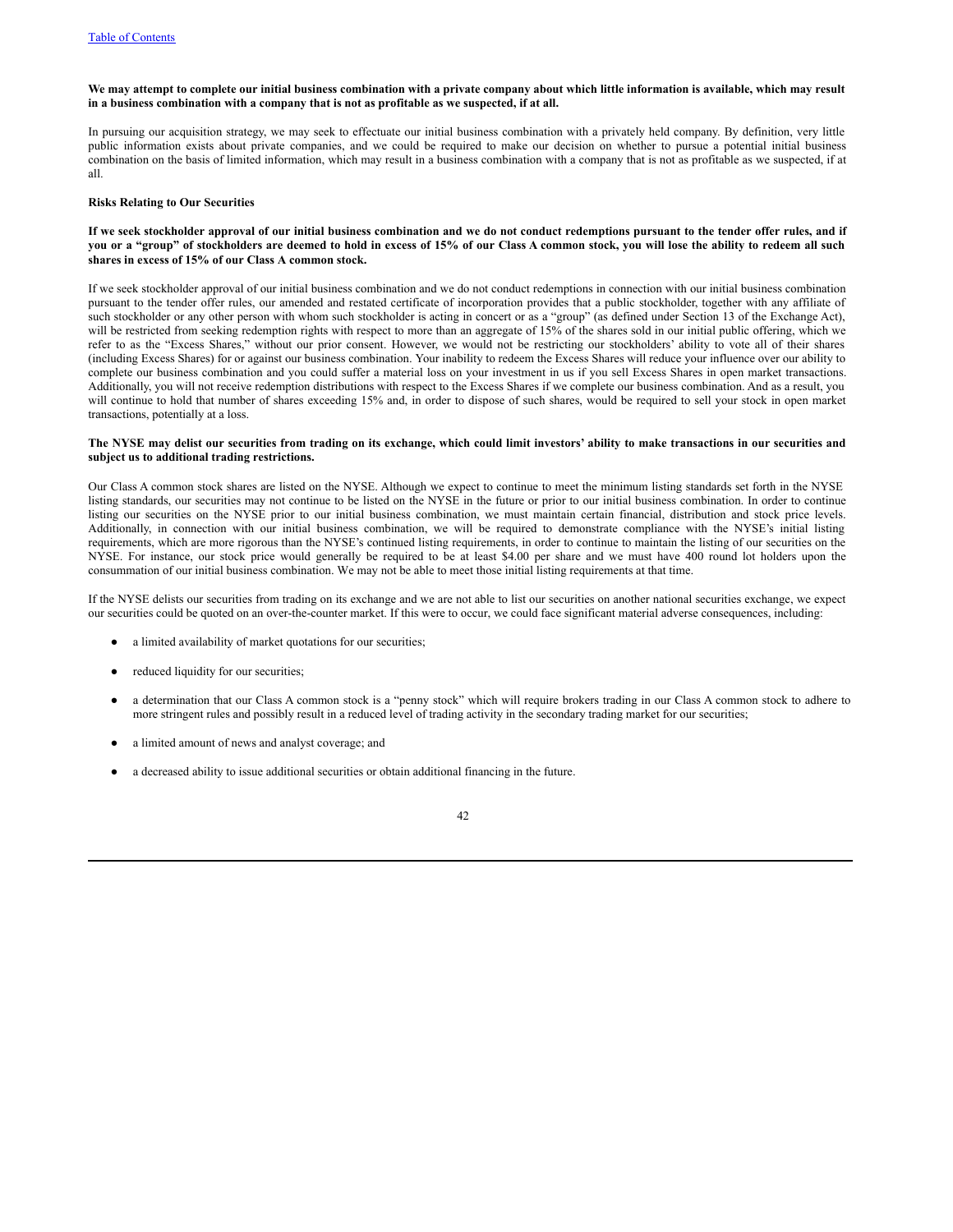The National Securities Markets Improvement Act of 1996, which is a federal statute, prevents or preempts the states from regulating the sale of certain securities, which are referred to as "covered securities." Because our Class A common stock and warrants are listed on the NYSE, our units, Class A common stock and warrants will be covered securities. Although the states are preempted from regulating the sale of covered securities, the federal statute does allow the states to investigate companies if there is a suspicion of fraud, and, if there is a finding of fraudulent activity, then the states can regulate or bar the sale of covered securities in a particular case. While we are not aware of a state having used these powers to prohibit or restrict the sale of securities issued by blank check companies, other than the State of Idaho, certain state securities regulators view blank check companies unfavorably and might use these powers, or threaten to use these powers, to hinder the sale of securities of blank check companies in their states. Further, if we were no longer listed on the NYSE, our securities would not be covered securities and we would be subject to regulation in each state in which we offer our securities.

## Provisions in our amended and restated certificate of incorporation and Delaware law may inhibit a takeover of us, which could limit the price investors might be willing to pay in the future for our Class A common stock and could entrench management.

Our amended and restated certificate of incorporation contains provisions that may discourage unsolicited takeover proposals that stockholders may consider to be in their best interests. These provisions include a staggered board of directors and the ability of the board of directors to designate the terms of and issue new series of preferred shares, which may make the removal of management more difficult and may discourage transactions that otherwise could involve payment of a premium over prevailing market prices for our securities.

We are also subject to anti-takeover provisions under Delaware law, which could delay or prevent a change of control. Together these provisions may make the removal of management more difficult and may discourage transactions that otherwise could involve payment of a premium over prevailing market prices for our securities.

## The grant of registration rights to our initial stockholders may make it more difficult to complete our initial business combination, and the future **exercise of such rights may adversely affect the market price of our Class A common stock.**

Pursuant to an agreement entered into concurrently with the issuance and sale of the securities in our initial public offering, our initial stockholders and their permitted transferees can demand that we register the private placement warrants and the shares of Class A common stock issuable upon exercise of the founder shares and the private placement warrants held by them and holders of warrants that may be issued upon conversion of working capital loans may demand that we register such warrants or the Class A common stock issuable upon exercise of such warrants. We will bear the cost of registering these securities. The registration and availability of such a significant number of securities for trading in the public market may have an adverse effect on the market price of our Class A common stock. In addition, the existence of the registration rights may make our initial business combination more costly or difficult to conclude. This is because the stockholders of the target business may increase the equity stake they seek in the combined entity or ask for more cash consideration to offset the negative impact on the market price of our Class A common stock that is expected when the securities owned by our initial stockholders or holders of working capital loans or their respective permitted transferees are registered.

### **Risks Relating to our Sponsor and Management Team**

# Our ability to successfully effect our initial business combination and to be successful thereafter will be totally dependent upon the efforts of our key personnel, some of whom may join us following our initial business combination. The loss of key personnel could negatively impact the **operations and profitability of our post-combination business.**

Our ability to successfully effect our business combination is dependent upon the efforts of our key personnel. The role of our key personnel in the target business, however, cannot presently be ascertained. Although some of our key personnel may remain with the target business in senior management or advisory positions following our business combination, it is likely that some or all of the management of the target business will remain in place. While we intend to closely scrutinize any individuals we engage after our initial business combination, we cannot assure you that our assessment of these individuals will prove to be correct. These individuals may be unfamiliar with the requirements of operating a company regulated by the SEC, which could cause us to have to expend time and resources helping them become familiar with such requirements.

In addition, the officers and directors of an acquisition candidate may resign upon completion of our initial business combination. The departure of a business combination target's key personnel could negatively impact the operations and profitability of our post-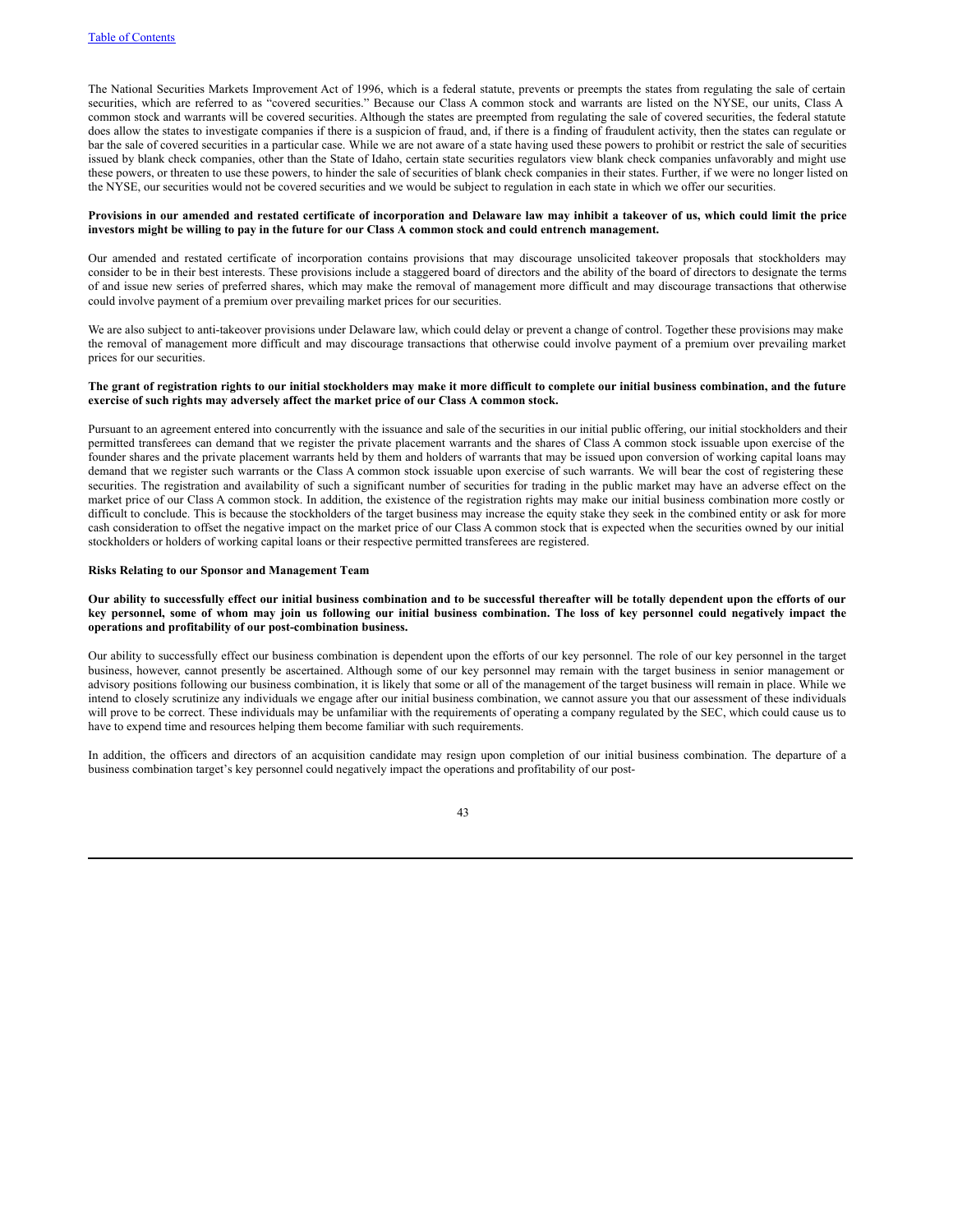combination business. The role of an acquisition candidate's key personnel upon the completion of our initial business combination cannot be ascertained at this time. Although we contemplate that certain members of an acquisition candidate's management team will remain associated with the acquisition candidate following our initial business combination, it is possible that members of the management of an acquisition candidate will not wish to remain in place. The loss of key personnel could negatively impact the operations and profitability of our post-combination business.

# Our key personnel may negotiate employment or consulting agreements with a target business in connection with a particular business combination. These agreements may provide for them to receive compensation following our business combination and as a result, may cause them to have conflicts of interest in determining whether a particular business combination is the most advantageous.

Our key personnel may be able to remain with the company after the completion of our business combination only if they are able to negotiate employment or consulting agreements in connection with the business combination. Such negotiations would take place simultaneously with the negotiation of the business combination and could provide for such individuals to receive compensation in the form of cash payments and/or our securities for services they would render to us after the completion of the business combination. The personal and financial interests of such individuals may influence their motivation in identifying and selecting a target business. However, we believe the ability of such individuals to remain with us after the completion of our business combination will not be the determining factor in our decision as to whether or not we will proceed with any potential business combination. There is no certainty, however, that any of our key personnel will remain with us after the completion of our business combination. We cannot assure you that any of our key personnel will remain in senior management or advisory positions with us. The determination as to whether any of our key personnel will remain with us will be made at the time of our initial business combination. In addition, pursuant to an agreement entered into concurrently with the issuance and sale of the securities in our initial public offering, our sponsor, upon consummation of an initial business combination, will be entitled to nominate three individuals for election to our board of directors.

## Our officers, directors and Advisors will allocate their time to other businesses thereby causing conflicts of interest in their determination as to how much time to devote to our affairs. This conflict of interest could have a negative impact on our ability to complete our initial business **combination.**

Our officers, directors and Advisors are not required to, and will not, commit their full time to our affairs, which may result in a conflict of interest in allocating their time between our operations and our search for a business combination and their other businesses. We do not intend to have any full-time employees prior to the completion of our initial business combination. Each of our officers and Advisors is engaged in other business endeavors for which he may be entitled to substantial compensation and our officers and Advisors are not obligated to contribute any specific number of hours per week to our affairs. Our directors and Advisors also serve as officers or board members for other entities. If our officers', directors' and Advisors' other business affairs require them to devote substantial amounts of time to such affairs in excess of their current commitment levels, it could limit their ability to devote time to our affairs which may have a negative impact on our ability to complete our initial business combination.

# Certain of our officers and directors are now, and all of them may in the future become, affiliated with entities engaged in business activities similar to those intended to be conducted by us and, accordingly, may have conflicts of interest in allocating their time and determining to which **entity a particular business opportunity should be presented.**

Following the completion of our initial public offering and until we consummate our initial business combination, we intend to engage in the business of identifying and combining with one or more businesses. Our sponsor and officers and directors are, and may in the future become, affiliated with entities that are engaged in a similar business.

Our officers and directors also may become aware of business opportunities which may be appropriate for presentation to us and the other entities to which they owe certain fiduciary or contractual duties. Accordingly, they may have conflicts of interest in determining to which entity a particular business opportunity should be presented. These conflicts may not be resolved in our favor and a potential target business may be presented to another entity prior to its presentation to us. Our amended and restated certificate of incorporation provides that we renounce our interest in any corporate opportunity offered to any director or officer unless such opportunity is expressly offered to such person solely in his or her capacity as a director or officer of our company and such opportunity is one we are legally and contractually permitted to undertake and would otherwise be reasonable for us to pursue.

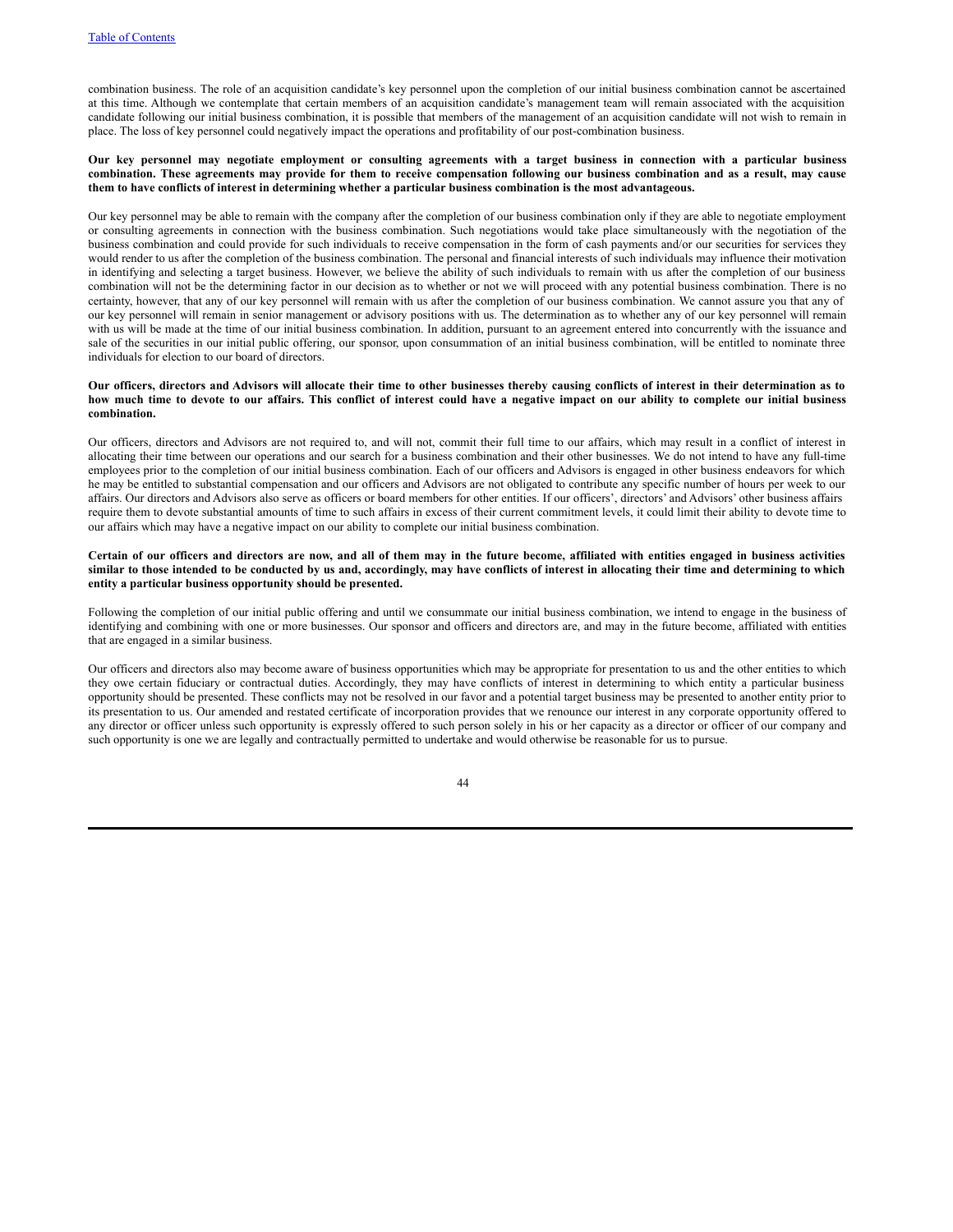### Our officers, directors, security holders and their respective affiliates may have competitive pecuniary interests that conflict with our interests.

We have not adopted a policy that expressly prohibits our directors, officers, security holders or affiliates from having a direct or indirect pecuniary or financial interest in any investment to be acquired or disposed of by us or in any transaction to which we are a party or have an interest. In fact, we may enter into a business combination with a target business that is affiliated with our sponsor, our directors or officers, although we do not intend to do so. We do not have a policy that expressly prohibits any such persons from engaging for their own account in business activities of the types conducted by us. Accordingly, such persons or entities may have a conflict between their interests and ours.

# Members of our management team and board of directors have significant experience as founders, board members, officers or executives of other companies. As a result, certain of those persons have been, may be, or may become, involved in proceedings, investigations and litigation relating to the business affairs of the companies with which they were, are, or may in the future be, affiliated. This may have an adverse effect on us, which **may impede our ability to consummate an initial business combination.**

During the course of their careers, members of our management team and board of directors have had significant experience as founders, board members, officers or executives of other companies. As a result of their involvement and positions in these companies, certain persons were, are now, or may in the future become, involved in litigation, investigations or other proceedings relating to the business affairs of such companies or transactions entered into by such companies. Any such litigation, investigations or other proceedings may divert our management team's and board's attention and resources away from identifying and selecting a target business or businesses for our initial business combination and may negatively affect our reputation, which may impede our ability to complete an initial business combination.

## We may engage in a business combination with one or more target businesses that have relationships with entities that may be affiliated with our **sponsor, officers, directors or existing holders which may raise potential conflicts of interest.**

In light of the involvement of our sponsor, officers and directors with other entities, we may decide to acquire one or more businesses affiliated with our sponsor, officers or directors. Our directors also serve as officers and board members for other entities. Such entities may compete with us for business combination opportunities. Our sponsor, officers and directors are not currently aware of any specific opportunities for us to complete our business combination with any entities with which they are affiliated, and there have been no preliminary discussions concerning a business combination with any such entity or entities. Although we will not be specifically focusing on, or targeting, any transaction with any affiliated entities, we would pursue such a transaction if we determined that such affiliated entity met our criteria for a business combination as set forth herein and such transaction was approved by a majority of our disinterested directors. Despite our agreement to obtain an opinion from an independent investment banking firm or from an independent accounting firm, regarding the fairness to our company from a financial point of view of a business combination with one or more domestic or international businesses affiliated with our officers, directors or existing holders, potential conflicts of interest still may exist and, as a result, the terms of the business combination may not be as advantageous to our public stockholders as they would be absent any conflicts of interest.

### Since our sponsor, officers and directors will lose their entire investment in us if our business combination is not completed, a conflict of interest may arise in determining whether a particular business combination target is appropriate for our initial business combination.

In June 2020, our sponsor purchased 8,625,000 founder shares for an aggregate purchase price of \$25,000, or approximately \$0.003 per share (269,607 of which were subsequently forfeited due to the expiration of the underwriter's over-allotment option). The founder shares will be worthless if we do not complete an initial business combination. In addition, our sponsor purchased 9,700,000 private placement warrants, each exercisable for one share of our Class A common stock at \$11.50 per share, for a purchase price of \$9,700,000, or \$1.00 per warrant, that will also be worthless if we do not complete a business combination. Holders of founder shares have agreed (A) to vote any shares owned by them in favor of any proposed business combination and (B) not to redeem any founder shares in connection with a stockholder vote to approve a proposed initial business combination. In addition, we may obtain loans from our sponsor, affiliates of our sponsor or an officer or director. The personal and financial interests of our officers and directors may influence their motivation in identifying and selecting a target business combination, completing an initial business combination and influencing the operation of the business following the initial business combination.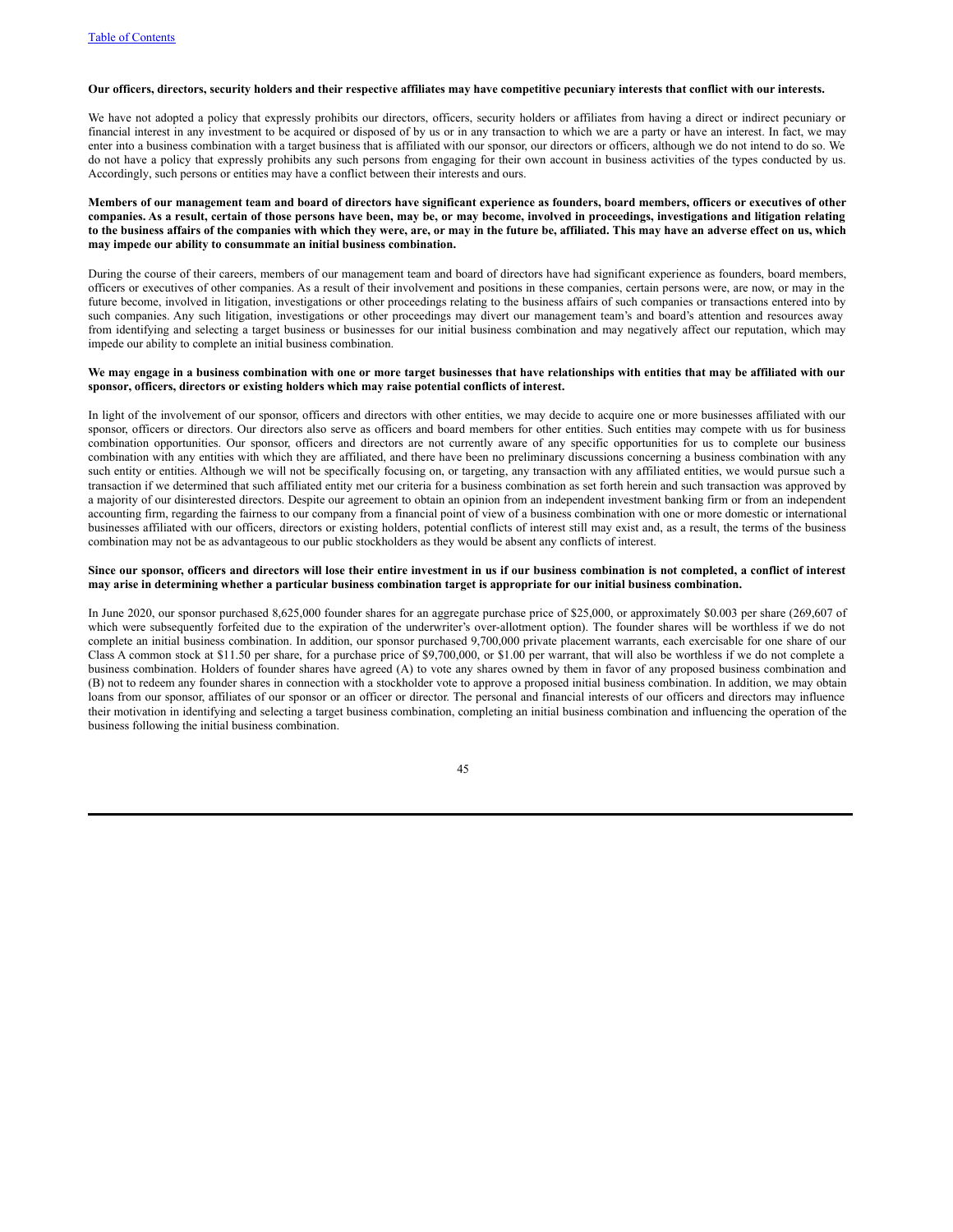### Our management may not be able to maintain control of a target business after our initial business combination.

We may structure a business combination so that the post-transaction company in which our public stockholders own shares own less than 100% of the equity interests or assets of a target business, but we will only complete such business combination if the post-transaction company owns or acquires 50% or more of the outstanding voting securities of the target or otherwise acquires a controlling interest in the target sufficient for us not to be required to register as an investment company under the Investment Company Act. We will not consider any transaction that does not meet such criteria. Even if the post-transaction company owns 50% or more of the voting securities of the target, our stockholders prior to the business combination may collectively own a minority interest in the post business combination company, depending on valuations ascribed to the target and us in the business combination transaction. For example, we could pursue a transaction in which we issue a substantial number of new shares of Class A common stock in exchange for all of the outstanding capital stock of a target. In this case, we would acquire a 100% interest in the target. However, as a result of the issuance of a substantial number of new shares of common stock, our stockholders immediately prior to such transaction could own less than a majority of our outstanding shares of common stock subsequent to such transaction. In addition, other minority stockholders may subsequently combine their holdings resulting in a single person or group obtaining a larger share of the company's stock than we initially acquired. Accordingly, this may make it more likely that our management will not be able to maintain our control of the target business. We cannot provide assurance that, upon loss of control of a target business, new management will possess the skills, qualifications or abilities necessary to profitably operate such business.

### **Certain agreements related to our initial public offering may be amended without stockholder approval.**

Each of the agreements related to our initial public offering to which we are a party, other than the warrant agreement and the investment management trust agreement, may be amended without stockholder approval. Such agreements are: the underwriting agreement; the letter agreement among us and our initial stockholders, sponsor, officers and directors; the registration and stockholder rights agreement among us and our initial stockholders; the private placement warrants purchase agreement between us and our sponsor; and the administrative services agreement among us, our sponsor and an affiliate of our sponsor. These agreements contain various provisions that our public stockholders might deem to be material. For example, our letter agreement and the underwriting agreement contain certain lock-up provisions with respect to the founder shares, private placement warrants and other securities held by our initial stockholders, sponsor, officers and directors. Amendments to such agreements would require the consent of the applicable parties thereto and would need to be approved by our board of directors, which may do so for a variety of reasons, including to facilitate our initial business combination. While we do not expect our board of directors to approve any amendment to any of these agreements prior to our initial business combination, it may be possible that our board of directors, in exercising its business judgment and subject to its fiduciary duties, chooses to approve one or more amendments to any such agreement. Any amendment entered into in connection with the consummation of our initial business combination will be disclosed in our proxy solicitation or tender offer materials, as applicable, related to such initial business combination, and any other material amendment to any of our material agreements will be disclosed in a filing with the SEC. Any such amendments would not require approval from our stockholders, may result in the completion of our initial business combination that may not otherwise have been possible, and may have an adverse effect on the value of an investment in our securities. For example, amendments to the lock-up provision discussed above may result in our initial stockholders selling their securities earlier than they would otherwise be permitted, which may have an adverse effect on the price of our securities.

# **General Risk Factors**

## We have identified material weaknesses in our internal control over financial reporting. This material weakness could continue to adversely affect our ability to report our results of operations and financial condition accurately and in a timely manner.

Our management is responsible for establishing and maintaining adequate internal control over financial reporting designed to provide reasonable assurance regarding the reliability of financial reporting and the preparation of financial statements for external purposes in accordance with GAAP. Our management is likewise required, on a quarterly basis, to evaluate the effectiveness of our internal controls and to disclose any changes and material weaknesses identified through such evaluation in those internal controls. A material weakness is a deficiency, or a combination of deficiencies, in internal control over financial reporting, such that there is a reasonable possibility that a material misstatement of our annual or interim financial statements will not be prevented or detected on a timely basis.

We identified a material weakness in our internal control over financial reporting related to the accounting for the warrants we issued in connection with our initial public offering in September 2020. As a result of this material weakness, our management concluded that our internal control over financial reporting was not effective as of December 31, 2021. This material weakness resulted in a material

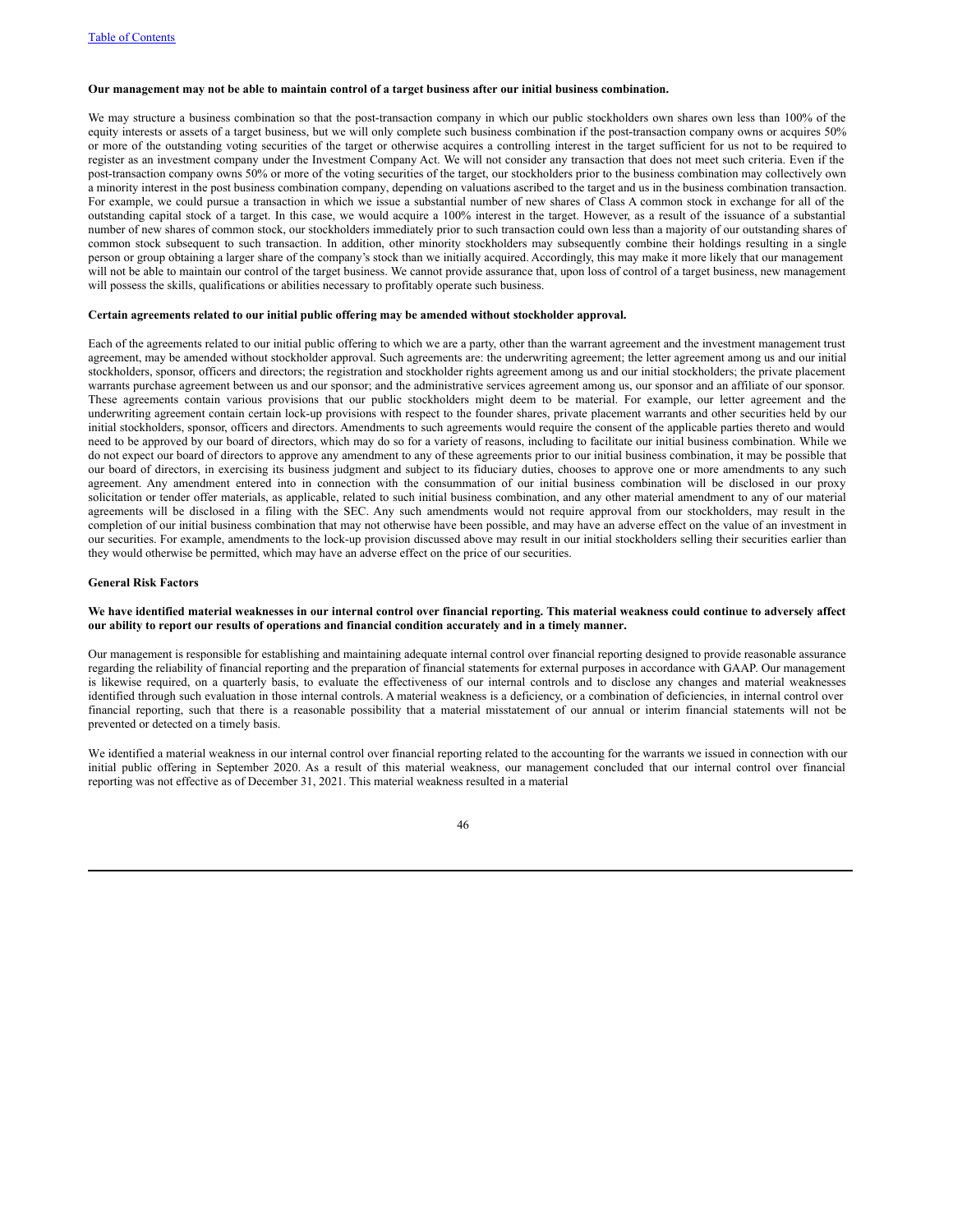misstatement of our warrant liabilities, change in fair value of warrant liabilities, Class A common stock subject to possible redemption, additional paid-in capital, accumulated deficit and related financial disclosures for the fiscal year ended December 31, 2020 and for the quarterly period ended September 30, 2020. For a discussion of management's consideration of the material weakness identified related to the Company's accounting treatment of its public and private placement warrants, see "Note 2" to the accompanying financial statements, as well as Part II, Item 9A: Controls and Procedures included in this Report.

We have identified a material weakness in our internal control over financial reporting related to the Company's application of ASC 480-10-S99-3A to its accounting classification of the public shares and related earnings per share calculations. As a result of this material weakness, our management has concluded that our internal control over financial reporting was not effective as of December 31, 2021. Historically, a portion of the public shares was classified as permanent equity to maintain stockholders' equity greater than \$5 million on the basis that the Company will not redeem its public shares in an amount that would cause its net tangible assets to be less than \$5,000,001, as described in the Charter. Pursuant to the Company's re-evaluation of the Company's application of ASC 480-10-S99-3A to its accounting classification of the public shares, the Company's management has determined that the public shares include certain provisions that require classification of all of the public shares as temporary equity regardless of the net tangible assets redemption limitation contained in the Charter. For a discussion of management's consideration of the material weakness identified related to the Company's application of ASC 480-10-S99-3A to its accounting classification of the public shares, see Part II, Item 9A: Controls and Procedures included in this Report.

To respond to these material weaknesses we have devoted significant effort and resources to the remediation and improvement of our internal control over financial reporting, and we intend to take additional steps to remediate these material weaknesses including plans to enhance processes to better evaluate our research and understanding of the nuances of the complex accounting standards that apply to our consolidated financial statements, enhance access to accounting literature, research materials and documents and increase communication among our personnel and third-party professionals with whom we consult regarding complex accounting applications. The elements of our remediation plan can only be accomplished over time, and we can offer no assurance that these initiatives will ultimately have the intended effects.

Our efforts to remediate these material weaknesses may not be effective or prevent any future material weaknesses or significant deficiency in our internal control over financial reporting. If our efforts are not successful or other material weaknesses or control deficiencies occur in the future, we may be unable to report our financial results accurately on a timely basis, which could cause our reported financial results to be materially misstated and result in the loss of investor confidence and cause the market price of our securities to decline.

## Our independent registered public accounting firm's report contains an explanatory paragraph that expresses substantial doubt about our ability **to continue as a "going concern."**

In connection with the Company's assessment of going concern considerations accordance with FASB's Accounting Standards Update ("ASU") 2014-15, we have determined that if the Company is unable to complete a business combination by September 9, 2022, then the Company will cease all operations except for the purpose of liquidating. The date for mandatory liquidation and subsequent dissolution raise substantial doubt about the Company's ability to continue as a going concern. The financial statements contained elsewhere in this Report do not include any adjustments that might result from our inability to continue as a going concern.

## Our warrants are expected to be accounted for as derivative liabilities with changes in fair value each period included in earnings, which may have an adverse effect on the market price of our shares of Class A common stock or may make it more difficult for us to consummate an initial **business combination.**

We expect to account for our warrants as a "warrant liability". At each reporting period (1) the accounting treatment of the warrants will be re-evaluated for proper accounting treatment as a liability or equity and (2) the fair value of the liability of the public warrants and private placement warrants will be remeasured and the change in the fair value of the liability will be recorded as other income (expense) in our income statement. The impact of changes in fair value on earnings may have an adverse effect on the market price of our shares of Class A common stock. In addition, potential targets may seek a special purpose acquisition company that does not have warrants that are accounted for as a warrant liability, which may make it more difficult for us to consummate an initial business combination with a target business.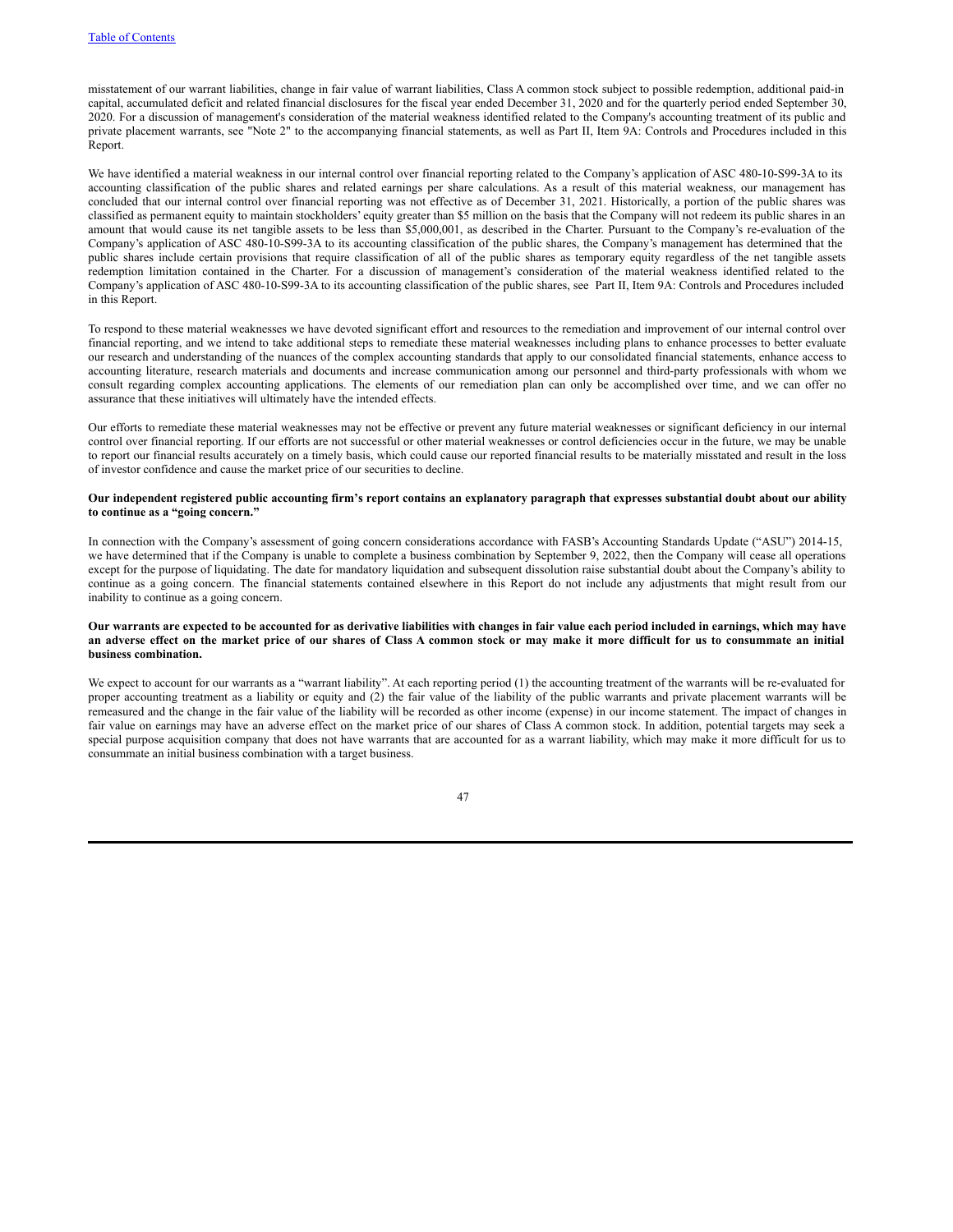Changes in laws or regulations, or a failure to comply with any laws and regulations, may adversely affect our business, investments and results of operations.

We are subject to laws and regulations enacted by national, regional and local governments. In particular, we are required to comply with certain SEC and other legal requirements. Compliance with, and monitoring of, applicable laws and regulations may be difficult, time consuming and costly.

Those laws and regulations and their interpretation and application may also change from time to time and those changes could have a material adverse effect on our business, investments and results of operations. In addition, a failure to comply with applicable laws or regulations, as interpreted and applied, could have a material adverse effect on our business and results of operations.

## We may amend the terms of the warrants in a manner that may be adverse to holders with the approval by the holders of at least 50% of the then outstanding public warrants. As a result, the exercise price of your warrants could be increased, the exercise period could be shortened and the number of shares of our Class A common stock purchasable upon exercise of a warrant could be decreased, all without your approval.

Our warrants were issued in registered form under a warrant agreement between Continental Stock Transfer & Trust Company, as warrant agent, and us. The warrant agreement provides that the terms of the warrants may be amended without the consent of any holder for the purpose of (i) curing any ambiguity or correct any mistake, including to conform the provisions of the warrant agreement to the description of the terms of the warrants and the warrant agreement, or defective provision, (ii) amending the provisions relating to cash dividends on shares of common stock as contemplated by and in accordance with the warrant agreement or (iii) adding or changing any provisions with respect to matters or questions arising under the warrant agreement as the parties to the warrant agreement may deem necessary or desirable and that the parties deem to not adversely affect the rights of the registered holders of the warrants, provided that the approval by the holders of at least 50% of the then-outstanding public warrants is required to make any change that adversely affects the interests of the registered holders of public warrants. Accordingly, we may amend the terms of the public warrants in a manner adverse to a holder if holders of at least 50% of the then outstanding public warrants approve of such amendment and, solely with respect to any amendment to the terms of the private placement warrants or any provision of the warrant agreement with respect to the private placement warrants, 50% of the number of the then outstanding private placement warrants. Although our ability to amend the terms of the public warrants with the consent of at least 50% of the then outstanding public warrants is unlimited, examples of such amendments could be amendments to, among other things, increase the exercise price of the warrants, shorten the exercise period or decrease the number of shares of our Class A common stock purchasable upon exercise of a warrant.

# Our warrant agreement will designate the courts of the State of New York or the United States District Court for the Southern District of New York as the sole and exclusive forum for certain types of actions and proceedings that may be initiated by holders of our warrants, which could **limit the ability of warrant holders to obtain a favorable judicial forum for disputes with our company.**

Our warrant agreement provides that, subject to applicable law, (i) any action, proceeding or claim against us arising out of or relating in any way to the warrant agreement, including under the Securities Act, will be brought and enforced in the courts of the State of New York or the United States District Court for the Southern District of New York, and (ii) that we irrevocably submit to such jurisdiction, which jurisdiction shall be the exclusive forum for any such action, proceeding or claim. We will waive any objection to such exclusive jurisdiction and that such courts represent an inconvenient forum.

Notwithstanding the foregoing, these provisions of the warrant agreement will not apply to suits brought to enforce any liability or duty created by the Exchange Act or any other claim for which the federal district courts of the United States of America are the sole and exclusive forum. Any person or entity purchasing or otherwise acquiring any interest in any of our warrants shall be deemed to have notice of and to have consented to the forum provisions in our warrant agreement.

If any action, the subject matter of which is within the scope of the forum provisions of the warrant agreement, is filed in a court other than a court of the State of New York or the United States District Court for the Southern District of New York (a "foreign action") in the name of any holder of our warrants, such holder shall be deemed to have consented to:  $(x)$  the personal jurisdiction of the state and federal courts located in the State of New York in connection with any action brought in any such court to enforce the forum provisions (an "enforcement action"), and (y) having service of process made upon such warrant holder in any such enforcement action by service upon such warrant holder's counsel in the foreign action as agent for such warrant holder.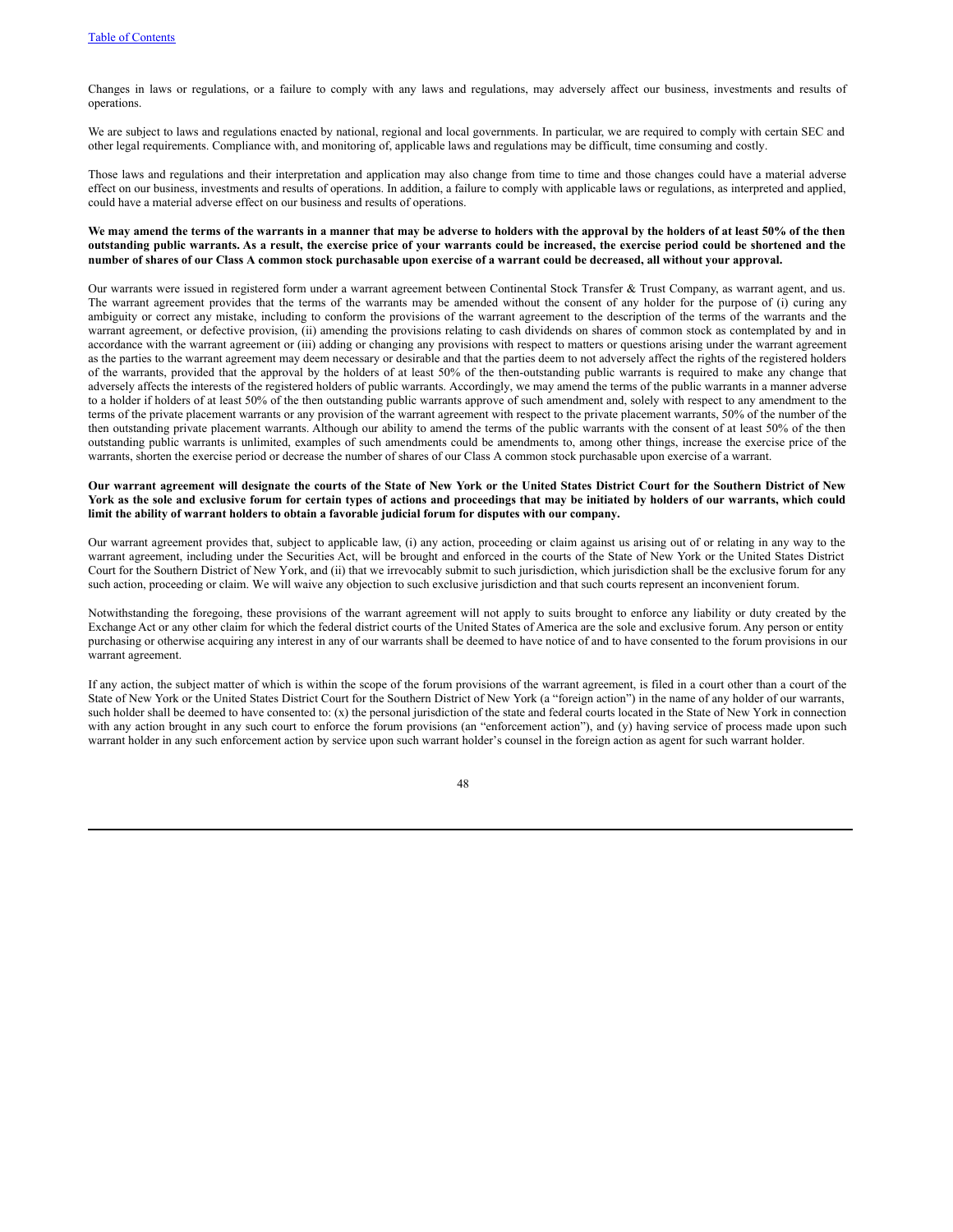This choice-of-forum provision may limit a warrant holder's ability to bring a claim in a judicial forum that it finds favorable for disputes with our company, which may discourage such lawsuits. Alternatively, if a court were to find this provision of our warrant agreement inapplicable or unenforceable with respect to one or more of the specified types of actions or proceedings, we may incur additional costs associated with resolving such matters in other jurisdictions, which could materially and adversely affect our business, financial condition and results of operations and result in a diversion of the time and resources of our management and board of directors.

### We may redeem your unexpired warrants prior to their exercise at a time that is disadvantageous to you, thereby making your warrants **worthless.**

We have the ability to redeem outstanding warrants at any time after they become exercisable and prior to their expiration, at a price of \$0.01 per warrant, provided that the last reported sales price of our Class A common stock equals or exceeds \$18.00 per share for any 20 trading days within a 30 trading-day period ending on the third trading day prior to the date on which we give proper notice of such redemption and provided certain other conditions are met. If and when the warrants become redeemable by us, we may exercise our redemption right even if we are unable to register or qualify the underlying securities for sale under all applicable state securities laws. Redemption of the outstanding warrants could force you (i) to exercise your warrants and pay the exercise price therefor at a time when it may be disadvantageous for you to do so, (ii) to sell your warrants at the then-current market price when you might otherwise wish to hold your warrants or (iii) to accept the nominal redemption price which, at the time the outstanding warrants are called for redemption, is likely to be substantially less than the market value of your warrants.

In addition, we may redeem your warrants after they become exercisable for \$0.10 per warrant upon a minimum of 30 days' prior written notice of redemption provided that holders will be able to exercise their warrants prior to redemption for a number of Class A common stock determined based on the redemption date and the fair market value of our Class A common stock. The value received upon exercise of the warrants (1) may be less than the value the holders would have received if they had exercised their warrants at a later time where the underlying share price is higher and (2) may not compensate the holders for the value of the warrants, including because the number of shares of common stock received is capped at 0.361 shares of Class A common stock per warrant (subject to adjustment) irrespective of the remaining life of the warrants.

None of the private placement warrants will be redeemable by us as (except as set forth under "Description of Securities - Warrants - Public Stockholders' Warrants — Redemption of warrants when the price per share of Class A common stock equals or exceeds \$10.00" in the final prospectus related to our initial public offering) so long as they are held by our sponsor or its permitted transferees.

### Because each unit contains one-half of one warrant and only a whole warrant may be exercised, the units may be worth less than units of other **blank check companies.**

Each unit contains one-half of one warrant. Because, pursuant to the warrant agreement, the warrants may only be exercised for a whole number of shares, only a whole warrant may be exercised at any given time. This is different from other offerings similar to ours whose units include one share of common stock and one whole warrant to purchase one share. We have established the components of the units in this way in order to reduce the dilutive effect of the warrants upon completion of a business combination since the warrants will be exercisable in the aggregate for one-half of the number of shares compared to units that each contain a warrant to purchase one whole share, thus making us, we believe, a more attractive merger partner for target businesses. Nevertheless, this unit structure may cause our units to be worth less than if they included a warrant to purchase one whole share.

# We are an emerging growth company and a smaller reporting company within the meaning of the Securities Act, and if we take advantage of certain exemptions from disclosure requirements available to emerging growth companies or smaller reporting companies, this could make our securities less attractive to investors and may make it more difficult to compare our performance with other public companies.

We are an "emerging growth company" within the meaning of the Securities Act, as modified by the JOBS Act, and we may take advantage of certain exemptions from various reporting requirements that are applicable to other public companies that are not emerging growth companies including, but not limited to, not being required to comply with the auditor internal controls attestation requirements of Section 404 of the Sarbanes-Oxley Act, reduced disclosure obligations regarding executive compensation in our periodic reports and proxy statements, and exemptions from the requirements of holding a nonbinding advisory vote on executive compensation and stockholder approval of any golden parachute payments not previously approved. As a result, our stockholders may not have access to certain information they may deem important. We could be an emerging growth company for up to five years from the date of our initial

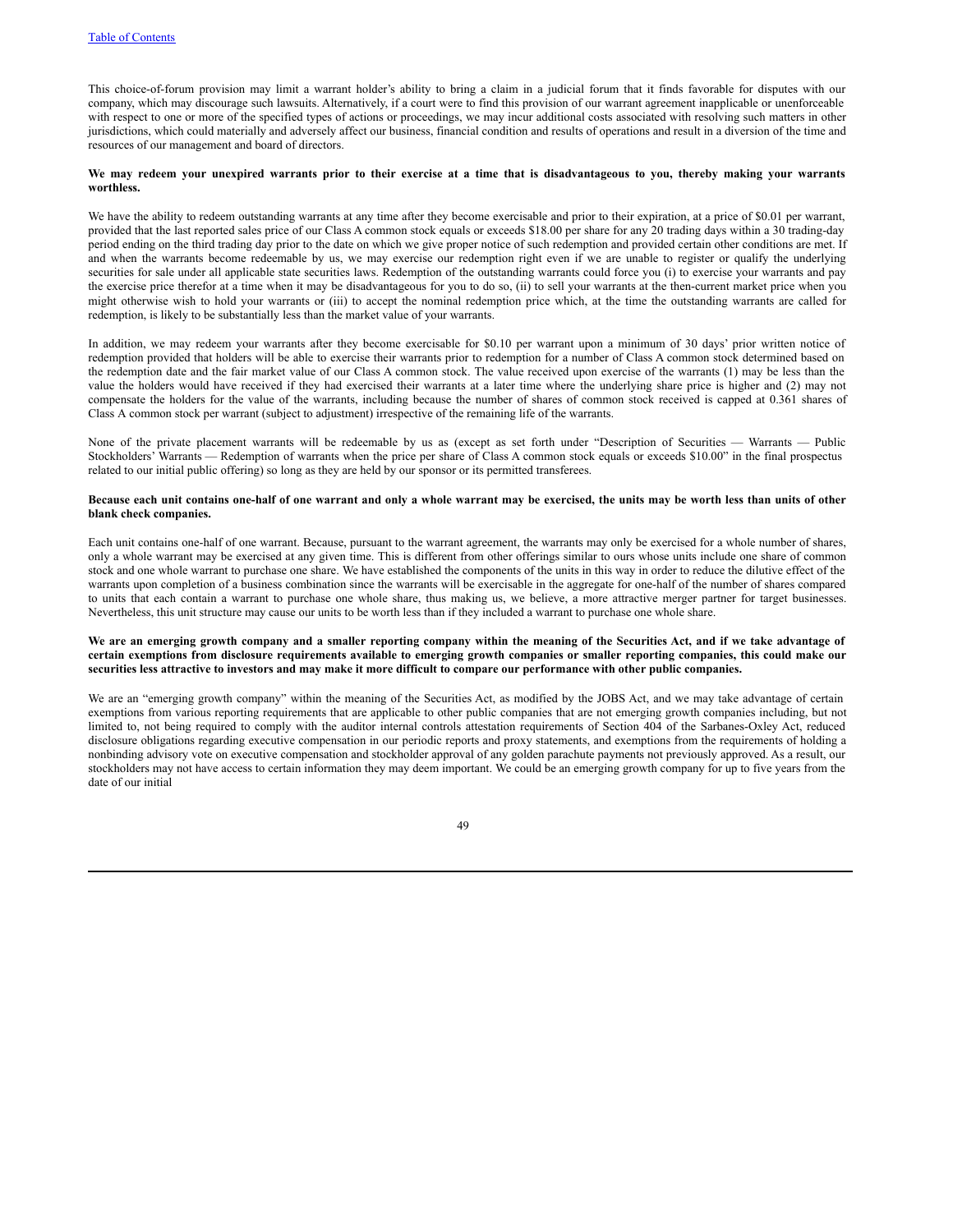public offering, although circumstances could cause us to lose that status earlier, including if the market value of our Class A common stock held by nonaffiliates exceeds \$700 million as of the end of a prior fiscal year's second fiscal quarter before that time, in which case we would no longer be an emerging growth company as of the following December 31. We cannot predict whether investors will find our securities less attractive because we will rely on these exemptions. If some investors find our securities less attractive as a result of our reliance on these exemptions, the trading prices of our securities may be lower than they otherwise would be, there may be a less active trading market for our securities and the trading prices of our securities may be more volatile.

Further, Section 102(b)(1) of the JOBS Act exempts emerging growth companies from being required to comply with new or revised financial accounting standards until private companies (that is, those that have not had a Securities Act registration statement declared effective or do not have a class of securities registered under the Exchange Act) are required to comply with the new or revised financial accounting standards. The JOBS Act provides that a company can elect to opt out of the extended transition period and comply with the requirements that apply to non-emerging growth companies but any such an election to opt out is irrevocable. We have elected not to opt out of such extended transition period, which means that when a standard is issued or revised and it has different application dates for public or private companies, we, as an emerging growth company, can adopt the new or revised standard at the time private companies adopt the new or revised standard. This may make comparison of our financial statements with another public company which is neither an emerging growth company nor an emerging growth company which has opted out of using the extended transition period difficult or impossible because of the potential differences in accounting standards used.

Additionally, we are a "smaller reporting company" as defined in Item  $10(f)(1)$  of Regulation S-K. Smaller reporting companies may take advantage of certain reduced disclosure obligations, including, among other things, providing only two years of audited financial statements. We will remain a smaller reporting company until the last day of the fiscal year in which (1) the market value of our common stock held by non-affiliates exceeds \$250 million as of the end of the prior fiscal year's second fiscal quarter, and (2) our annual revenues exceeded \$100 million during such completed fiscal year and the market value of our common stock held by non-affiliates exceeds \$700 million as of the end of the prior fiscal year's second fiscal quarter. To the extent we take advantage of such reduced disclosure obligations, it may also make comparison of our financial statements with other public companies difficult or impossible.

## Our amended and restated certificate of incorporation designates the Court of Chancery of the State of Delaware as the sole and exclusive forum for certain types of actions and proceedings that may be initiated by our stockholders, which could limit our stockholders' ability to obtain a **favorable judicial forum for disputes with our company or our company's directors, officers or other employees.**

Our amended and restated certificate of incorporation provides that, unless we consent in writing to the selection of an alternative forum, the Court of Chancery of the State of Delaware shall, to the fullest extent permitted by law, be the sole and exclusive forum for any (1) derivative action or proceeding brought on behalf of our company, (2) action asserting a claim of breach of a fiduciary duty owed by any director, officer, employee or agent of our company to our company or our stockholders, or any claim for aiding and abetting any such alleged breach, (3) action asserting a claim against our company or any director, or officer or employee of our company arising pursuant to any provision of the DGCL or our amended and restated certificate of incorporation or our bylaws, or (4) action asserting a claim against us or any director, or officer or employee of our company governed by the internal affairs doctrine except for, as to each of (1) through (4) above, any claim (a) as to which the Court of Chancery determines that there is an indispensable party not subject to the jurisdiction of the Court of Chancery (and the indispensable party does not consent to the personal jurisdiction of the Court of Chancery within ten days following such determination), (b) which is vested in the exclusive jurisdiction of a court or forum other than the Court of Chancery, or (c) arising under the federal securities laws, including the Securities Act, as to which the Court of Chancery and the federal district court for the District of Delaware shall concurrently be the sole and exclusive forums. Notwithstanding the foregoing, the provisions of this paragraph will not apply to suits brought to enforce any liability or duty created by the Exchange Act or any other claim for which the federal district courts of the United States of America shall be the sole and exclusive forum. Any person or entity purchasing or otherwise acquiring any interest in any shares of our capital stock shall be deemed to have notice of and to have consented to the forum provisions in our amended and restated certificate of incorporation. If any action the subject matter of which is within the scope the forum provisions is filed in a court other than a court located within the State of Delaware (a "foreign action") in the name of any stockholder, such stockholder shall be deemed to have consented to: (x) the personal jurisdiction of the state and federal courts located within the State of Delaware in connection with any action brought in any such court to enforce the forum provisions (an "enforcement action"); and (y) having service of process made upon such stockholder in any such enforcement action by service upon such stockholder's counsel in the foreign action as agent for such stockholder.

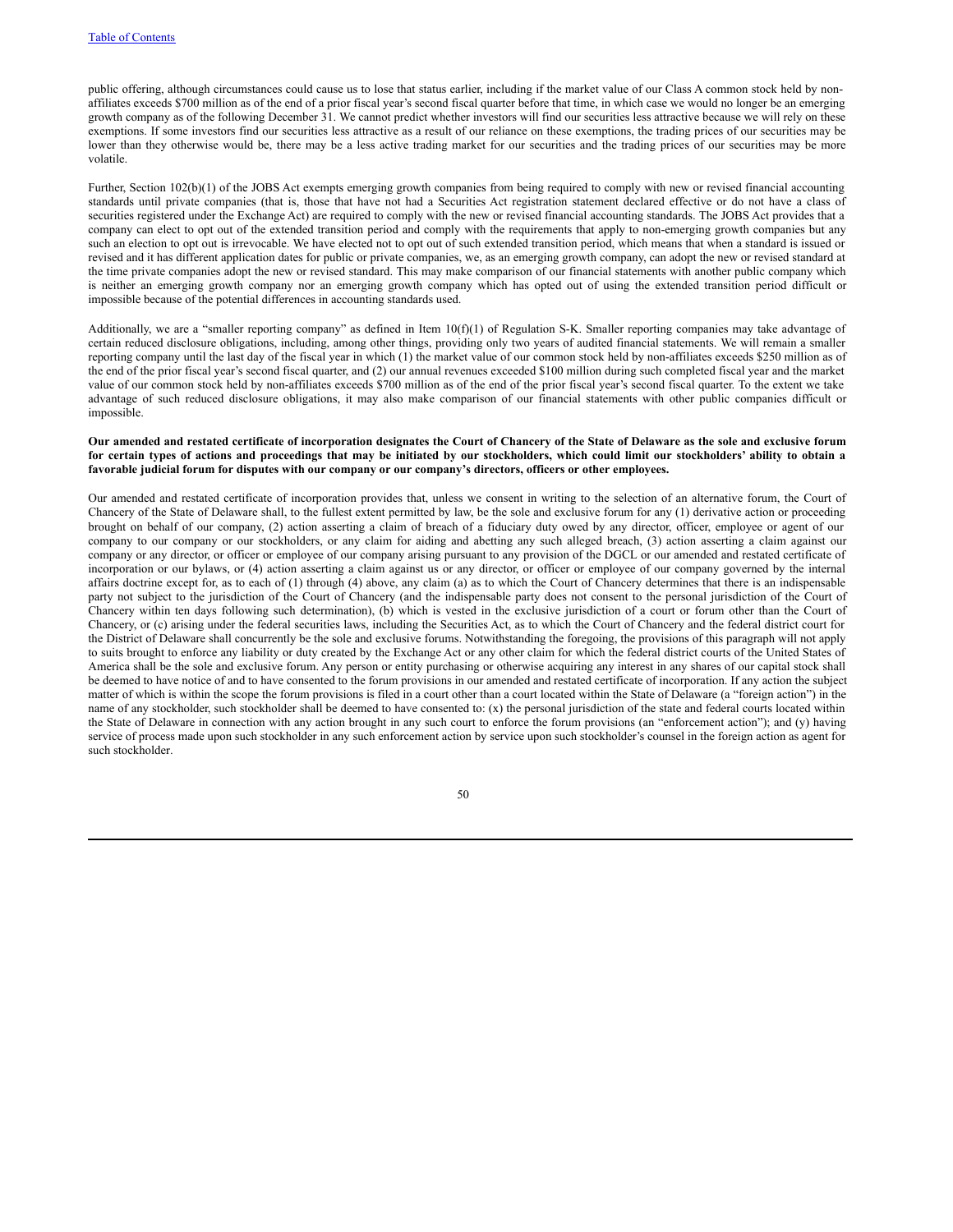This choice-of-forum provision may limit a stockholder's ability to bring a claim in a judicial forum that it finds favorable for disputes with our company or its directors, officers or other employees, which may discourage such lawsuits.

Alternatively, if a court were to find this provision of our amended and restated certificate of incorporation inapplicable or unenforceable with respect to one or more of the specified types of actions or proceedings, we may incur additional costs associated with resolving such matters in other jurisdictions, which could materially and adversely affect our business, financial condition and results of operations and result in a diversion of the time and resources of our management and board of directors.

# If we effect our initial business combination with a company with operations or opportunities outside of the United States, we would be subject to **a variety of additional risks that may negatively impact our operations.**

If we effect our initial business combination with a company with operations or opportunities outside of the United States, we would be subject to any special considerations or risks associated with companies operating in an international setting, including any of the following:

- higher costs and difficulties inherent in managing cross-border business operations and complying with different commercial and legal requirements of overseas markets;
- rules and regulations regarding currency redemption;
- complex corporate withholding taxes on individuals;
- laws governing the manner in which future business combinations may be effected;
- tariffs and trade barriers;
- regulations related to customs and import/export matters;
- longer payment cycles and challenges in collecting accounts receivable;
- tax issues, such as tax law changes and variations in tax laws as compared to the United States;
- currency fluctuations and exchange controls;
- rates of inflation;
- cultural and language differences;
- employment regulations;
- crime, strikes, riots, civil disturbances, terrorist attacks, natural disasters and wars;
- deterioration of political relations with the United States; and
- government appropriations of assets.

We may not be able to adequately address these additional risks. If we were unable to do so, our operations might suffer, which may adversely impact our results of operations and financial condition.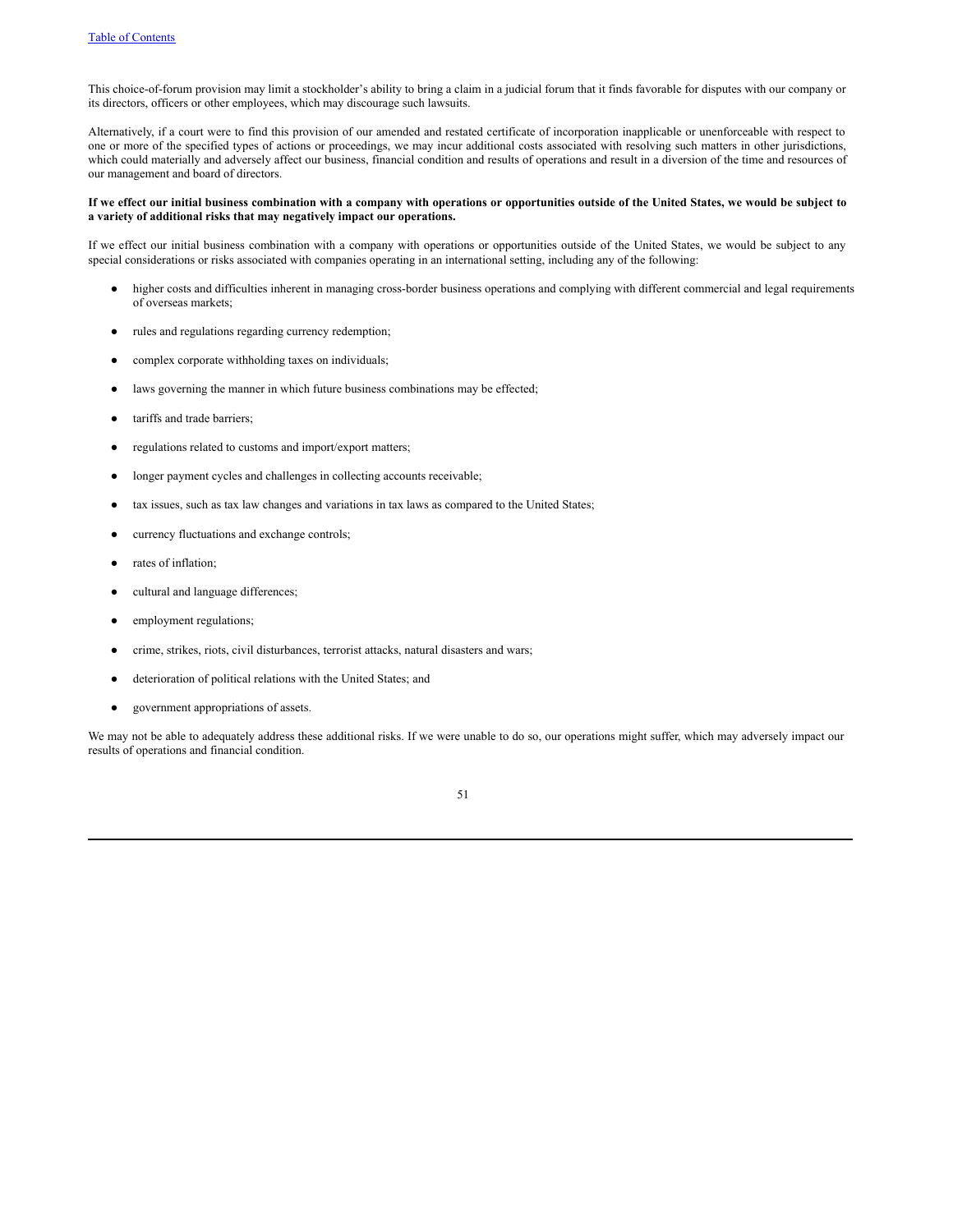# Cyber incidents or attacks directed at us could result in information theft, data corruption, operational disruption and/or financial loss.

We depend on digital technologies, including information systems, infrastructure and cloud applications and services, including those of third parties with which we may deal. Sophisticated and deliberate attacks on, or security breaches in, our systems or infrastructure, or the systems or infrastructure of third parties or the cloud, could lead to corruption or misappropriation of our assets, proprietary information and sensitive or confidential data. As an early stage company without significant investments in data security protection, we may not be sufficiently protected against such occurrences. We may not have sufficient resources to adequately protect against, or to investigate and remediate any vulnerability to, cyber incidents. It is possible that any of these occurrences, or a combination of them, could have adverse consequences on our business and lead to financial loss.

## Since only holders of our founder shares will have the right to vote on the election of directors, the NYSE may consider us to be a "controlled company" within the meaning of the NYSE rules and, as a result, we may qualify for exemptions from certain corporate governance **requirements.**

Until we complete our initial business combination, only holders of our founder shares will have the right to vote on the election of directors. As a result, the NYSE may consider us to be a "controlled company" within the meaning of the NYSE corporate governance standards. Under the NYSE corporate governance standards, a company of which more than 50% of the voting power is held by an individual, group or another company is a "controlled company" and may elect not to comply with certain corporate governance requirements, including the requirements that:

- we have a board that includes a majority of "independent directors," as defined under the rules of the NYSE;
- we have a compensation committee of our board that is comprised entirely of independent directors with a written charter addressing the committee's purpose and responsibilities; and
- we have a nominating and corporate governance committee of our board that is comprised entirely of independent directors with a written charter addressing the committee's purpose and responsibilities.
- We do not intend to utilize these exemptions and intend to comply with the corporate governance requirements of the NYSE, subject to applicable phase-in rules. However, if we determine in the future to utilize some or all of these exemptions, you will not have the same protections afforded to stockholders of companies that are subject to all of the NYSE corporate governance requirements.

## **ITEM 1B. UNRESOLVED STAFF COMMENTS**

None.

# **ITEM 2. PROPERTIES**

Our executive offices are located at 1545 Courtney Ave, Los Angeles, California 90046, and our telephone number is (646) 432-0610. Our executive offices are provided to us by an affiliate of our sponsor. Since September 3, 2020, we have paid an affiliate of our sponsor a total of \$10,000 per month for office space, utilities and secretarial and administrative support. We consider our current office space adequate for our current operations.

# **ITEM 3. LEGAL PROCEEDINGS**

To the knowledge of our management, there is no litigation currently pending or contemplated against us, any of our officers or directors in their capacity as such or against any of our property.

# **ITEM 4. MINE SAFETY DISCLOSURES**

Not applicable.

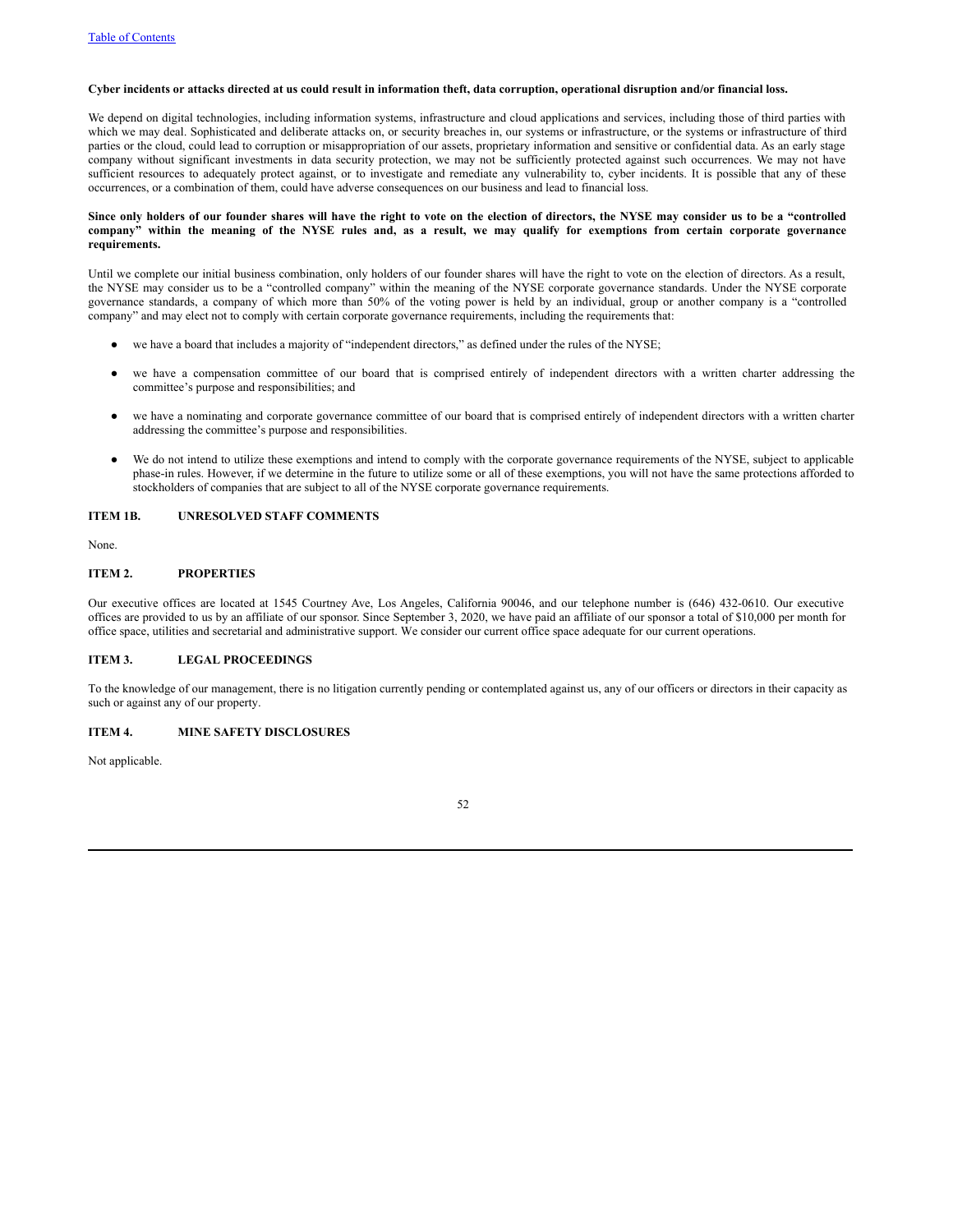Table of [Contents](#page-0-0)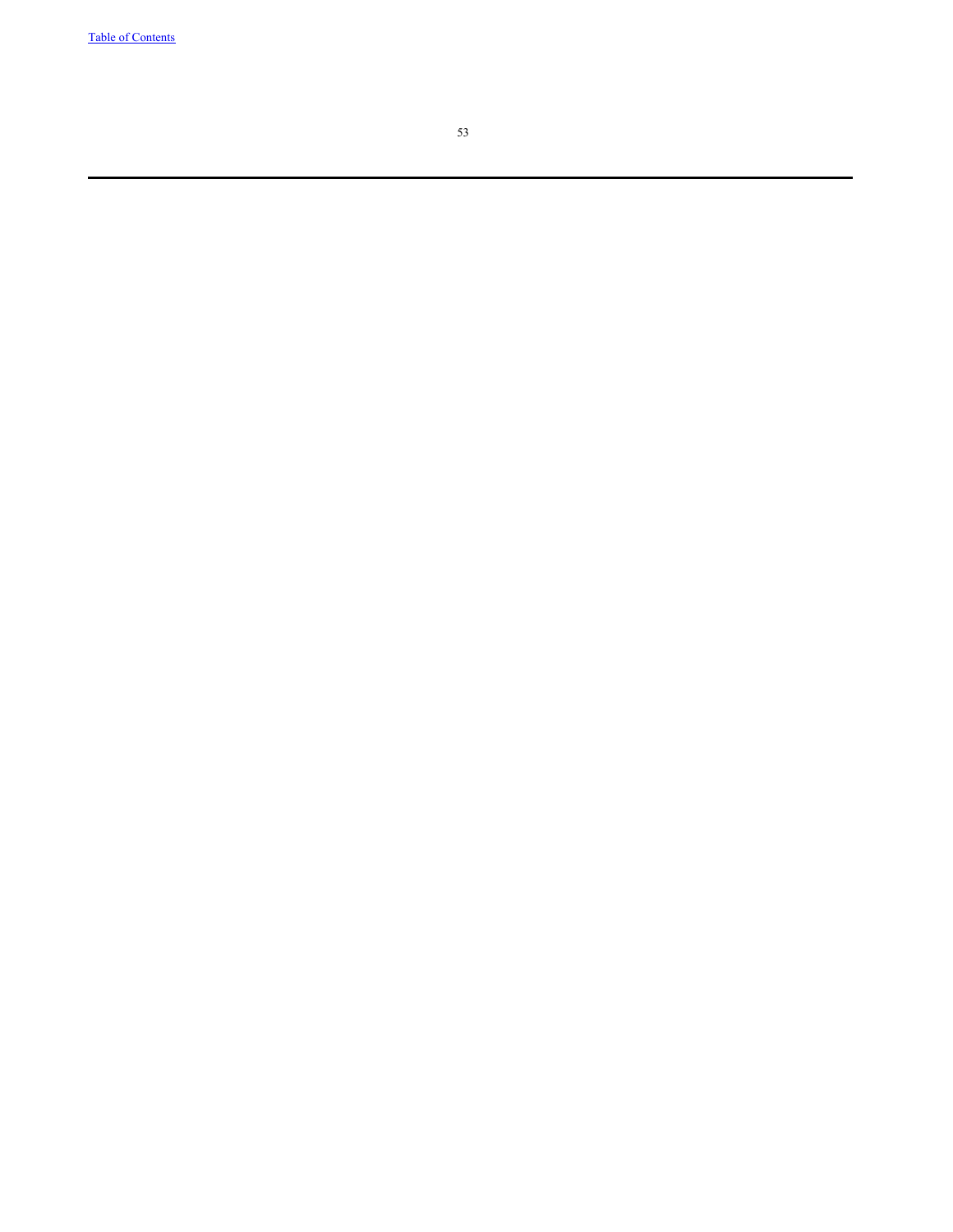# **PART II**

# **ITEM 5. MARKET FOR REGISTRANT'S COMMON EQUITY, RELATED STOCKHOLDER MATTERS AND ISSUER PURCHASES OF EQUITY SECURITIES**

# **(a) Market Information**

Our units, shares of Class A common stock and warrants are each traded on the NYSE under the symbol "TWND.U", "TWND" and "TWND WS" respectively. Our units commenced public trading on September 4, 2020. Our shares of Class A common stock and warrants began separate trading on October 23, 2020.

# **(b) Holders**

As of December 31, 2021, there was one holder of record for our units, one holder of record for our shares of Class A common stock, one holder of our shares of Class B common stock and two holders of our warrants.

## **(c) Dividends**

We have not paid any cash dividends on our common stock to date and do not intend to pay cash dividends prior to the completion of an initial business combination. The payment of cash dividends in the future will be dependent upon our revenues and earnings, if any, capital requirements and general financial conditions subsequent to completion of an initial business combination. The payment of any cash dividends subsequent to an initial business combination will be within the discretion of our board of directors at such time. In addition, our board of directors is not currently contemplating and does not anticipate declaring any stock dividends in the foreseeable future. Further, if we incur any indebtedness, our ability to declare dividends may be limited by restrictive covenants we may agree to in connection therewith.

## **(d) Securities Authorized for Issuance Under Equity Compensation Plans**

None.

# **(e) Performance Graph**

Not applicable.

# **(f) Recent Sales of Unregistered Securities; Use of Proceeds from Registered Offerings**

In June 2020, Tailwind Sponsor LLC, our sponsor, purchased 8,625,000 shares of our Class B common stock, for an aggregate offering price of \$25,000, or approximately \$0.003 per share. Such securities were issued in connection with our organization pursuant to the exemption from registration contained in Section 4(a)(2) of the Securities Act.

Our sponsor is an accredited investor for purposes of Rule 501 of Regulation D under the Securities Act.

Simultaneously with the closing of the initial public offering, the Sponsor purchased an aggregate of 9,700,000 private placement warrants, at a price of \$1.00 per private placement warrant, or \$9,700,000 in the aggregate. Each private placement warrant is exercisable to purchase one share of common stock at an exercise price of \$11.50 per share, subject to adjustment. These issuances were made pursuant to the exemption from registration contained in Section 4(a)(2) of the Securities Act.

No underwriting discounts or commissions were paid with respect to such sales.

# **(g) Purchases of Equity Securities by the Issuer and Affiliated Purchasers**

None.

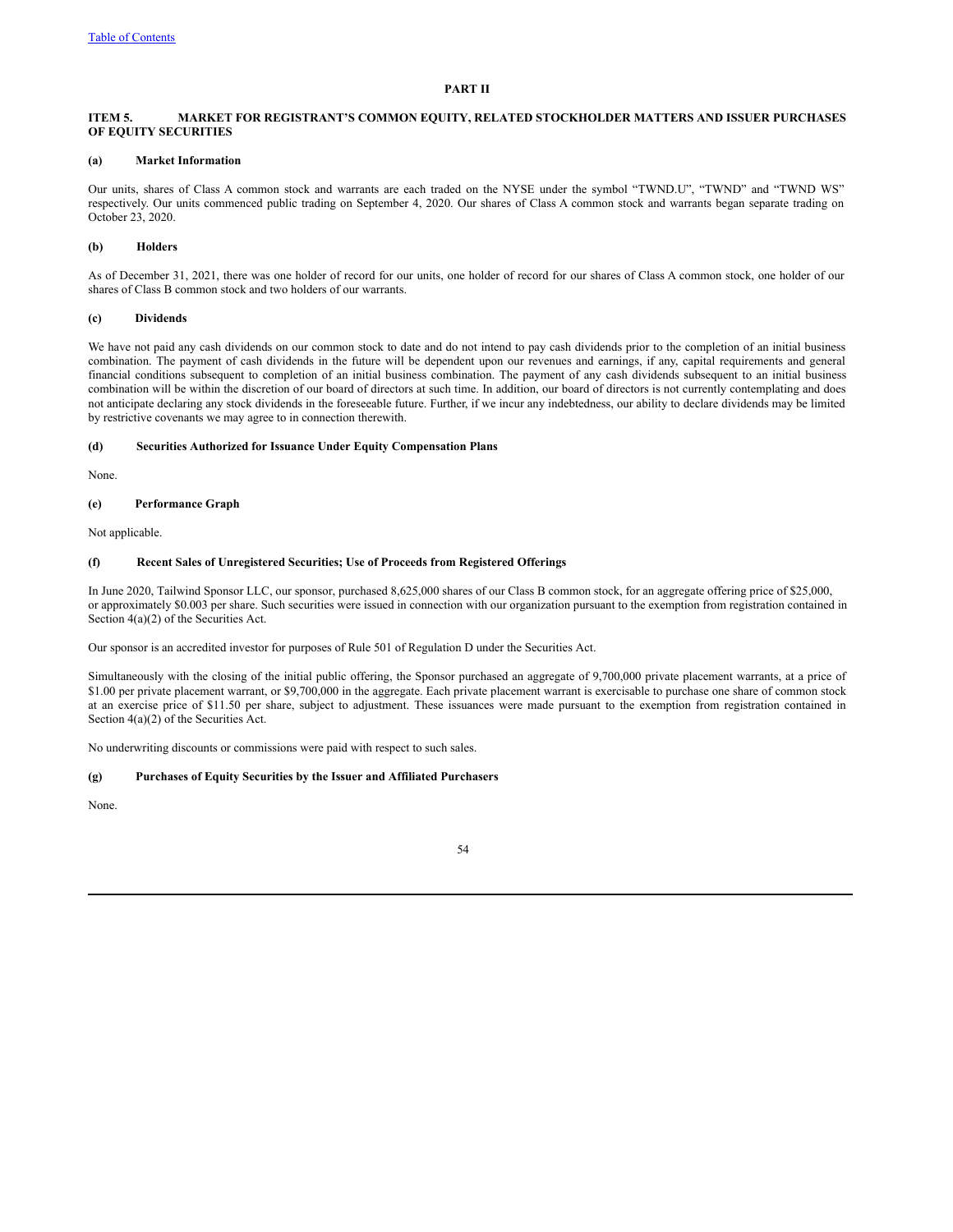## **ITEM 6. SELECTED FINANCIAL DATA**

Not applicable.

# **ITEM 7. MANAGEMENT'S DISCUSSION AND ANALYSIS OF FINANCIAL CONDITION AND RESULTS OF OPERATIONS**

The following discussion and analysis of the Company's financial condition and results of operations should be read in conjunction with our audited financial statements and the notes related thereto which are included in "Item 8. Financial Statements and Supplementary Data" of this Report on Form 10-K. Certain information contained in the discussion and analysis set forth below includes forward-looking statements. Our actual results may differ materially from those anticipated in these forward-looking statements as a result of many factors, including those set forth under "Cautionary Note Regarding Forward-Looking Statements," "Item 1A. Risk Factors" and elsewhere in this Report.

#### **Overview**

We are a blank check company formed under the laws of the State of Delaware on May 29, 2020 for the purpose of effecting a merger, capital stock exchange, asset acquisition, stock purchase, reorganization or other similar business combination with one or more businesses. We intend to effectuate our business combination using cash from the proceeds of the Initial Public Offering and the sale of the private placement warrants, our capital stock, debt or a combination of cash, stock and debt.

### **Recent Developments**

On March 1, 2021, we entered into the business combination Agreement with Merger Sub, QOMPLX and the QOMPLX Stockholder Representative. On August 17, 2021, the Company and QOMPLX terminated the business combination Agreement in a mutual decision not to pursue the QOMPLX business combination.

### **Results of Operations**

We have neither engaged in any operations nor generated any revenues to date. Our only activities from May 29, 2020 (inception) through December 31, 2021 were organizational activities, those necessary to prepare for our initial public offering, described below, and identifying a target company for a business combination. We do not expect to generate any operating revenues until after the completion of our business combination. We generate nonoperating income in the form of interest income on marketable securities held in the trust account. We incur expenses as a result of being a public company (for legal, financial reporting, accounting and auditing compliance), as well as for due diligence expenses.

For the year ended December 31, 2021, we had a net income of \$17,789,488, which consists of the interest earned on marketable securities held in trust account of \$120,063 and a change in fair value of warrant liabilities of \$23,241,491, offset by operational costs of \$5,572,066.

For the period from May 29, 2020 (inception) through December 31, 2020, we had a net loss of \$17,900,526, which consists of interest earned on marketable securities held in trust account of \$105,431 offset by formation and operational costs of \$387,335, change in fair value of warrant liabilities of \$16,902,902 and transaction costs associated with our initial public offering of \$715,720.

## **Liquidity and Capital Resources**

On September 9, 2020, we consummated our initial public offering of 33,421,570 units at a price of \$10.00 per unit, which includes the partial exercise by the underwriter of its over-allotment option in the amount of 3,421,570 units, generating gross proceeds of \$334,215,700. Simultaneously with the closing of our initial public offering, we consummated the sale of 9,700,000 private placement warrants at a price of \$1.00 per private placement warrant in a private placement to the Sponsor, generating gross proceeds of \$9,700,000.

Following our initial public offering, the partial exercise of the over-allotment option by the underwriter's and the sale of the private placement warrants, a total of \$334,215,700 was placed in the trust account. We incurred \$18,847,894 in transaction costs, including \$6,684,314 of underwriting fees, net of reimbursement, \$11,697,550 of deferred underwriting fees and \$466,030 of other offering costs.

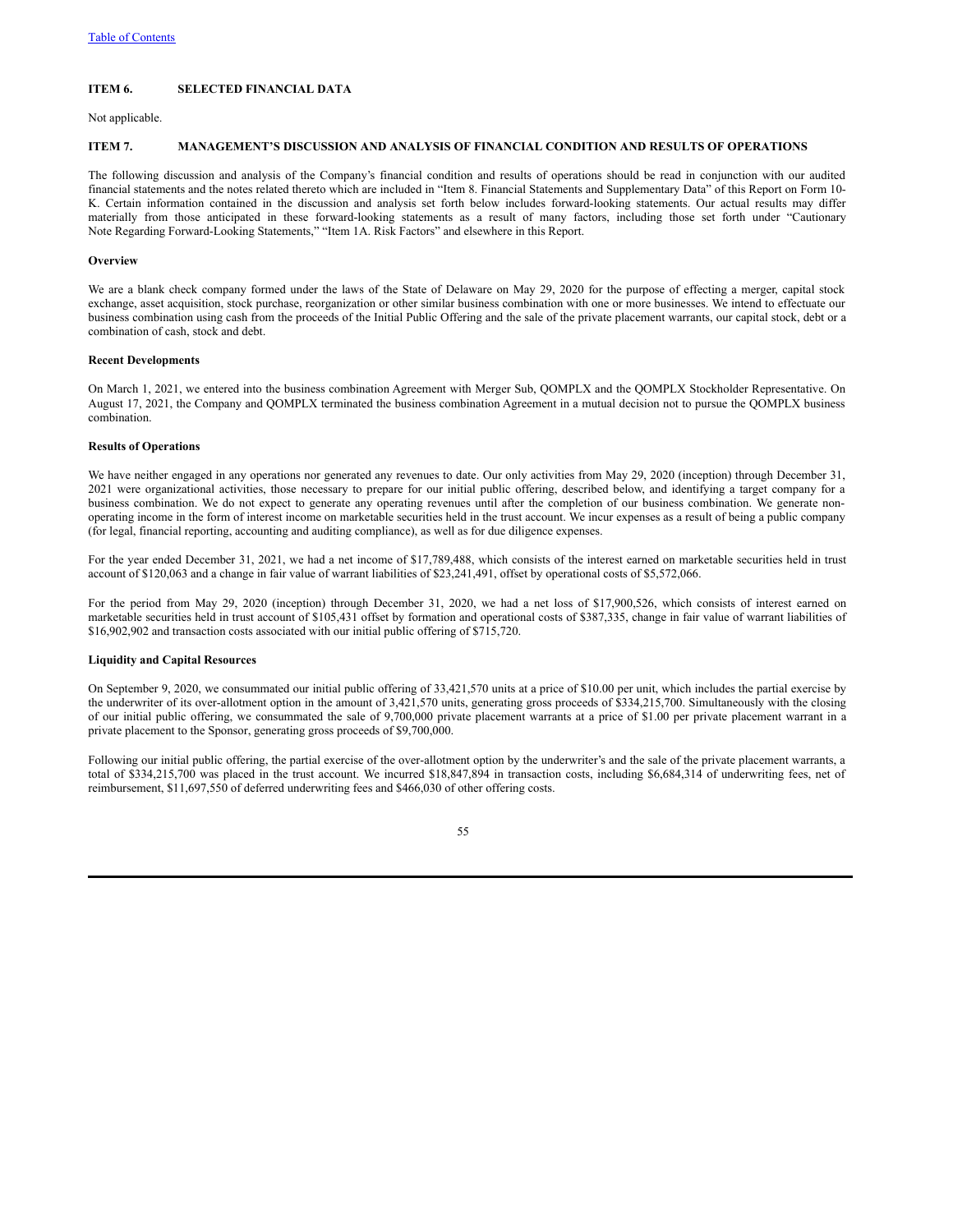For the year ended December 31, 2021, cash used in operating activities was \$1,749,104. Net income of \$17,789,488 was affected by a change in fair value of warrant liabilities of \$23,241,491 and interest earned on marketable securities held in the trust account of \$120,063. Changes in operating assets and liabilities provided \$3,822,962 of cash from operating activities.

For the period from May 29, 2020 (inception) through December 31, 2020, cash used in operating activities was \$454,858. Net loss of \$17,900,526 was affected by the transaction costs associated with our initial public offering of \$715,720, change in fair value of warrant liabilities of \$16,902,902 and interest earned on marketable securities held in trust account of \$105,431. Changes in operating assets and liabilities used \$67,523 of cash from operating activities.

As of December 31, 2021, we had marketable securities and cash held in the trust account of \$334,441,194. We intend to use substantially all of the funds held in the trust account, including any amounts representing interest earned on the trust account to complete our business combination. To the extent that our capital stock or debt is used, in whole or in part, as consideration to complete our business combination, the remaining proceeds held in the trust accountt will be used as working capital to finance the operations of the target business or businesses, make other acquisitions and pursue our growth strategies.

As of December 31, 2021, we had \$479,694 of cash held outside of the trust account. We intend to use the funds held outside the trust account primarily to identify and evaluate target businesses, perform business due diligence on prospective target businesses, travel to and from the offices, plants or similar locations of prospective target businesses or their representatives or owners, review corporate documents and material agreements of prospective target businesses, and structure, negotiate and complete a business combination.

In order to fund working capital deficiencies or finance transaction costs in connection with a business combination, the sponsor, or certain of the Company's officers and directors or their affiliates may, but are not obligated to, loan us funds as may be required. If we complete a business combination, we would repay the working capital loans out of the proceeds of the trust account released to us. Otherwise, the working capital loans would be repaid only out of funds held outside the trust account. In the event that a business combination does not close, we may use a portion of proceeds held outside the Trust Account to repay the working capital loans but no proceeds held in the trust account would be used to repay the Working Capital Loans. The working capital loans would either be repaid upon consummation of a business combination, without interest, or, at the lender's discretion, up to \$1,500,000 of such working capital loans may be convertible into warrants, at a price of \$1.00 per warrant, of the post business combination entity. The warrants would be identical to the private placement warrants. Except for the foregoing, the terms of such working capital loans, if any, have not been determined and no written agreements exist with respect to such loans.

If our estimate of the costs of identifying a target business, undertaking in-depth due diligence and negotiating a business combination are less than the actual amount necessary to do so, we may have insufficient funds available to operate our business prior to our business combination. Moreover, we may need to obtain additional financing either to complete our business combination or because we become obligated to redeem a significant number of our public shares upon consummation of our business combination, in which case we may issue additional securities or incur debt in connection with such business combination.

### **Going Concern and Liquidity**

We have until September 9, 2022 to consummate an initial business combination. It is uncertain that we will have sufficient liquidity to fund the working capital needs of the Company until the liquidation date. Additionally, it is uncertain that we will be able to consummate an initial business combination by this time. The Company may not have sufficient liquidity to fund the working capital needs of the Company until one year from the issuance of the financial statements included in this Report. If an initial business combination is not consummated by this date, there will be a mandatory liquidation and subsequent dissolution. Management has determined that the mandatory liquidation, should an initial business combination not occur, and potential subsequent dissolution raises substantial doubt about our ability to continue as a going concern. No adjustments have been made to the carrying amounts of assets or liabilities should we be required to liquidate after September 9, 2022.

### **Off-Balance Sheet Arrangements**

We have no obligations, assets or liabilities, which would be considered off-balance sheet arrangements as of December 31, 2021. We do not participate in transactions that create relationships with unconsolidated entities or financial partnerships, often referred to as variable interest entities, which would have been established for the purpose of facilitating off-balance sheet arrangements. We have not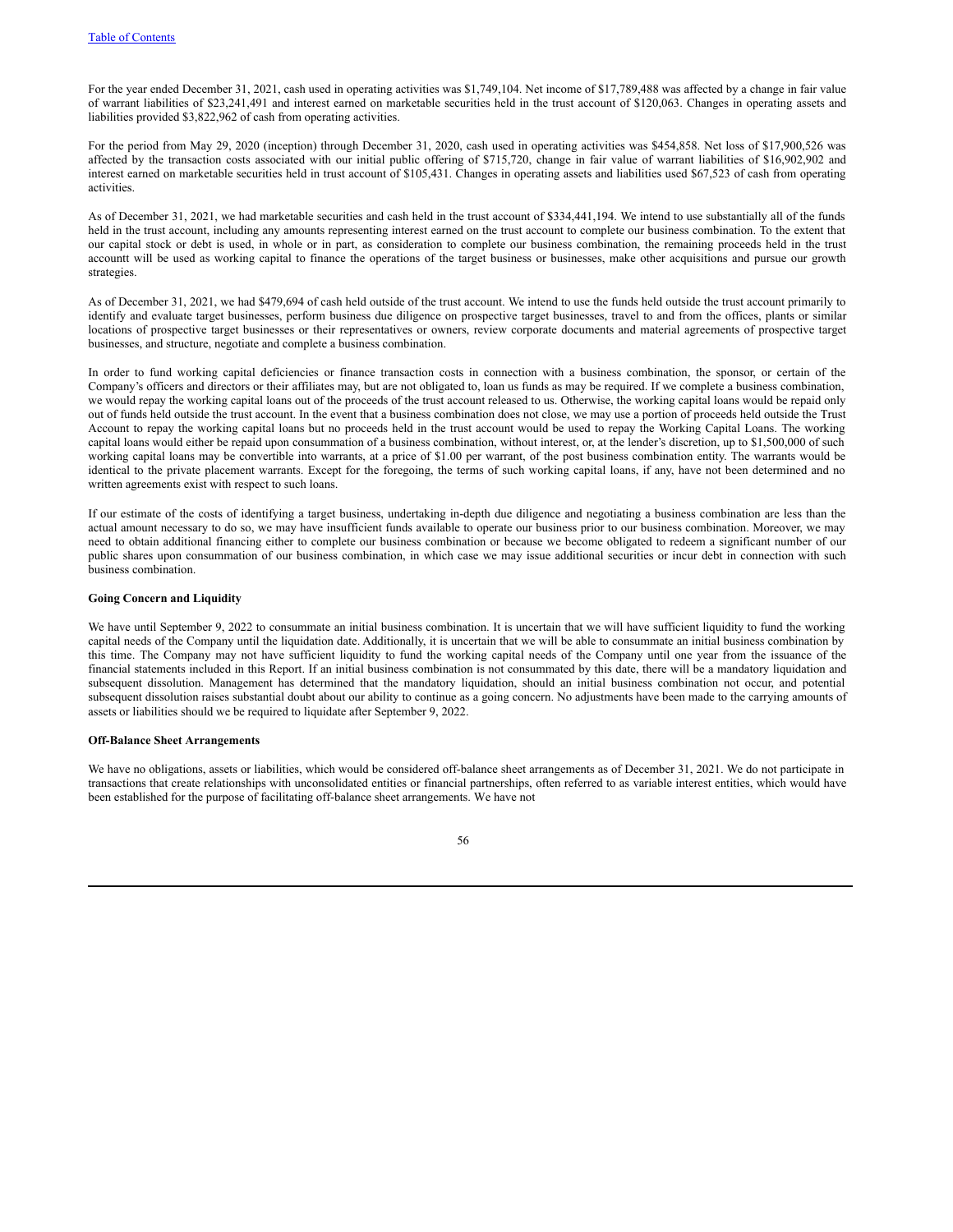entered into any off-balance sheet financing arrangements, established any special purpose entities, guaranteed any debt or commitments of other entities, or purchased any non-financial assets.

## **Contractual Obligations**

We do not have any long-term debt, capital lease obligations, operating lease obligations or long-term liabilities, other than an agreement to pay an affiliate of our sponsor a monthly fee of \$10,000 for office space, utilities and secretarial, and administrative support services to the Company. We began incurring these fees on September 9, 2020 and will continue to incur these fees monthly until the earlier of the completion of our business combination and the Company's liquidation.

The underwriter in the initial public offering is entitled to a deferred fee of \$0.35 per unit, or \$11,697,550 in the aggregate. The deferred fee will become payable to the underwriter from the amounts held in the trust account solely in the event that the Company completes a business combination, subject to the terms of the underwriting agreement.

# **Critical Accounting Policies**

The preparation of consolidated financial statements and related disclosures in conformity with accounting principles generally accepted in the United States of America requires management to make estimates and assumptions that affect the reported amounts of assets and liabilities, disclosure of contingent assets and liabilities at the date of the consolidated financial statements, and income and expenses during the period reported. Actual results could materially differ from those estimates. We have identified the following critical accounting policies:

### *Warrant Liabilities*

We account for the Warrants in accordance with the guidance contained in ASC 815-40 under which the Warrants do not meet the criteria for equity treatment and must be recorded as liabilities. Accordingly, we classify the Warrants as liabilities at their fair value and adjust the Warrants to fair value at each reporting period. This liability is subject to re-measurement at each balance sheet date until exercised, and any change in fair value is recognized in our consolidated statements of operations.

## *Class A Common Stock Subject to Possible Redemption*

We account for our common stock subject to possible redemption in accordance with the guidance in Accounting Standards Codification ("ASC") Topic 480 "Distinguishing Liabilities from Equity." Common stock subject to mandatory redemption is classified as a liability instrument and is measured at fair value. Conditionally redeemable common stock (including common stock that features redemption rights that are either within the control of the holder or subject to redemption upon the occurrence of uncertain events not solely within our control) is classified as temporary equity. At all other times, common stock is classified as stockholders' equity. Our common stock features certain redemption rights that are considered to be outside of our control and subject to occurrence of uncertain future events. Accordingly, the common stock subject to possible redemption is presented as temporary equity, outside of the stockholders' deficit section of our consolidated balance sheets.

#### *Net Income ( Loss) Per Common Share*

Net income (loss) per common stock is computed by dividing net income (loss) by the weighted average number of common stock outstanding for the period. We have two classes of shares, which are referred to as Class A common stock and Class B common stock. Income and losses are shared pro rata between the two classes of shares. Accretion associated with the redeemable shares of Class A common stock is excluded from earnings per share as the redemption value approximates fair value.

#### *Recent Accounting Pronouncements*

In August 2020, the Financial Accounting Standards Board ("FASB") issued Accounting Standards Update ("ASU") 2020-06, Debt — Debt with Conversion and Other Options (Subtopic 470-20) and Derivatives and Hedging — Contracts in Entity's Own Equity (Subtopic 815-40) ("ASU 2020-06") to simplify accounting for certain financial instruments. ASU 2020-06 eliminates the current models that require separation of beneficial conversion and cash conversion features from convertible instruments and simplifies the derivative scope exception guidance pertaining to equity classification of contracts in an entity's own equity. The new standard also introduces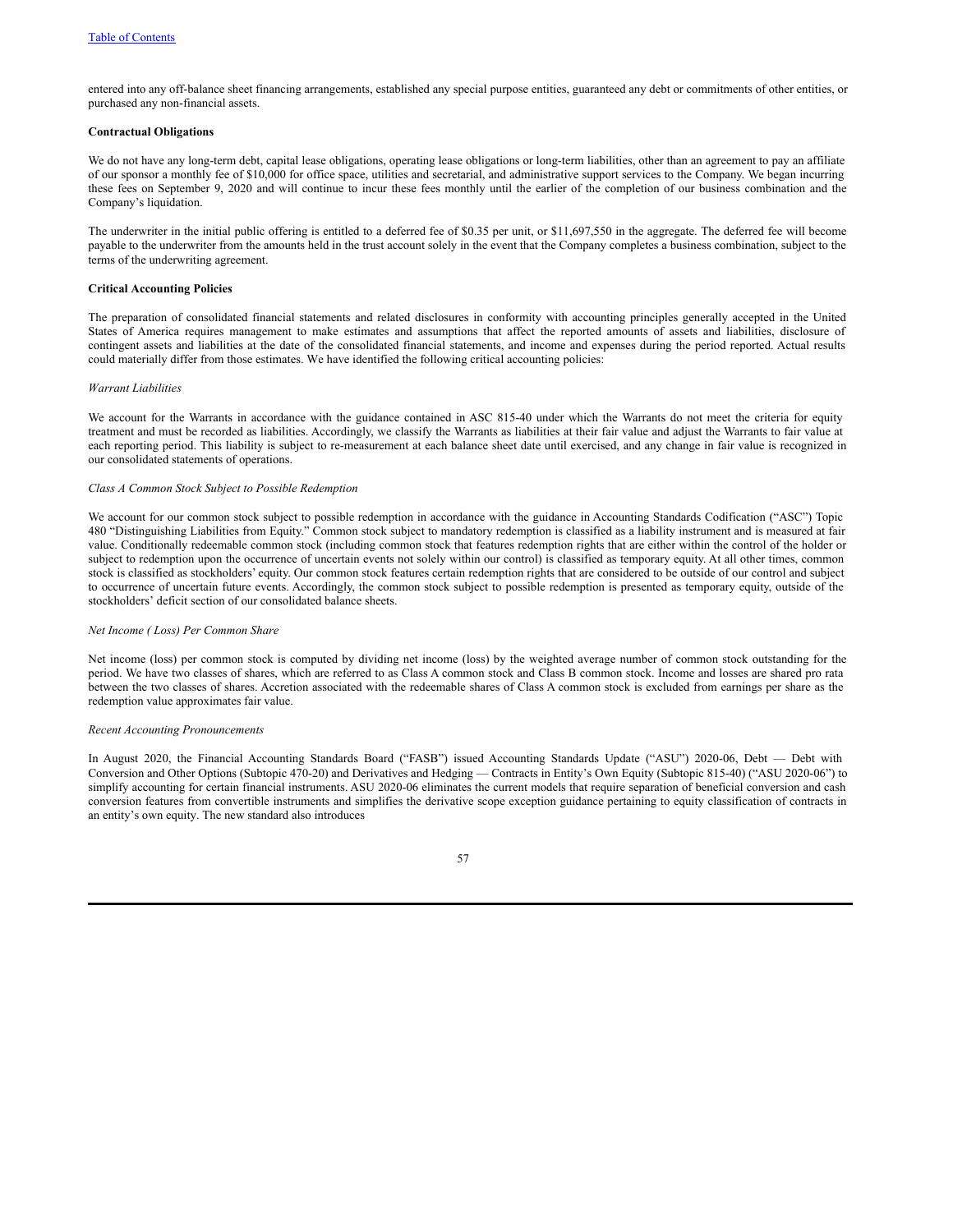additional disclosures for convertible debt and freestanding instruments that are indexed to and settled in an entity's own equity. ASU 2020-06 amends the diluted earnings per share guidance, including the requirement to use the if-converted method for all convertible instruments. ASU 2020-06 is effective January 1, 2022 and should be applied on a full or modified retrospective basis, with early adoption permitted beginning on January 1, 2021. We adopted ASU 2020-06 effective January 1, 2021. The adoption of ASU 2020-06 did not have an impact on our consolidated financial statements.

Management does not believe that any other recently issued, but not yet effective, accounting standards, if currently adopted, would have a material effect on our consolidated financial statements.

# **ITEM 7A. QUANTITATIVE AND QUALITATIVE DISCLOSURES ABOUT MARKET RISK**

We are a smaller reporting company as defined by Rule 12b-2 of the Exchange Act and are not required to provide the information otherwise required under this item.

# **ITEM 8. FINANCIAL STATEMENTS AND SUPPLEMENTARY DATA**

This information appears following Item 15 of this Report and is included herein by reference.

# **ITEM 9. CHANGES IN AND DISAGREEMENTS WITH ACCOUNTANTS ON ACCOUNTING AND FINANCIAL DISCLOSURE**

None.

# **ITEM 9A. CONTROLS AND PROCEDURES**

# **Evaluation of Disclosure Controls and Procedures**

Disclosure controls are procedures that are designed with the objective of ensuring that information required to be disclosed in our reports filed under the Exchange Act is recorded, processed, summarized, and reported within the time period specified in the SEC's rules and forms. Disclosure controls are also designed with the objective of ensuring that such information is accumulated and communicated to our management, including the chief executive officer and chief financial officer, as appropriate to allow timely decisions regarding required disclosure.

As required by Rules 13a-15 and 15d-15 under the Exchange Act, our Chief Executive Officer and Chief Financial Officer carried out an evaluation of the effectiveness of the design and operation of our disclosure controls and procedures as of December 31, 2021. Based upon their evaluation, our Chief Executive Officer and Chief Financial Officer concluded that our disclosure controls and procedures (as defined in Rules 13a-15(e) and 15d-15(e) under the Exchange Act) were not effective, due to the material weakness in our internal control over financial reporting related to the Company's accounting for complex financial instruments. As a result, we performed additional analysis as deemed necessary to ensure that our financial statements were prepared in accordance with GAAP. Accordingly, management believes that the financial statements includedin this Report present fairly in all material respects our financial position, results of operations and cash flows for the period presented.

Management has identified a material weakness in internal controls related to the accounting for complex financial instruments. While we have processes to identify and appropriately apply applicable accounting requirements, we plan to continue to enhance our system of evaluating and implementing the accounting standards that apply to our financial statements, including through enhanced analyses by our personnel and third-party professionals with whom we consult regarding complex accounting applications. The elements of our remediation plan can only be accomplished over time, and we can offer no assurance that these initiatives will ultimately have the intended effects.

### **Management's Report on Internal Controls Over Financial Reporting**

As required by SEC rules and regulations implementing Section 404 of the Sarbanes-Oxley Act, our management is responsible for establishing and maintaining adequate internal control over financial reporting. Our internal control over financial reporting is designed to provide reasonable assurance regarding the reliability of financial reporting and the preparation of our consolidated financial

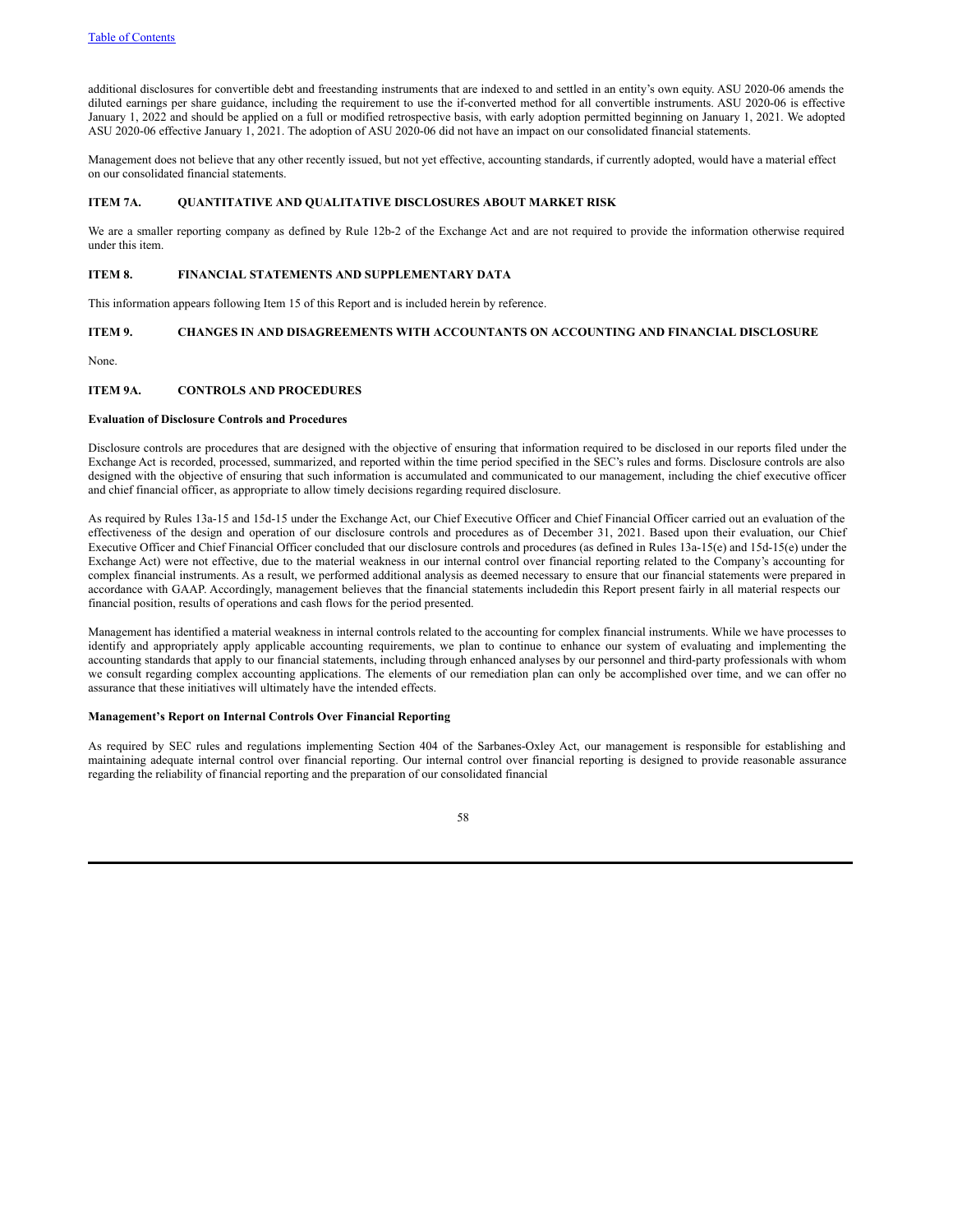statements for external reporting purposes in accordance with GAAP. Our internal control over financial reporting includes those policies and procedures that:

- (1) pertain to the maintenance of records that, in reasonable detail, accurately and fairly reflect the transactions and dispositions of the assets of our company,
- (2) provide reasonable assurance that transactions are recorded as necessary to permit preparation of consolidated financial statements in accordance with GAAP, and that our receipts and expenditures are being made only in accordance with authorizations of our management and directors, and
- (3) provide reasonable assurance regarding prevention or timely detection of unauthorized acquisition, use or disposition of our assets that could have a material effect on the consolidated financial statements.

Because of its inherent limitations, internal control over financial reporting may not prevent or detect errors or misstatements in our consolidated financial statements. Also, projections of any evaluation of effectiveness to future periods are subject to the risk that controls may become inadequate because of changes in conditions, or that the degree or compliance with the policies or procedures may deteriorate. Management assessed the effectiveness of our internal control over financial reporting at December 31, 2021. In making these assessments, management used the criteria set forth by the Committee of Sponsoring Organizations of the Treadway Commission (COSO) in Internal Control — Integrated Framework (2013). Based on our assessments and those criteria, management determined that we did not maintain effective internal control over financial reporting as of December 31, 2021 because of material weaknesses in our internal control over financial reporting. Specifically, the company's management has concluded that our control around the interpretation and accounting for certain complex financial instruments was not effectively designed or maintained. This material weakness resulted in the misstatement of the Company's audited balance sheet as of September 9, 2020 and its interim financial statements and Notes as reported in its SEC filings for the quarters ended March 31, 2021, June 30, 2021 and September 30, 2021.

Management has implemented remediation steps to improve our internal control over financial reporting. Specifically, we expanded and improved our review process for complex securities and related accounting standards. We plan to further improve this process by enhancing access to accounting literature, identification of third-party professionals with whom to consult regarding complex accounting applications and consideration of additional staff with the requisite experience and training to supplement existing accounting professionals.

This Report on Form 10-K does not include an attestation report of our independent registered public accounting firm due to our status as an emerging growth company under the JOBS Act.

# **Changes in Internal Control over Financial Reporting**

There were no changes in our internal control over financial reporting during the most recent fiscal quarter that have materially affected, or are reasonably likely to materially affect, our internal control over financial reporting, except as described below.

The Chief Executive Officer and Chief Financial Officer performed additional accounting and financial analyses and other postclosing procedures including consulting with subject matter experts related to the accounting for certain complex financial instruments. The Company's management has expended, and will continue to expend, a substantial amount of effort and resources for the remediation and improvement of our internal control over financial reporting. While we have processes to properly identify and evaluate the appropriate accounting technical pronouncements and other literature for all significant or unusual transactions, we have expanded and will continue to improve these processes to ensure that the nuances of such transactions are effectively evaluated in the context of the increasingly complex accounting standards

# **Item 9B. Other Information**

None.

# **Item 9C. Disclosure Regarding Foreign Jurisdiction that Prevent Inspections.**

Note Applicable.

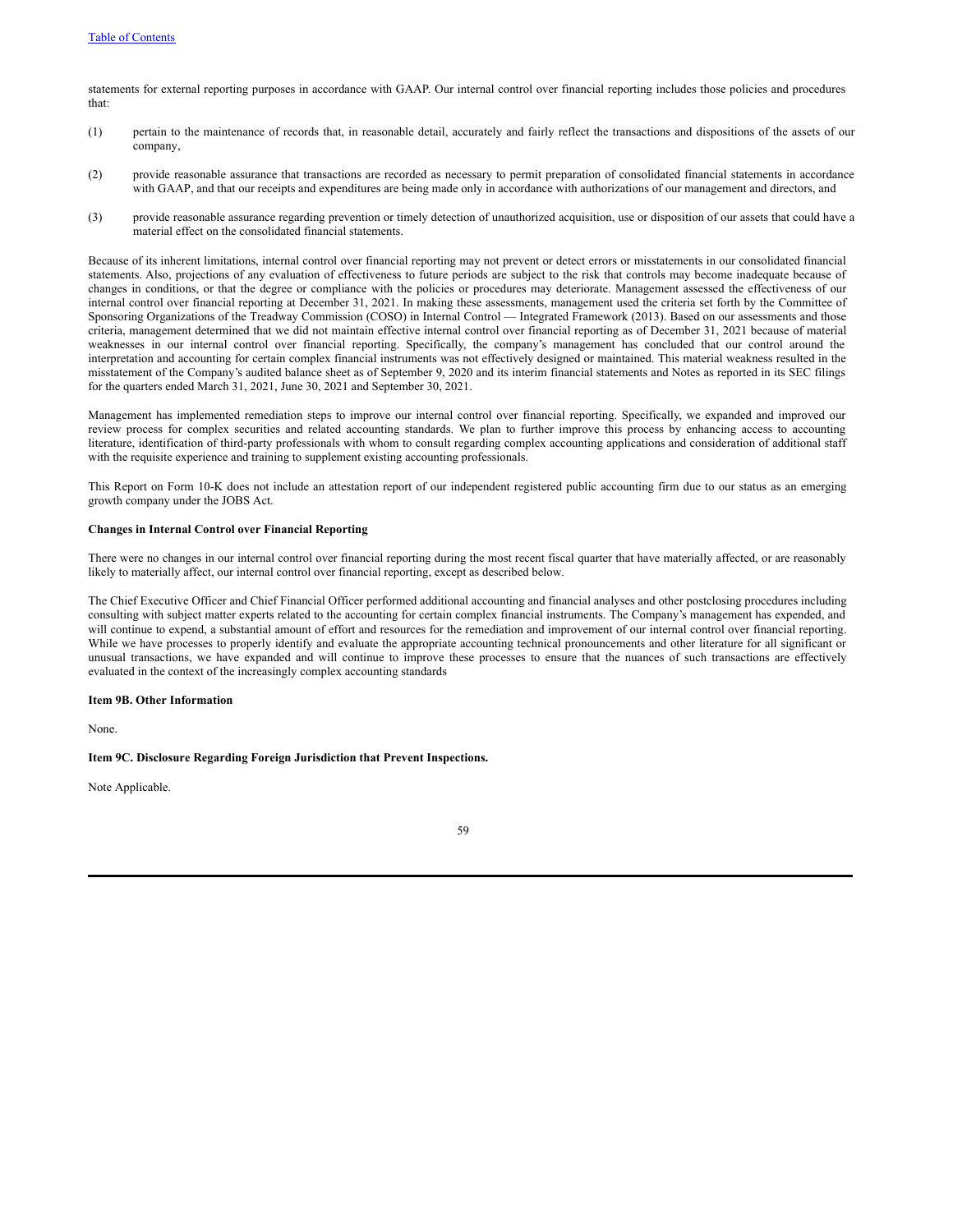## **PART III**

# **ITEM 10. DIRECTORS, EXECUTIVE OFFICERS AND CORPORATE GOVERNANCE**

## **Officers and Directors**

Our officers and directors are as follows:

| Name         | Age | Position                             |  |
|--------------|-----|--------------------------------------|--|
| Philip Krim  | 38  | Chairman                             |  |
| Chris Hollod | 38  | Chief Executive Officer and Director |  |
| Matt Eby     | 49  | Chief Financial Officer and Director |  |
| Alan Sheriff | 62  | Director                             |  |
| Wisdom Lu    | 55  | Director                             |  |
| Boris Revsin | 36  | Director                             |  |
| Will Ouist   | 40  | Director                             |  |

*Philip Krim*, our Chairman, was appointed to our board of directors in connection with our initial public offering. Mr. Krim has served as Casper Sleep Inc.'s Chief Executive Officer and as a member of its board of directors since October 2013. Since founding the Company in 2013, Mr. Krim has led Casper through tremendous growth, growing revenue from \$15 million in 2014 to \$497 million in 2020 (approximately 79% CAGR), and successfully took the company public in February 2020. Mr. Krim brought an innovative data-driven approach to marketing at Casper which enabled exponential growth and a competitive advantage. He is responsible for leading Casper's expansion into adjacent sleep related product areas and increasing the retail store footprint to over 50+ stores across the US. Prior to that, Mr. Krim was the Chief Executive Officer of Vocalize Mobile, a mobile search advertising platform for small businesses, from January 2010 until July 2013, and the Chief Executive Officer of The Merrick Group from January 2003 until December 2009. Since 2016, Mr. Krim has also served on the Emerging Leadership Council of the 92nd Street Y. He also serves as a director of the Travis Manion Foundation and as a member of the Leadership Council of the Robin Hood Foundation since 2019. Mr. Krim received a B.B.A. in Marketing from Red McCombs School of Business at the University of Texas at Austin. We believe Mr. Krim's operational and executive experience make him well-qualified to serve as a member of our board of directors.

*Chris Hollod*, our Chief Executive Officer, was appointed to our board of directors in connection with our initial public offering. Mr. Hollod is the Founder and Managing Partner of Hollod Holdings, a private venture capital and advisory firm based in Los Angeles that invests in innovative consumer brands at the convergence of culture and wellness. Over the course of his career, Mr. Hollod has completed more than 150 deals across five different investment entities, including investments in Airbnb, Uber, Spotify, Houzz, Duolingo, Airtable, Warby Parker, Oscar, Flexport, Sweetgreen, Memphis Meats and Thrive Market. From 2010 to 2018, Mr. Hollod was the Managing Partner of A-Grade Investments alongside Ashton Kutcher, Ron Burkle and Guy Oseary. Mr. Hollod was also the Co-Founder and Managing Partner of Inevitable Ventures with Ron Burkle and D.A. Wallach from 2015 to 2018. From 2009 to 2017, Mr. Hollod was the Venture Partner at Ron Burkle's private investment firm, The Yucaipa Companies, where he oversaw Mr. Burkle's venture capital investments. Prior to joining The Yucaipa Companies, Mr. Hollod spent four years as an investment banker at Wachovia Securities, where he executed a variety of debt and equity transactions. Mr. Hollod graduated summa cum laude and Phi Beta Kappa from Vanderbilt University with a B.A. in Economics, Finance and Philosophy. We believe Mr. Hollod's operational and executive experience make him well-qualified to serve as a member of our board of directors.

Matt Eby, our Chief Financial Officer, was appointed to our board of directors in connection with our initial public offering Mr. Eby is the Founder and Managing Partner of Seawall Capital, a private equity firm formed to invest in the consumer and other related sectors. At Seawall Capital, Mr. Eby is responsible for originating, underwriting and monitoring of investments and manages the daily activities of the firm. Prior to the founding of Seawall, Mr. Eby was the Co-Founder and Managing Partner of Tengram Capital Partners. He currently serves as the Chairman of the board of directors of Kent Water Sports, El Cap Holdings and Lime Crime, and as a director of Algenist, Revive, and Cos Bar. In the past he has served as Chairman of Tengram former portfolio companies NEST Fragrances and DevaCurl. Prior to founding Tengram, Mr. Eby was the Chief Investment Officer of JAWS Estates Capital, the private investment office of Barry Sternlicht and the Sternlicht family, where he was responsible for investment and asset allocation decisions and recommendations across a broad spectrum of asset classes and investment strategies. While at JAWS Estates Capital, Mr. Eby led numerous transactions including investments in Palantir Technologies, Field & Stream, Ellen Tracy, Joe's Jeans, Caribbean Joe, and Carlos Falchi. In 2009, in his capacity as Chief Investment Officer of Jaws Estates Capital and on behalf of Starwood Capital Group, he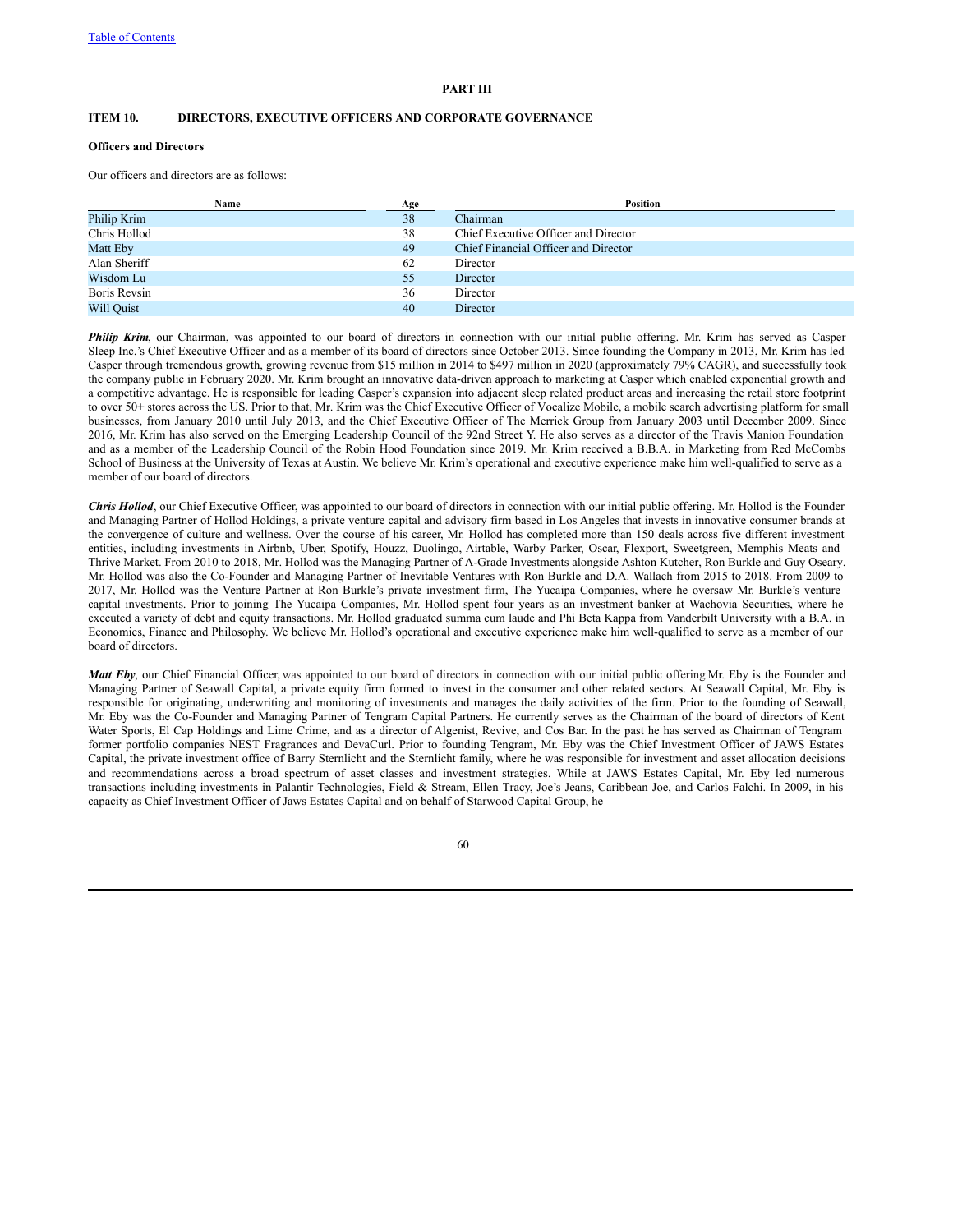led the initial public offering of Starwood Property Trust (NYSE: STWD), a mortgage REIT focused on commercial real estate properties. Prior to JAWS, he was an Associate at Morgan Stanley. Mr. Eby currently serves as a director of Tailwind International Acquisition Corp. (NYSE: TWNI), a special purpose acquisition company which raised \$345 million in aggregate capital in its initial public offering in February 2021. Mr. Eby received a B.S. from the United States Naval Academy and an M.B.A. from Harvard Business School. We believe Mr. Eby's operational and executive experience make him well-qualified to serve as a member of our board of directors.

*Alan Sherif* was appointed to our board of directors in connection with our initial public offering. Mr. Sheriff co-founded Solebury Capital in 2005 and served as its Co-Chief Executive Officer from 2005 to 2020. Mr. Sheriff has also served as Vice Chairman of Corporate and Institutional Banking, PNC Financial Services Group since 2020. Under his guidance and leadership, Solebury Capital has become a premier independent equity capital advisory firm, known for bringing deep product expertise, market knowledge and unbiased advice to its clients. At Solebury Capital, Mr. Sheriff has personally worked on hundreds of IPOs, follow-ons and block trades and has provided general capital markets counsel to financial sponsors such as Bain Capital, Ares Management, Apollo, American Securities, TH Lee, Freeman Spogli, TSG Consumer and many others. Mr. Sheriff has also worked directly with companies such as Nielson, Dunkin Brands, Canada Goose, BRP (Bombardier Recreational Products), Aramark, Black Knight Financial, Patheon, Planet Fitness and Casper Sleep. Prior to founding Solebury Capital, Mr. Sheriff held several senior-level positions at Credit Suisse First Boston, including serving as Co-Head of Equity Capital Markets for the Americas from 1999 to 2005. Mr. Sheriff also chaired Credit Suisse's Equity Valuation Committee from 1999 to 2005 and sat on the firm's Investment Banking Committee from 2001 to 2005. Mr. Sheriff began his career at Salomon Brothers where he worked from 1983 to 1992. Mr. Sheriff currently serves as a director of Tailwind International Acquisition Corp. (NYSE: TWNI), a special purpose acquisition company which raised \$345 million in aggregate capital in its initial public offering in February 2021. Mr. Sheriff graduated from the University of Rochester in 1981 with a B.A. in Political Science, Magna Cum Laude, Phi Beta Kappa. He also received an MPA from Columbia University's School of International and Public Affairs. He is a member of The Council on Foreign Relations since 1999, the NationSwell Council since 2016 and the Travis Manion Foundation since 2018. Mr. Sheriff has also served on the board of PsychHub since 2019. We believe that Mr. Sheriff's executive and institutional banking experience make him well-qualified to serve as a member of our board of directors.

Wisdom Lu was appointed to our board of directors in connection with our initial public offering Ms. Lu is a Founding Partner of Stibel & Co. and Bryant Stibel, specializing in growth equity investments across technology, media, data, sports and wellness. Ms. Lu currently serves as director of Tailwind International Acquisition Corp. (NYSE: TWNI), a special purpose acquisition company which raised \$345 million in aggregate capital in its initial public offering in February 2021 and Fifth Wall Acquisition Corp. I (NASDAQ: FWAA). Ms. Lu has previously served as the Chief Financial Officer at Dun & Bradstreet Credibility Corp. from 2014 to 2017 and as its Senior Vice President, Data Works from 2012 to 2014. At Dun & Bradstreet, she served as Chief Financial Officer of Dun & Bradstreet Emerging Businesses from 2015 to 2017. From 2008 to 2012, Ms. Lu served as the Chief Financial Officer at Liberman Broadcasting and oversaw Finance, Information Technology, Human Resources, as well as Legal and Investor Relations. From 1996 to 2008, Ms. Lu served as Chief Investment Officer and Treasurer at Health Net, Inc. where she oversaw a \$3 billion investment portfolio. Before Health Net, Inc., Ms. Lu served as Treasury Officer, Fixed Income Sales & Trading with National Westminster Bank. Ms. Lu graduated from Rensselaer Polytechnic Institute with a B.S. in Engineering and a minor in Economics. She also received an MBA from New York University. Ms. Lu is a Chartered Financial Analyst (CFA) and holds a Professional Engineering license in the state of New York. We believe Ms. Lu's operational and executive experience make her well-qualified to serve as a member of our board of directors.

*Boris Revsin* was appointed to our board of directors in September 2021. Mr. Revsin is currently serving as the Managing Director and Head of Private Capital at Republic. The Private Capital team at Republic manages over \$300M in net assets, primarily focusing on frontier and financial technology. At Republic, Mr. Revsin is responsible for sourcing, managing the analyst team that underwrites investments, and serving as an advisor or board member to portfolio companies. At Republic, Mr. Revsin led investments into Robinhood, EquipmentShare, Long Term Stock Exchange, Relativity Space and many others. In the past, Mr. Revsin was the co-founder of VentureApp, now known as HqO, a leading property technology company backed with over \$40M in venture capital. Prior to VentureApp, Mr. Revsin served as the co-founder of Breaktime Media, an advertising technology company, which he sold to Connelly Partners in 2015. Breaktime Media raised over \$15million in venture capital from leading firms like Highland Capital and Charles River Ventures. Prior to Breaktime Media, Mr. Revsin worked as the lead engineer and project manager for eNilsson, the development and design agency attached to the 2008 Mitt Romney For President campaign. Mr. Revsin studied computer science at University of Massachusetts, Amherst. We believe Mr. Revsin's operational and executive experience make him well-qualified to serve as a member of our board of directors.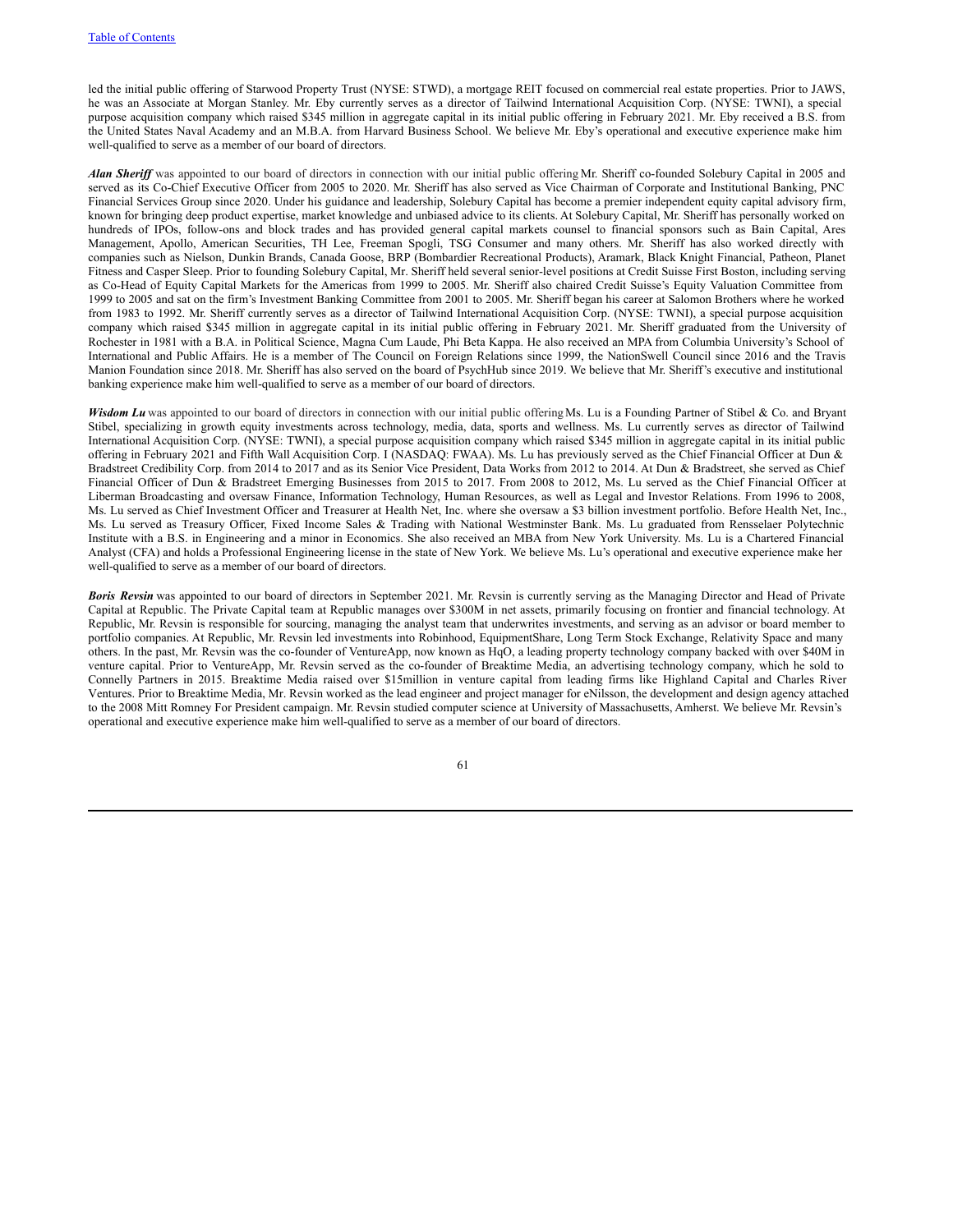Will *Quist* was appointed to our board of directors in connection with our initial public offering Mr. Quist has served as a Partner at Slow Ventures since November 2015. Prior to joining Slow Ventures, he was a Managing Director at Industry Ventures from September 2007 to October 2015 and worked as an Analyst at Banc of America Securities LLC from August 2005 to July 2007. Mr. Quist received a B.A. in Political Sciences from the University of California, Berkeley. We believe Mr. Quist's operational and executive experience make him well-qualified to serve as a member of our board of directors.

## **Number and Terms of Office of Officers and Directors**

Our board of directors is divided into three classes with only one class of directors being elected in each year and each class (except for those directors appointed prior to our first annual meeting of stockholders) serving a three-year term. The term of office of the first class of directors, consisting of Wisdom Lu, Will Quist and Boris Revsin, will expire at our first annual meeting of stockholders. The term of office of the second class of directors, consisting of Alan Sheriff and Chris Hollod, will expire at the second annual meeting of stockholders. The term of office of the third class of directors, consisting of Philip Krim and Matt Eby, will expire at the third annual meeting of stockholders. We may not hold an annual meeting of stockholders until after we consummate our initial business combination.

Prior to the completion of an initial business combination, any vacancy on the board of directors may be filled by a nominee chosen by holders of a majority of our founder shares. In addition, prior to the completion of an initial business combination, holders of a majority of our founder shares may remove a member of the board of directors for any reason.

Pursuant to an agreement entered into concurrently with the issuance and sale of the securities in our initial public offering, our sponsor, upon consummation of an initial business combination will be entitled to nominate three individuals for election to our board of directors.

Our officers are appointed by the board of directors and serve at the discretion of the board of directors, rather than for specific terms of office. Our board of directors is authorized to appoint persons to the offices set forth in our bylaws as it deems appropriate. Our bylaws provide that our officers may consist of a Chairman of the Board, Chief Executive Officer, President, Chief Financial Officer, Vice Presidents, Secretary, Treasurer and such other offices as may be determined by the board of directors.

#### **Director Independence**

The NYSE listing standards require that a majority of our board of directors be independent. An "independent director" is defined generally as a person that, in the opinion of the company's board of directors, has no material relationship with the listed company (either directly or as a partner, stockholder or officer of an organization that has a relationship with the company). Our board of directors determined that Alan Sheriff, Wisdom Lu, Will Quist and Boris Revsin are "independent directors" as defined in the NYSE listing standards and applicable SEC rules. Our independent directors will have regularly scheduled meetings at which only independent directors are present.

## **Committees of the Board of Directors**

Our board of directors has three standing committees: an audit committee; a nominating committee; and a compensation committee. Subject to phase-in rules and a limited exception, the rules of the NYSE and Rule 10A-3 of the Exchange Act require that the audit committee of a listed company be comprised solely of independent directors, and the rules of the NYSE require that the nominating and compensation committees of a listed company be comprised solely of independent directors.

#### **Audit Committee**

Wisdom Lu, Will Quist and Boris Revsin serve as members of our audit committee, and Wisdom Lu serves as chairman of the audit committee. Our board of directors has determined that each of Wisdom Lu, Will Quist and Boris Revsin are independent.

Each member of the audit committee is financially literate and our board of directors has determined that Wisdom Lu qualifies as an "audit committee financial expert" as defined in applicable SEC rules, and will chair the audit committee.

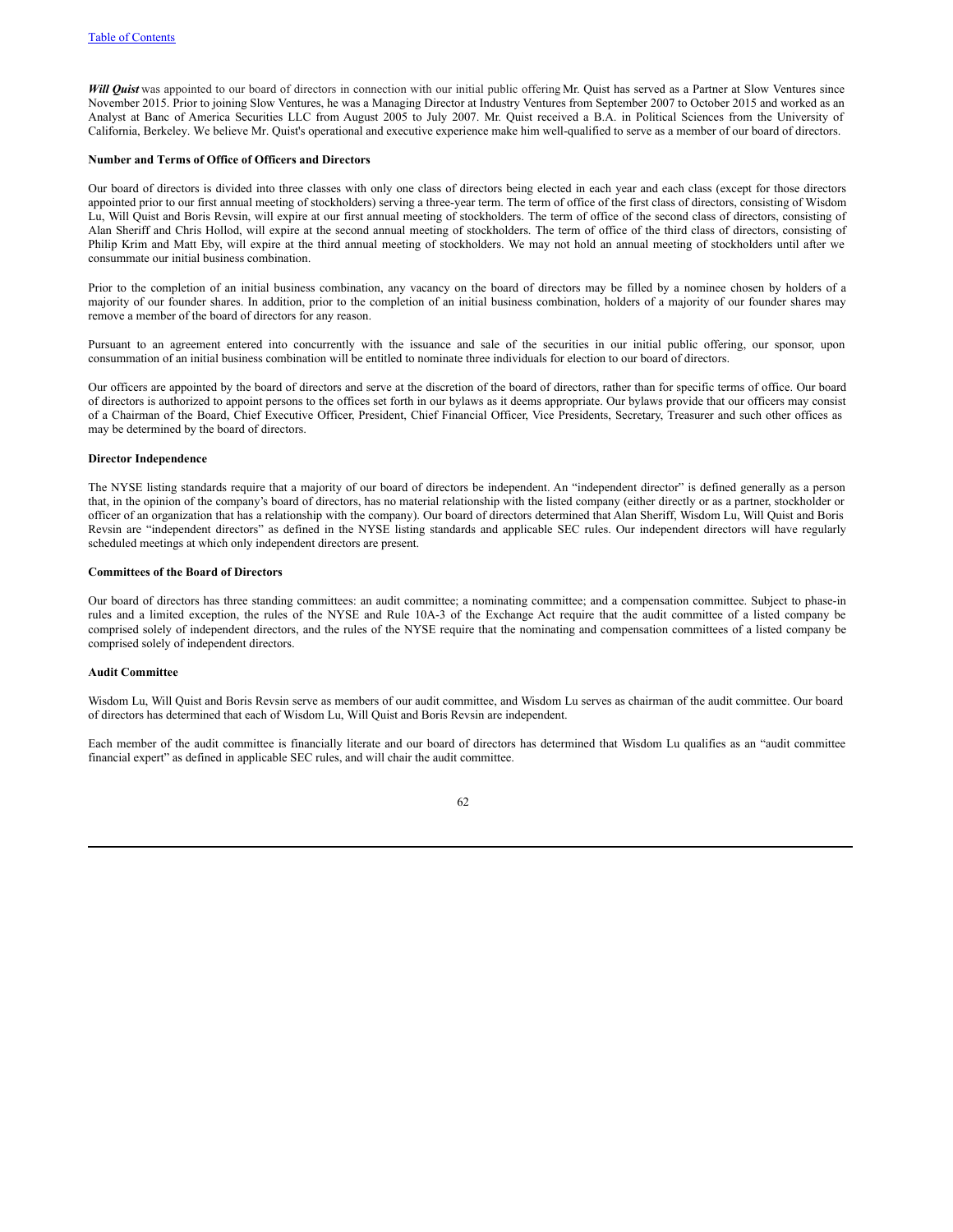The audit committee is responsible for:

- the appointment, compensation, retention, replacement, and oversight of the work of the independent registered public accounting firm and any other independent registered public accounting firm engaged by us;
- pre-approving all audit and permitted non-audit services to be provided by the independent registered public accounting firm or any other registered public accounting firm engaged by us, and establishing pre-approval policies and procedures;
- reviewing and discussing with the independent registered public accounting firm all relationships they have with us in order to evaluate their continued independence;
- setting clear hiring policies for employees or former employees of the independent registered public accounting firm;
- setting clear policies for audit partner rotation in compliance with applicable laws and regulations;
- obtaining and reviewing a report, at least annually, from the independent registered public accounting firm describing (i) the independent registered public accounting firm's internal quality-control procedures and (ii) any material issues raised by the most recent internal quality-control review, or peer review, of the independent registered public accounting firm, or by any inquiry or investigation by governmental or professional authorities within the preceding five years respecting one or more independent audits carried out by the firm and any steps taken to deal with such issues; and
- reviewing and approving any related party transaction required to be disclosed pursuant to Item 404 of Regulation S-K promulgated by the SEC prior to us entering into such transaction; and reviewing with management, the independent registered public accounting firm, and our legal advisors, as appropriate, any legal, regulatory or compliance matters, including any correspondence with regulators or government agencies and any employee complaints or published reports that raise material issues regarding our financial statements or accounting policies and any significant changes in accounting standards or rules promulgated by the Financial Accounting Standards Board, the SEC or other regulatory authorities.

# **Nominating Committee**

The members of our nominating committee are Alan Sheriff, Wisdom Lu and Will Quist, and Alan Sheriff serves as chairman of the nominating committee. Under the NYSE listing standards, we are required to have a nominating committee composed entirely of independent directors. Our board of directors has determined that each of Alan Sheriff, Wisdom Lu and Will Quist are independent. The nominating committee is responsible for overseeing the selection of persons to be nominated to serve on our board of directors. The nominating committee considers persons identified by its members, management, stockholders, investment bankers and others.

# *Guidelines for Selecting Director Nominees*

The guidelines for selecting nominees, which are specified by a charter adopted by us, generally provide that persons to be nominated:

- should have demonstrated notable or significant achievements in business, education or public service;
- should possess the requisite intelligence, education and experience to make a significant contribution to the board of directors and bring a range of skills, diverse perspectives and backgrounds to its deliberations; and
- should have the highest ethical standards, a strong sense of professionalism and intense dedication to serving the interests of the stockholders.

The nominating committee will consider a number of qualifications relating to management and leadership experience, background and integrity and professionalism in evaluating a person's candidacy for membership on the board of directors. The nominating committee may require certain skills or attributes, such as financial or accounting experience, to meet specific board needs that arise from time to time and will also consider the overall experience and makeup of its members to obtain a broad and diverse mix of board members. The nominating committee does not distinguish among nominees recommended by stockholders and other persons.

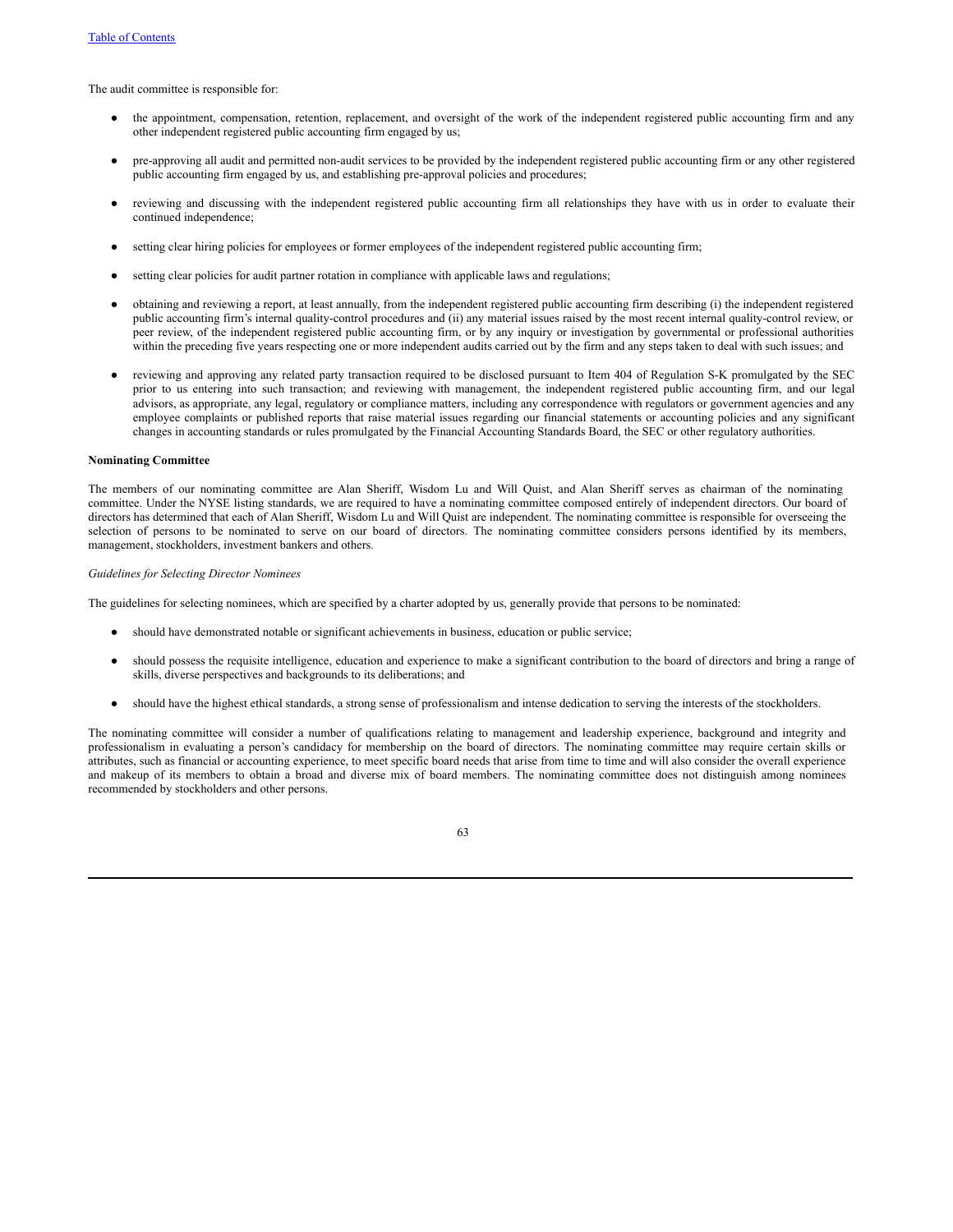### **Compensation Committee**

The members of our compensation committee are Wisdom Lu, Will Quist and Boris Revsin, and Boris Revsin serves as chairman of the compensation committee. Under the NYSE listing standards, we are required to have a nominating committee composed entirely of independent directors. Our board of directors has determined that each of Wisdom Lu, Will Quist and Boris Revsin are independent.

We adopted a compensation committee charter, which details the principal functions of the compensation committee, including:

- reviewing and approving on an annual basis the corporate goals and objectives relevant to our Chief Executive Officer's compensation, evaluating our Chief Executive Officer's performance in light of such goals and objectives and determining and approving the remuneration (if any) of our Chief Executive Officer based on such evaluation;
- reviewing and approving on an annual basis the compensation of all of our other officers;
- reviewing on an annual basis our executive compensation policies and plans;
- implementing and administering our incentive compensation equity-based remuneration plans;
- assisting management in complying with our proxy statement and annual report disclosure requirements;
- approving all special perquisites, special cash payments and other special compensation and benefit arrangements for our officers and employees;
- if required, producing a report on executive compensation to be included in our annual proxy statement; and
- reviewing, evaluating and recommending changes, if appropriate, to the remuneration for directors.

Notwithstanding the foregoing, as indicated above, other than the \$10,000 per month administrative fee payable to an affiliate of our sponsor and reimbursement of expenses, no compensation of any kind, including finders, consulting or other similar fees, will be paid to any of our existing stockholders, officers, directors or any of their respective affiliates, prior to, or for any services they render in order to effectuate the consummation of a business combination. Accordingly, it is likely that prior to the consummation of an initial business combination, the compensation committee will only be responsible for the review and recommendation of any compensation arrangements to be entered into in connection with such initial business combination.

The charter also provided that the compensation committee may, in its sole discretion, retain or obtain the advice of a compensation consultant, legal counsel or other advisor and will be directly responsible for the appointment, compensation and oversight of the work of any such advisor. However, before engaging or receiving advice from a compensation consultant, external legal counsel or any other advisor, the compensation committee will consider the independence of each such advisor, including the factors required by the NYSE and the SEC.

### **Compensation Committee Interlocks and Insider Participation**

None of our officers currently serves, or in the past year has served, as a member of the board of directors or compensation committee of any entity that has one or more officers serving on our board of directors.

# **Code of Ethics**

We have adopted a Code of Ethics applicable to our directors, officers and employees. A copy of the Code of Ethics will be provided without charge upon written request to our principal executive offices. We intend to disclose any amendments to or waivers of certain provisions of our Code of Ethics in a Current Report on Form 8-K.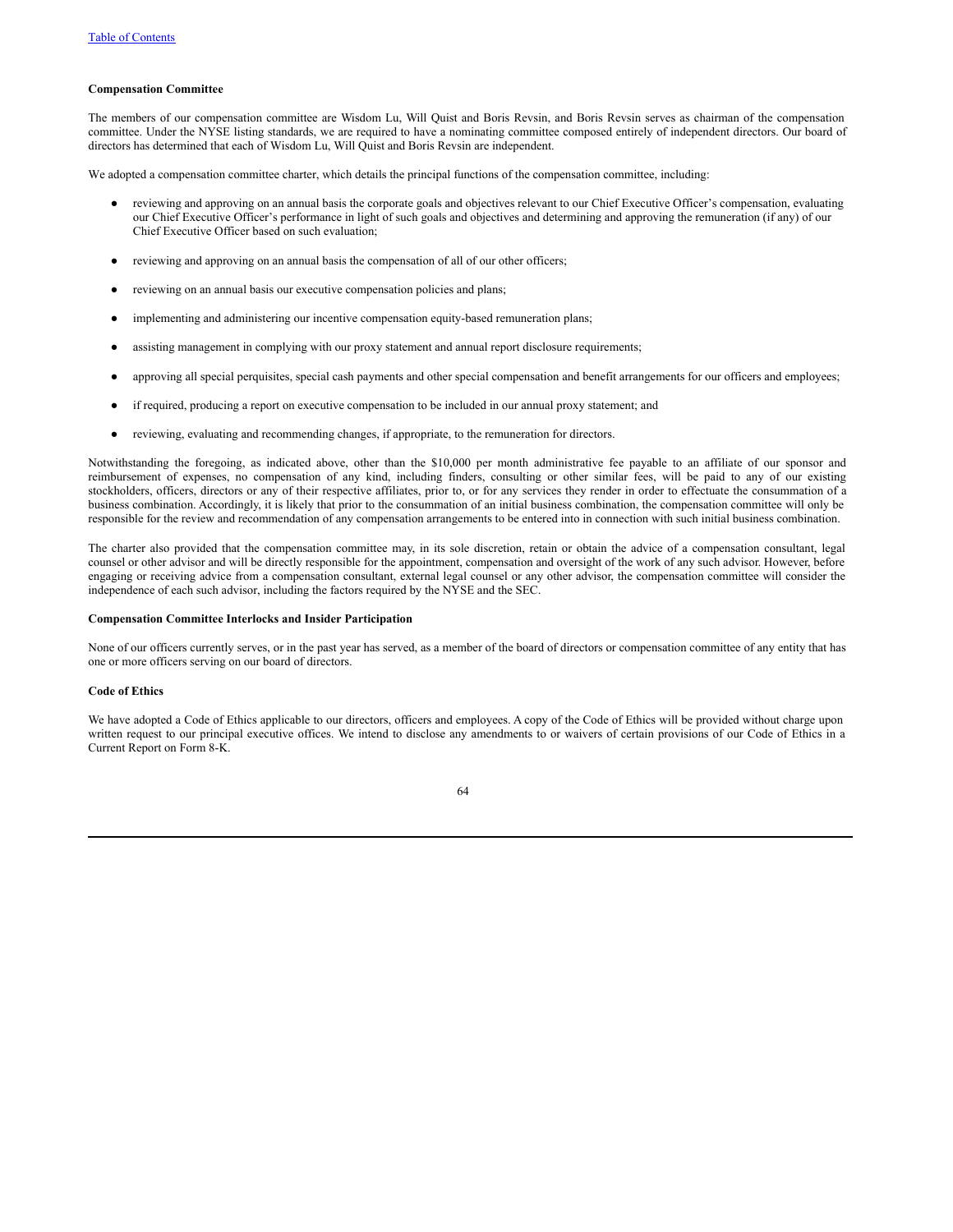## **Conflicts of Interest**

Each of our officers and directors presently has, and any of them in the future may have additional, fiduciary or contractual obligations to other entities pursuant to which such officer or director is or will be required to present business combination opportunities to such entity. Accordingly, in the future, if any of our officers or directors becomes aware of a business combination opportunity which is suitable for an entity to which he or she has then-current fiduciary or contractual obligations, he or she will honor his or her fiduciary or contractual obligations to present such opportunity to such entity. We do not believe, however, that any fiduciary duties or contractual obligations of our officers arising in the future would materially undermine our ability to complete our business combination.

Potential investors should also be aware of the following other potential conflicts of interest:

- None of our officers or directors is required to commit his or her full time to our affairs and, accordingly, may have conflicts of interest in allocating his or her time among various business activities.
- In the course of their other business activities, our officers and directors may become aware of investment and business opportunities which may be appropriate for presentation to us as well as the other entities with which they are affiliated. Our management may have conflicts of interest in determining to which entity a particular business opportunity should be presented.
- Our initial stockholders have agreed (i) to waive their redemption rights with respect to any founder shares and public shares held by them in connection with the completion of our initial business combination and a stockholder vote to approve an amendment to our amended and restated certificate of incorporation (A) that would modify the substance or timing of our obligation to provide holders of shares of Class A common stock the right to have their shares redeemed in connection with our initial business combination or to redeem 100% of our public shares if we do not complete our initial business combination within 24 months from the closing of our initial public offering or (B) with respect to any other provision relating to the rights of holders of our Class A commons stock and (ii) to waive their rights to liquidating distributions from the trust account with respect to any founder shares they hold if we fail to consummate an initial business combination within 24 months from the closing of our initial public offering (although they will be entitled to liquidating distributions from the trust account with respect to any public shares they hold if we fail to complete our initial business combination within the prescribed time frame). If we do not complete our initial business combination within such applicable time period, the proceeds of the sale of the private placement warrants held in the trust account will be used to fund the redemption of our public shares, and the private placement warrants will expire worthless. With certain limited exceptions, the founder shares will not be transferable, assignable by our sponsor until the earlier of: (A) one year after the completion of our initial business combination; or (B) subsequent to our initial business combination, (x) if the closing price of our Class A common stock equals or exceeds \$12.00 per share (as adjusted for stock splits, stock dividends, reorganizations, recapitalizations and the like) for any 20 trading days within any 30-trading day period commencing at least 150 days after our initial business combination, or (y) the date on which we complete a liquidation, merger, capital stock exchange, reorganization or other similar transaction that results in all of our stockholders having the right to exchange their shares of common stock for cash, securities or other property. With certain limited exceptions, the private placement warrants and the Class A common stock underlying such warrants, will not be transferable, assignable or saleable by our sponsor or its permitted transferees until 30 days after the completion of our initial business combination. Since our sponsor and officers and directors may directly or indirectly own common stock and warrants following our initial public offering, our officers and directors may have a conflict of interest in determining whether a particular target business is an appropriate business with which to effectuate our initial business combination.
- Our officers and directors may have a conflict of interest with respect to evaluating a particular business combination if the retention or resignation of any such officers and directors was included by a target business as a condition to any agreement with respect to our initial business combination.
- Our sponsor, officers or directors may have a conflict of interest with respect to evaluating a business combination and financing arrangements as we may obtain loans from our sponsor or an affiliate of our sponsor or any of our officers or directors to finance transaction costs in connection with an intended initial business combination. Up to \$1,500,000 of such loans may be convertible into warrants at a price of \$1.00 per warrant at the option of the lender. Such warrants would be identical to the private placement warrants, including as to exercise price, exercisability and exercise period.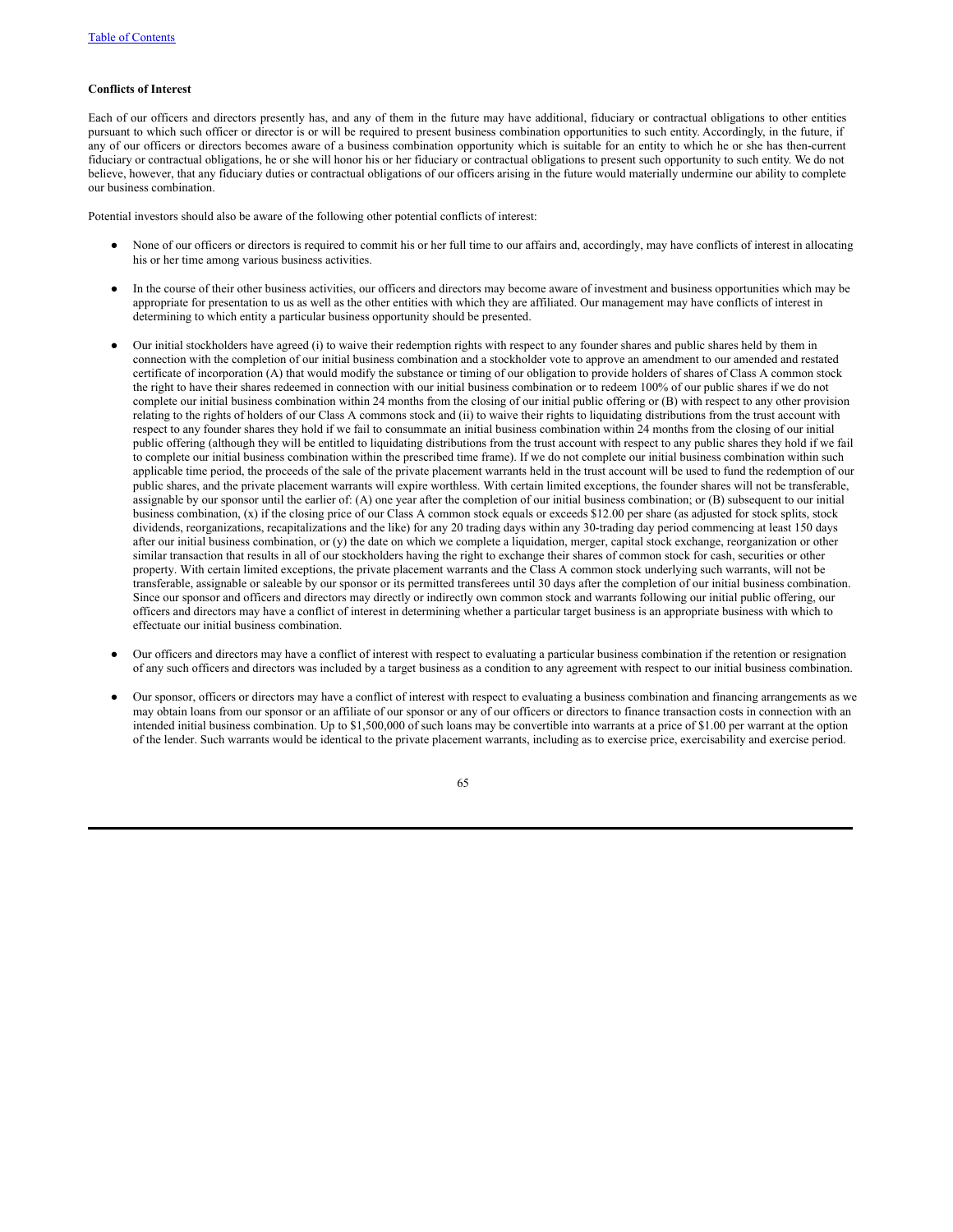The conflicts described above may not be resolved in our favor.

In general, officers and directors of a corporation incorporated under the laws of the State of Delaware are required to present business opportunities to a corporation if:

- the corporation could financially undertake the opportunity;
- the opportunity is within the corporation's line of business; and
- it would not be fair to our company and its stockholders for the opportunity not to be brought to the attention of the corporation.

Accordingly, as a result of multiple business affiliations, our officers and directors may have similar legal obligations relating to presenting business opportunities meeting the above-listed criteria to multiple entities.

Below is a table summarizing the entities to which our executive officers and directors currently have fiduciary duties or contractual obligations:

| <b>Individual</b>   | Entity                                   | <b>Entity's Business</b>                 | <b>Affiliation</b><br>Chief Executive Officer and Director |  |
|---------------------|------------------------------------------|------------------------------------------|------------------------------------------------------------|--|
| <b>Philip Krim</b>  | Casper Sleep Inc.                        | <b>E-Commerce of Mattress</b>            |                                                            |  |
| <b>Alan Sheriff</b> | PNC Financial Services Group             | Banking                                  | Vice Chairman                                              |  |
|                     | Tailwind International Acquisition Corp. | Special Purpose Acquisition Company      | Director                                                   |  |
| <b>Matt Eby</b>     | <b>Tengram Capital Partners</b>          | Private Equity Firm                      | Co-Founder and Managing Partner                            |  |
|                     | Tailwind International Acquisition Corp. | Special Purpose Acquisition Company      | Director                                                   |  |
|                     | El Cap Holdings                          | <b>Fitness Company</b>                   | Chairman                                                   |  |
|                     | Lime Crime                               | <b>Beauty Products</b>                   | Chairman                                                   |  |
|                     | Algenist                                 | <b>Beauty Products</b>                   | Director                                                   |  |
|                     | Revive                                   | <b>Beauty Products</b>                   | Director                                                   |  |
|                     | Cos Bar                                  | Luxury Specialty Retail                  | Director                                                   |  |
|                     | Seawall Capital                          | Private Equity Firm                      | Founder and Managing Partner                               |  |
|                     | Kent Water Sports                        | Sporting Goods Company                   | Chairman                                                   |  |
| <b>Chris Hollod</b> | <b>Hollod Holdings</b>                   | Private Equity and Advisory              | Founder and Managing Partner                               |  |
| Wisdom Lu           | Stibel & Co and Bryant Stibel            | Private Equity                           | <b>Founding Partner</b>                                    |  |
|                     | Fifth Wall Acquisition Corp. I           | Special Purpose Acquisition Company      | Director                                                   |  |
| <b>Boris Revsin</b> | Republic Capital                         | Private Equity and Advisory              | <b>Managing Director</b>                                   |  |
| <b>Will Quist</b>   | Slow Ventures Galleon Technologies, Inc. | Venture Capital Cloud-based supply chain |                                                            |  |
|                     |                                          | management platform                      | <b>Partner Director</b>                                    |  |

Accordingly, if any of the above executive officers or directors becomes aware of a business combination opportunity which is suitable for any of the above entities to which he or she has current fiduciary or contractual obligations, he or she will honor his or her fiduciary or contractual obligations to present such business combination opportunity to such entity, and only present it to us if such entity rejects the opportunity. We do not believe, however, that any of the foregoing fiduciary duties or contractual obligations will materially affect our ability to complete our business combination. Our amended and restated certificate of incorporation provides that we renounce our interest in any corporate opportunity offered to any director or officer unless such opportunity is expressly offered to such person solely in his or her capacity as a director or officer of our company and such opportunity is one we are legally and contractually permitted to undertake and would otherwise be reasonable for us to pursue.

We are not prohibited from pursuing an initial business combination with a company that is affiliated with our sponsor, officers or directors. In the event we seek to complete our initial business combination with such a company, we, or a committee of independent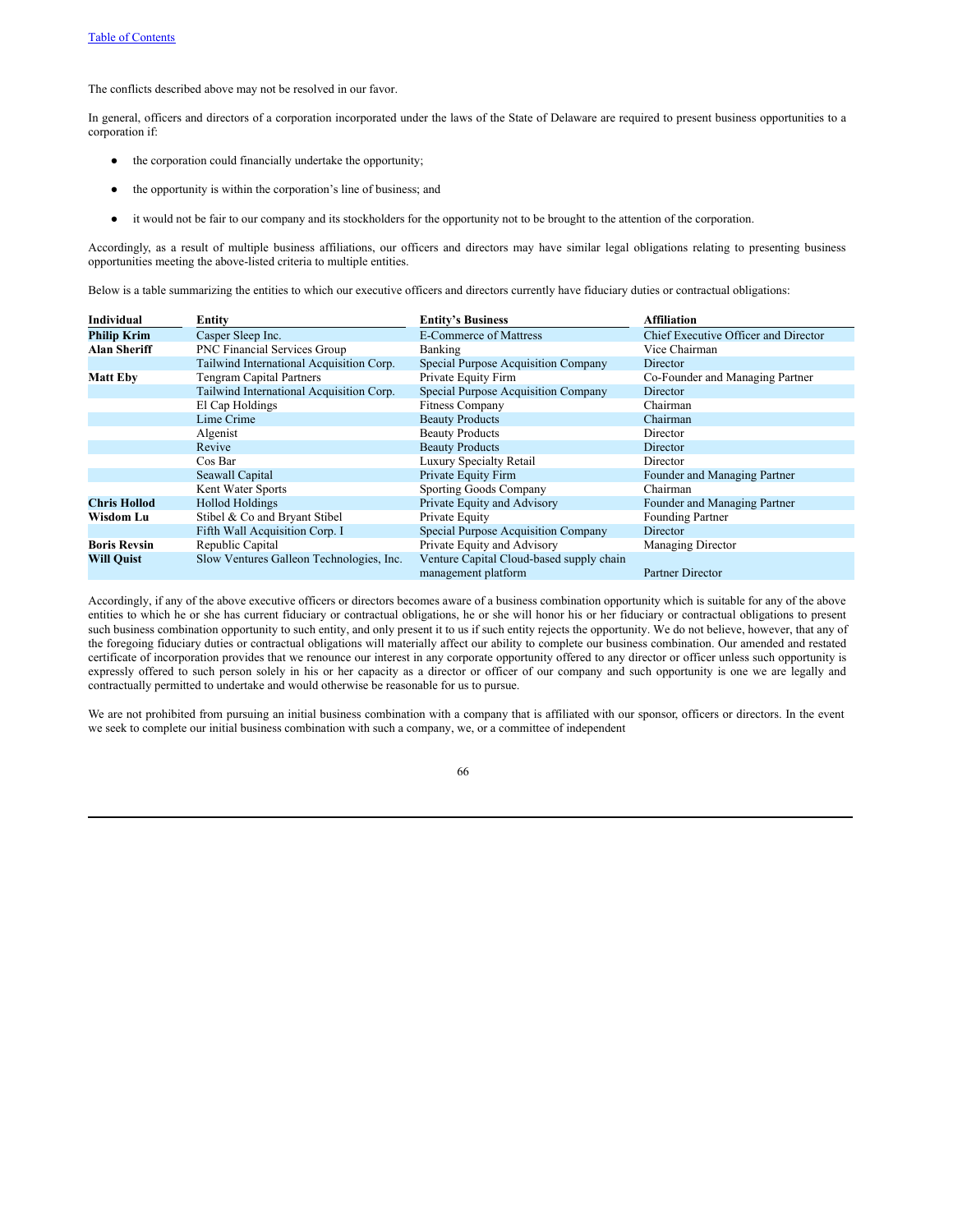directors, would obtain an opinion from an independent investment banking firm or from an independent accounting firm, that such an initial business combination is fair to our company from a financial point of view.

As long as our sponsor is controlled by Philip Krim, we have agreed not to enter into a definitive agreement regarding an initial business combination without the prior consent of our sponsor. In the event that we submit our initial business combination to our public stockholders for a vote, our initial stockholders have agreed to vote any founder shares held by them and any public shares purchased during or after the offering in favor of our initial business combination and our officers and directors have also agreed to vote any public shares purchased during or after the offering in favor of our initial business combination.

### **Limitation on Liability and Indemnification of Officers and Directors**

Our amended and restated certificate of incorporation provides that our officers and directors will be indemnified by us to the fullest extent authorized by Delaware law, as it now exists or may in the future be amended. In addition, our amended and restated certificate of incorporation provides that our directors will not be personally liable for monetary damages to us or our stockholders for breaches of their fiduciary duty as directors, unless they violated their duty of loyalty to us or our stockholders, acted in bad faith, knowingly or intentionally violated the law, authorized unlawful payments of dividends, unlawful stock purchases or unlawful redemptions, or derived an improper personal benefit from their actions as directors.

We have entered into agreements with our officers and directors to provide contractual indemnification in addition to the indemnification provided for in our amended and restated certificate of incorporation. Our bylaws also will permit us to secure insurance on behalf of any officer, director or employee for any liability arising out of his or her actions, regardless of whether Delaware law would permit such indemnification. We have purchased a policy of directors' and officers' liability insurance that insures our officers and directors against the cost of defense, settlement or payment of a judgment in some circumstances and insures us against our obligations to indemnify our officers and directors.

These provisions may discourage stockholders from bringing a lawsuit against our directors for breach of their fiduciary duty. These provisions also may have the effect of reducing the likelihood of derivative litigation against officers and directors, even though such an action, if successful, might otherwise benefit us and our stockholders. Furthermore, a stockholder's investment may be adversely affected to the extent we pay the costs of settlement and damage awards against officers and directors pursuant to these indemnification provisions.

We believe that these provisions, the insurance and the indemnity agreements are necessary to attract and retain talented and experienced officers and directors.

# **ITEM 11. EXECUTIVE COMPENSATION**

The following disclosure concerns the compensation of our executive officers and directors for the fiscal year ended December 31, 2021 (i.e., pre-business combination).

None of our officers or directors received any cash compensation for services rendered to us. Since September 3, 2020, we have paid an affiliate of our sponsor a total of \$10,000 per month for office space, utilities and secretarial and administrative support. Upon completion of our initial business combination or our liquidation, we will cease paying these monthly fees. No compensation of any kind, including finder's and consulting fees, will be paid to our sponsor, officers and directors, or any of their respective affiliates, for services rendered prior to or in connection with the completion of our initial business combination. However, these individuals will be reimbursed for any out-of-pocket expenses incurred in connection with activities on our behalf such as identifying potential target businesses and performing due diligence on suitable business combinations. Our audit committee has and will continue to review on a quarterly basis all payments that were made by us to our sponsor, officers or directors, or our or their affiliates.

After the completion of our initial business combination, directors or members of our management team who remain with us may be paid consulting or management fees from the combined company. All of these fees will be fully disclosed to stockholders, to the extent then known, in the tender offer materials or proxy solicitation materials furnished to our stockholders in connection with a proposed business combination. We have not established any limit on the amount of such fees that may be paid by the combined company to our directors or members of management. It is unlikely the amount of such compensation will be known at the time of the proposed business combination, because the directors of the post-combination business will be responsible for determining officer and director

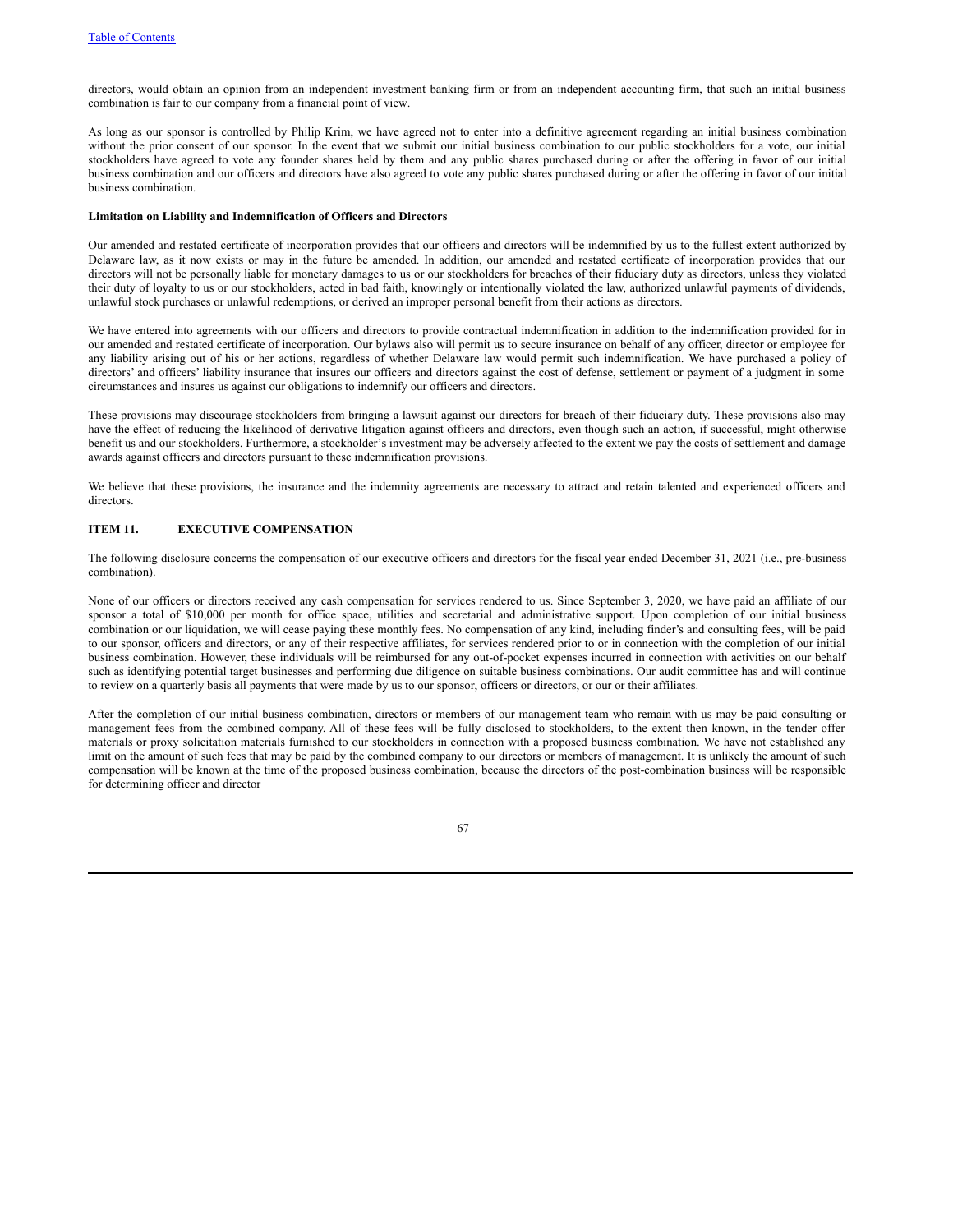compensation. Any compensation to be paid to our officers will be determined, or recommended to the board of directors for determination, either by a compensation committee constituted solely by independent directors or by a majority of the independent directors on our board of directors.

We do not intend to take any action to ensure that members of our management team maintain their positions with us after the consummation of our initial business combination, although it is possible that some or all of our officers and directors may negotiate employment or consulting arrangements to remain with us after our initial business combination. The existence or terms of any such employment or consulting arrangements to retain their positions with us may influence our management's motivation in identifying or selecting a target business but we do not believe that the ability of our management to remain with us after the consummation of our initial business combination will be a determining factor in our decision to proceed with any potential business combination. We are not party to any agreements with our officers and directors that provide for benefits upon termination of employment.

# **ITEM 12. SECURITY OWNERSHIP OF CERTAIN BENEFICIAL OWNERS AND MANAGEMENT AND RELATED STOCKHOLDER MATTERS**

The following table sets forth information regarding the beneficial ownership of our shares of common stock as of March 29, 2022, based on information obtained from the persons named below, with respect to the beneficial ownership of our shares of common stock, by:

- each person known by us to be the beneficial owner of more than 5% of our outstanding shares of common stock;
- each of our executive officers and directors that beneficially owns our shares of common stock; and
- all our executive officers and directors as a group.

Unless otherwise indicated, we believe that all persons named in the table have sole voting and investment power with respect to all shares of common stock beneficially owned by them. The following table does not reflect record or beneficial ownership of the private placement warrants.

|                                                           | <b>Class B common stock</b>                                  |                                              | <b>Class A common stock</b>                                  |                                              |
|-----------------------------------------------------------|--------------------------------------------------------------|----------------------------------------------|--------------------------------------------------------------|----------------------------------------------|
|                                                           | Number of                                                    |                                              | Number of                                                    |                                              |
| Name of Beneficial Owners <sup>(1)</sup>                  | <b>Shares</b><br><b>Beneficially</b><br>Owned <sup>(2)</sup> | Approximate<br>Percentage of<br><b>Class</b> | <b>Shares</b><br><b>Beneficially</b><br>Owned <sup>(2)</sup> | Approximate<br>Percentage of<br><b>Class</b> |
| Tailwind Sponsor $LLC^{(3)}$ (our sponsor)                | 8,355,393                                                    | $100.0 \%$                                   |                                                              |                                              |
| Philip Krim $(3)$                                         | 8,355,393                                                    | $100.0 \%$                                   |                                                              |                                              |
| Chris Hollod                                              |                                                              | $\overline{\phantom{a}}$                     |                                                              |                                              |
| Matt Eby                                                  |                                                              |                                              |                                                              |                                              |
| Alan Sheriff                                              |                                                              |                                              |                                                              |                                              |
| Wisdom Lu                                                 |                                                              |                                              |                                                              |                                              |
| <b>Boris Revsin</b>                                       |                                                              | $\overline{\phantom{a}}$                     |                                                              |                                              |
| Will Ouist                                                |                                                              |                                              |                                                              |                                              |
| All officers and directors as a group (seven individuals) | 8,355,393                                                    | $100\%$                                      |                                                              |                                              |
| Polar Asset Management Partners Inc. <sup>(4)</sup>       |                                                              |                                              | 2,324,396                                                    | 6.95 $%$                                     |
| Magnetar Financial $LLC^{(5)}$                            |                                                              |                                              | 1,937,916                                                    | 5.8 $%$                                      |
| 683 Capital Management, LLC <sup>(6)</sup>                |                                                              |                                              | 3,000,000                                                    | $9.0\%$                                      |

Less than one percent.

(1) Unless otherwise noted, the business address of each of the following entities or individuals is c/o Tailwind Acquisition Corp., 1545 Courtney Ave, Los Angeles, California 90046.

(2) Interests shown consist solely of founder shares, classified as shares of Class B common stock. Such shares are convertible into shares of Class A common stock on a one-for-one basis, subject to adjustment.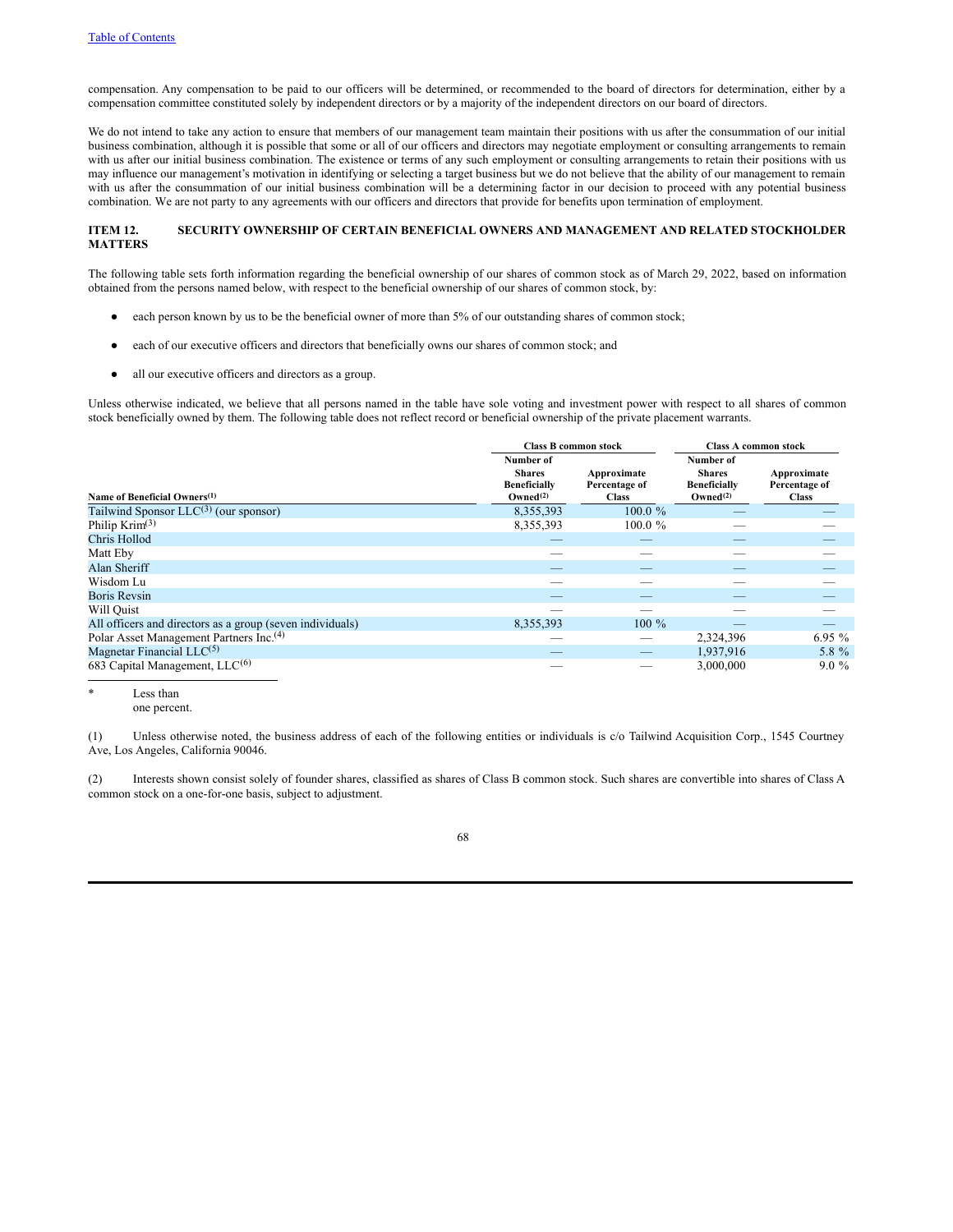(3) Philip Krim has voting and dispositive power over the securities held by Tailwind Sponsor LLC and therefore may be deemed to be a beneficial owner thereof.

(4) Pursuant to the Schedule 13G/A filed by Polar Asset Management Partners Inc. on February 11, 2022, Polar Asset Management Partners Inc. serves as the investment advisor to Polar Multi-Strategy Master Fund ("PMSMF") with respect to shares of Class A Common Stock directly held by PMSMF. The address of the business office of the reporting person is 401 Bay Street, Suite 1900, PO Box 19, Toronto, Ontario M5H 2Y4, Canada.

(5) Pursuant to the Schedule 13G/A filed by Magnetar Financial LLC on January 28, 2022, each of Magnetar Financial, Magnetar Capital Partners, Supernova Management and Mr. Litowitz held 1,937,916 Shares. The amount consists of (A) 192,446 Shares held for the account of Constellation Fund II; (B) 669,952 Shares held for the account of Constellation Master Fund; (C) 93,362 Shares held for the account of Systematic Master Fund; (D) 28,992 Shares held for the account of Master Fund; (E) 237,839 Shares held for the account of Xing He Master Fund; (F) 87,144 Shares held for the account of Purpose Fund; (G) 179,742 Shares held for the account of SC Fund; (H) 265,074 Shares held for the account of Structured Credit Fund; (I) 139,794 Shares held for the account of Lake Credit Fund; and (J) 43,571 Shares held of the account of Purpose Fund. Magnetar Financial serves as the investment adviser to the Magnetar Funds, and as such, Magnetar Financial exercises voting and investment power over the Shares held for the Magnetar Funds' accounts. Magnetar Capital Partners serves as the sole member and parent holding company of Magnetar Financial. Supernova Management is the general partner of Magnetar Capital Partners. The manager of Supernova Management is Alec Litowitz.... The address of the principal business office of each of Magnetar Financial LLC, Magnetar Capital Partners LP, Supernova Management LLC, and Mr. Litowitz is 1603 Orrington Avenue, 13th Floor, Evanston, Illinois 60201.

(6) Pursuant to the Schedule 13G/A filed by 683 Capital Management, LLC on February 14, 2022, 683 Capital Partners, LP beneficially owns 2,184,989 shares of Class A Common Stock. 683 Capital Management, LLC is the investment manager of 683 Capital Partners, LP and Ari Zweiman is the Managing Member of 683 Capital Management, LLC. Accordingly, each of 683 Capital Management, LLC and Ari Zweiman may be deemed to beneficially own such shares. The reporting persons disclaim beneficial ownership of such shares except to the extent of their pecuniary interest therein. The principal business address for each of the reporting persons is 3 Columbus Circle, Suite 2205, New York, NY 10019.

Our sponsor, officers and directors are deemed to be our "promoter" as such term is defined under the federal securities laws.

# **Changes in Control**

None.

# **ITEM 13. CERTAIN RELATIONSHIPS AND RELATED TRANSACTIONS, AND DIRECTOR INDEPENDENCE**

## *Administrative Support Agreement*

Since September 3, 2020, we have paid an affiliate of the sponsor a total of \$10,000 per month for office space, utilities and secretarial, and administrative support services. Upon completion of a business combination or our liquidation, we will cease paying these monthly fees. For fiscal 2021, we incurred \$120,000 in fees for these services, of which such amount is included in accrued expenses in the accompanying balance sheet.

### *Related Party Loans*

In order to finance transaction costs in connection with a business combination, the sponsor, an affiliate of the sponsor, or certain of our officers and directors or their affiliates may, but are not obligated to, loan us funds as may be required ("working capital loans"). If we complete a business combination, we would repay the working capital loans out of the proceeds of the trust account released to us. Otherwise, the working capital loans would be repaid only out of funds held outside the trust account. In the event that a business combination does not close, we may use a portion of proceeds held outside the trust account to repay the working capital loans but no proceeds held in the trust account would be used to repay the working capital loans. The working capital loans would either be repaid upon consummation of a business combination, without interest, or, at the lender's discretion, up to \$1,500,000 of such working capital loans may be convertible into warrants, at a price of \$1.00 per warrant, of the post business combination entity. The warrants would be identical to the private placement warrants. As of December 31, 2021, no working capital loans were outstanding.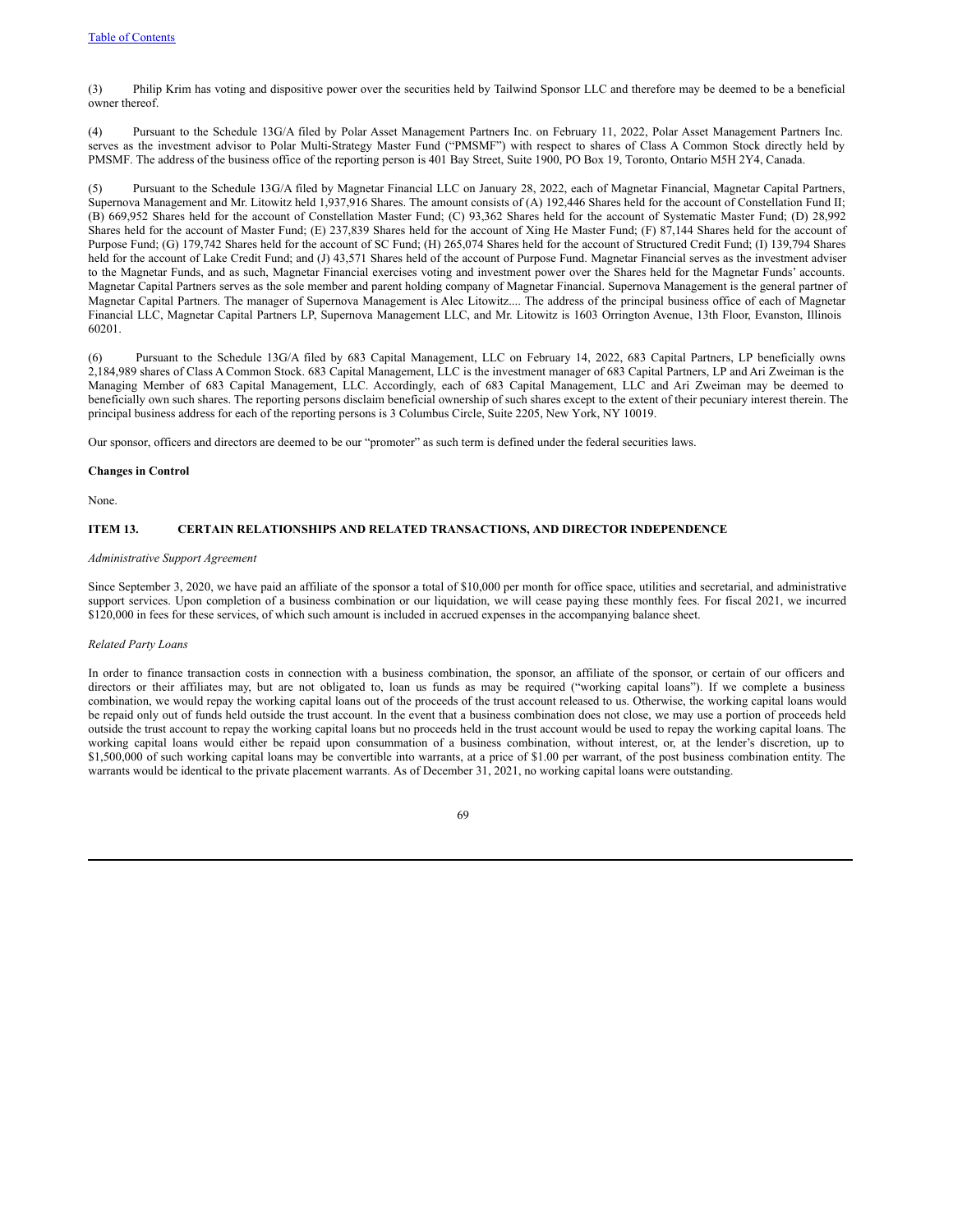# *Related Party Policy*

We have adopted a code of ethics requiring us to avoid, wherever possible, all conflicts of interests, except under guidelines or resolutions approved by our board of directors (or the appropriate committee of our board) or as disclosed in our public filings with the SEC. Under our code of ethics, conflict of interest situations include any financial transaction, arrangement or relationship (including any indebtedness or guarantee of indebtedness) involving the Company.

In addition, our audit committee, pursuant to a written charter that was adopted prior to the consummation of our initial public offering, is responsible for reviewing and approving related party transactions to the extent that we enter into such transactions. An affirmative vote of a majority of the members of the audit committee present at a meeting at which a quorum is present is required in order to approve a related party transaction. A majority of the members of the entire audit committee will constitute a quorum. Without a meeting, the unanimous written consent of all of the members of the audit committee is required to approve a related party transaction. We also require each of our directors and executive officers to complete a directors' and officers' questionnaire that elicits information about related party transactions.

These procedures are intended to determine whether any such related party transaction impairs the independence of a director or presents a conflict of interest on the part of a director, employee or officer.

### **Director Independence**

NYSE listing standards require that a majority of our board of directors be independent. Our board of directors has determined that Alan Sheriff, Wisdom Lu, Will Quist and Boris Revsin are "independent directors" as defined in the NYSE listing standards. Our independent directors have regularly scheduled meetings at which only independent directors are present.

## **ITEM 14. PRINCIPAL ACCOUNTANT FEES AND SERVICES**

The firm of WithumSmith+Brown, PC, or Withum, acts as our independent registered public accounting firm. The following is a summary of fees paid to Withum for services rendered.

*Audit Fees*. For the year ended December 31, 2021 and for the period from May 29, 2020 (inception) through December 31, 2020, fees for our independent registered public accounting firm were approximately \$114,980 and \$80,995, respectively, for the services Withum performed in connection with our Initial Public Offering, review of the financial information included in our Forms 10-Q and the audit of our December 31, 2021 and 2020 financial statements included in this Report on Form 10-K.

*Audit-Related Fees.* For the year ended December 31, 2021 and for the period from May 29, 2020 (inception) through December 31, 2020, our independent registered public accounting firm did not render assurance and related services related to the performance of the audit or review of financial statements.

*Tax Fees*. For the year ended December 31, 2021 and for the period from May 29, 2020 (inception) through December 31, 2020, our independent registered public accounting firm did not render services to us for tax compliance, tax advice and tax planning.

*All Other Fees*. For the year ended December 31, 2021 and for the period from May 29, 2020 (inception) through December 31, 2020, there were no fees billed for products and services provided by our independent registered public accounting firm other than those set forth above.

# **Pre-Approval Policy**

Our audit committee was formed upon the consummation of our initial public offering. As a result, the audit committee did not pre-approve all of the foregoing services, although any services rendered prior to the formation of our audit committee were approved by our board of directors. Since the formation of our audit committee, and on a going-forward basis, the audit committee has and will pre-approve all auditing services and permitted non-audit services to be performed for us by our auditors, including the fees and terms thereof (subject to the de minimis exceptions for non-audit services described in the Exchange Act which are approved by the audit committee prior to the completion of the audit).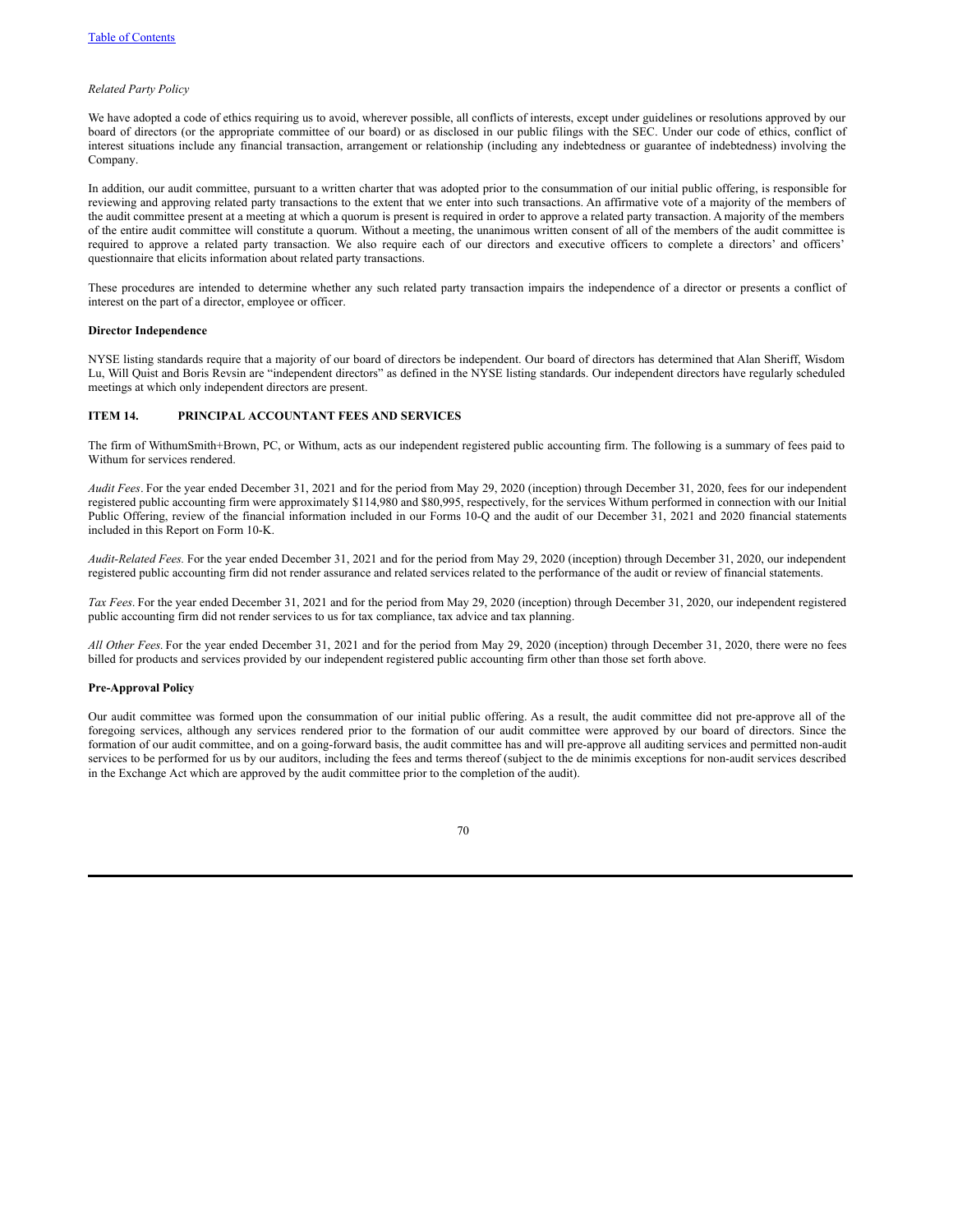# **PART IV**

# **ITEM 15. EXHIBITS, FINANCIAL STATEMENTS SCHEDULES**

(a) The following documents are filed as part of this Report:

(1) Financial Statements:

|                                                             | Page  |
|-------------------------------------------------------------|-------|
| Report of Independent Registered Public Accounting Firm     | $F-2$ |
| <b>Consolidated Balance Sheets</b>                          | $F-3$ |
| <b>Consolidated Statements of Operations</b>                | $F-4$ |
| Consolidated Statements of Changes in Stockholders' Deficit | $F-5$ |
| <b>Consolidated Statements of Cash Flows</b>                | F-6   |
| Notes to Consolidated Financial Statements                  | $F-7$ |

(2) Financial Statement Schedules:

None.

(3) Exhibits

We hereby file as part of this Report the exhibits listed in the attached Exhibit Index. Exhibits which are incorporated herein by reference can be inspected and copied at the public reference facilities maintained by the SEC, 100 F Street, N.E., Room 1580, Washington, D.C. 20549. Copies of such material can also be obtained from the Public Reference Section of the SEC, 100 F Street, N.E., Washington, D.C. 20549, at prescribed rates or on the SEC website at www.sec.gov.

| xhibit |
|--------|
|--------|

| No.          | <b>Description</b>                                                                                                                                                                                                                                                                                           |
|--------------|--------------------------------------------------------------------------------------------------------------------------------------------------------------------------------------------------------------------------------------------------------------------------------------------------------------|
| $2.1\dagger$ | Business Combination Agreement, dated as of March 1, 2021, by and among Tailwind Acquisition Corp, Compass Merger Sub, Inc.,<br>QOMPLX, Inc. and Rationem, LLC (incorporated by reference to Exhibit 2.1 to Tailwind Acquisition Corp.'s Current Report on<br>Form 8-K, filed with the SEC on March 2, 2021) |
| 3.1          | Amended and Restated Certificate of Incorporation of Tailwind Acquisition Corp. (incorporated by reference to Exhibit 3.1 to Tailwind<br>Acquisition Corp.'s Current Report on Form 8-K, filed with the SEC on September 9, 2020).                                                                           |
| 3.2          | Amended and Restated Bylaws of Tailwind Acquisition Corp. (incorporated by reference to Exhibit 3.2 Tailwind Acquisition Corp.'s<br>Current Report on Form 8-K, filed with the SEC on September 9, 2020).                                                                                                    |
| 4.1          | Specimen Unit Certificate (incorporated by reference to Exhibit 4.1 to the Registration Statement on Form S-1 filed with the SEC on<br>August 26, 2020).                                                                                                                                                     |
| 4.2          | Specimen Class A Common Stock Certificate (incorporated by reference to Exhibit 4.2 to the Registration Statement on Form S-1, filed<br>with the SEC on August 26, 2020).                                                                                                                                    |
| 4.3          | Specimen Warrant Certificate (incorporated by reference to Exhibit 4.3 to the Registration Statement on Form S-1 filed by Tailwind<br>Acquisition Corp. on August 26, 2020).                                                                                                                                 |
| 4.4          | Warrant Agreement, dated as of September 9, 2020, by and between Tailwind Acquisition Corp. and Continental Stock Transfer & Trust<br>Company (incorporated by reference to Exhibit 4.1 to Tailwind Acquisition Corp.'s Current Report on Form 8-K, filed with the SEC on<br>September 9, 2020).             |
| 4.5          | Description of Registrant's Securities (incorporated by reference to Exhibit 4.5 to Tailwind Acquisition Corp.'s Annual Report on<br>Form 10-K, filed with the SEC on March 31, 2021).                                                                                                                       |

71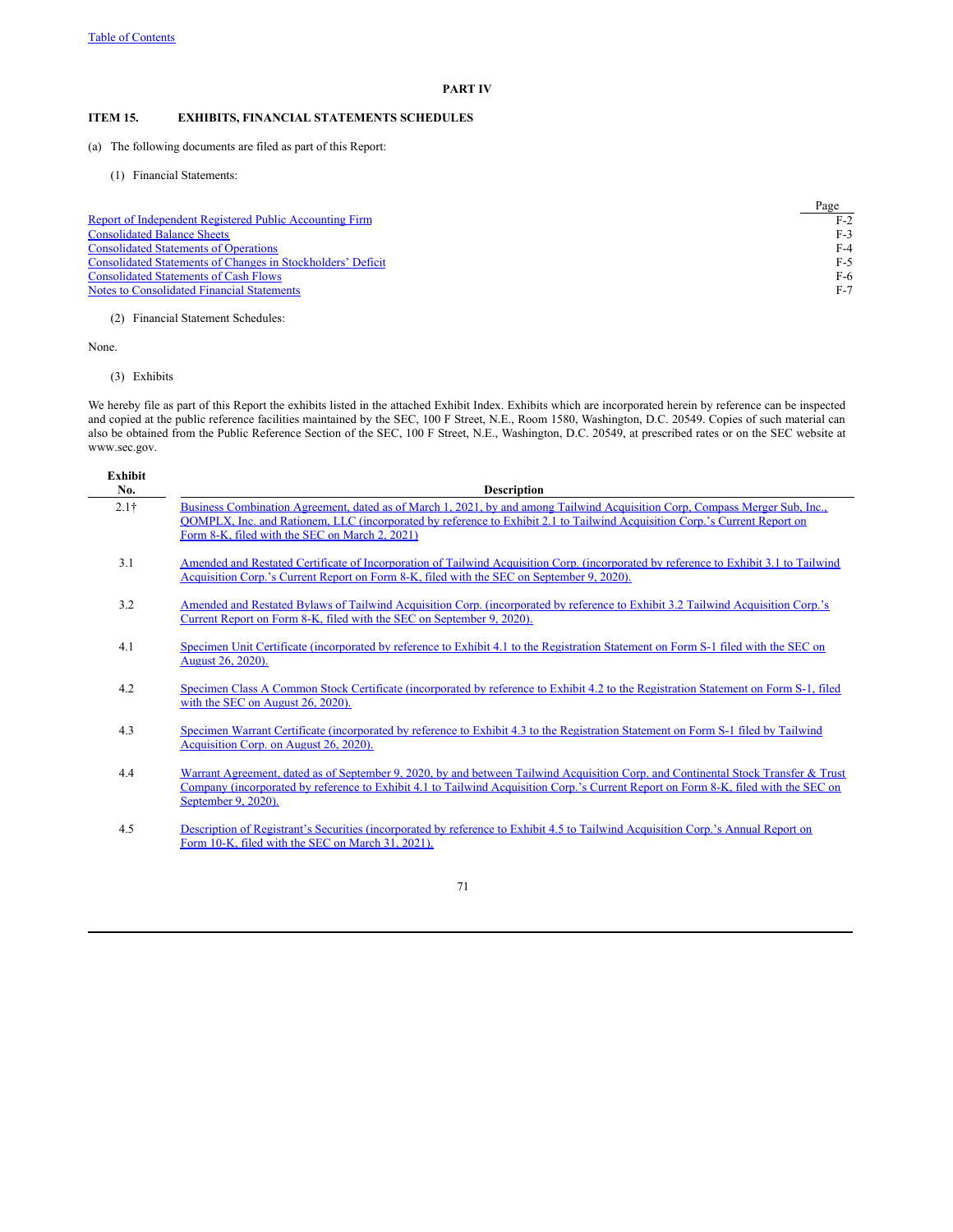| <b>Exhibit</b><br>No. | <b>Description</b>                                                                                                                                                                                                                                                                                                     |
|-----------------------|------------------------------------------------------------------------------------------------------------------------------------------------------------------------------------------------------------------------------------------------------------------------------------------------------------------------|
| 10.1                  | Private Placement Warrants Purchase Agreement, dated as of September 3, 2020, by and between Tailwind Acquisition Corp. and<br>Tailwind Sponsor LLC (incorporated by reference to Exhibit 10.1 to Tailwind's Current Report on Form 8-K, filed with the SEC on<br>September 9, 2020).                                  |
| 10.2                  | Investment Management Trust Agreement, dated as of September 9, 2020, by and between Tailwind Acquisition Corp. and Continental<br>Stock Transfer & Trust Company (incorporated by reference to Exhibit 10.2 to Tailwind Acquisition Corp.'s Current Report on Form 8-<br>K, filed with the SEC on September 9, 2020). |
| 10.3                  | Registration and Stockholder Rights Agreement, dated as of September 9, 2020, by and between Tailwind Acquisition Corp. and<br>Tailwind Sponsor LLC (incorporated by reference to Exhibit 10.3 to Tailwind Acquisition Corp's Current Report on Form 8-K, filed<br>with the SEC on September 9, 2020).                 |
| 10.4                  | Letter Agreement, dated as of September 3, 2020, among Tailwind Acquisition Corp., Tailwind Sponsor LLC and Tailwind Acquisition<br>Corp.'s officers and directors (incorporated by reference to Exhibit 10.4 to Tailwind Acquisition Corp.'s Current Report on Form 8-K,<br>filed with the SEC on September 9, 2020). |
| 10.5                  | Administrative Services Agreement, dated as of September 9, 2020, by and between Tailwind Acquisition Corp. and Tailwind Sponsor<br>LLC (incorporated by reference to Exhibit 10.5 to Tailwind Acquisition Corp.'s Current Report on Form 8-K, filed with the SEC on<br>September 9, 2020).                            |
| 10.6                  | Termination Agreement, dated as of August 17, 2021, by and between the Company and QOMPLX (incorporated by reference to<br>Exhibit 10.1 to Tailwind Acquisition Corp.'s Current Report on Form 8-K, filed with the SEC on August 19, 2021).                                                                            |
| $31.1*$               | Certification of the Chief Executive Officer required by Rule 13a-14(a) or Rule 15d-14(a).                                                                                                                                                                                                                             |
| $31.2*$               | Certification of the Chief Financial Officer required by Rule 13a-14(a) or Rule 15d-14(a).                                                                                                                                                                                                                             |
| $32.1**$              | Certification of the Chief Executive Officer required by Rule 13a-14(b) or Rule 15d-14(b) and 18 U.S.C. 1350                                                                                                                                                                                                           |
| $32.2**$              | Certification of the Chief Financial Officer required by Rule 13a-14(b) or Rule 15d-14(b) and 18 U.S.C. 1350                                                                                                                                                                                                           |
| 101.INS*              | <b>XBRL Instance Document</b>                                                                                                                                                                                                                                                                                          |
| 101.SCH*              | XBRL Taxonomy Extension Schema                                                                                                                                                                                                                                                                                         |
| $101.CAL*$            | XBRL Taxonomy Extension Calculation Linkbase                                                                                                                                                                                                                                                                           |
| $101.DEF*$            | XBRL Taxonomy Extension Definition Linkbase                                                                                                                                                                                                                                                                            |
| $101.LAB*$            | XBRL Taxonomy Extension Label Linkbase                                                                                                                                                                                                                                                                                 |
| 101.PRE*              | XBRL Taxonomy Extension Presentation Linkbase                                                                                                                                                                                                                                                                          |
| $104*$                | 104 Cover Page Interactive Data File (embedded within the Inline XBRL document).                                                                                                                                                                                                                                       |
| $\ast$<br>Filed       |                                                                                                                                                                                                                                                                                                                        |

herewith

\*\* Furnished herewith

72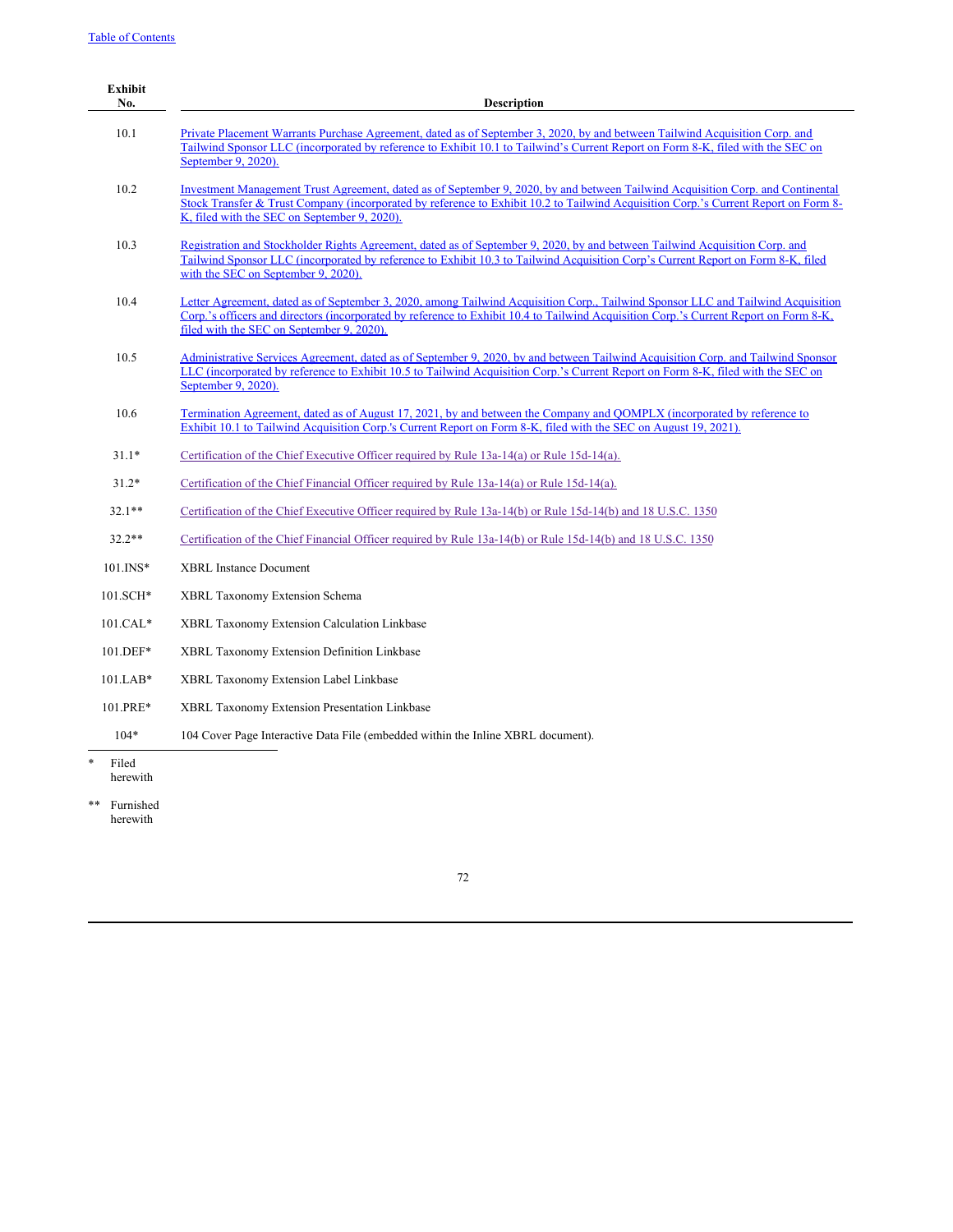<sup>†</sup> Certain of the exhibits and schedules to these exhibits have been omitted in accordance with Regulation S-K Item  $601(a)(5)$ . The registrant agrees to furnish a copy of all omitted exhibits and schedules to the SEC upon its request.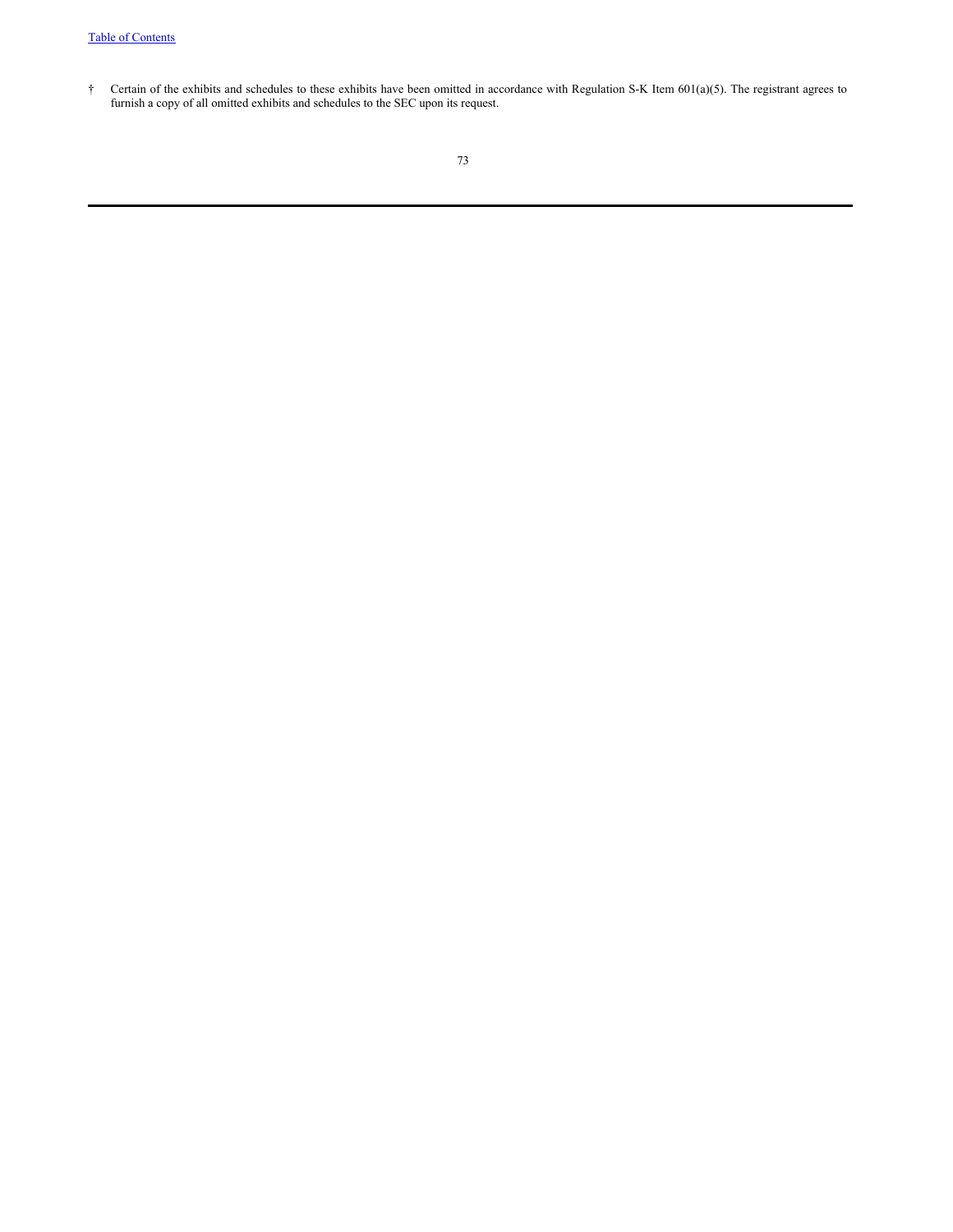# **ITEM 16. FORM 10-K SUMMARY**

Not applicable.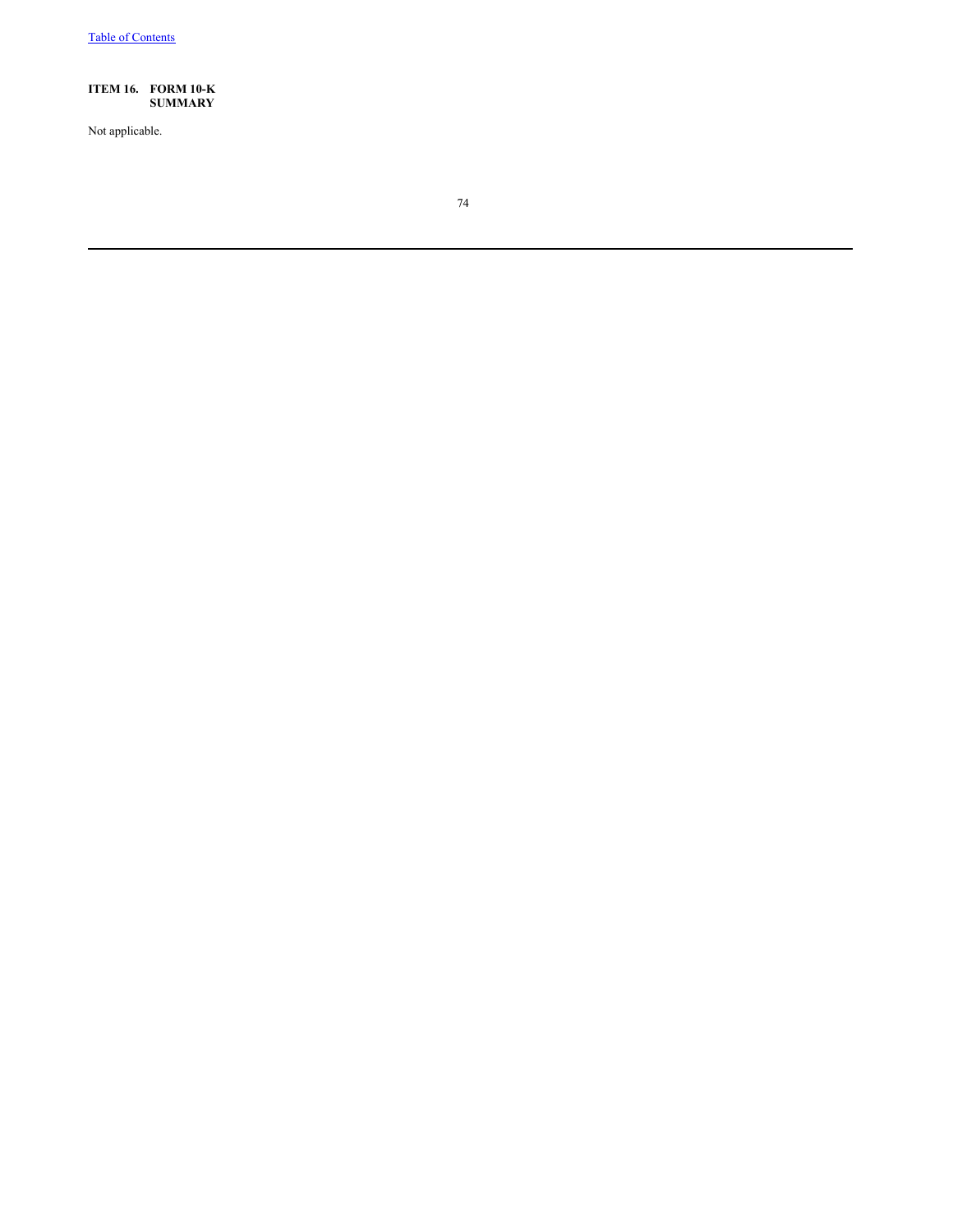# **SIGNATURES**

Pursuant to the requirements of Section 13 or 15(d) of the Securities Act of 1934, the registrant has duly caused this Annual Report on Form 10-K to be signed on its behalf by the undersigned, thereunto duly authorized.

March 31, 2022

# **TAILWIND ACQUISITION CORP.**

/s/ Chris Hollod<br>Name: Chris Name: Chris Hollod<br>Title: Chief Executi Chief Executive Officer

Pursuant to the requirements of the Securities Exchange Act of 1934, this Annual Report on Form 10-K has been signed below by the following persons on behalf of the registrant and in the capacities and on the dates indicated.

| Name                                    | <b>Position</b>                                                                      | Date           |
|-----------------------------------------|--------------------------------------------------------------------------------------|----------------|
| /s/ Philip Krim<br>Philip Krim          | Chairman of the Board of Directors                                                   | March 31, 2022 |
| /s/ Chris Hollod<br>Chris Hollod        | Chief Executive Officer and Director<br>(Principal Executive Officer)                | March 31, 2022 |
| /s/ Matt Eby<br>Matt Eby                | Chief Financial Officer and Director<br>(Principal Financial and Accounting Officer) | March 31, 2022 |
| /s/ Alan Sheriff<br>Alan Sheriff        | Director                                                                             | March 31, 2022 |
| /s/ Wisdom Lu<br>Wisdom Lu              | Director                                                                             | March 31, 2022 |
| /s/ Boris Revsin<br><b>Boris Revsin</b> | Director                                                                             | March 31, 2022 |
| /s/ Will Quist<br>Will Quist            | Director                                                                             | March 31, 2022 |

75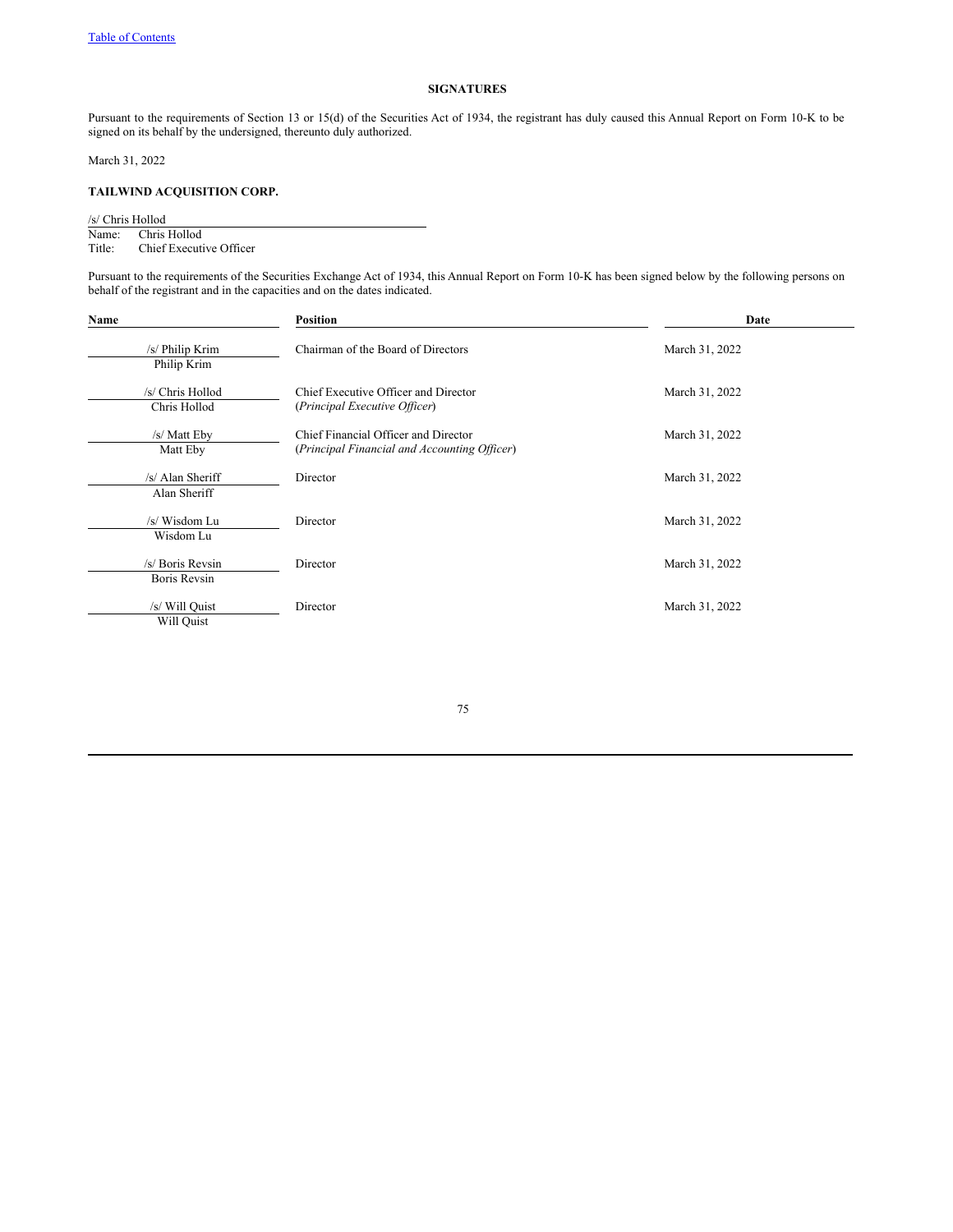# **TAILWIND ACQUISITION CORP.**

# **TABLE OF CONTENTS**

| Report of Independent Registered Public Accounting Firm     | $F-2$           |
|-------------------------------------------------------------|-----------------|
| <b>Consolidated Financial Statements:</b>                   |                 |
| <b>Consolidated Balance Sheets</b>                          | $F-3$           |
| <b>Consolidated Statements of Operations</b>                | $F-4$           |
| Consolidated Statements of Changes in Stockholders' Deficit | F-5             |
| <b>Consolidated Statements of Cash Flows</b>                | F-6             |
| <b>Notes to Consolidated Financial Statements</b>           | $F-7$ to $F-20$ |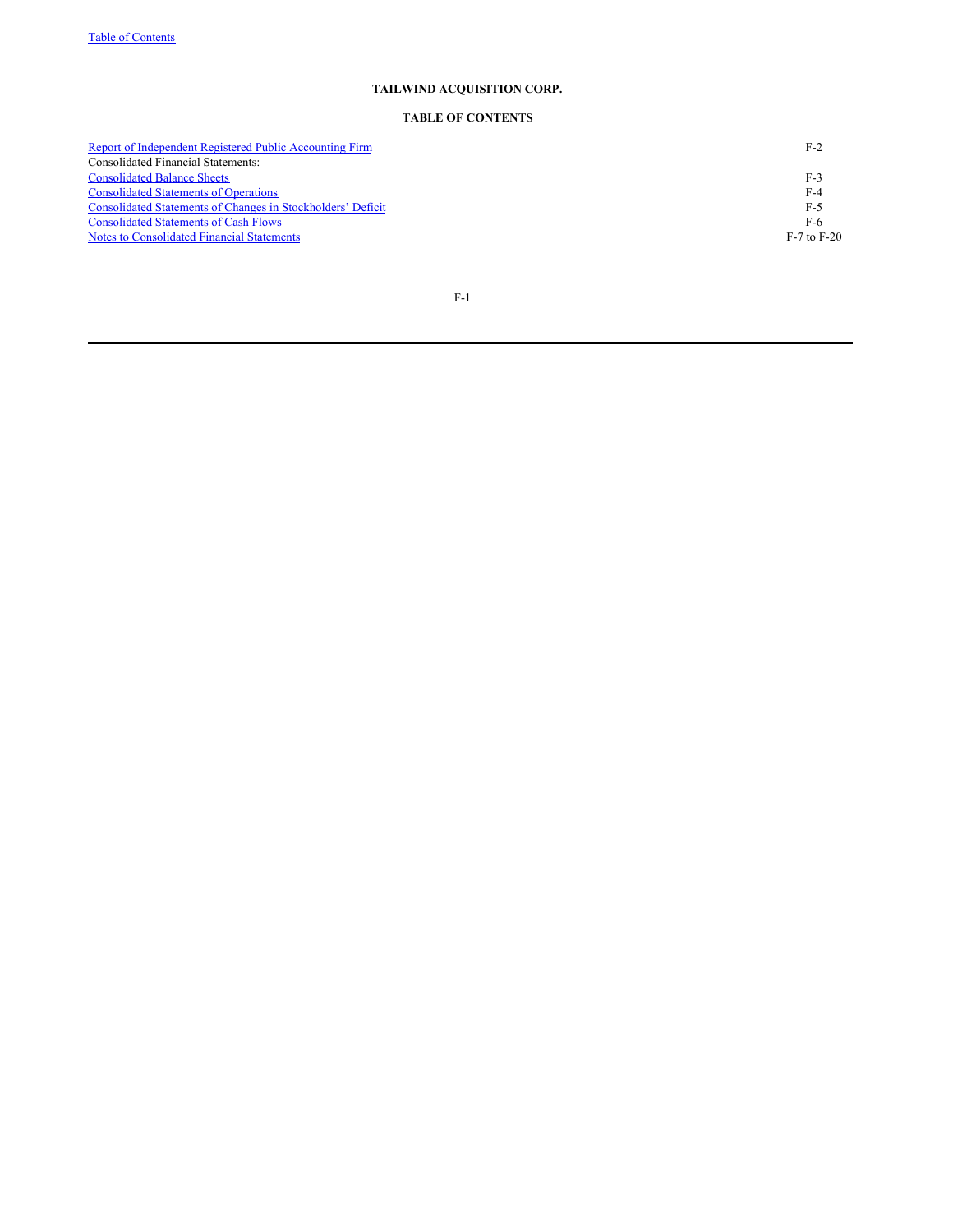### **Report of Independent Registered Public Accounting Firm**

To the Stockholders and the Board of Directors of Tailwind Acquisition Corp.

# **Opinion on the Financial Statements**

We have audited the accompanying consolidated balance sheets of Tailwind Acquisition Corp. (the "Company") as of December 31, 2021 and 2020, the related consolidated statements of operations, changes in stockholders' equity and cash flows for the year ended December 31, 2021 and the period from May 29, 2020 (inception) through December 31, 2020, and the related notes (collectively referred to as the "consolidated financial statements"). In our opinion, the consolidated financial statements present fairly, in all material respects, the financial position of the Company as of December 31, 2021 and 2020, and the results of its operations and its cash flows for the year ended December 31, 2021 and the period from May 29, 2020 (inception) through December 31, 2020, in conformity with accounting principles generally accepted in the United States of America.

#### **Going Concern**

The accompanying consolidated financial statements have been prepared assuming that the Company will continue as a going concern. As discussed in Note 1 to the consolidated financial statements, if the Company is unable to raise additional funds to alleviate liquidity needs and complete a business combination by September 9, 2022, then the Company will cease all operations except for the purpose of liquidating. The liquidity condition and date for mandatory liquidation and subsequent dissolution raise substantial doubt about the Company's ability to continue as a going concern. Management's plans in regard to these matters are also described in Note 1. The consolidated financial statements do not include any adjustments that might result from the outcome of this uncertainty.

# **Basis for Opinion**

These consolidated financial statements are the responsibility of the Company's management. Our responsibility is to express an opinion on the Company's consolidated financial statements based on our audits. We are a public accounting firm registered with the Public Company Accounting Oversight Board (United States) ("PCAOB") and are required to be independent with respect to the Company in accordance with the U.S. federal securities laws and the applicable rules and regulations of the Securities and Exchange Commission and the PCAOB.

We conducted our audits in accordance with the standards of the PCAOB. Those standards require that we plan and perform the audits to obtain reasonable assurance about whether the financial statements are free of material misstatement, whether due to error or fraud. The Company is not required to have, nor were we engaged to perform, an audit of its internal control over financial reporting. As part of our audits, we are required to obtain an understanding of internal control over financial reporting but not for the purpose of expressing an opinion on the effectiveness of the Company's internal control over financial reporting. Accordingly, we express no such opinion.

Our audits included performing procedures to assess the risks of material misstatement of the financial statements, whether due to error or fraud, and performing procedures that respond to those risks. Such procedures included examining, on a test basis, evidence regarding the amounts and disclosures in the financial statements. Our audits also included evaluating the accounting principles used and significant estimates made by management, as well as evaluating the overall presentation of the financial statements. We believe that our audits provide a reasonable basis for our opinion.

/s/ WithumSmith+Brown, PC

We have served as the Company's auditor since 2020.

New York, New York March 31, 2022

PCAOB ID Number 100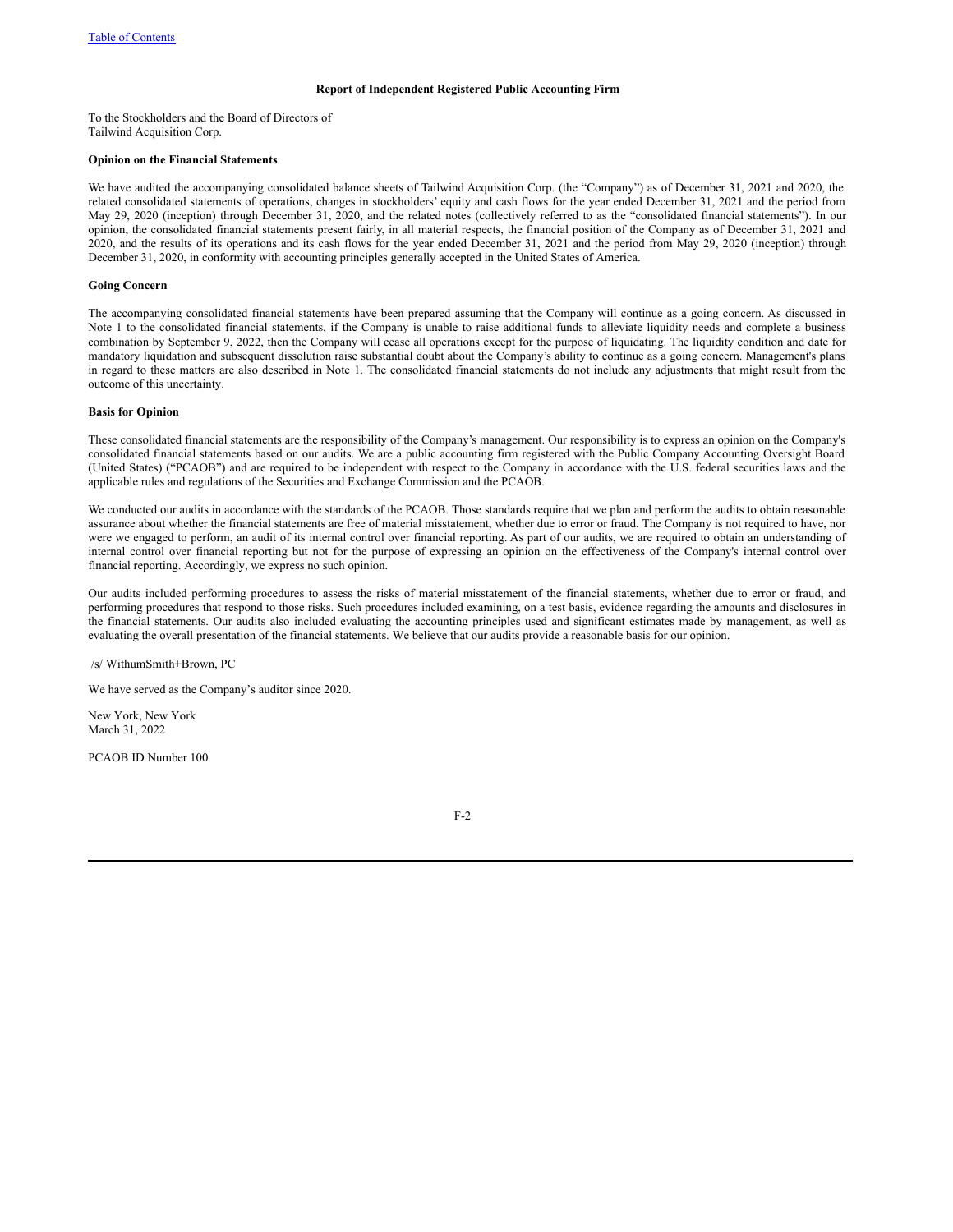## **TAILWIND ACQUISITION CORP. CONSOLIDATED BALANCE SHEETS**

|                                                                                                              | December 31, |                |              |               |  |
|--------------------------------------------------------------------------------------------------------------|--------------|----------------|--------------|---------------|--|
|                                                                                                              |              | 2021           |              | 2020          |  |
| <b>ASSETS</b>                                                                                                |              |                |              |               |  |
| <b>Current Assets</b>                                                                                        |              |                |              |               |  |
| Cash                                                                                                         | $\mathbb{S}$ | 479,694        | $\mathbb{S}$ | 2,245,798     |  |
| Prepaid expenses                                                                                             |              | 111.667        |              | 275,652       |  |
| <b>Total Current Assets</b>                                                                                  |              | 591,361        |              | 2,521,450     |  |
|                                                                                                              |              |                |              |               |  |
| Cash and marketable securities held in Trust Account                                                         |              | 334,441,194    |              | 334, 321, 131 |  |
| <b>TOTAL ASSETS</b>                                                                                          | S            | 335,032,555    | \$           | 336,842,581   |  |
|                                                                                                              |              |                |              |               |  |
| LIABILITIES, CLASS A STOCK SUBJECT TO POSSIBLE REDEMPTION AND STOCKHOLDERS'                                  |              |                |              |               |  |
| <b>DEFICIT</b>                                                                                               |              |                |              |               |  |
| <b>Current liabilities</b>                                                                                   |              |                |              |               |  |
| Accounts payable and accrued expenses                                                                        | \$           | 3,867,106      | \$           | 208,129       |  |
| Accrued offering costs                                                                                       |              | 109,000        |              | 126,000       |  |
| <b>Total Current Liabilities</b>                                                                             |              | 3,976,106      |              | 334,129       |  |
|                                                                                                              |              |                |              |               |  |
| Warrant liabilities                                                                                          |              | 13,733,608     |              | 36,975,099    |  |
| Deferred underwriting fee payable                                                                            |              | 11,697,550     |              | 11,697,550    |  |
| <b>Total Liabilities</b>                                                                                     |              | 29,407,264     |              | 49,006,778    |  |
| <b>Commitments and Contingencies</b>                                                                         |              |                |              |               |  |
|                                                                                                              |              |                |              |               |  |
| Class A common stock subject to possible redemption; 500,000,000 shares authorized, 33,421,570 shares issued |              |                |              |               |  |
| and outstanding at \$10.00 per share as of December 31, 2021 and 2020                                        |              | 334,215,700    |              | 334,215,700   |  |
|                                                                                                              |              |                |              |               |  |
| <b>Stockholders' Deficit</b>                                                                                 |              |                |              |               |  |
| Preferred Stock, \$0.0001 par value; 1,000,000 shares authorized; none issued and outstanding                |              |                |              |               |  |
| Class B common stock, \$0.0001 par value; 50,000,000 shares authorized; and 8,355,393 shares issued and      |              |                |              |               |  |
| outstanding as of December 31, 2021 and 2020                                                                 |              | 836            |              | 836           |  |
| Accumulated deficit                                                                                          |              | (28, 591, 245) |              | (46,380,733)  |  |
| <b>Total Stockholders' Deficit</b>                                                                           |              | (28,590,409)   |              | (46,379,897)  |  |
| TOTAL LIABILITIES, CLASS A STOCK SUBJECT TO POSSIBLE REDEMPTION AND                                          |              |                |              |               |  |
| <b>STOCKHOLDERS' DEFICIT</b>                                                                                 | \$           | 335,032,555    | S            | 336,842,581   |  |

*The accompanying notes are an integral part of the consolidated financial statements.*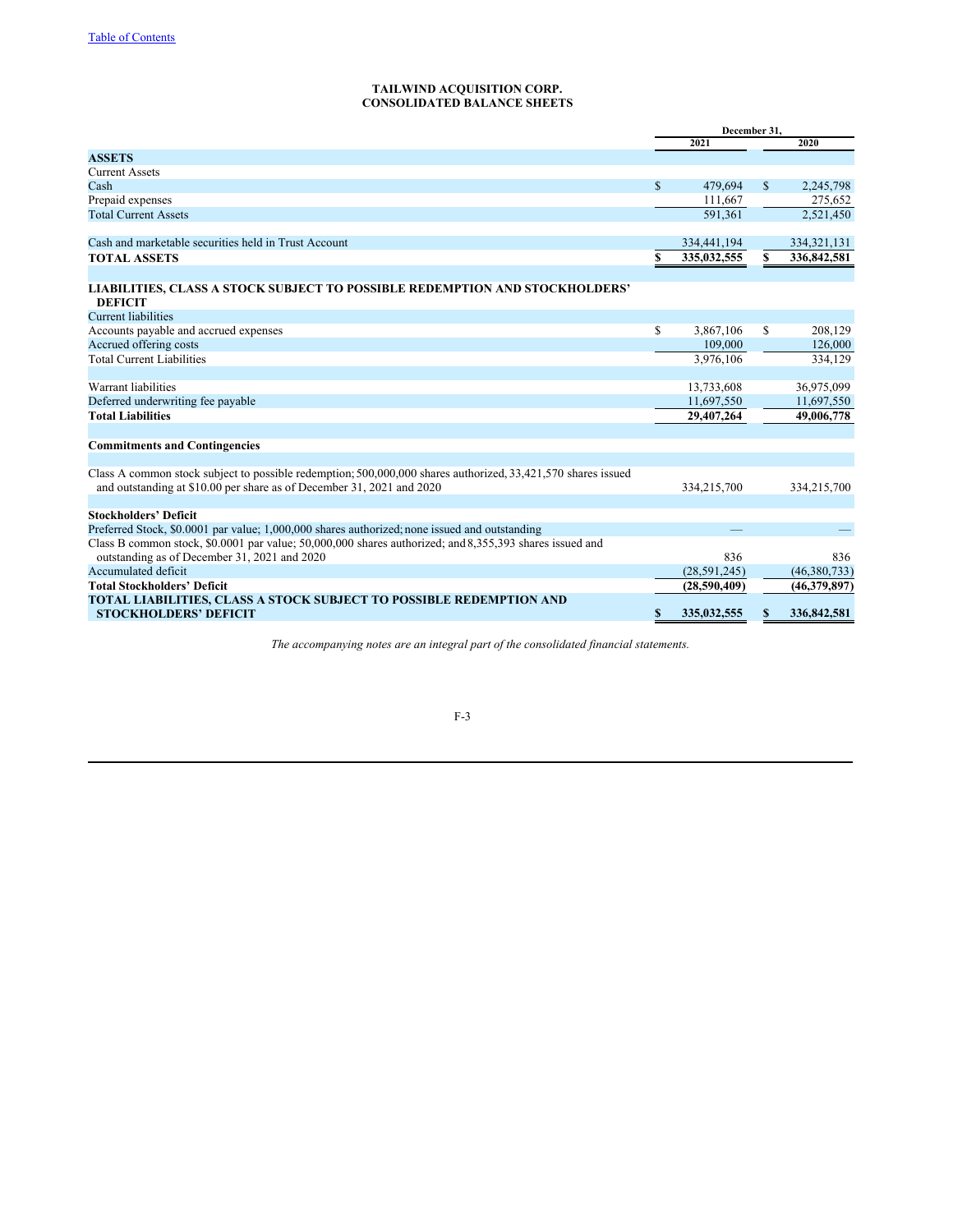### **TAILWIND ACQUISITION CORP. CONSOLIDATED STATEMENTS OF OPERATIONS**

|                                                                     | <b>Year Ended</b><br>December 31,<br>2021 | <b>For the Period</b><br>from May 29,<br>2020<br>(inception)<br>through<br>December 31,<br>2020 |
|---------------------------------------------------------------------|-------------------------------------------|-------------------------------------------------------------------------------------------------|
| Formation and operational costs                                     | 5,572,066                                 | 387,335                                                                                         |
| <b>Loss from operations</b>                                         | (5,572,066)                               | (387, 355)                                                                                      |
|                                                                     |                                           |                                                                                                 |
| Other income (expense):                                             |                                           |                                                                                                 |
| Interest earned on marketable securities held in Trust Account      | 120,063                                   | 105,431                                                                                         |
| Transaction costs associated with the Initial Public Offering       |                                           | (715, 720)                                                                                      |
| Change in fair value of warrant liabilities                         | 23,241,491                                | (16,902,902)                                                                                    |
| Total other income (expense), net                                   | 23,361,554                                | (17,513,191)                                                                                    |
|                                                                     |                                           |                                                                                                 |
| Net income (loss)                                                   | 17,789,488                                | \$<br>(17,900,526)                                                                              |
|                                                                     |                                           |                                                                                                 |
| Weighted average shares outstanding, Class A common stock           | 33,421,570                                | 18,333,191                                                                                      |
| Basic and diluted income (loss) per share, Class A common stock     | 0.43                                      | (0.68)                                                                                          |
|                                                                     |                                           |                                                                                                 |
| Weighted average shares outstanding, Class B common stock           | 8,355,393                                 | 7,969,220                                                                                       |
| Basic and diluted net income (loss) per share, Class B common stock | 0.43                                      | (0.68)                                                                                          |

*The accompanying notes are an integral part of the consolidated financial statements.*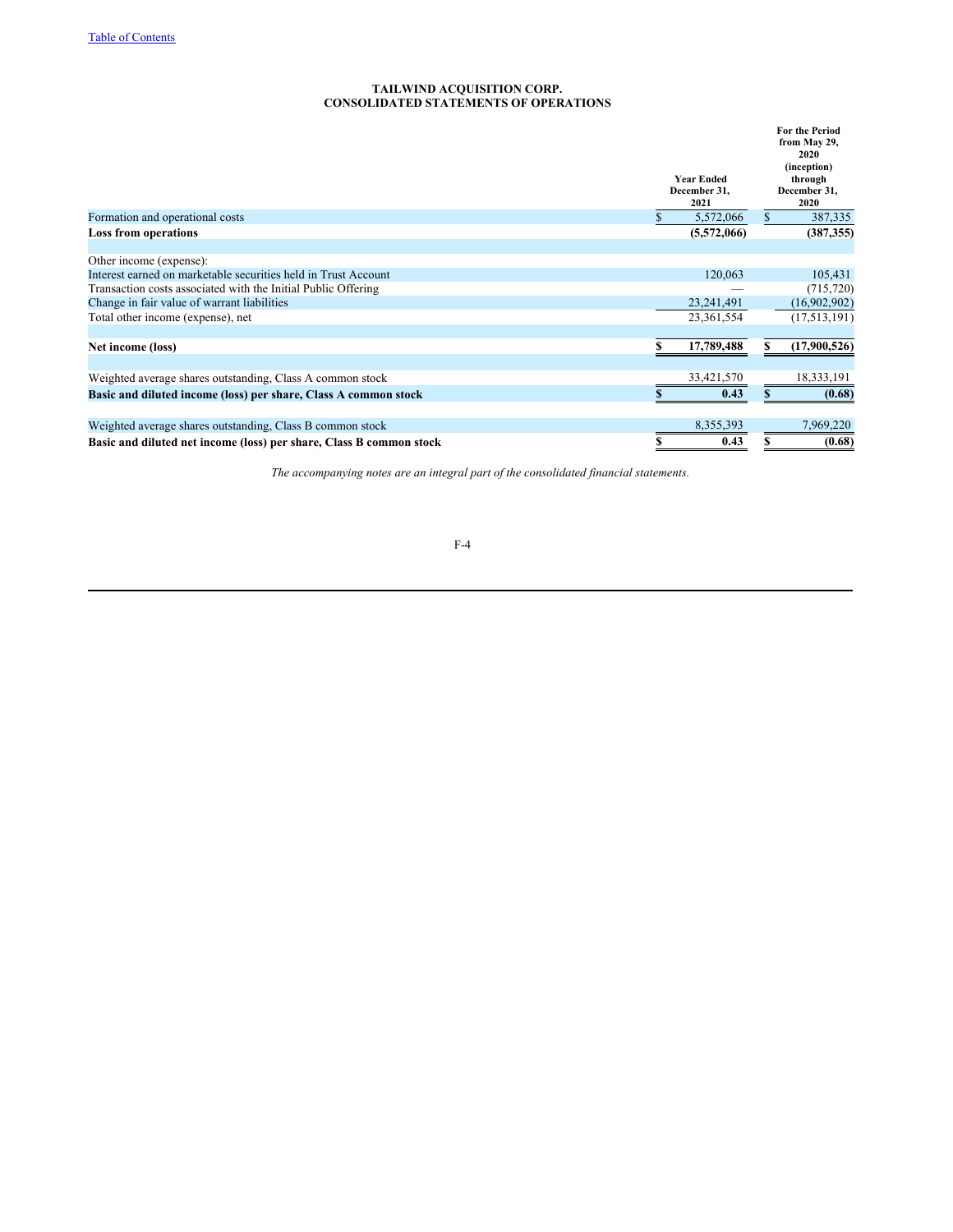# **TAILWIND ACQUISITION CORP. CONSOLIDATED STATEMENTS OF CHANGES IN STOCKHOLDERS' DEFICIT** FOR THE PERIOD FROM MAY 29, 2020 (INCEPTION) THROUGH DECEMBER 31, 2020 AND FOR THE YEAR ENDED DECEMBER **31,2021**

|                                                                                        | <b>Shares</b> | <b>Class A</b><br><b>Class B</b><br><b>Common Stock</b><br><b>Common Stock</b><br><b>Shares</b><br>Amount<br>Amount |           | <b>Additional</b><br>Paid-in<br>Capital | Accumulated<br>Deficit | <b>Total</b><br>Stockholders'<br>Deficit |                |
|----------------------------------------------------------------------------------------|---------------|---------------------------------------------------------------------------------------------------------------------|-----------|-----------------------------------------|------------------------|------------------------------------------|----------------|
| Balance – May 29, 2020 (Inception)                                                     |               | \$                                                                                                                  |           |                                         | S                      |                                          | S              |
| Issuance of Class B common stock to Sponsor                                            |               |                                                                                                                     | 8,625,000 | 863                                     | 24,137                 |                                          | 25,000         |
| Cash proceeds received in excess of fair value of<br><b>Private Placement Warrants</b> |               |                                                                                                                     |           |                                         | 2,328,000              |                                          | 2,328,000      |
| Accretion to Common Stock subject to redemption<br>value                               |               |                                                                                                                     |           |                                         | (2,352,137)            | (28, 480, 234)                           | (30, 832, 371) |
| Forfeiture of Founder Shares                                                           |               |                                                                                                                     | (269,607) | (27)                                    |                        | 27                                       |                |
| Net loss                                                                               |               |                                                                                                                     |           |                                         |                        | (17,900,526)                             | (17,900,526)   |
| Balance – December 31, 2020                                                            |               |                                                                                                                     | 8,355,393 | 836                                     |                        | (46,380,733)                             | (46,379,897)   |
| Net income                                                                             |               |                                                                                                                     |           |                                         |                        | 17,789,488                               | 17,789,488     |
| Balance - December 31, 2021                                                            |               |                                                                                                                     | 8,355,393 | 836                                     |                        | (28,591,245)                             | (28,590,409)   |

*The accompanying notes are an integral part of the consolidated financial statements.*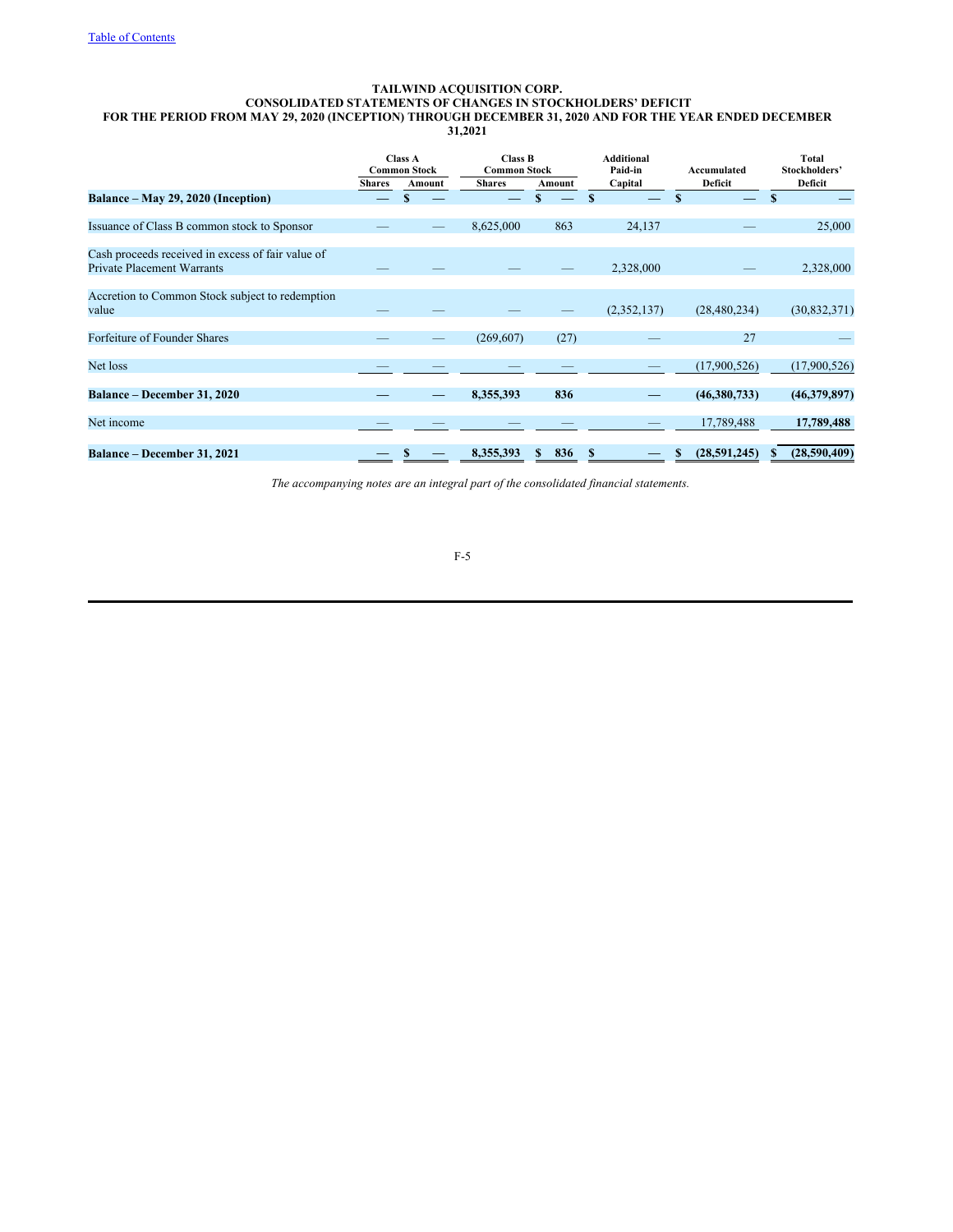## **TAILWIND ACQUISITION CORP. CONSOLIDATED STATEMENTS OF CASH FLOWS**

|                                                                                      | <b>Year Ended</b><br>December 31.<br>2021 | <b>For the Period</b><br>from May 29,<br>2020 (inception)<br>through<br>December 31,<br>2020 |                 |  |  |
|--------------------------------------------------------------------------------------|-------------------------------------------|----------------------------------------------------------------------------------------------|-----------------|--|--|
| <b>Cash Flows from Operating Activities:</b>                                         |                                           |                                                                                              |                 |  |  |
| Net income (loss)                                                                    | \$<br>17,789,488                          | \$                                                                                           | (17,900,526)    |  |  |
| Adjustments to reconcile net income (loss) to net cash used in operating activities: |                                           |                                                                                              |                 |  |  |
| Change in fair value of warrant liabilities                                          | (23, 241, 491)                            |                                                                                              | 16,902,902      |  |  |
| Transaction costs associated with the Initial Public Offering                        |                                           |                                                                                              | 715,720         |  |  |
| Interest earned on marketable securities held in Trust Account                       | (120,063)                                 |                                                                                              | (105, 431)      |  |  |
| Changes in operating assets and liabilities:                                         |                                           |                                                                                              |                 |  |  |
| Prepaid expenses                                                                     | 163,985                                   |                                                                                              | (275, 652)      |  |  |
| Accounts payable and accrued expenses                                                | 3,658,977                                 |                                                                                              | 208,129         |  |  |
| Net cash used in operating activities                                                | (1,749,104)                               |                                                                                              | (454, 858)      |  |  |
|                                                                                      |                                           |                                                                                              |                 |  |  |
| <b>Cash Flows from Investing Activities:</b>                                         |                                           |                                                                                              |                 |  |  |
| Investment of cash into Trust Account                                                |                                           |                                                                                              | (334, 215, 700) |  |  |
| Net cash used in investing activities                                                |                                           |                                                                                              | (334, 215, 700) |  |  |
|                                                                                      |                                           |                                                                                              |                 |  |  |
| <b>Cash Flows from Financing Activities:</b>                                         |                                           |                                                                                              |                 |  |  |
| Proceeds from issuance of Class B common stock to Sponsor                            |                                           |                                                                                              | 25,000          |  |  |
| Proceeds from sale of Units, net of underwriting discounts paid                      |                                           |                                                                                              | 327,531,386     |  |  |
| Proceeds from sale of Private Placement Warrants                                     |                                           |                                                                                              | 9,700,000       |  |  |
| Repayment of promissory note – related party                                         |                                           |                                                                                              | (52,250)        |  |  |
| Payment of offering costs                                                            | (17,000)                                  |                                                                                              | (287,780)       |  |  |
| Net cash (used in) provided by financing activities                                  | (17,000)                                  |                                                                                              | 336,916,356     |  |  |
|                                                                                      |                                           |                                                                                              |                 |  |  |
| <b>Net Change in Cash</b>                                                            | (1,776,104)                               |                                                                                              | 2,245,798       |  |  |
| $Cash - Beginning$                                                                   | 2,245,798                                 |                                                                                              |                 |  |  |
| $Cash - Ending$                                                                      | \$<br>479,694                             | \$                                                                                           | 2,245,798       |  |  |
| Non-cash investing and financing activities:                                         |                                           |                                                                                              |                 |  |  |
| Accretion to Class A common stock subject to redemption value                        | \$                                        | \$                                                                                           | 30,832,371      |  |  |
|                                                                                      | \$                                        | \$                                                                                           | 126,000         |  |  |
| Offering costs included in accrued offering costs                                    |                                           |                                                                                              |                 |  |  |
| Offering costs paid through promissory note                                          | \$                                        | $\frac{1}{2}$                                                                                | 52,250          |  |  |
| Deferred underwriting fee payable                                                    | \$                                        | \$                                                                                           | 11,697,550      |  |  |

*The accompanying notes are an integral part of the consolidated financial statements.*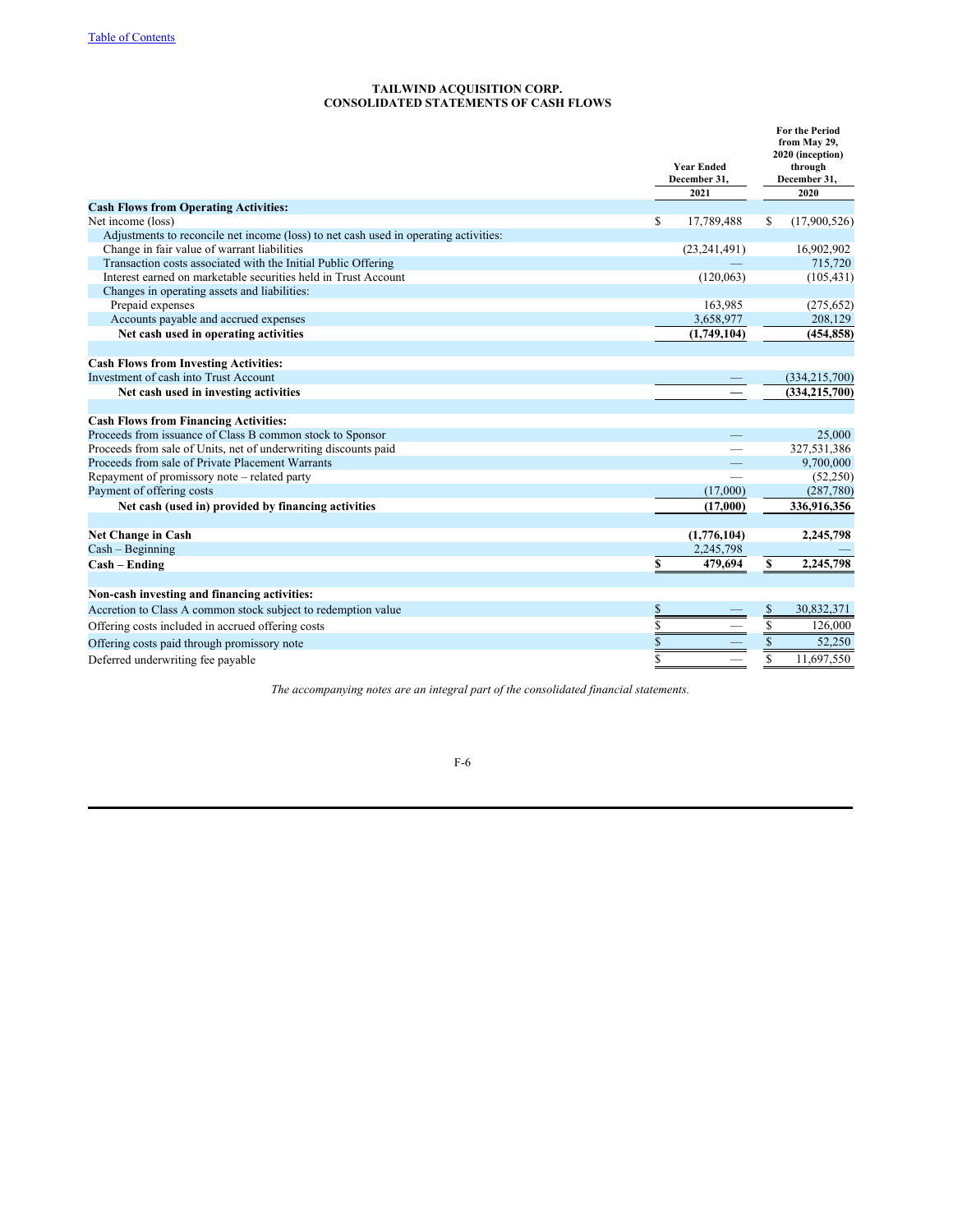### **NOTE 1. DESCRIPTION OF ORGANIZATION AND BUSINESS OPERATIONS**

Tailwind Acquisition Corp. (the "Company") was incorporated in Delaware on May 29, 2020. The Company was formed for the purpose of entering into a merger, capital stock exchange, asset acquisition, stock purchase, reorganization or similar business combination with one or more businesses (the "Business Combination").

The Company has one subsidiary, Compass Merger Sub Inc., a direct, wholly owned subsidiary of the Company incorporated in Delaware on February 17, 2021 ("Merger Sub") (see Note 6).

The Company is not limited to a particular industry or sector for purposes of consummating a Business Combination. The Company is an early stage and emerging growth company and, as such, the Company is subject to all of the risks associated with early stage and emerging growth companies.

As of December 31, 2021, the Company had not commenced any operations. All activity for the period from May 29, 2020 (inception) through December 31, 2021 relates to the Company's formation, the initial public offering ("Initial Public Offering"), which is described below, and identifying a target company for a Business Combination. The Company will not generate any operating revenues until after the completion of a Business Combination, at the earliest. The Company generates non-operating income in the form of interest income on the marketable securities held in the Trust Account (as defined below).

The registration statement for the Company's Initial Public Offering was declared effective on September 3, 2020. On September 9, 2020 the Company consummated the Initial Public Offering of 33,421,570 units (the "Units" and, with respect to the Class A common stock included in the Units sold, the "Public Shares"), which includes the partial exercise by the underwriter of its over-allotment option in the amount of 3,421,570 Units, at \$10.00 per Unit, generating gross proceeds of \$334,215,700, which is described in Note 3.

Simultaneously with the closing of the Initial Public Offering, the Company consummated the sale of9,700,000 warrants (the "Private Placement Warrants") at a price of \$1.00 per Private Placement Warrant in a private placement to Tailwind Sponsor LLC (the "Sponsor"), generating gross proceeds of \$9,700,000, which is described in Note 4.

Transaction costs amounted to \$18,847,894, consisting of \$6,684,314 in cash underwriting fees, net of reimbursement, \$11,697,550 of deferred underwriting fees and \$466,030 of other offering costs.

Following the closing of the Initial Public Offering on September 9, 2020, an amount of \$34,215,700 (\$10.00 per Unit) from the net proceeds of the sale of the Units in the Initial Public Offering and the sale of the Private Placement Warrants was placed in a trust account (the "Trust Account") located in the United States and is invested only in U.S. government securities, within the meaning set forth in Section 2(a)(16) of the Investment Company Act of 1940, as amended (the "Investment Company Act"), with a maturity of 185 days or less or in any open-ended investment company that holds itself out as a money market fund selected by the Company meeting certain conditions of Rule 2a-7 of the Investment Company Act, as determined by the Company, until the earlier of: (i) the completion of a Business Combination and (ii) the distribution of the funds held in the Trust Account, as described below.

The Company's management has broad discretion with respect to the specific application of the net proceeds of the Initial Public Offering and the sale of the Private Placement Warrants, although substantially all of the net proceeds are intended to be applied generally toward consummating a Business Combination. There is no assurance that the Company will be able to complete a Business Combination successfully. The Company must complete a Business Combination with one or more operating businesses or assets that together have an aggregate fair market value equal to at least 80% of the net assets held in the Trust Account (excluding the deferred underwriting commissions and taxes payable on the income earned on the Trust Account) at the time of the Company's signing a definitive agreement in connection with its initial Business Combination. The Company will only complete a Business Combination if the post-transaction company owns or acquires 50% or more of the outstanding voting securities of the target or otherwise acquires an interest in the target business or assets sufficient for it not to be required to register as an investment company under the Investment Company Act.

The Company will provide its holders of the outstanding Public Shares (the "public stockholders") with the opportunity to redeem all or a portion of their Public Shares upon the completion of a Business Combination either (i) in connection with a stockholder meeting called to approve the Business Combination or (ii) by means of a tender offer. The decision as to whether the Company will seek stockholder approval of a Business Combination or conduct a tender offer will be made by the Company. The public stockholders will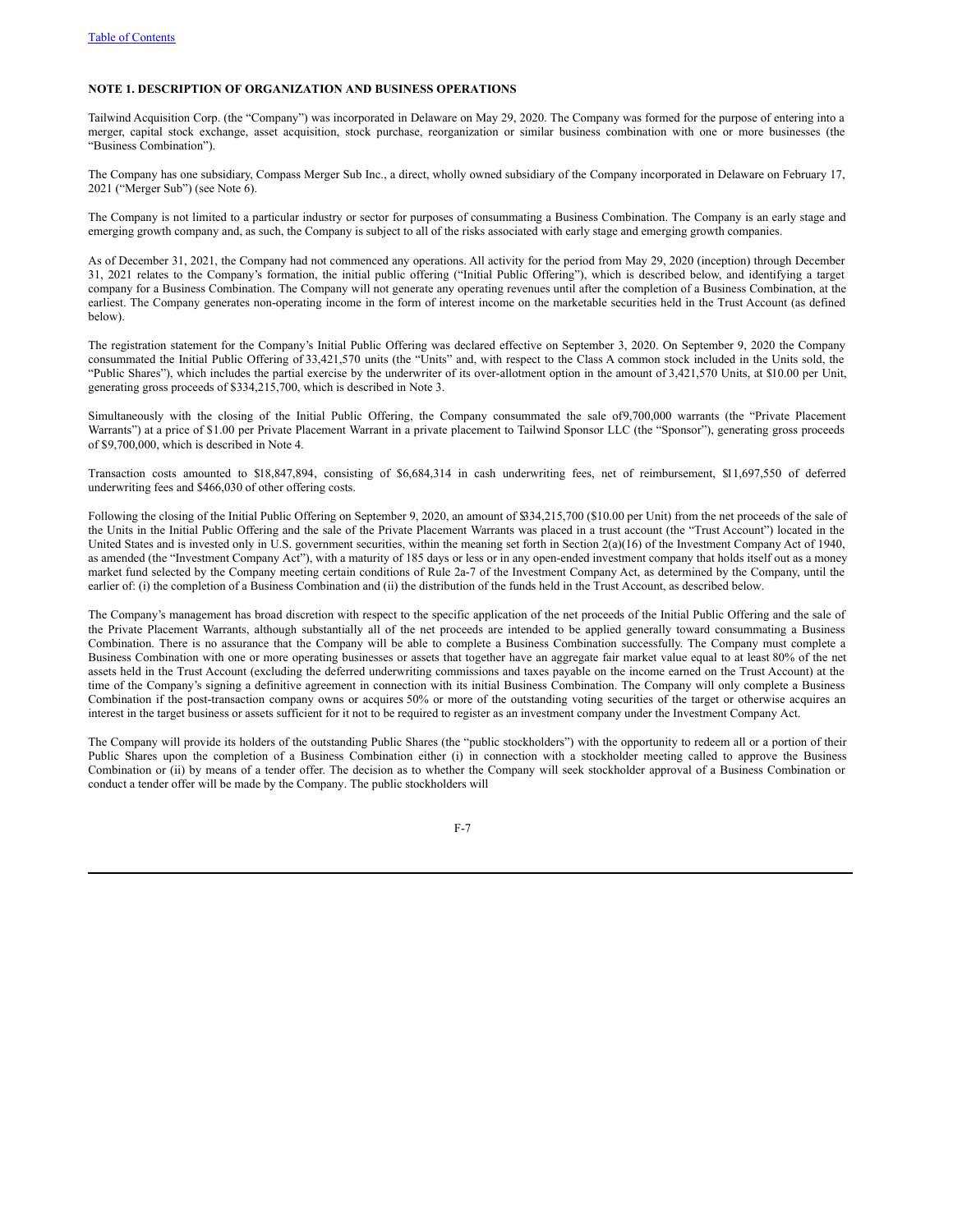be entitled to redeem their Public Shares for a pro rata portion of the amount then in the Trust Account (initially anticipated to be \$10.00 per Public Share, plus any pro rata interest earned on the funds held in the Trust Account and not previously released to the Company to pay its tax obligations). There will be no redemption rights upon the completion of a Business Combination with respect to the Company's warrants.

The Company will only proceed with a Business Combination if the Company has net tangible assets of at least \$5,000,001 either prior to or upon such consummation of a Business Combination and, if the Company seeks stockholder approval, a majority of the shares voted are voted in favor of the Business Combination. If a stockholder vote is not required by applicable law or stock exchange rules and the Company does not decide to hold a stockholder vote for business or other reasons, the Company will, pursuant to its Amended and Restated Certificate of Incorporation (the "Amended and Restated Certificate of Incorporation"), conduct the redemptions pursuant to the tender offer rules of the U.S. Securities and Exchange Commission ("SEC") and file tender offer documents with the SEC prior to completing a Business Combination. If, however, stockholder approval of the transaction is required by applicable law or stock exchange rules, or the Company decides to obtain stockholder approval for business or other reasons, the Company will offer to redeem shares in conjunction with a proxy solicitation pursuant to the proxy rules and not pursuant to the tender offer rules. If the Company seeks stockholder approval in connection with a Business Combination, the Sponsor has agreed to vote its Founder Shares (as defined in Note 4), and any Public Shares purchased during or after the Initial Public Offering in favor of approving a Business Combination. Additionally, each public stockholder may elect to redeem their Public Shares irrespective of whether they vote for or against the proposed transaction or do not vote at all.

Notwithstanding the above, if the Company seeks stockholder approval of a Business Combination and it does not conduct redemptions pursuant to the tender offer rules, the Amended and Restated Certificate of Incorporation provides that a public stockholder, together with any affiliate of such stockholder or any other person with whom such stockholder is acting in concert or as a "group" (as defined under Section 13 of the Exchange Act), will be restricted from redeeming its shares with respect to more than an aggregate of 15% or more of the Public Shares, without the prior consent of the Company.

The Sponsor has agreed (a) to waive its redemption rights with respect to its Founder Shares and Public Shares held by it in connection with the completion of a Business Combination and (b) not to propose an amendment to the Amended and Restated Certificate of Incorporation (i) to modify the substance or timing of the Company's obligation to allow redemption in connection with the Company's initial Business Combination or to redeem 100% of its Public Shares if the Company does not complete a Business Combination or (ii) with respect to any other provision relating to stockholders' rights or pre-initial business combination activity, unless the Company provides the public stockholders with the opportunity to redeem their Public Shares in conjunction with any such amendment.

The Company will have until September 9, 2022 to complete a Business Combination (the "Combination Period"). If the Company is unable to complete a Business Combination within the Combination Period, the Company will (i) cease all operations except for the purpose of winding up, (ii) as promptly as reasonably possible but not more than ten business days thereafter, redeem the Public Shares, at a per-share price, payable in cash, equal to the aggregate amount then on deposit in the Trust Account including interest earned on the funds held in the Trust Account and not previously released to the Company to pay its tax obligations (less up to \$100,000 of interest to pay dissolution expenses), divided by the number of then outstanding Public Shares, which redemption will completely extinguish public stockholders' rights as stockholders (including the right to receive further liquidating distributions, if any), and (iii) as promptly as reasonably possible following such redemption, subject to the approval of the Company's remaining stockholders and the Company's board of directors, dissolve and liquidate, subject in each case to the Company's obligations under Delaware law to provide for claims of creditors and the requirements of other applicable law. There will be no redemption rights or liquidating distributions with respect to the Company's warrants, which will expire worthless if the Company fails to complete a Business Combination within the Combination Period.

The Sponsor has agreed to waive its liquidation rights with respect to the Founder Shares if the Company fails to complete a Business Combination within the Combination Period. However, if the Sponsor acquires Public Shares in or after the Initial Public Offering, such Public Shares will be entitled to liquidating distributions from the Trust Account if the Company fails to complete a Business Combination within the Combination Period. The underwriter has agreed to waive its rights to the deferred underwriting commission (see Note 6) held in the Trust Account in the event the Company does not complete a Business Combination within the Combination Period and, in such event, such amounts will be included with the other funds held in the Trust Account that will be available to fund the redemption of the Public Shares. In the event of such distribution, it is possible that the per share value of the assets remaining available for distribution will be less than the Initial Public Offering price per Unit (\$10.00).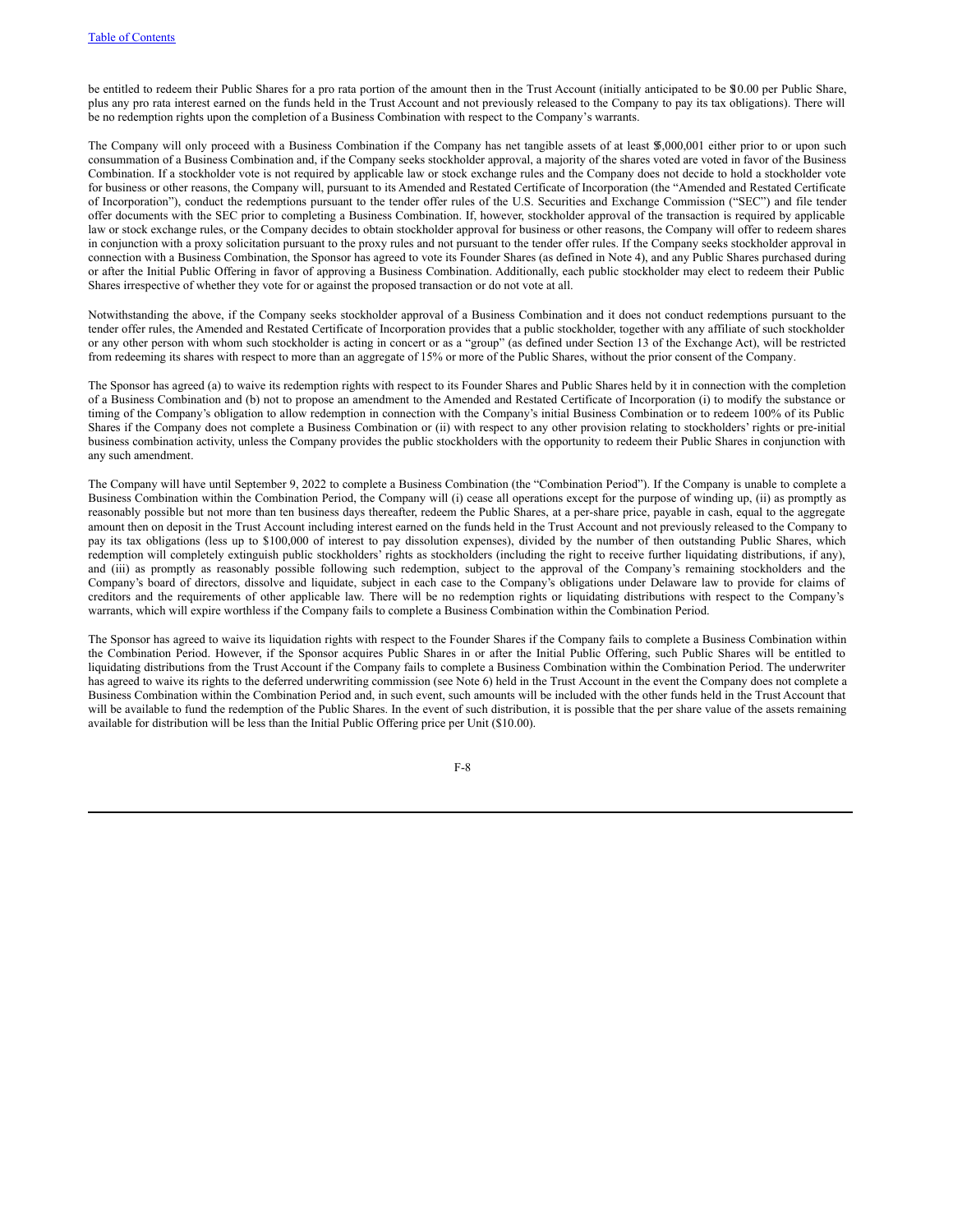In order to protect the amounts held in the Trust Account, the Sponsor has agreed to be liable to the Company if and to the extent any claims by a third party for services rendered or products sold to the Company, or a prospective target business with which the Company has discussed entering into a transaction agreement, reduce the amount of funds in the Trust Account to below (1) \$10.00 per Public Share or (2) such lesser amount per Public Share held in the Trust Account as of the date of the liquidation of the Trust Account due to reductions in the value of the trust assets, in each case net of the interest which may be withdrawn to pay franchise and income taxes. This liability will not apply with respect to claims by a third party who executed a waiver of any and all rights to seek access to the Trust Account and except as to any claims under the Company's indemnity of the underwriter of the Initial Public Offering against certain liabilities, including liabilities under the Securities. Moreover, in the event that an executed waiver is deemed to be unenforceable against a third party, the Sponsor will not be responsible to the extent of any liability for such third-party claims. The Company will seek to reduce the possibility that the Sponsor will have to indemnify the Trust Account due to claims of creditors by endeavoring to have all vendors, service providers (except the Company's independent registered public accounting firm), prospective target businesses and other entities with which the Company does business, execute agreements with the Company waiving any right, title, interest or claim of any kind in or to monies held in the Trust Account.

#### **Going Concern and Liquidity**

As of December 31, 2021, the Company has \$479,694 in its operating bank accounts and a working capital deficit of \$3,279,558.

Until the consummation of a Business Combination, the Company will be using the funds not held in the Trust Account for identifying and evaluating prospective acquisition candidates, performing due diligence on prospective target businesses, paying for travel expenditures, selecting the target business to acquire, and structuring, negotiating and consummating the Business Combination.

The Company will need to raise additional capital through loans or additional investments from its Sponsor, stockholders, officers, directors, or third parties. The Company's officers, directors and Sponsor may, but are not obligated to, loan the Company funds, from time to time or at any time, in whatever amount they deem reasonable in their sole discretion, to meet the Company's working capital needs. Accordingly, the Company may not be able to obtain additional financing. If the Company is unable to raise additional capital, it may be required to take additional measures to conserve liquidity, which could include, but not necessarily be limited to, suspending the pursuit of a Business Combination. The Company cannot provide any assurance that new financing will be available to it on commercially acceptable terms, if at all.

As a result of the above, in connection with the Company's assessment of going concern considerations in accordance with FASB's Accounting Standards Update ("ASU") 2014-15, "Disclosures of Uncertainties about an Entity's Ability to Continue as a Going Concern," management determined that the liquidity condition and date for mandatory liquidation and dissolution raise substantial doubt about the Company's ability to continue as a going concern through September 9, 2022, the scheduled liquidation date of the Company if it does not complete a Business Combination prior to such date. Management may raise additional capital through loans or additional investments from its Sponsor, stockholders, officers, directors, or third parties to meet the Company's working capital needs and to complete the proposed Business Combination before the mandatory liquidation date. The Company may not be able to obtain additional financing. The Company cannot provide any assurance that new financing will be available to it on commercially acceptable terms, if at all. The Company intends to complete a Business Combination before the mandatory liquidation date. However, there can be no assurance that the Company will be able to consummate any Business Combination by September 9, 2022. These consolidated financial statements do not include any adjustments relating to the recovery of the recorded assets or the classification of the liabilities that might be necessary should the Company be unable to continue as a going concern.

# **NOTE 2. SUMMARY OF SIGNIFICANT ACCOUNTING POLICIES**

## **Basis of Presentation**

The accompanying consolidated financial statements are presented in U.S. dollars and have been prepared in accordance with accounting principles generally accepted in the United States of America ("U.S. GAAP") and pursuant to the accounting and disclosure rules and regulations of the SEC.

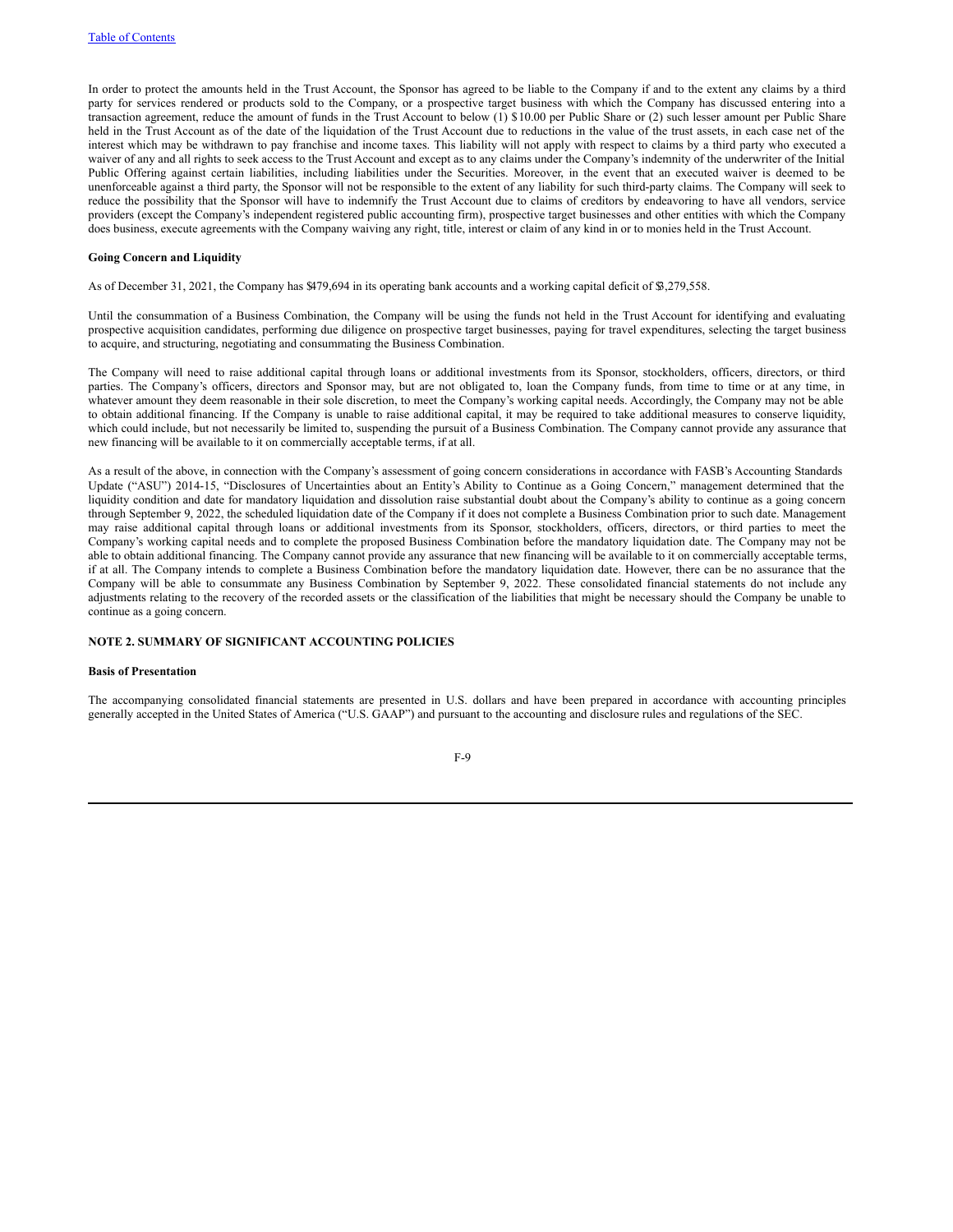#### **Principles of Consolidation**

The accompanying consolidated financial statements include the accounts of the Company and its wholly-owned subsidiary. All significant intercompany balances and transactions have been eliminated in consolidation.

# **Emerging Growth Company**

The Company is an "emerging growth company," as defined in Section 2(a) of the Securities Act, as modified by the Jumpstart Our Business Startups Act of 2012 (the "JOBS Act"), and it may take advantage of certain exemptions from various reporting requirements that are applicable to other public companies that are not emerging growth companies including, but not limited to, not being required to comply with the independent registered public accounting firm attestation requirements of Section 404 of the Sarbanes-Oxley Act, reduced disclosure obligations regarding executive compensation in its periodic reports and proxy statements, and exemptions from the requirements of holding a nonbinding advisory vote on executive compensation and stockholder approval of any golden parachute payments not previously approved.

Further, Section 102(b)(1) of the JOBS Act exempts emerging growth companies from being required to comply with new or revised financial accounting standards until private companies (that is, those that have not had a Securities Act registration statement declared effective or do not have a class of securities registered under the Exchange Act) are required to comply with the new or revised financial accounting standards. The JOBS Act provides that a company can elect to opt out of the extended transition period and comply with the requirements that apply to non-emerging growth companies but any such election to opt out is irrevocable. The Company has elected not to opt out of such extended transition period which means that when a standard is issued or revised and it has different application dates for public or private companies, the Company, as an emerging growth company, can adopt the new or revised standard at the time private companies adopt the new or revised standard. This may make comparison of the Company's financial statements with another public company which is neither an emerging growth company nor an emerging growth company which has opted out of using the extended transition period difficult or impossible because of the potential differences in accounting standards used.

#### **Use of Estimates**

The preparation of consolidated financial statements in conformity with U.S. GAAP requires the Company's management to make estimates and assumptions that affect the reported amounts of assets and liabilities and disclosure of contingent assets and liabilities at the date of the consolidated financial statements and the reported amounts of revenues and expenses during the reporting periods.

Making estimates requires management to exercise significant judgment. It is at least reasonably possible that the estimate of the effect of a condition, situation or set of circumstances that existed at the date of the consolidated financial statements, which management considered in formulating its estimate, could change in the near term due to one or more future confirming events. One of the more significant accounting estimates included in these financial statements is the determination of the fair value of the warrant liabilities. Such estimates may be subject to change as more current information becomes available and accordingly the actual results could differ significantly from those estimates. Accordingly, the actual results could differ significantly from those estimates.

#### **Cash and Cash Equivalents**

The Company considers all short-term investments with an original maturity of three months or less when purchased to be cash equivalents. The Company did not have any cash equivalents as of December 31, 2021 and 2020.

### **Marketable Securities Held in Trust Account**

The Company classifies its U.S. Treasury and equivalent securities as held-to-maturity in accordance with ASC 320 "Investments - Debt and Equity Securities." Held-to-maturity securities are those securities which the Company has the ability and intent to hold until maturity. Held-to-maturity treasury securities are recorded at amortized cost on the accompanying consolidated balance sheets and adjusted for the amortization or accretion of premiums or discounts.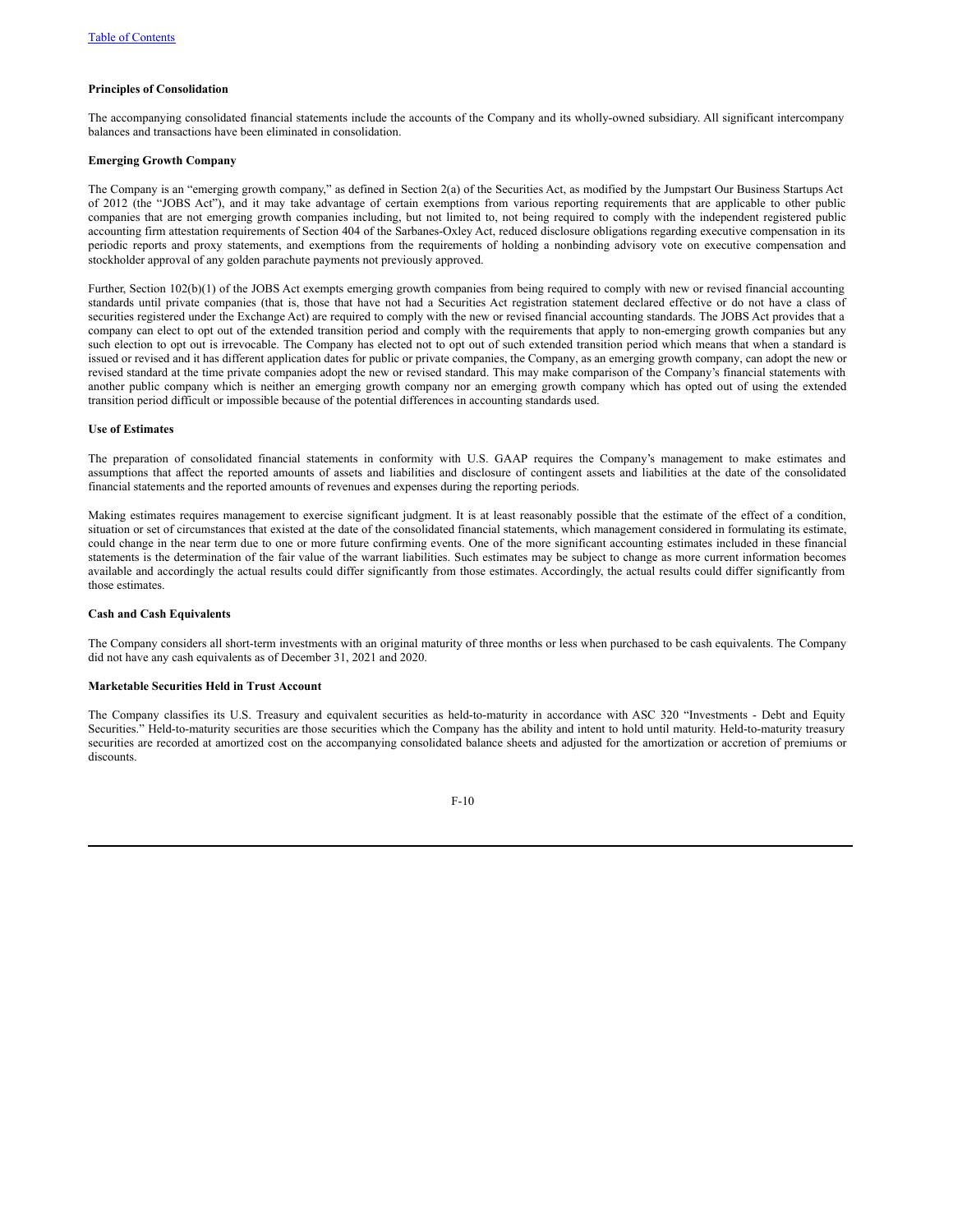## **Class A Common Stock Subject to Possible Redemption**

The Company accounts for its Class A common stock subject to possible redemption in accordance with the guidance in Accounting Standards Codification ("ASC") Topic 480 "Distinguishing Liabilities from Equity." Class A common stock subject to mandatory redemption is classified as a liability instrument and is measured at fair value. Conditionally redeemable common stock (including common stock that features redemption rights that is either within the control of the holder or subject to redemption upon the occurrence of uncertain events not solely within the Company's control) is classified as temporary equity. At all other times, common stock is classified as stockholders' equity. The Company's Class A common stock features certain redemption rights that are considered to be outside of the Company's control and subject to occurrence of uncertain future events. Accordingly, the 33,421,570 shares of Class A common stock subject to possible redemption at December 31, 2021 and 2020, are presented as temporary equity, outside of the stockholders' deficit section of the Company's consolidated balance sheets.

The Company recognizes changes in redemption value immediately as they occur and adjusts the carrying value of redeemable Class A common stock to equal the redemption value at the end of each reporting period. Increases or decreases in the carrying amount of redeemable common stock are affected by charges against additional paid in capital and accumulated deficit.

At December 31, 2021 and 2020, the Class A Common Stock reflected in the consolidated balance sheets are reconciled in the following table:

| Gross proceeds                                       | <sup>S</sup> | 334,215,700    |
|------------------------------------------------------|--------------|----------------|
| Less:                                                |              |                |
| Proceeds allocated to Public Warrants                |              | (12,700,197)   |
| Class A Common stocks issuance costs                 |              | (18, 132, 174) |
| Plus:                                                |              |                |
| Accretion of carrying value to redemption value      |              | 30,832,371     |
| Class A Common stocks subject to possible redemption |              | 334,215,700    |

### **Offering Costs**

Offering costs consist of legal, accounting and other expenses that are directly related to the Initial Public Offering. Offering costs were allocated to the separable financial instruments issued in the Initial Public Offering based on a relative fair value basis, compared to total proceeds received. Offering costs amounted to \$18,847,894, of which \$18,132,174 were associated with the Class A common stock issue in the amount of \$18,132,174 are included in Accretion for Class A common stock subject to redemption amount and \$715,720 was expensed to the consolidated statements of operations (see Note 1).

### **Warrant Liabilities**

The Company accounts for the Warrants in accordance with the guidance contained in ASC 815-40 under which the Warrants do not meet the criteria for equity treatment and must be recorded as liabilities. Accordingly, the Company classifies the Warrants as liabilities at their fair value and adjust the Warrants to fair value at each reporting period. These liabilities are subject to re-measurement at each balance sheet date until exercised, and any change in fair value is recognized in the statements of operations. The Private Warrants and the Public Warrants for periods where no observable traded price was available are valued using a binomial lattice model. For periods subsequent to the detachment of the Public Warrants from the Units, the Public Warrant quoted market price was used as the fair value for both the Public Warrants and Private Warrants as of each reporting date.

#### **Income Taxes**

The Company follows the asset and liability method of accounting for income taxes under ASC 740, "Income Taxes." Deferred tax assets and liabilities are recognized for the estimated future tax consequences attributable to differences between the financial statements carrying amounts of existing assets and liabilities and their respective tax bases. Deferred tax assets and liabilities are measured using enacted tax rates expected to apply to taxable income in the years in which those temporary differences are expected to be recovered or settled. The effect on deferred tax assets and liabilities of a change in tax rates is recognized in income in the period that included the enactment date. Valuation allowances are established, when necessary, to reduce deferred tax assets to the amount expected to be

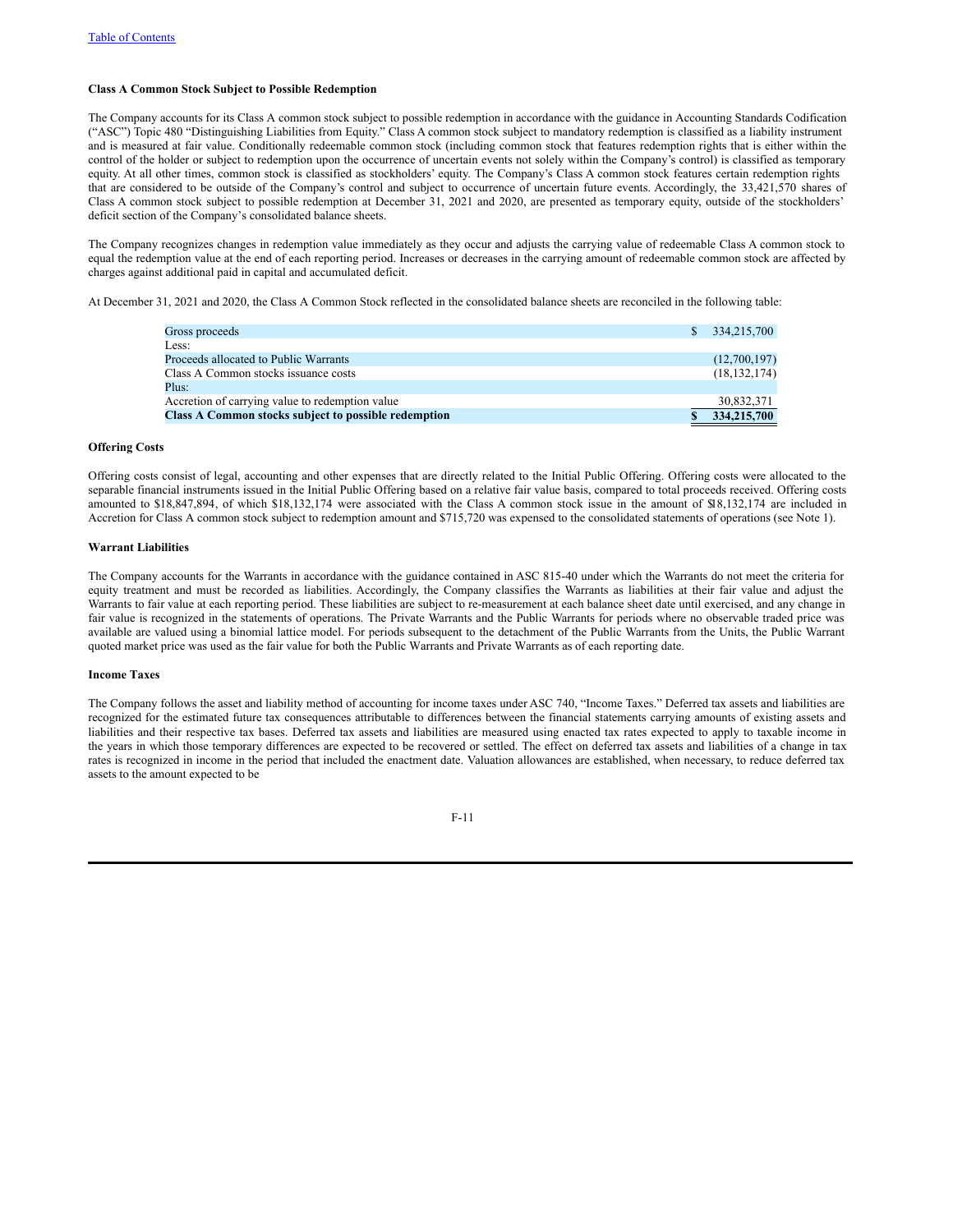realized. As of December 31, 2021 and December 31, 2020, the Company had a deferred tax asset of approximately\$1,204,000 and \$59,000, respectively, which had a full valuation allowance recorded against it.

The Company's current taxable income primarily consists of interest income on the Trust Account. The Company's general and administrative costs are generally considered start-up costs and are not currently deductible. During the years ended December 31, 2021 and 2020, the Company did not record a provision for income taxes. The Company's effective tax rate for the years ended December 31, 2021 and 2020 was 0%, which differs from the expected income tax rate mainly due to the start-up costs (discussed above), which are not currently deductible, and permanent differences attributable to the change in the fair value of warrant liabilities.

ASC 740 prescribes a recognition threshold and a measurement attribute for the financial statement recognition and measurement of tax positions taken or expected to be taken in a tax return. For those benefits to be recognized, a tax position must be more likely than not to be sustained upon examination by taxing authorities. The Company recognizes accrued interest and penalties related to unrecognized tax benefits as income tax expense. There were no unrecognized tax benefits and no amounts accrued for interest and penalties as of December 31, 2021 and December 31, 2020. The Company is currently not aware of any issues under review that could result in significant payments, accruals or material deviation from its position. The Company is subject to income tax examinations by major taxing authorities since inception.

# **Net Income (Loss) Per Common Share**

The Company complies with accounting and disclosure requirements of FASB ASC Topic 260, "Earnings Per Share". The Company hastwo classes of shares, which are referred to as Class A common stock and Class B common stock. Income and losses are shared pro rata between the two classes of shares. Net income (loss) per common stock is computed by dividing net income (loss) by the weighted average number of common stock outstanding for the period. Accretion associated with the redeemable shares of Class A common stock is excluded from earnings per share as the redemption value approximates fair value.

The calculation of diluted income (loss) per share does not consider the effect of the warrants issued in connection with the (i) Initial Public Offering and (ii) private placement, since the exercise of the warrants is contingent upon the occurrence of future events. The warrants are exercisable to purchase 26,410,785 Class A common stock in the aggregate. As of December 31, 2021 and 2020, the Company did not have any dilutive securities or other contracts that could, potentially, be exercised or converted into common stock and then share in the earnings of the Company. As a result, diluted net income (loss) per common stock is the same as basic net income (loss) per common stock for the periods presented.

The following table reflects the calculation of basic and diluted net income (loss) per common share (in dollars, except per share amounts):

|                                                       |    | <b>Year Ended December 31.</b><br>2021 |  |              |                | For the Period from May<br>29,2020 (inception)<br>December 31. |                |             |
|-------------------------------------------------------|----|----------------------------------------|--|--------------|----------------|----------------------------------------------------------------|----------------|-------------|
|                                                       |    | <b>Class A</b><br>Class B              |  |              | <b>Class A</b> |                                                                | <b>Class B</b> |             |
| Basic and diluted net income (loss) per common stock  |    |                                        |  |              |                |                                                                |                |             |
| Numerator:                                            |    |                                        |  |              |                |                                                                |                |             |
| Allocation of net income (loss)                       | S. | 14,231,590 \$                          |  | 3,557,898 \$ |                | (12, 476, 946)                                                 | S              | (5,423,580) |
| Denominator:                                          |    |                                        |  |              |                |                                                                |                |             |
| Basic and diluted weighted average shares outstanding |    | 33,421,570                             |  | 8,355,393    |                | 18,333,191                                                     |                | 7,969,220   |
| Basic and diluted net income (loss) per common stock  |    | 0.43                                   |  | 0.43         |                | (0.68)                                                         |                | (0.68)      |

For the year ended December 31, 2021 and for the period from May 29, 2020 (inception) through December 31, 2020, basic and diluted shares are the same as there are no securities that are dilutive to the stockholders.

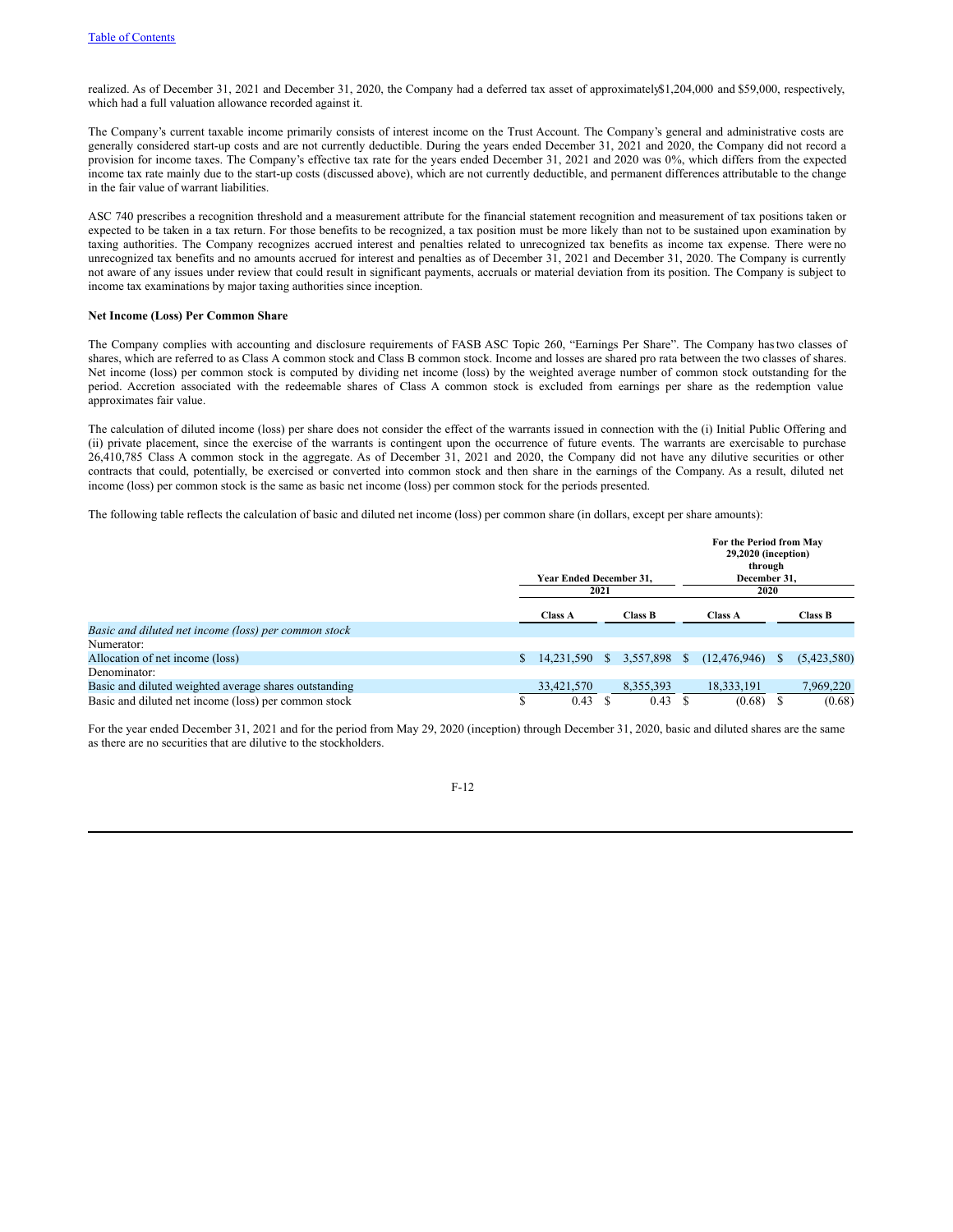# **Concentration of Credit Risk**

Financial instruments that potentially subject the Company to concentrations of credit risk consist of a cash account in a financial institution, which, at times, may exceed the Federal Depository Insurance Coverage limit of \$250,000. The Company has not experienced losses on this account and management believes the Company is not exposed to significant risks on such account.

# **Fair Value of Financial Instruments**

The fair value of the Company's assets and liabilities, which qualify as financial instruments under ASC 820, "Fair Value Measurement," approximates the carrying amounts represented in the accompanying consolidated balance sheets, primarily due to their short-term nature other than warrant liabilities.

# **Recent Accounting Standards**

In August 2020, the Financial Accounting Standards Board ("FASB") issued Accounting Standards Update ("ASU") 2020-06, Debt — Debt with Conversion and Other Options (Subtopic 470-20) and Derivatives and Hedging — Contracts in Entity's Own Equity (Subtopic 815-40) ("ASU 2020-06") to simplify accounting for certain financial instruments. ASU 2020-06 eliminates the current models that require separation of beneficial conversion and cash conversion features from convertible instruments and simplifies the derivative scope exception guidance pertaining to equity classification of contracts in an entity's own equity. The new standard also introduces additional disclosures for convertible debt and freestanding instruments that are indexed to and settled in an entity's own equity. ASU 2020-06 amends the diluted earnings per share guidance, including the requirement to use the if-converted method for all convertible instruments. ASU 2020-06 is effective January 1, 2022 and should be applied on a full or modified retrospective basis, with early adoption permitted beginning on January 1, 2021. The Company adopted ASU 2020-06 effective January 1, 2021. The adoption of ASU 2020-06 did not have an impact on the Company's consolidated financial statements.

Management does not believe that any recently issued, but not yet effective, accounting standards, if currently adopted, would have a material effect on the Company's consolidated financial statements.

# **NOTE 3. INITIAL PUBLIC OFFERING**

Pursuant to the Initial Public Offering, the Company sold33,421,570 Units, which includes a partial exercise by the underwriter of its over-allotment option in the amount of 3,421,570 Units, at a purchase price of \$10.00 per Unit. Each Unit consists ofone share of Class A common stock and one-half of one redeemable warrant ("Public Warrant"). Each whole Public Warrant entitles the holder to purchase one share of Class A common stock at a price of \$11.50 per share, subject to adjustment (see Note 8).

# **NOTE 4. PRIVATE PLACEMENT**

Simultaneously with the closing of the Initial Public Offering, the Sponsor purchased an aggregate of9,700,000 Private Placement Warrants, at a price of \$1.00 per private placement warrant, or \$9,700,000 in the aggregate. Each private placement warrant is exercisable to purchaseone share of common stock at an exercise price of \$11.50 per share, subject to adjustment (see Note 8). A portion of the proceeds from the private placement warrants were added to the proceeds from the Initial Public Offering held in the Trust Account. If the Company does not complete a Business Combination within the Combination Period, the proceeds from the sale of the private placement warrants held in the Trust Account will be used to fund the redemption of the Public Shares (subject to the requirements of applicable law), and the private placement warrants will expire worthless.

# **NOTE 5. RELATED PARTY TRANSACTIONS**

# **Founder Shares**

In June 2020, the Sponsor purchased 8,625,000 shares of the Company's Class B common stock (the "Founder Shares") for an aggregate purchase price of \$25,000. The Founder Shares included an aggregate of up to 1,125,000 shares subject to forfeiture by the Sponsor to the extent the underwriter's overallotment is not exercised in full. There was an aggregate of up to 269,607 shares that were subject to forfeiture by the Sponsor following the underwriter's election to partially exercise its over-allotment option so that the number of Founder Shares would collectively represent approximately 20% of the Company's issued and outstanding shares after the Initial Public

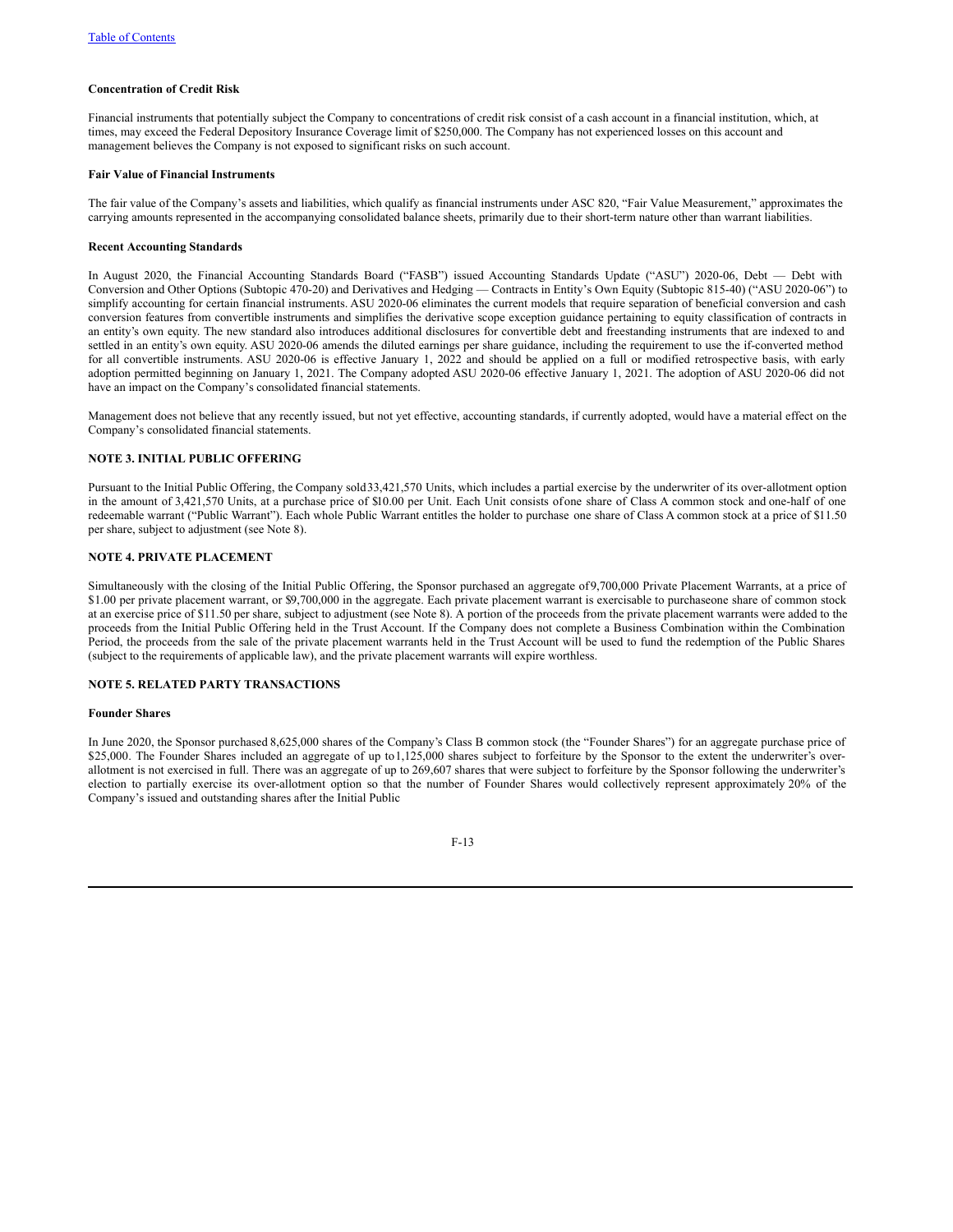Offering. The underwriter's over-allotment option expired unexercised on October 24, 2020, as such269,607 Founder Shares were forfeited, resulting in there being an aggregate of 8,355,393 Founder Shares outstanding.

The Sponsor has agreed, subject to certain limited exceptions, not to transfer, assign or sell any of the Founder Shares until the earlier of (A)one year after the completion of a Business Combination and (B) subsequent to a Business Combination, (x) if the last reported sale price of the Class A common stock equals or exceeds \$12.00 per share (as adjusted for stock splits, stock reorganizations, recapitalizations and the like) for any20 trading days within any 30trading day period commencing at least 150 days after a Business Combination, or (y) the date on which the Company completes a liquidation, merger, stock exchange, reorganization or other similar transaction that results in all of the Company's stockholders having the right to exchange their shares of Class A common stock for cash, securities or other property.

## **Administrative Support Agreement**

The Company entered into an agreement, commencing on September 9, 2020, to pay an affiliate of the Sponsor a total of \$10,000 per month for office space, utilities and secretarial, and administrative support services. Upon completion of a Business Combination or its liquidation, the Company will cease paying these monthly fees. For the year ended December 31, 2021, the Company incurred \$120,000 in fees for these services. For the period from May 29, 2020 (inception) through December 31, 2020, the Company incurred \$40,000 in fees for these services. As of December 31, 2021 and 2020, there were \$50,000 and \$40,000, respectively, included in accounts payable and accrued expenses in the accompanying consolidated balance sheets.

#### **Promissory Note — Related Party**

In June 2020, the Sponsor issued an unsecured promissory note to the Company (the "Promissory Note"), pursuant to which the Company could borrow up to an aggregate principal amount of \$300,000. The Promissory Note was non-interest bearing and payable on the earlier of December 31, 2020 or the consummation of the Initial Public Offering. The outstanding balance under the Promissory Note of \$52,250 was repaid on September 15, 2020. Funds are no longer available under the Promissory Note.

### **Related Party Loans**

In addition, in order to finance transaction costs in connection with a Business Combination, the Sponsor, an affiliate of the Sponsor, or certain of the Company's officers and directors or their affiliates may, but are not obligated to, loan the Company funds as may be required ("Working Capital Loans"). If the Company completes a Business Combination, the Company would repay the Working Capital Loans out of the proceeds of the Trust Account released to the Company. Otherwise, the Working Capital Loans would be repaid only out of funds held outside the Trust Account. In the event that a Business Combination does not close, the Company may use a portion of proceeds held outside the Trust Account to repay the Working Capital Loans but no proceeds held in the Trust Account would be used to repay the Working Capital Loans. The Working Capital Loans would either be repaid upon consummation of a Business Combination, without interest, or, at the lender's discretion, up to \$ 1,500,000 of such Working Capital Loans may be convertible into warrants, at a price of \$1.00 per warrant, of the post Business Combination entity. The warrants would be identical to the Private Placement Warrants. As of December 31, 2021 and 2020, no Working Capital Loans were outstanding.

## **NOTE 6. COMMITMENTS AND CONTINGENCIES**

#### **Risks and Uncertainties**

Management continues to evaluate the impact of the COVID-19 pandemic and has concluded that while it is reasonably possible that the virus could have a negative effect on the Company's financial position, results of its operations and/or ability to successfully complete a business combination, the specific impact is not readily determinable as of the date of these consolidated financial statements. The consolidated financial statements do not include any adjustments that might result from the outcome of this uncertainty.

# **Registration and Stockholder Rights**

Pursuant to a registration and stockholder rights agreement entered into on September 9, 2020, the holders of the Founder Shares, Private Placement Warrants, and warrants that may be issued upon conversion of Working Capital Loans (and any shares of Class A common stock issuable upon the exercise of the Private Placement Warrants and warrants that may be issued upon conversion of the Working Capital Loans and upon conversion of the Founder Shares) are entitled to registration rights, requiring the Company to register such

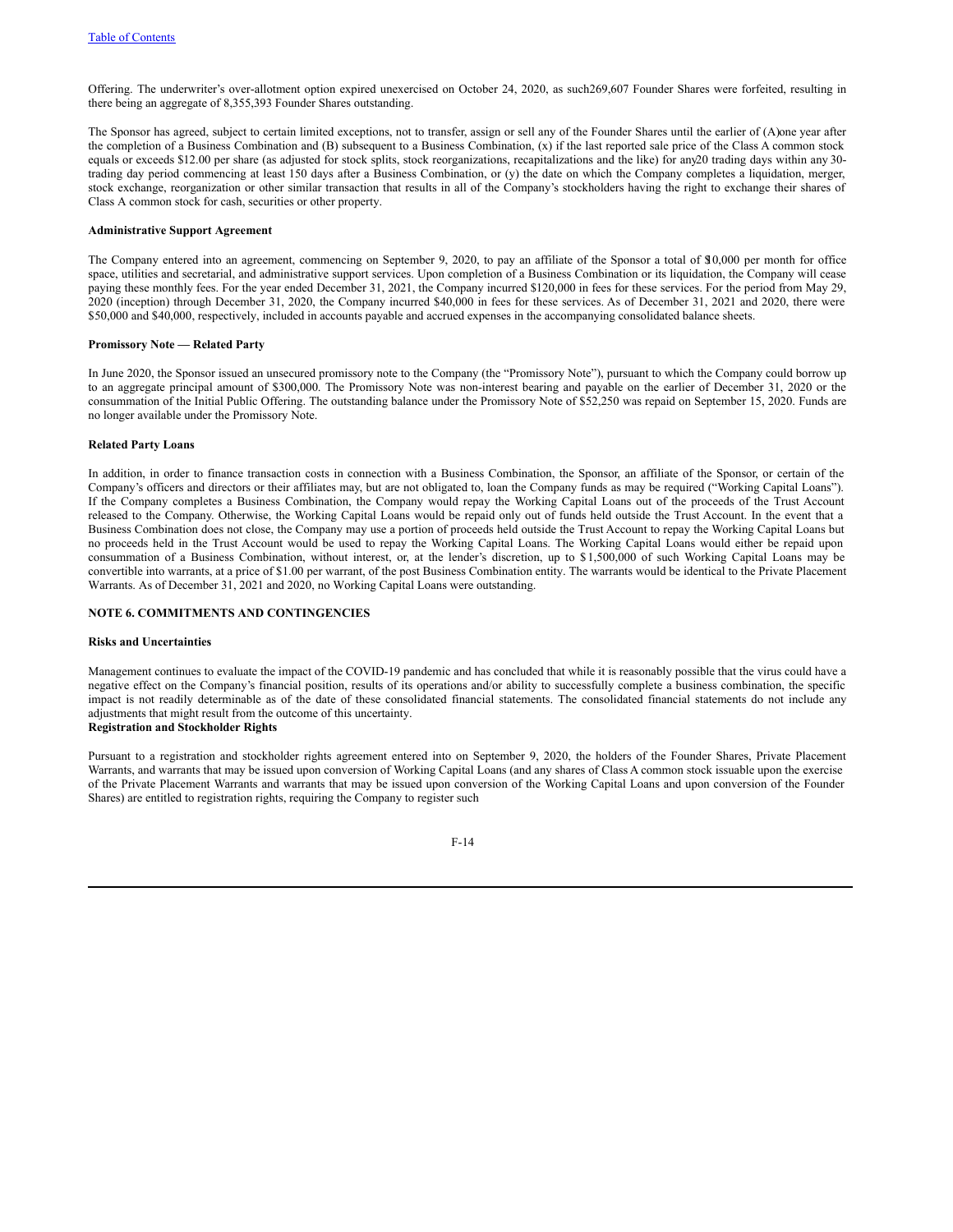securities for resale (in the case of the Founder Shares, only after conversion to shares of Class A common stock). The holders of these securities will be entitled to make up to three demands, excluding short form demands, that the Company register such securities. In addition, the holders will have certain "piggy-back" registration rights with respect to registration statements filed subsequent to the completion of a Business Combination and rights to require the Company to register for resale such securities pursuant to Rule 415 under the Securities Act. However, the registration and stockholder rights agreement provides that the Company will not permit any registration statement filed under the Securities Act to become effective until termination of the applicable lock-up period. The Company will bear the expenses incurred in connection with the filing of any such registration statements.

### **Underwriting Agreement**

The Company granted the underwriter a 45-day option from the date of the Initial Public Offering to purchase up to4,500,000 additional Units to cover over-allotments, if any, at the Initial Public Offering price less the underwriting discounts and commissions. The underwriter's elected to partially exercise the over-allotment option to purchase an additional 3,421,570 Units. The remaining 1,078,430 Units expired unexercised on October 24, 2020.

The underwriter is entitled to a deferred fee of \$0.35 per Unit, or \$11,697,550 in the aggregate. The deferred fee will become payable to the underwriter from the amounts held in the Trust Account solely in the event that the Company completes a Business Combination, subject to the terms of the underwriting agreement.

# **Termination of Proposed QOMPLX Business Combination**

On March 1, 2021, the Company entered into a Business Combination Agreement (the "Business Combination Agreement"), by and among the Company, Merger Sub, QOMPLX, Inc. ("QOMPLX") and Rationem, LLC a Delaware limited liability company, in its capacity as the representative of the stockholders of QOMPLX (the "QOMPLX Stockholder Representative") (such transactions, the "QOMPLX Business Combination"). On August 17, 2021, the Company and QOMPLX entered into a Termination Agreement, pursuant to which they terminated the Business Combination Agreement in a mutual decision not to pursue the QOMPLX Business Combination. On August 23, 2021, the Company withdrew the registration statement on Form S-4 initially filed with the U.S. Securities and Exchange Commission on March 25, 2021 (the "Registration Statement").

### **NOTE 7. STOCKHOLDERS' DEFICIT**

*Preferred Stock* — The Company is authorized to issue 1,000,000 shares of preferred stock with a par value of \$0.0001 per share with such designation, rights and preferences as may be determined from time to time by the Company's board of directors. As of December 31, 2021 and 2020, there were no shares of preferred stock issued or outstanding.

*Class A Common Stock —* The Company is authorized to issue 500,000,000 shares of Class A common stock with a par value of \$0.0001 per share. Holders of Class A common stock are entitled to one vote for each share. At December 31, 2021 and 2020, there were33,421,570 shares of Class A common stock issued and outstanding, which are included as temporary equity on the accompanying consolidated balance sheets.

*Class B Common Stock —* The Company is authorized to issue 50,000,000 shares of Class B common stock with a par value of \$0.0001 per share. As of December 31, 2021 and 2020, there were 8,355,393 shares of Class B common stock issued and outstanding.

Holders of Class A common stock and Class B common stock will vote together as a single class on all matters submitted to a vote of stockholders except as required by law.

The shares of Class B common stock will automatically convert into shares of Class A common stock at the time of a Business Combination on a onefor-one basis, subject to adjustment. In the case that additional shares of Class A common stock, or equity-linked securities, are issued or deemed issued in excess of the amounts offered in the Initial Public Offering and related to the closing of a Business Combination, the ratio at which shares of Class B common stock shall convert into shares of Class A common stock will be adjusted (unless the holders of a majority of the outstanding shares of Class B common stock agree to waive such adjustment with respect to any such issuance or deemed issuance) so that the number of shares of Class A common stock issuable upon conversion of all shares of Class B common stock will equal, in the aggregate, on an as-converted basis, 20% of the sum of the total number of all shares of common stock outstanding upon the completion of the Initial Public Offering plus all shares of Class A common stock and equity-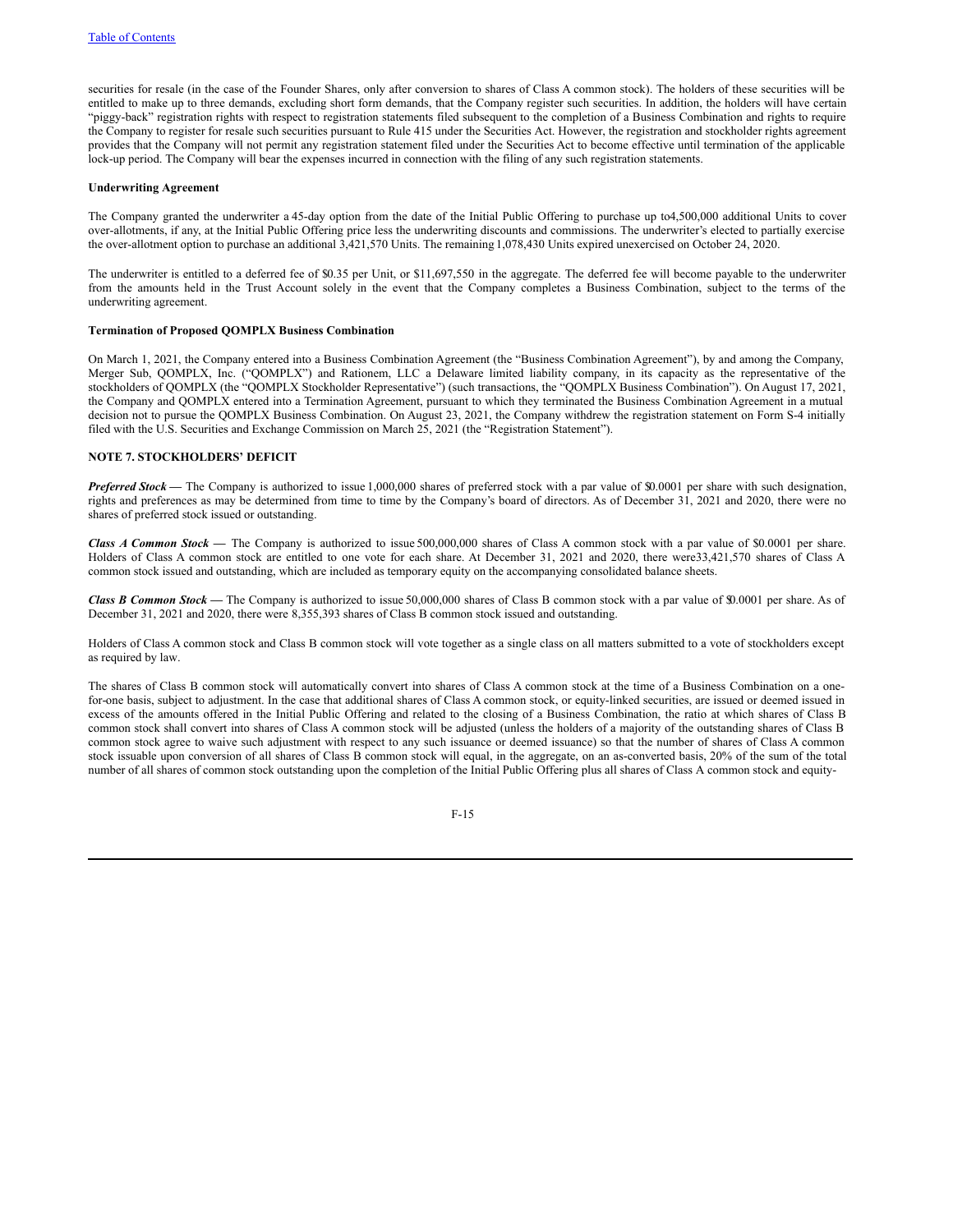linked securities issued or deemed issued in connection with a Business Combination (excluding any shares or equity-linked securities issued, or to be issued, to any seller in a Business Combination).

### **NOTE 8. WARRANTS**

As of December 31, 2021, there were16,710,785 and 9,700,000 Public Warrants and Private Placement Warrants outstanding, respectively.

Public Warrants may only be exercised for a whole number of shares. No fractional warrants will be issued upon separation of the Units and only whole warrants will trade. The Public Warrants will become exercisable on the later of (a) 12 months from the closing of the Initial Public Offering and (b) 30 days after the completion of a Business Combination.

The Company will not be obligated to deliver any shares of Class A common stock pursuant to the exercise of a warrant and will have no obligation to settle such warrant exercise unless a registration statement under the Securities Act with respect to the shares of Class A common stock underlying the warrants is then effective and a prospectus relating thereto is current, subject to the Company satisfying its obligations with respect to registration, or a valid exemption from registration is available. No warrant will be exercisable and the Company will not be obligated to issue any shares of Class A common stock upon exercise of a warrant unless the share of Class A common stock issuable upon such warrant exercise has been registered, qualified or deemed to be exempt under the securities laws of the state of residence of the registered holder of the warrants.

The Company has agreed that as soon as practicable, but in no event later than20 business days after the closing of a Business Combination, it will use its commercially reasonable efforts to file with the SEC a registration statement for the registration, under the Securities Act, of the shares of Class A common stock issuable upon exercise of the warrants, and the Company will use its commercially reasonable efforts to cause the same to become effective within 60 business days after the closing of a Business Combination, and to maintain the effectiveness of such registration statement and a current prospectus relating to those shares of Class A common stock until the warrants expire or are redeemed, as specified in the warrant agreement; provided that if the Class A common stock is at the time of any exercise of a warrant not listed on a national securities exchange such that they satisfy the definition of a "covered security" under Section 18(b)(1) of the Securities Act, the Company may, at its option, require holders of Public Warrants who exercise their warrants to do so on a "cashless basis" in accordance with Section 3(a)(9) of the Securities Act and, in the event the Company so elects, the Company will not be required to file or maintain in effect a registration statement, but it will use its commercially reasonably efforts to register or qualify the shares under applicable blue sky laws to the extent an exemption is not available. If a registration statement covering the shares of Class A common stock issuable upon exercise of the warrants is not effective by the 60th day after the closing of a Business Combination, warrant holders may, until such time as there is an effective registration statement and during any period when the Company will have failed to maintain an effective registration statement, exercise warrants on a "cashless basis" in accordance with Section 3(a)(9) of the Securities Act or another exemption, but the Company will use its commercially reasonably efforts to register or qualify the shares under applicable blue sky laws to the extent an exemption is not available.

Redemptions of warrants when the price of Class A common stock equals or exceeds \$18.00 - Once the Public Warrants become exercisable, the *Company may redeem the Public Warrants:*

- in whole and not in part;
- At a price of \$0.01 per warrant;
- upon not less than 30 days' prior written notice of redemption to each warrant holder; and
- if, and only if, the closing price of the Class A common stock equals or exceeds \$18.00 per share for any 20 trading days within a 30-trading day period ending three trading days before the Company sends the notice of redemption to the warrant holders.

If and when the Public Warrants become redeemable by the Company, it may exercise its redemption right even if the Company is unable to register or qualify the underlying securities for sale under all applicable state securities laws.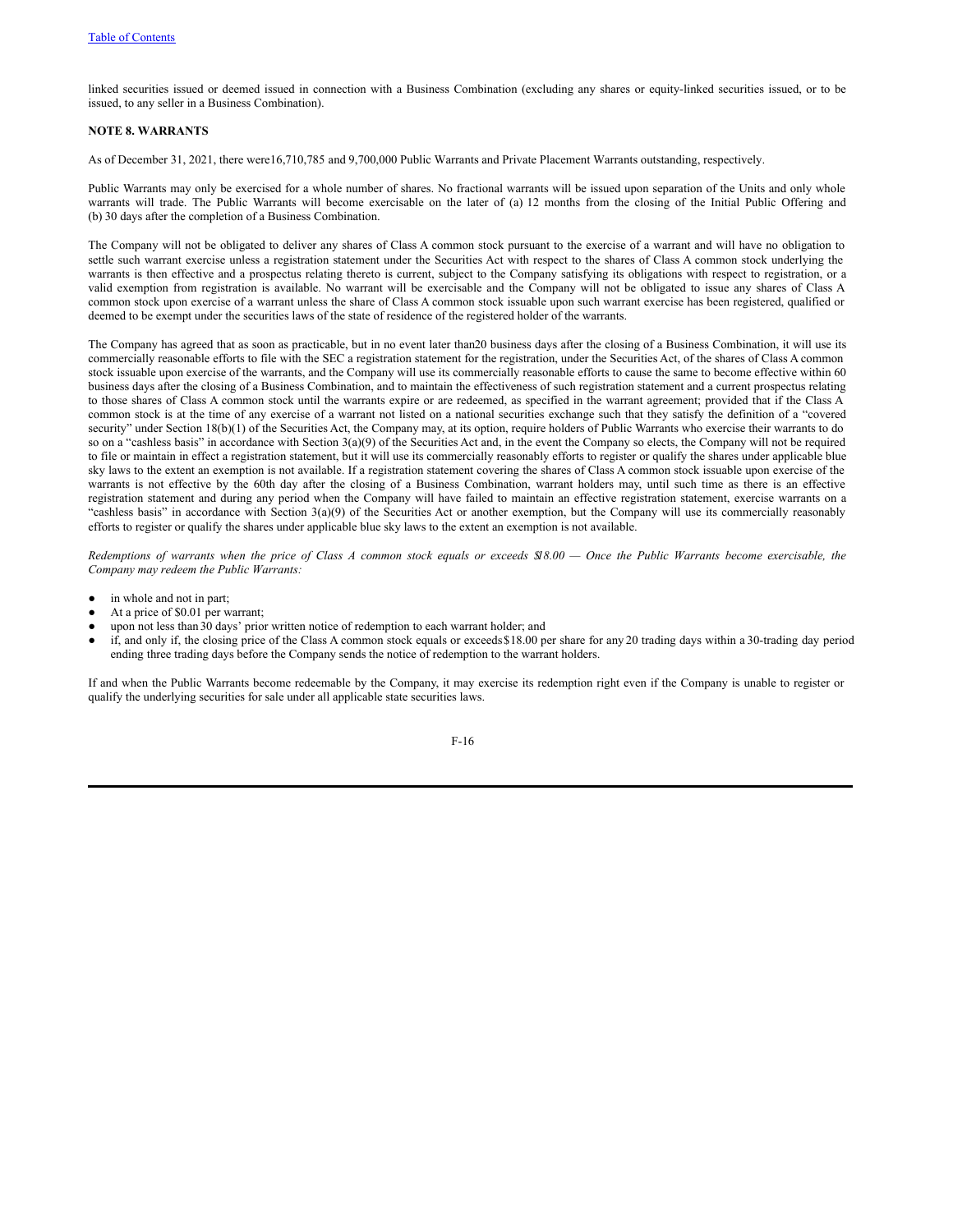Redemption of warrants when the price per share of Class common stock equals or exceeds  $$0.00$  — Once the Public Warrants become exercisable, the Company may redeem the Public Warrants:

- in whole and not in part;
- at \$0.10 per warrant upon a minimum of 30 days' prior written notice of redemption provided that holders will be able to exercise their warrants on a cashless basis prior to redemption and receive that number of shares based on the redemption date and the fair market value of the Class A common stock;
- if, and only if, the last reported sale price of the Class A common stock equals or exceeds\$10.00 per share (as adjusted per stock splits, stock dividends, reorganizations, reclassifications, recapitalizations and the like) for any 20 trading days within the 30-trading day period ending three trading days before the Company send the notice of redemption to the warrant holders; and
- if the closing price of the Class A common stock for any 20 trading days within a 30-trading day period ending on the third trading day prior to the date on which the Company sends the notice of redemption to the warrant holders is less than \$18.00 per share, the Private Placement Warrants must also be concurrently called for redemption on the same terms as the outstanding Public Warrants, as described above.

In addition, if (x) the Company issues additional shares of Class A common stock or equity-linked securities for capital raising purposes in connection with the closing of a Business Combination at an issue price or effective issue price of less than \$9.20 per share of Class A common stock (with such issue price or effective issue price to be determined in good faith by the Company's board of directors and, in the case of any such issuance to the Sponsor or its affiliates, without taking into account any Founder Shares held by the Sponsor or such affiliates, as applicable, prior to such issuance) (the "Newly Issued Price"), (y) the aggregate gross proceeds from such issuances represent more than 60% of the total equity proceeds, and interest thereon, available for the funding of a Business Combination on the date of the consummation of a Business Combination (net of redemptions), and (z) the volume weighted average trading price of the shares of Class A common stock during the 20 trading day period starting on the trading day prior to the day on which the Company consummates a Business Combination (such price, the "Market Value") is below \$9.20 per share, then the exercise price of the warrants will be adjusted (to the nearest cent) to be equal to 115% of the higher of the Market Value and the Newly Issued Price, the \$18.00 per share redemption trigger price and the "Redemption of Warrants when the price per share of Class A common stock equals or exceeds \$ 10.00" described above will be adjusted (to the nearest cent) to be equal to 180% of the higher of the Market Value and the Newly Issued Price, and the \$10.00 per share redemption trigger price described above under "Redemption of Warrants when the price per share of Class A common stock equals or exceeds \$ 10.00" will be adjusted (to the nearest cent) to be equal to the higher of the Market Value and the Newly Issued Price.

The Private Placement Warrants are identical to the Public Warrants underlying the Units sold in the Initial Public Offering, except that the Private Placement Warrants and the shares of Class A common stock issuable upon the exercise of the Private Placement Warrants will not be transferable, assignable or saleable until 30 days after the completion of a Business Combination, subject to certain limited exceptions. Additionally, the Private Placement Warrants will be exercisable for cash or on a cashless basis, at the holder's option, and be non-redeemable so long as they are held by the initial purchasers or their permitted transferees (except for a number of shares of Class A common stock as described above under Redemption of warrants for Class A common stock). If the Private Placement Warrants are held by someone other than the initial purchasers or their permitted transferees, the Private Placement Warrants will be redeemable by the Company in all redemption scenarios and exercisable by such holders on the same basis as the Public **Warrants** 

The Company's net deferred tax assets are as follows:

|                                       |  | December 31. |      |          |  |
|---------------------------------------|--|--------------|------|----------|--|
|                                       |  | 2021         | 2020 |          |  |
| Deferred tax assets                   |  |              |      |          |  |
| Net operating loss carryforward       |  | 19.569       |      | 2,772    |  |
| Organizational costs/Startup expenses |  | 1,184,552    |      | 56,428   |  |
| Total deferred tax assets             |  | 1.204.121    |      | 59,200   |  |
| Valuation allowance                   |  | (1,204,121)  |      | (59,200) |  |
| Deferred tax assets, net of allowance |  |              |      |          |  |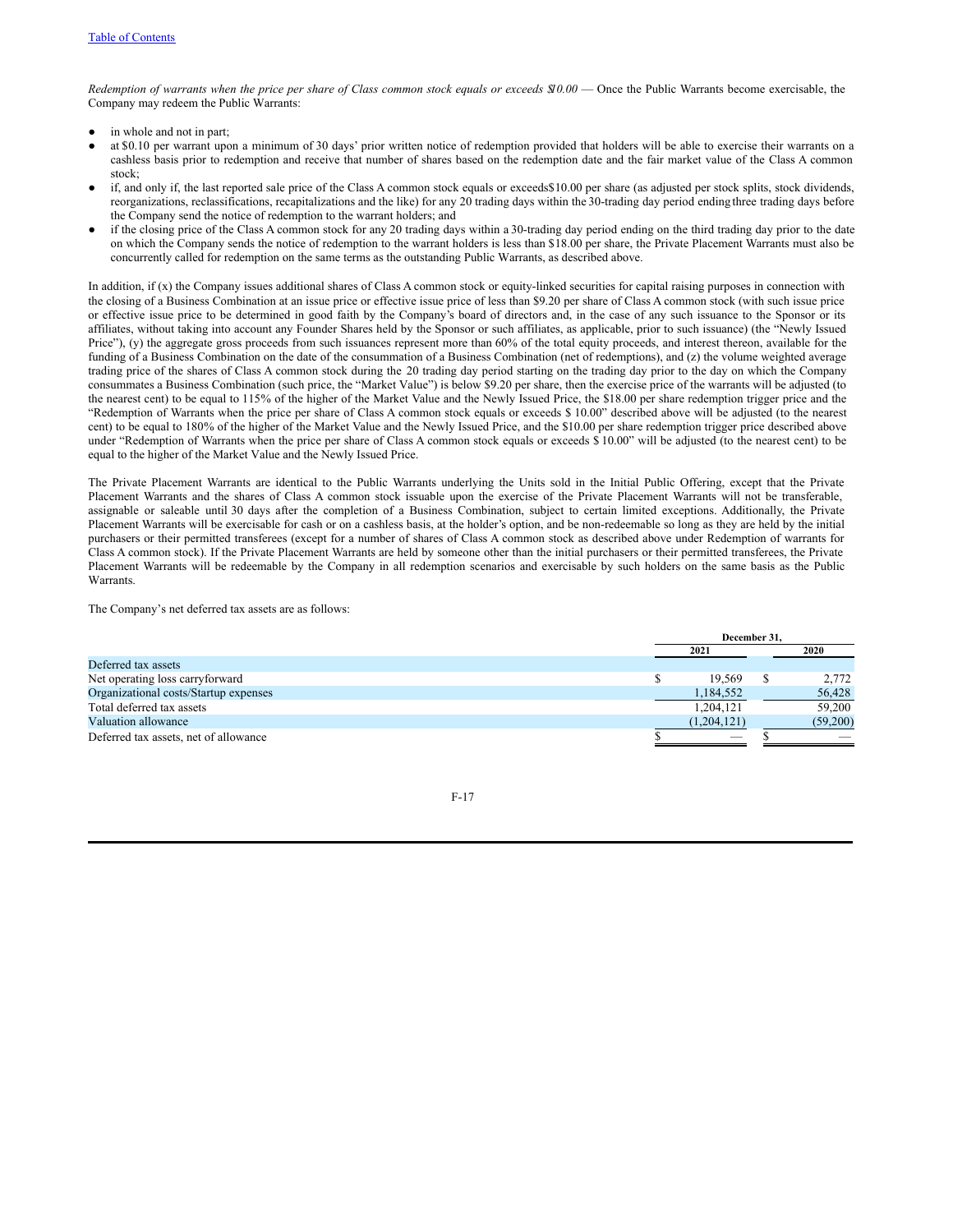The income tax provision consists of the following:

|                               |  | <b>Years Ended December 31.</b> |      |          |  |
|-------------------------------|--|---------------------------------|------|----------|--|
|                               |  | 2021                            | 2020 |          |  |
| Federal                       |  |                                 |      |          |  |
| Deferred                      |  | (1,144,921)                     | S    | (59,200) |  |
|                               |  |                                 |      |          |  |
| Change in valuation allowance |  | 1.144.921                       |      | 59,200   |  |
| Income tax provision          |  | $\overline{\phantom{a}}$        |      |          |  |

As of December 31, 2021 and 2020, the Company had \$93,186 and \$13,199 of U.S. federal and state net operating loss carryovers available to offset future taxable income, respectively. If a business combination is consummated, these net operating losses will be limited by a Section 382 limitation given there will have been a change in control at the Company.

In assessing the realization of the deferred tax assets, management considers whether it is more likely than not that some portion of all of the deferred tax assets will not be realized. The ultimate realization of deferred tax assets is dependent upon the generation of future taxable income during the periods in which temporary differences representing net future deductible amounts become deductible. Management considers the scheduled reversal of deferred tax liabilities, projected future taxable income and tax planning strategies in making this assessment. After consideration of all of the information available, management believes that significant uncertainty exists with respect to future realization of the deferred tax assets and has therefore established a full valuation allowance. For the year ended December 31, 2021 and for the period from May 29, 2020 (inception) through December 31, 2020, the change in the valuation allowance was \$1,144,921 and \$59,200, respectively.

A reconciliation of the federal income tax rate to the Company's effective tax rate at December 31, 2021 and 2020 is as follows:

|                                                               | December 31, |            |  |  |
|---------------------------------------------------------------|--------------|------------|--|--|
|                                                               | 2021         | 2020       |  |  |
| Statutory federal income tax rate                             | 21.0 %       | 21.0%      |  |  |
| State taxes, net of federal tax benefit                       | $0.0\%$      | $0.0\%$    |  |  |
| Change in fair value of warrant liabilities                   | $(27.4)\%$   | $(19.8)\%$ |  |  |
| Transaction costs associated with the Initial Public Offering | $0.0\%$      | $(0.8)\%$  |  |  |
| Change in valuation allowance                                 | $6.4\%$      | $(0.3)\%$  |  |  |
| Income tax provision                                          | $0.0\%$      | $0.0\%$    |  |  |

The Company files income tax returns in the U.S. federal jurisdiction in various state and local jurisdictions and is subject to examination by the various taxing authorities.

# **NOTE 9. FAIR VALUE MEASUREMENTS**

The fair value of the Company's financial assets and liabilities reflects management's estimate of amounts that the Company would have received in connection with the sale of the assets or paid in connection with the transfer of the liabilities in an orderly transaction between market participants at the measurement date. In connection with measuring the fair value of its assets and liabilities, the Company seeks to maximize the use of observable inputs (market data obtained from independent sources) and to minimize the use of unobservable inputs (internal assumptions about how market participants would price assets and liabilities). The following fair value hierarchy is used to classify assets and liabilities based on the observable inputs and unobservable inputs used in order to value the assets and liabilities:

Level 1: Quoted prices in active markets for identical assets or liabilities. An active market for an asset or liability is a market in which transactions for the asset or liability occur with sufficient frequency and volume to provide pricing information on an ongoing basis.

Level 2: Observable inputs other than Level 1 inputs. Examples of Level 2 inputs include quoted prices in active markets for similar assets or liabilities and quoted prices for identical assets or liabilities in markets that are not active.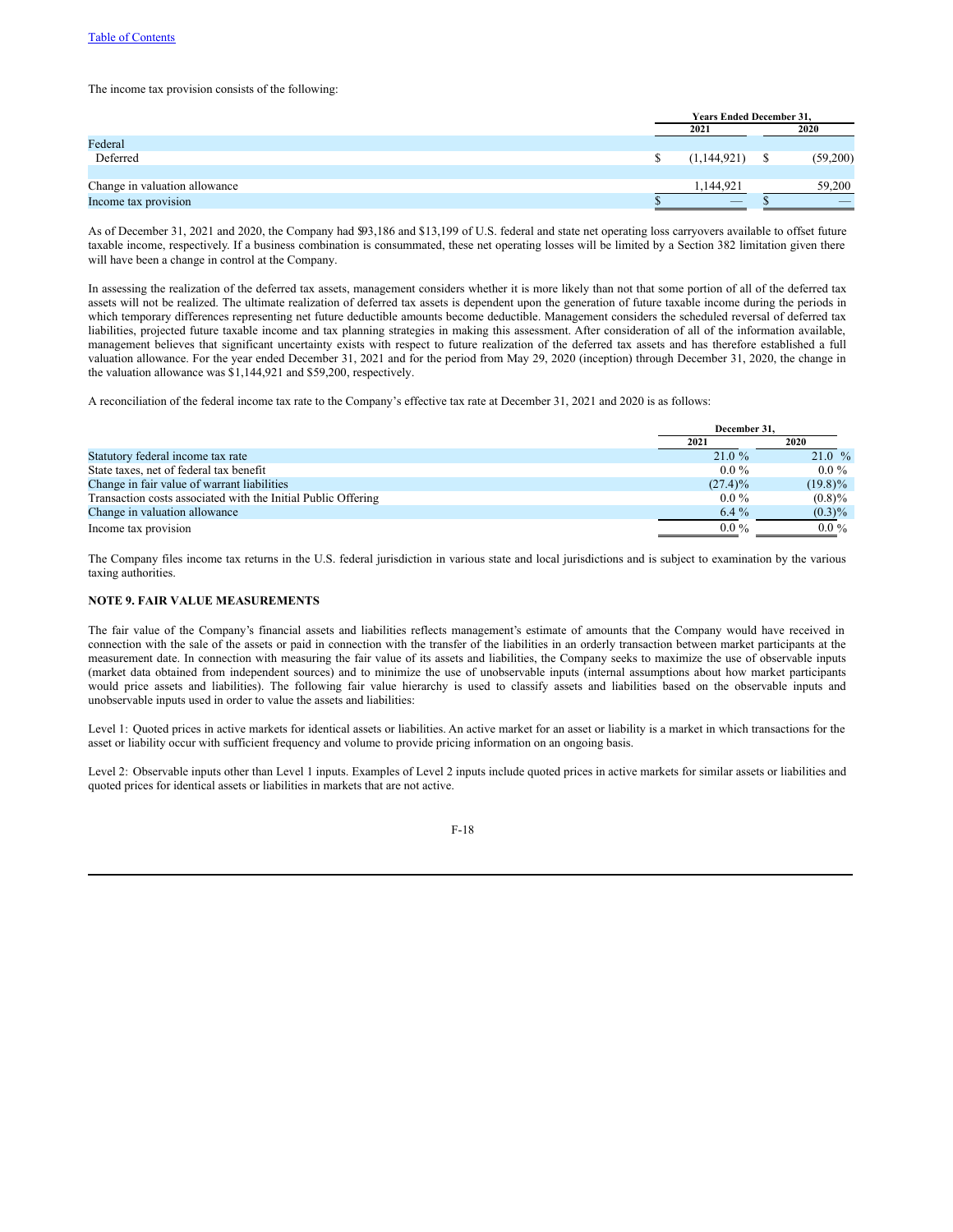Level 3: Unobservable inputs based on our assessment of the assumptions that market participants would use in pricing the asset or liability.

At December 31, 2021, assets held in the Trust Account were comprised of \$2,040 in cash and \$334,439,154 in a Treasury Preferred Fund. At December 31, 2020, assets held in the Trust Account were comprised of \$1,138 in cash and \$334,319,993 in U.S. Treasury Bills. During the year ended December 31, 2021, the Company did not withdraw any interest income from the Trust Account.

The gross holding gains (losses) and fair value of held-to-maturity securities at December 31, 2021 and 2020 are as follows:

|                   |                                                   | Gross |                   |  |                        |                   |
|-------------------|---------------------------------------------------|-------|-------------------|--|------------------------|-------------------|
|                   | Held-To-Maturity                                  |       | Amortized<br>Cost |  | Holding<br>Gain (Loss) | <b>Fair Value</b> |
| December 31, 2021 | Treasury Preferred Fund                           |       | 334,439,154       |  | 6.468                  | 334,445,622       |
| December 31, 2020 | U.S. Treasury Securities (Matured on 05/04/2021)1 |       | 334.319.993       |  | (1,804)                | 334, 318, 189     |

(1) Upon maturity, the proceeds in the Trust Account were invested in a Treasury Preferred Fund.

The following table presents information about the Company's assets and liabilities that are measured at fair value on a recurring basis at December 31, 2021 and 2020 indicates the fair value hierarchy of the valuation inputs the Company utilized to determine such fair value.

|                                                      | Level        | December 31.<br>2021 |             |  |                | December 31.<br>2020 |  |
|------------------------------------------------------|--------------|----------------------|-------------|--|----------------|----------------------|--|
| Assets:                                              |              |                      |             |  |                |                      |  |
| Cash and marketable securities held in Trust Account |              | S.                   | 334.441.194 |  | \$ 334,321,131 |                      |  |
|                                                      |              |                      |             |  |                |                      |  |
| Liabilities:                                         |              |                      |             |  |                |                      |  |
| Warrant liabilities – Public Warrants                |              |                      | 8.689.608   |  | 23.395.099     |                      |  |
| Warrant liabilities – Private Placement Warrants     | <sup>-</sup> |                      | 5.044.000   |  | 13,580,000     |                      |  |

The Warrants were initially valued using a binomial lattice model. The binomial lattice model's primary unobservable input utilized in determining the fair value of the Warrants is the expected volatility of the common stock. The expected volatility as of the Initial Public Offering date was derived from observable public warrant pricing on comparable 'blank-check' companies without an identified target. For periods subsequent to the detachment of the Public Warrants from the Units, the close price of the Public Warrant price was used as the fair value as of each relevant date. The subsequent measurements of the Public Warrants after the detachment of the Public Warrants from the Units are classified as Level 1 due to the use of an observable market quote in an active market. The subsequent measurements of the Private Placement Warrants after the detachment of the Public Warrants from the Units are classified as Level 2 due to the use of an observable market quote for a similar asset in an active market.

The following table presents the changes in the fair value of Level 3 warrant liabilities:

|                                     | Private                  |  |
|-------------------------------------|--------------------------|--|
|                                     | Placement                |  |
| Fair value as of January 1, 2021    | 13,580,000               |  |
| Change in fair value                | (3,686,000)              |  |
| Transfers out of Level 3 to Level 2 | (9.894.000)              |  |
| Fair value as of December 31, 2021  | $\overline{\phantom{a}}$ |  |

There were transfers out of Level 3 into Level 2 in the fair value hierarchy of \$9,894,000 during the year ended December 31, 2021.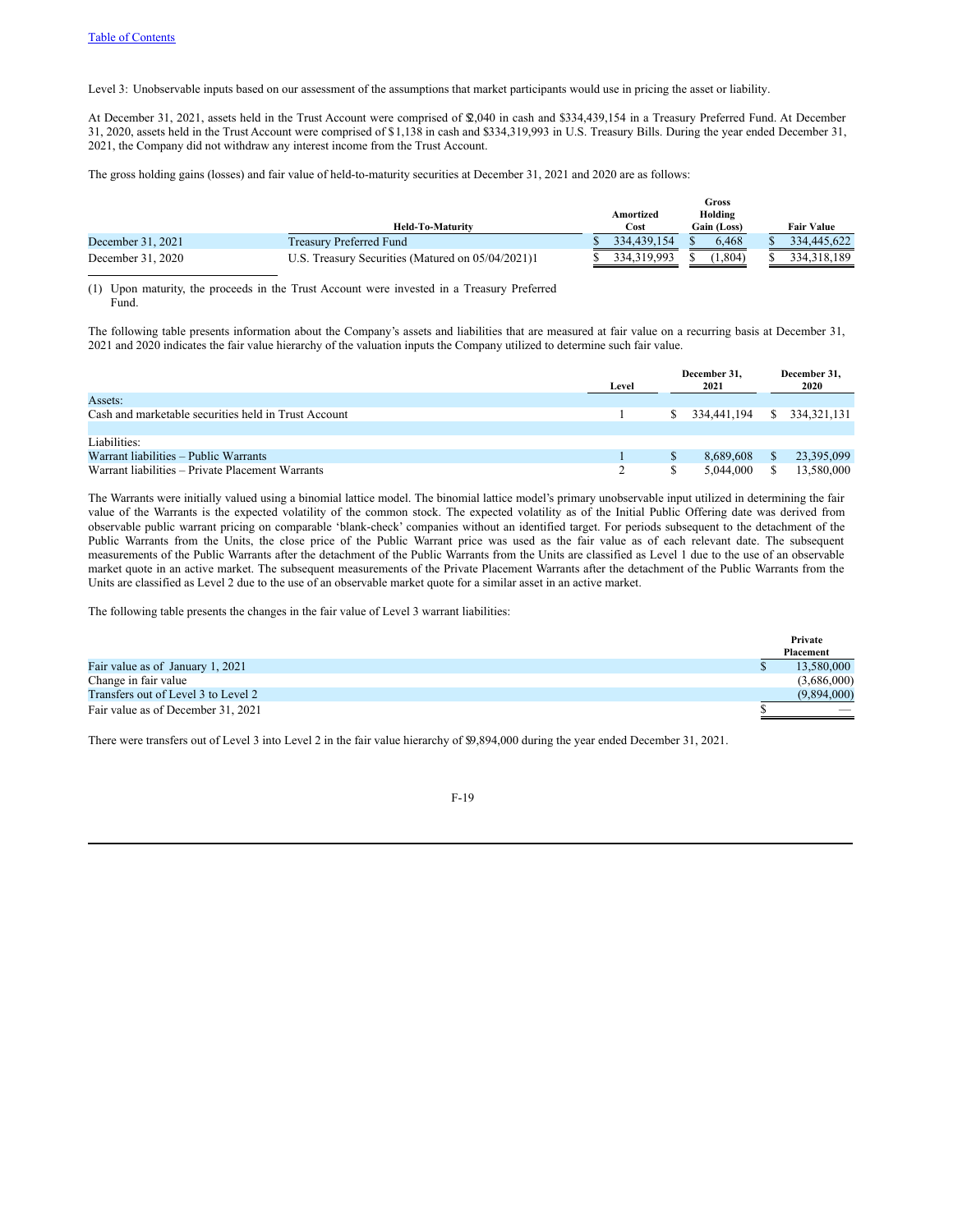# **NOTE 10. SUBSEQUENT EVENTS**

The Company evaluated subsequent events and transactions that occurred after the balance sheet date up to March 31, 2022, the date that the consolidated financial statements were issued. Based upon this review, the Company did not identify any subsequent events that would have required adjustment or disclosure in the consolidated financial statements.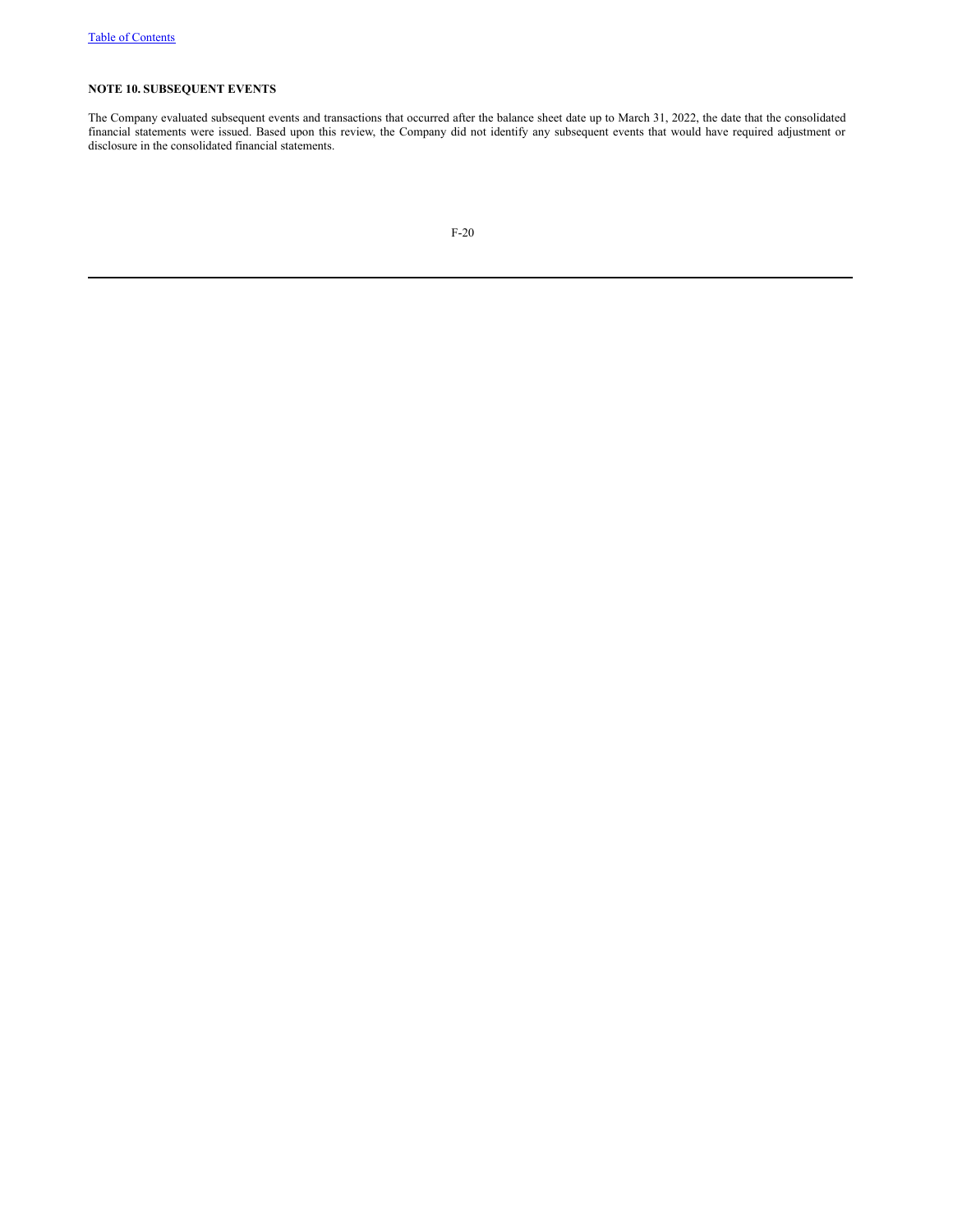#### **CERTIFICATION**

## **PURSUANT TO RULE 13a-14 AND 15d-14**

## **UNDER THE SECURITIES EXCHANGE ACT OF 1934, AS AMENDED**

<span id="page-97-0"></span>I, Chris Hollod, certify that:

1. I have reviewed this Annual Report on Form 10-K for the fiscal year ended December 31, 2021 of Tailwind Acquisition Corp.;

2. Based on my knowledge, this report does not contain any untrue statement of a material fact or omit to state a material fact necessary to make the statements made, in light of the circumstances under which such statements were made, not misleading with respect to the period covered by this report;

3. Based on my knowledge, the financial statements, and other financial information included in this report, fairly present in all material respects the financial condition, results of operations and cash flows of the registrant as of, and for, the period presented in this report;

4. The registrant's other certifying officers and I are responsible for establishing and maintaining disclosure controls and procedures (as defined in Exchange Act Rules 13a-15(e) and 15d-15(e)) and internal control over financial reporting (as defined in Exchange Act Rules 13a-15(f) and 15d-15(f)) for the registrant and have:

a. Designed such disclosure controls and procedures, or caused such disclosure controls and procedures to be designed under our supervision, to ensure that material information relating to the registrant, including its consolidated subsidiaries, is made known to us by others within those entities, particularly during the period in which this report is being prepared;

b. Designed such internal control over financial reporting, or caused such internal control over financial reporting to be designed under our supervision, to provide reasonable assurance regarding the reliability of financial reporting and the preparation of financial statements for external purposes in accordance with generally accepted accounting principles;

c. Evaluated the effectiveness of the registrant's disclosure controls and procedures and presented in this report our conclusions about the effectiveness of the disclosure controls and procedures, as of the end of the period covered by this report based on such evaluation; and

d. Disclosed in this report any change in the registrant's internal control over financial reporting that occurred during the registrant's most recent fiscal quarter (the registrant's fourth fiscal quarter in the case of an annual report) that has materially affected, or is reasonably likely to materially affect, the registrant's internal control over financial reporting; and

5. The registrant's other certifying officers and I have disclosed, based on our most recent evaluation of internal control over financial reporting, to the registrant's auditors and the audit committee of the registrant's board of directors (or persons performing the equivalent functions):

a. All significant deficiencies and material weaknesses in the design or operation of internal control over financial reporting which are reasonably likely to adversely affect the registrant's ability to record, process, summarize and report financial information; and

b. Any fraud, whether or not material, that involves management or other employees who have a significant role in the registrant's internal controls over financial reporting.

Date: March 31, 2022

/s/ Chris Hollod Name: Chris Hollod Title: Chief Executive Officer (Principal Executive Officer)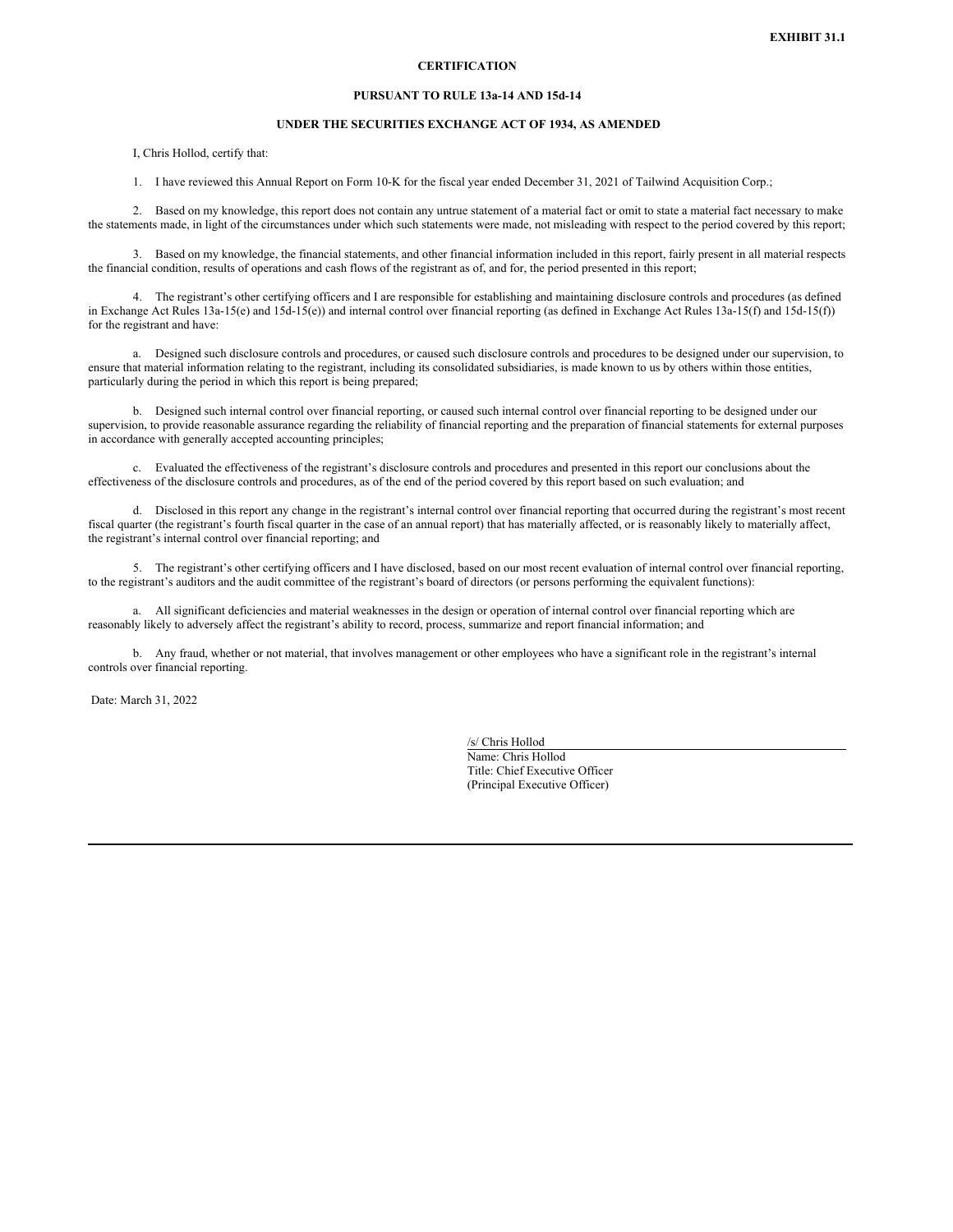#### **CERTIFICATION**

### **PURSUANT TO RULE 13a-14 AND 15d-14**

# **UNDER THE SECURITIES EXCHANGE ACT OF 1934, AS AMENDED**

<span id="page-98-0"></span>I, Matt Eby, certify that:

1. I have reviewed this Annual Report on Form 10-K for the fiscal year ended December 31, 2021 of Tailwind Acquisition Corp.;

2. Based on my knowledge, this report does not contain any untrue statement of a material fact or omit to state a material fact necessary to make the statements made, in light of the circumstances under which such statements were made, not misleading with respect to the period covered by this report;

3. Based on my knowledge, the financial statements, and other financial information included in this report, fairly present in all material respects the financial condition, results of operations and cash flows of the registrant as of, and for, the period presented in this report;

4. The registrant's other certifying officers and I are responsible for establishing and maintaining disclosure controls and procedures (as defined in Exchange Act Rules  $13a-15(e)$  and  $15d-15(e)$  and internal control over financial reporting (as defined in Exchange Act Rules  $13a-15(f)$ ) and  $15d-15(f)$ ) for the registrant and have:

a. Designed such disclosure controls and procedures, or caused such disclosure controls and procedures to be designed under our supervision, to ensure that material information relating to the registrant, including its consolidated subsidiaries, is made known to us by others within those entities, particularly during the period in which this report is being prepared;

b. Designed such internal control over financial reporting, or caused such internal control over financial reporting to be designed under our supervision, to provide reasonable assurance regarding the reliability of financial reporting and the preparation of financial statements for external purposes in accordance with generally accepted accounting principles;

c. Evaluated the effectiveness of the registrant's disclosure controls and procedures and presented in this report our conclusions about the effectiveness of the disclosure controls and procedures, as of the end of the period covered by this report based on such evaluation; and

d. Disclosed in this report any change in the registrant's internal control over financial reporting that occurred during the registrant's most recent fiscal quarter (the registrant's fourth fiscal quarter in the case of an annual report) that has materially affected, or is reasonably likely to materially affect, the registrant's internal control over financial reporting; and

5. The registrant's other certifying officers and I have disclosed, based on our most recent evaluation of internal control over financial reporting, to the registrant's auditors and the audit committee of the registrant's board of directors (or persons performing the equivalent functions):

a. All significant deficiencies and material weaknesses in the design or operation of internal control over financial reporting which are reasonably likely to adversely affect the registrant's ability to record, process, summarize and report financial information; and

b. Any fraud, whether or not material, that involves management or other employees who have a significant role in the registrant's internal controls over financial reporting.

Date: March 31, 2022

/s/ Matt Eby

Name: Matt Eby Title: Chief Financial Officer (Principal Financial and Accounting Officer)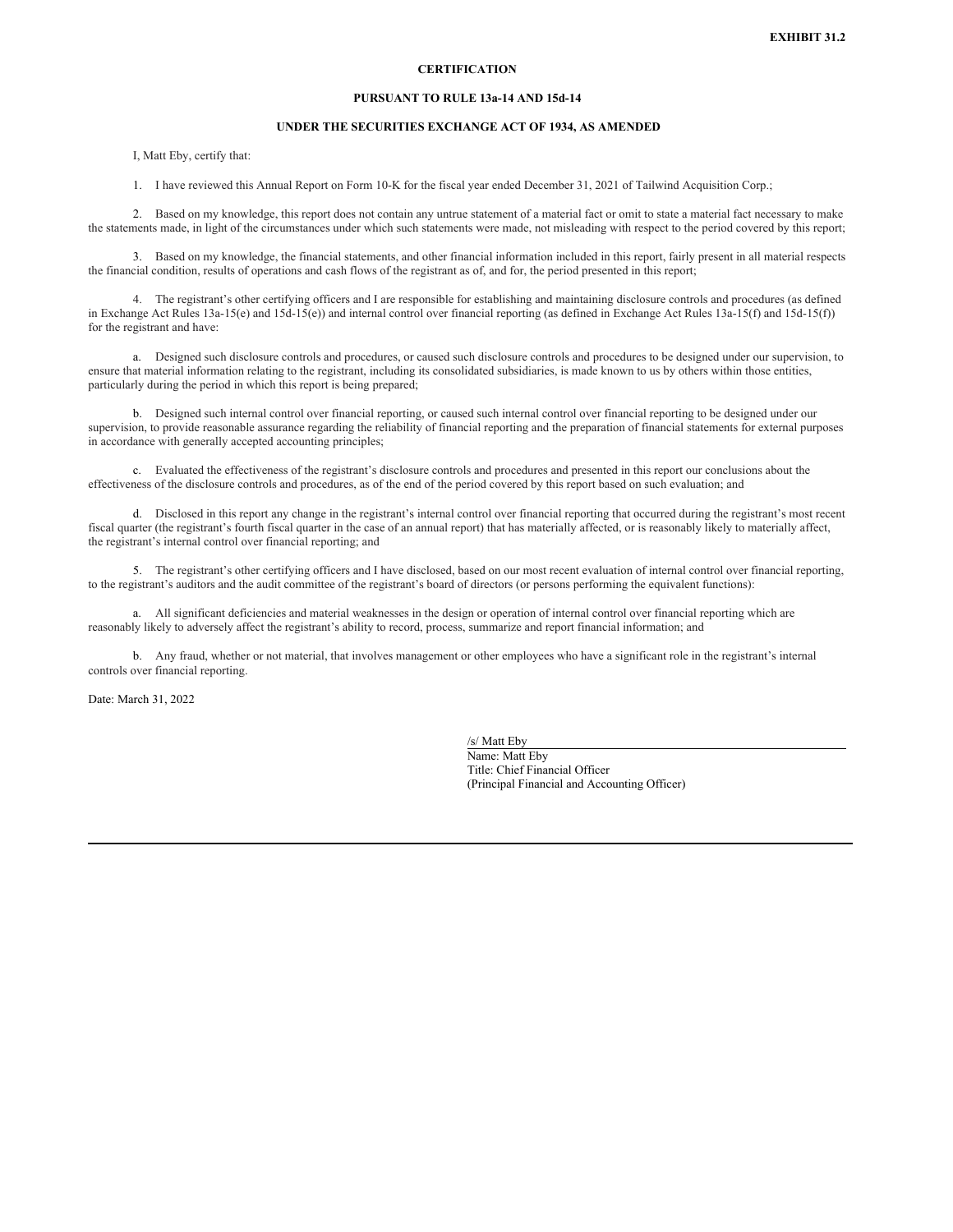### **CERTIFICATION PURSUANT TO**

# **18 U.S.C. 1350**

# **(SECTION 906 OF THE SARBANES-OXLEY ACT OF 2002)**

<span id="page-99-0"></span>In connection with the Annual Report of Tailwind Acquisition Corp. (the "Company") on Form 10-K for the fiscal year ended December 31, 2021, as filed with the Securities and Exchange Commission on the date hereof (the "Report"), I, Chris Hollod, Chief Executive Officer of the Company, certify, pursuant to 18 U.S.C. Section 1350, as adopted pursuant to Section 906 of the Sarbanes-Oxley Act of 2002, that, to the best of my knowledge:

(1) the Report fully complies with the requirements of Section 13(a) or 15(d) of the Securities Exchange Act of 1934; and

(2) the information contained in the Report fairly presents, in all material respects, the financial condition and results of operations of the Company.

Date: March 31, 2022

/s/ Chris Hollod Name: Chris Hollod Title: Chief Executive Officer (Principal Executive Officer)